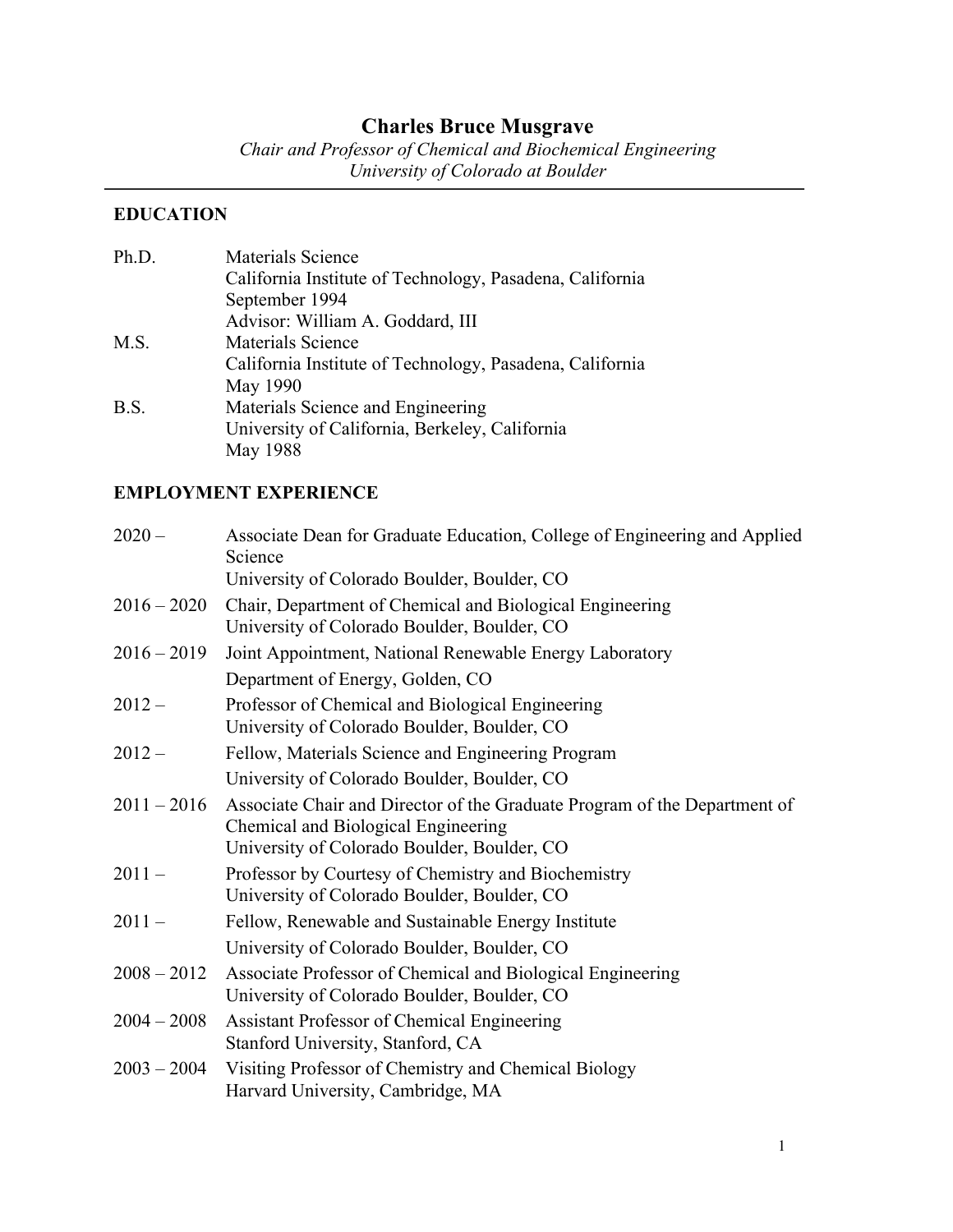| $1996 - 2004$ | Assistant Professor of Chemical Engineering and Materials Science and           |
|---------------|---------------------------------------------------------------------------------|
|               | Engineering                                                                     |
|               | Stanford University, Stanford, CA                                               |
|               | 1995 – 1996 Postdoctoral Research Scientist, Department of Chemical Engineering |
|               | Massachusetts Institute of Technology, Cambridge, MA                            |
|               | Advisor: Klavs F. Jensen                                                        |
|               | 1994 – 1995 Postdoctoral Research Scientist, Department of Chemistry            |
|               | California Institute of Technology, Pasadena, CA                                |
|               | Advisor: William A. Goddard III                                                 |

## **AWARDS AND HONORS**

| 2020 | Boulder Faculty Assembly Award for Excellence in Research, Scholarship and    |
|------|-------------------------------------------------------------------------------|
|      | Creative Work, University of Colorado Boulder                                 |
| 2017 | Outstanding Research Award, College of Engineering, University of Colorado    |
|      | Boulder                                                                       |
| 2017 | Outstanding Service Award, Department of Chemical and Biological Engineering, |
|      | University of Colorado Boulder                                                |
| 2013 | Undergraduate Teaching Award, Department of Chemical and Biological           |
|      | Engineering, University of Colorado Boulder                                   |
| 2003 | NSF US-Japan Nanoscience and Technology Young Scientist Exchange Program      |
| 2003 | AIChE NorCal Excellence Award for Academic Teaching                           |
| 1997 | Charles Powell Fellow, Stanford University                                    |
| 1993 | First Feynman Prize in Nanotechnology                                         |
| 1989 | National Science Foundation Minority Fellowship (Declined)                    |
| 1989 | Ford Foundation Fellowship (Declined)                                         |
| 1989 | National Defense Science and Engineering Grant Fellowship                     |
| 1988 | Graduate Degrees for Minorities in Engineering and Science (GEM) Fellowship   |
| 1986 | Douglas G. Allen Scholarship, University of California, Berkeley              |
| 1986 | Tau Beta Pi-Engineering Honor Society                                         |
| 1985 | Ida Sproul Scholarship, University of California, Berkeley                    |
| 1984 | National Hispanic Scholars Scholarship                                        |
|      |                                                                               |

# **PROFESSIONAL ACTIVITIES**

Affiliations

Fellow of the Materials Science and Engineering Program, University of Colorado at Boulder, September 2012 –

Fellow of the Renewable and Sustainable Energy Institute of the University of Colorado at Boulder and National Renewable Energy Laboratory, January 2011 -

Affiliate of the Renewable and Sustainable Energy Institute of the University of Colorado at Boulder and National Renewable Energy Laboratory, January 2009 - January 2011 Affiliate of the Woods Institute for the Environment, Stanford University, 2004-2008

Society Memberships American Chemical Society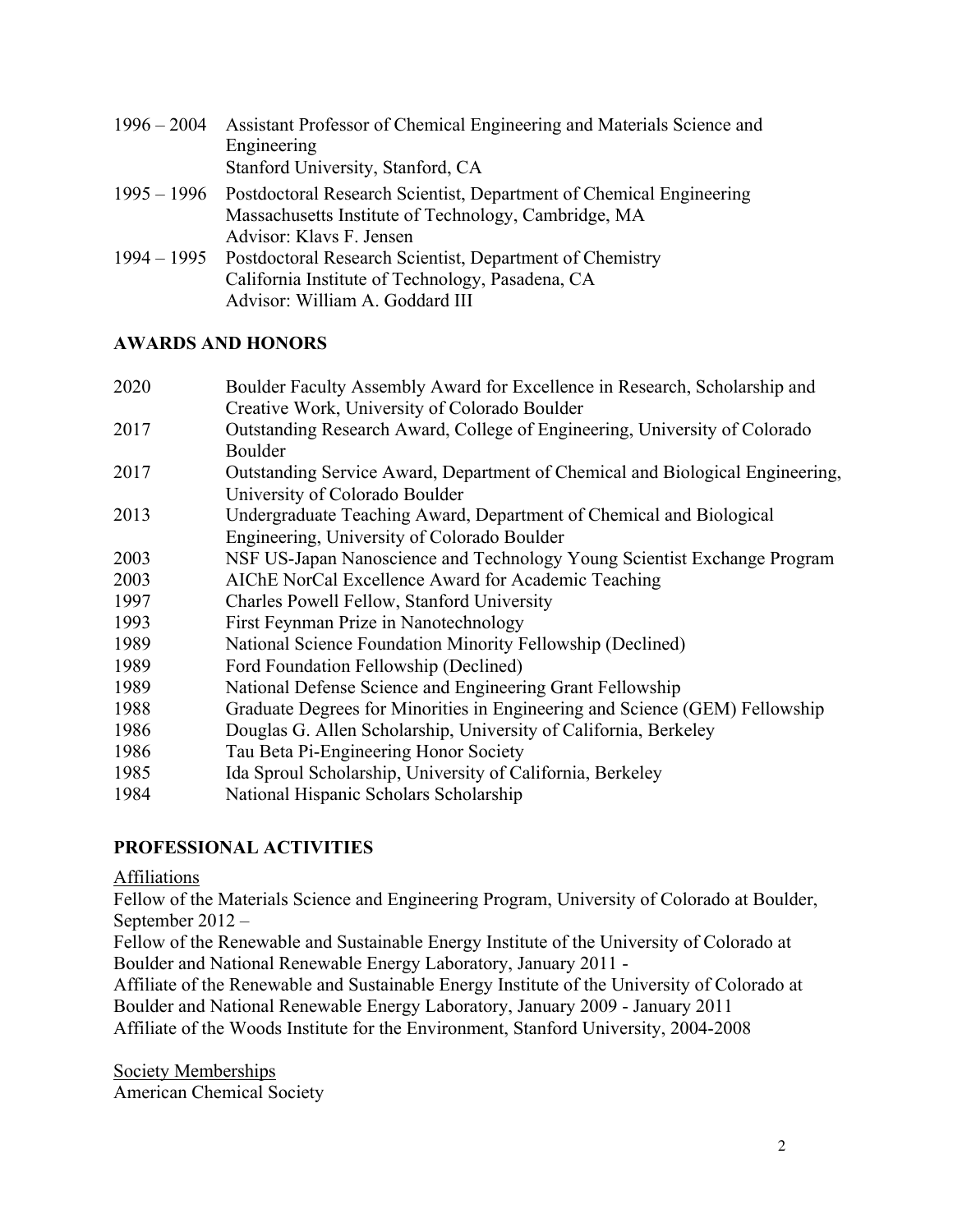American Institute of Chemical Engineers American Institute of Physics American Physical Society American Vacuum Society Electrochemical Society Materials Research Society

Reviewerships (partial list) ACS Materials and Interfaces Advanced Functional Materials Advanced Energy Materials Applied Physics Letters Chemical Physics Letters Chemistry of Materials IEEE Transactions on Nanotechnology Inorganic Chemistry Journal of Applied Physics Journal of Chemical Physics Journal of Physical Chemistry Journal of the American Chemical Society Journal of Crystal Growth Journal of the Electrochemical Society Journal of Molecular Catalysis Langmuir **Nanoletters** Nanotechnology Nature Chemistry Nature Communications Physical Review B Science Science Advances Surface Science Surface Science Letters

Thin Solid Films

#### Internal Service Activities-Stanford

Co-chair of the Materials Initiative Computational Materials Science Laboratory Chair of the Chemical Engineering Undergraduate Program, 2002-2007. School of Engineering Computational Science Committee, (2005). Latino-Chicano Faculty Committee Faculty Search Committees in Chemical Engineering and Materials Science and Engineering. Chemical Engineering Graduate Program Review, 2004-2005. Chemical Engineering Undergraduate Program Review, 2005-2007. Chemical Engineering Minority Student Advisor, 2000-2007. Faculty Representative for Department Computing Systems, 1999-2007. Department Website Developer and Webmaster, 1997-2003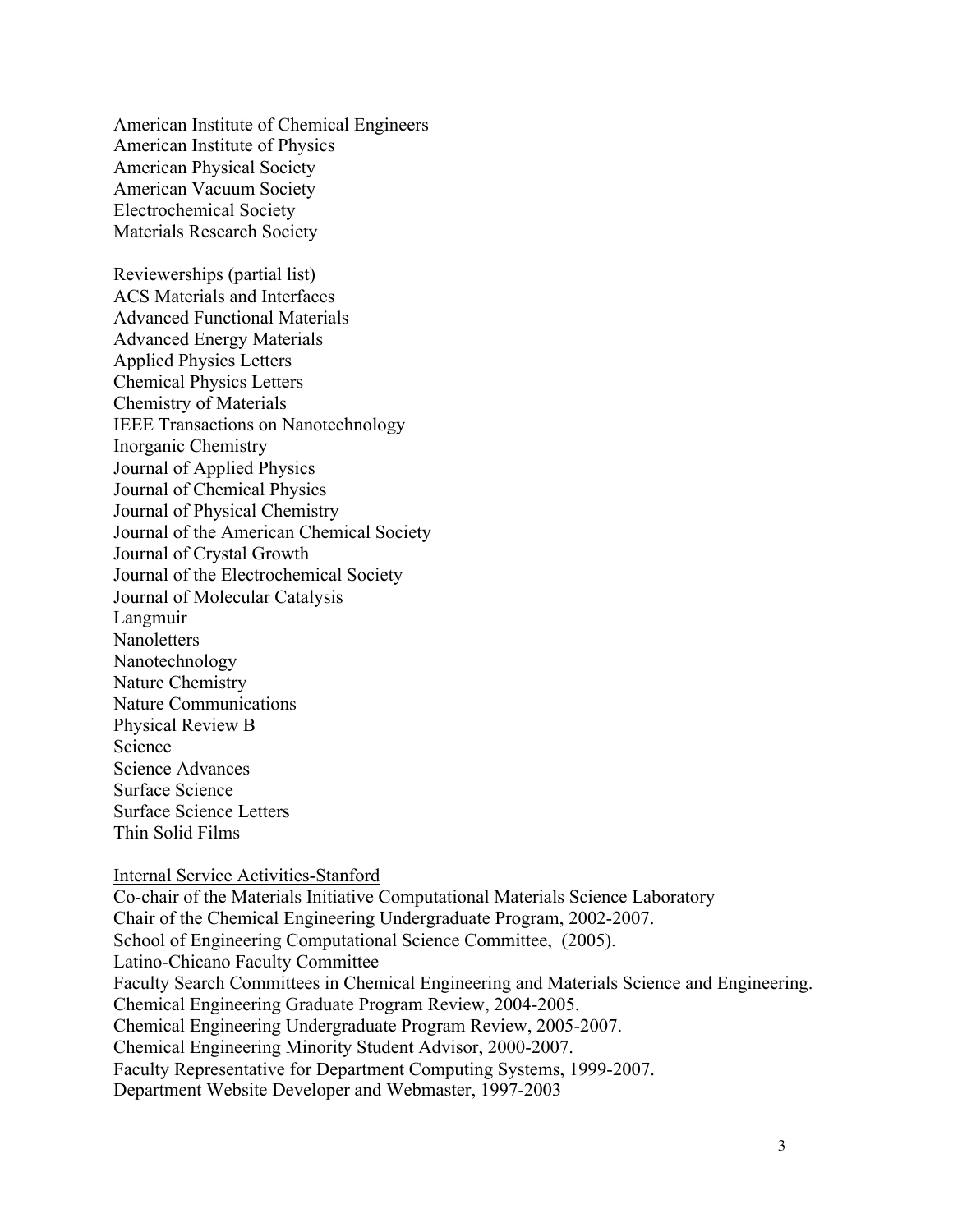Faculty Advisor to the American Institute of Chemical Engineers Student Chapter, 2003. Graduate Admissions Committee – Department of Chemical Engineering, 2001-2005. School of Engineering Courselet Program – Quantum Simulations Stanford Engineering and Science Institute Short Course – ALD of High- $\kappa$  Materials, 2004.

Internal Service Activities-University of Colorado Chair – Department Improvement Committee, 2008-2011. Organized Department Retreats, 2009, 2010. Organized Department Advisory Board, 2009, 2010. Chair-Department Strategic Plan Committee, 2009-2010. Department Strategic Plan Committee, 2010-2011 Co-chair Department Graduate Admissions, 2009-2010 Faculty Mentor – Prof. Arthi Jayaraman, 2008-2014 Department Fundraising and Alumni Relations Committee, 2011 Biotechnology Building Design Committee - Computer Server Room East Campus Master Plan Vision Subcommittee, 2010-2011 Boulder Campus Cyberinfrastructure Board, 2011-2016 Faculty Search Committees, Department of Chemical and Biological Engineering Chair Search Committee, Department of Chemical and Biological Engineering 2012 Campus Representative - Colorado Collaborative Research Computing Board, 2011- 2016 Chair - Curriculum Development Committee - Materials Science Program, 2011- 2012 University Executive Advisory Council to the Graduate School, 2011- 2013 Associate Chair, Graduate Program Director, Department of Chemical and Biological Engineering, 2011- 2016 Executive Committee - Materials Science Program, 2012 - 2016 Graduate Admissions Committee - Materials Science Program, 2013 - FLAG Leadership Committee, College of Engineering 2013 - 2014 Strategic Hiring Committee, RASEI, 2014 - 2016 Faculty Affairs Professional Development Director Search Committee, 2018 Engineering Dean Search Committee, College of Engineering and Applied Sciences, 2019-2020 Social Distancing Implementation Committee, College of Engineering and Applied Science – 2020 Department Chair, Department of Chemical and Biological Engineering, 2016 – 2020 Associate Dean for Graduate Education, College of Engineering and Applied Science, 2020 – First Level Review Committee, College of Engineering and Applied Science, 2020 – Graduate Program Committee, Materials Science and Engineering Program, 2020 – Graduate Program Committee, Department of Chemical and Biological Engineering, 2020 – Executive Committee - Materials Science and Engineering Program, 2021 –

External Service Activities

AIChE Area 8 (Electronic Materials) Executive Committee

Northern California Chapter of the AIChE Professional Progress Award Committee

Feynman Prize in Nanotechnology Selection Committee

SRC Multi-scale and Multi-phenomena Modeling and Simulation Work Group

AVS Thin Film Users Group Executive Committee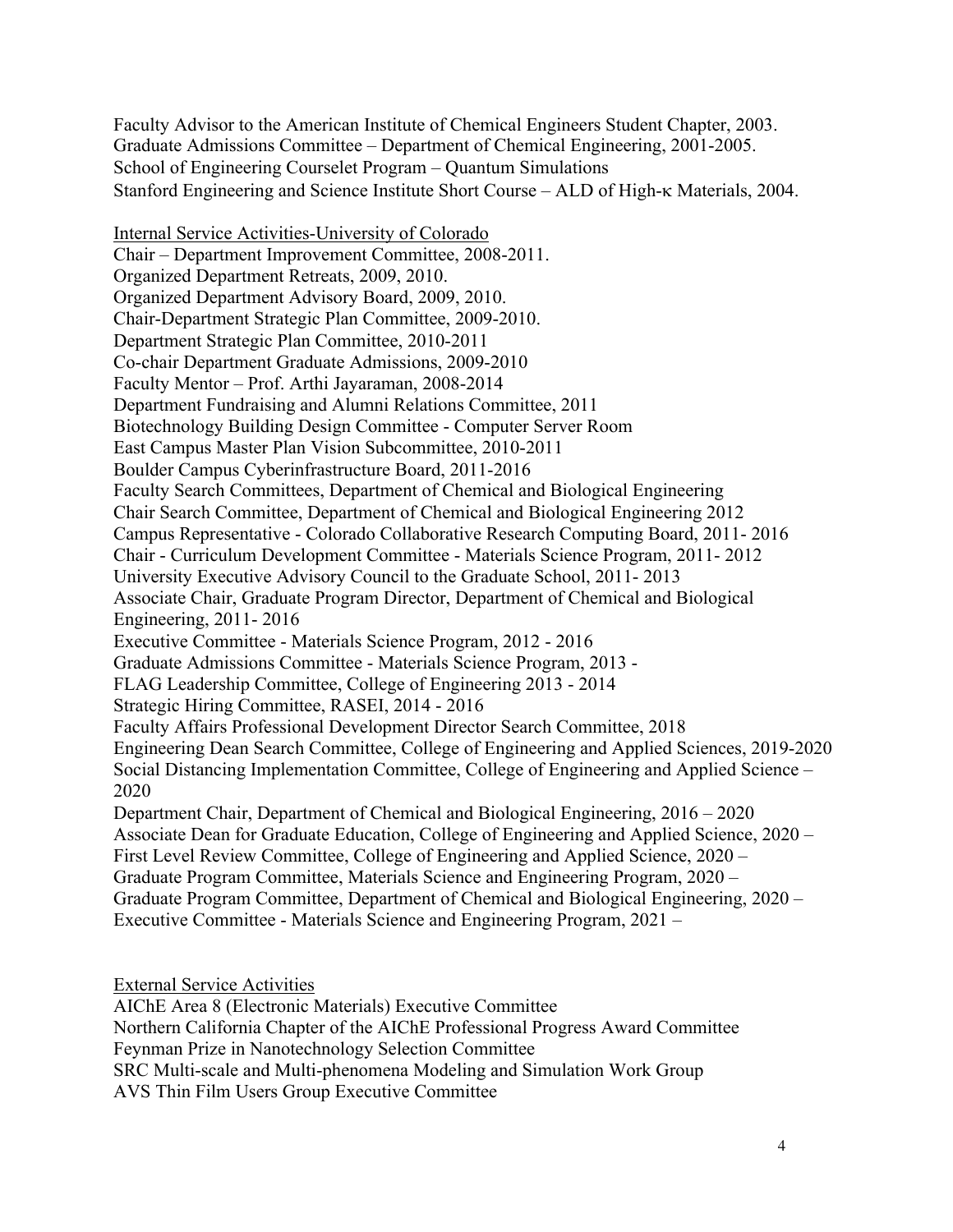Ph.D. Thesis Committee, Guanhua Chen, Department of Physics, Hong Kong University of Science and Technology, Hong Kong, China (2004) Ph.D. Thesis Committee, Guillaume Mazaleyrat, Laboratoire d'Analyse et d'Architecture des Système du CNRS, Université Paul Sabatier Toulouse III, Toulouse, France (2006) Ph.D. Thesis Committee, Phillipe de Rouffignac, Department of Chemistry, Harvard University, Cambridge, MA (2006) Ph.D. Thesis Committee, Lars Nielsen, Department of Chemistry, Harvard University, Cambridge, MA (2006) National Science Foundation, Multiple Panel Reviews. Science Foundation Ireland, Nanoscience Research Center Review, Panel Chair, December 2012-January 2013. King Abdullah University of Science and Technology Competitive Grants Program Review Panel (2018-) Sustainability Advisory Board, City of Longmont, Colorado (2020-) Community Advisory Board, Boulder County, Colorado (2021-)

External Professional Activities

Advisor to Intel Corporation Advisor to Applied Materials Corporation Advisor/Consultant to Acorn Technologies Advisor to and collaboration with Agilent Corporation Advisor to Samsung Corporation Advisor to Novellus Corporation Advisor to Torrex Corporation (acquired by Applied Materials 2004) Advisor to LSI Logic Corporation Consultant for SC Solutions Corporation Advisor to Motorola Corporation Advisor to KLA-Tencor Corporation Collaboration with General Motors Corporation Collaboration with Xerox Corporation Consultant to Vulcan Incorporated Advisor to Khosla Ventures Advisor to Zyvex Corporation Advisor to Lux Capital Advisor to First Green Partners

## **CONFERENCE PROGRAM CHAIRS AND ORGANIZING COMMITTEES**

Co-Organizer, *Nano and Bio-Nanoscience Research Meeting*, *Northern California Chapter of the American Vacuum Society,* Stanford University, June 27, 2002.

Program Review Committee, 29<sup>th</sup> International Symposium on Combustion, Combustion Institute, Tokyo, Japan, July 2003.

Organizing Committee, *Nano and Bio-Nanoscience Research Meeting*, *Northern California Chapter of the American Vacuum Society,* University of California, Berkeley, June 11, 2003.

Program Vice-Chairman, Area 8e, Electronic and Photonic Materials, *American Institute of Chemical Engineers Annual Meeting*, San Francisco, CA, November 2003.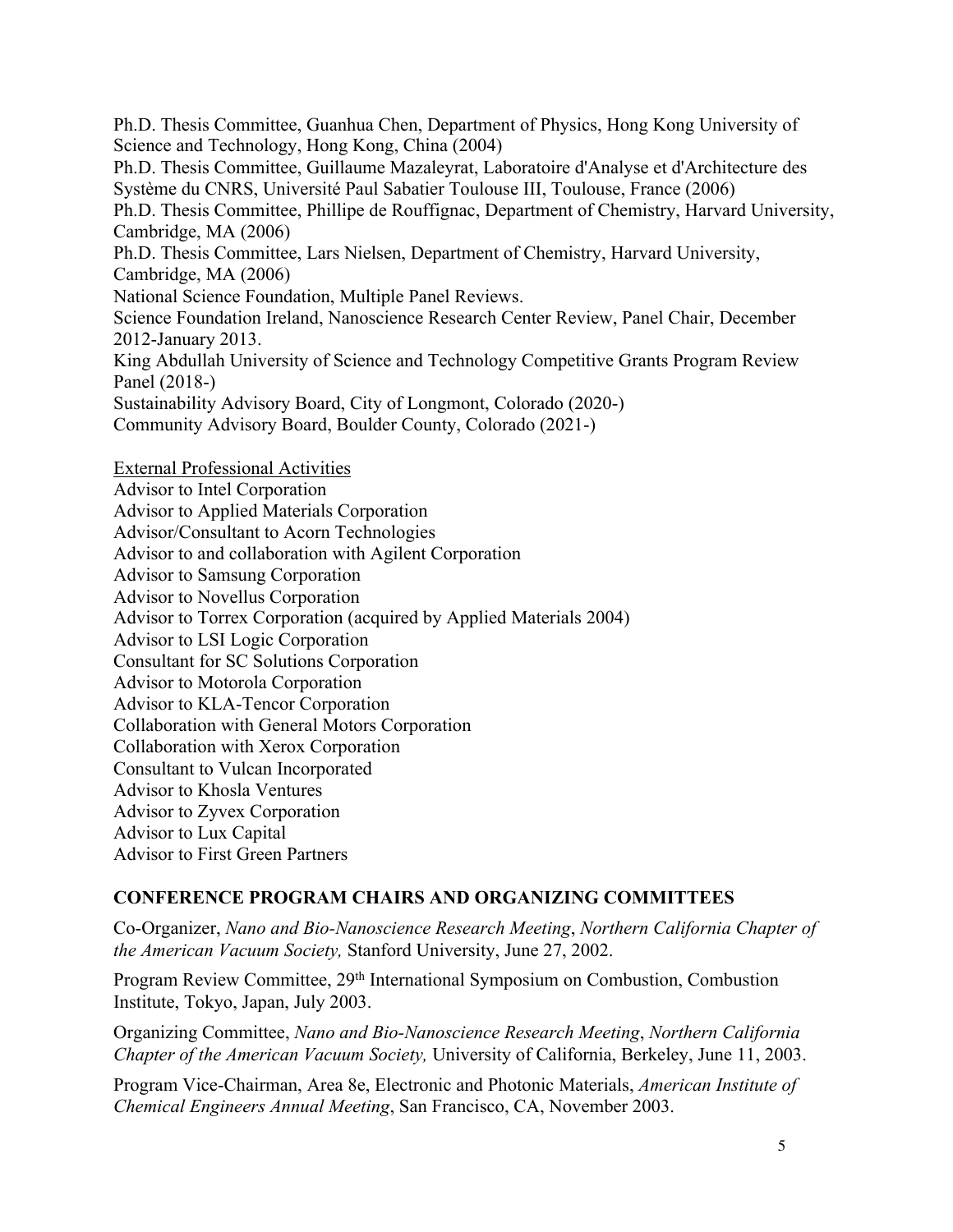Electronic Materials Topical Conference Vice-Chair, Materials for Microelectronics, *American Institute of Chemical Engineers Annual Meeting*, San Francisco, CA, November 2003.

Program Review Committee, 30<sup>th</sup> International Symposium on Combustion, Combustion Institute, Chicago, IL, July 2004.

Program Chair, Area 8e, Electronic and Photonic Materials, *American Institute of Chemical Engineers Annual Meeting*, Austin, TX, November 2004.

Organizing Committee, *American Vacuum Society Atomic Layer Deposition 2005 Conference*, San Jose, CA, August 2005.

Organizing Committee, *Renewable Energy Topical Conference, American Vacuum Society International Symposium,* Boston, MA, October 2005.

Organizing Committee, *American Vacuum Society Atomic Layer Deposition 2006 Conference*, Seoul, Korea, August 2006.

Program Chair, Area 8e, Electronic and Photonic Materials, *American Institute of Chemical Engineers Annual Meeting*, San Francisco, CA, November 2006.

Organizing Committee, *North American Catalysis Society National Meeting*, Denver, CO, 2017

Electronic Materials Topical Conference co-Chair, Materials for Microelectronics, *American Institute of Chemical Engineers Annual Meeting*, Boston, MA, November 2021.

### **CONFERENCE SESSION CHAIRS**

Session Vice-Chairman, Fundamentals of Surface Processes on Semiconductors, *American Institute of Chemical Engineers Annual Meeting*, Miami, FL, November 1998.

Session Chairman, Semiconductor Surface Chemistry: Reactions Involving Metals, *American Chemical Society National Meeting*, San Francisco, CA, March 2000.

Session Chairman, Semiconductor Surface Chemistry, *American Institute of Chemical Engineers Annual Meeting*, Los Angeles, CA, November 2000.

Session Co-Chairman, Reaction Kinetics in Electronic Materials Processing, *American Institute of Chemical Engineers Annual Meeting*, Reno, NV, November 2001.

Session Chairman, Nanoparticle Coatings and Molecular Simulation of Materials Processes, *American Institute of Chemical Engineers Annual Meeting*, Indianapolis, IN, November 2002.

Session Chairman, High-K Dielectrics, *The Third American Vacuum Society Topical Conference on Atomic Layer Deposition*, San Jose, CA, August 2003.

Session Chairman, Semiconductor Surface Chemistry, *American Institute of Chemical Engineers Annual Meeting*, San Francisco, CA, November 2003.

Plenary Session Vice-Chairman, Advanced Microelectronic Processing, *American Institute of Chemical Engineers Annual Meeting*, San Francisco, CA, November 2003.

Session Chairman, Chemical Vapor Deposition of Electronic Materials, *American Institute of Chemical Engineers Annual Meeting*, Austin, TX, November 2004.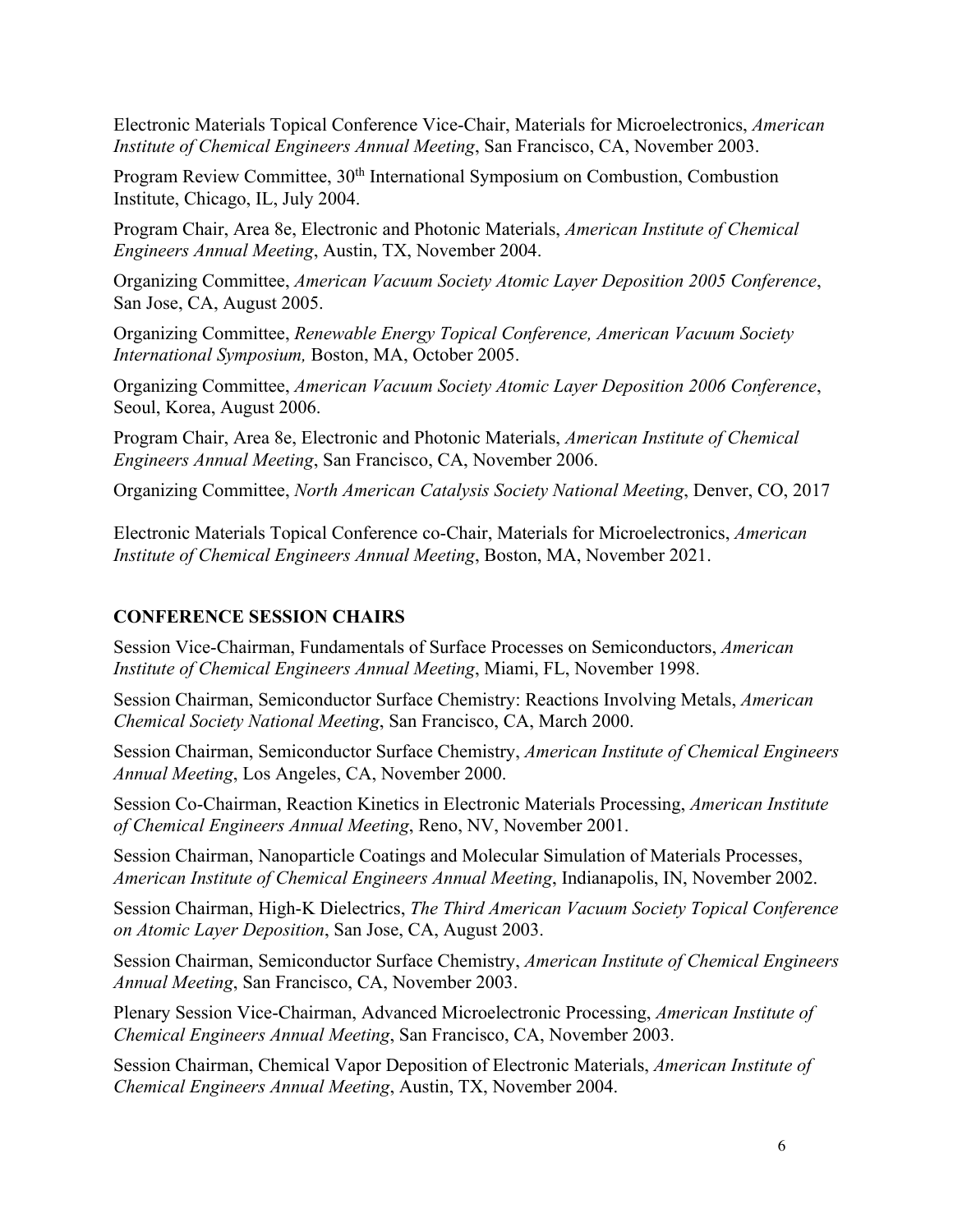Session Vice-Chairman, Reaction Kinetics in Electronic Materials Processing, *American Institute of Chemical Engineers Annual Meeting*, Austin, TX, November 2004.

Session Chairman, Atomic Layer Deposition of Electronic Materials, *American Institute of Chemical Engineers Annual Meeting*, Austin, TX, November 2004.

Session Chairman, Atomic Layer Deposition, *American Institute of Chemical Engineers Annual Meeting*, Cincinnati, OH, November 2005.

Session Chairman, Fabrication and Assembly of 1-D Nanostructures, *American Institute of Chemical Engineers Annual Meeting*, Cincinnati, OH, November 2005.

Session Co-chairman, Surface Reaction Kinetics in Semiconductor Processing, *American Institute of Chemical Engineers Annual Meeting*, San Francisco, CA, November 2006.

Session Chairman, Modeling and Simulation of Organic Semiconductor Systems, *American Institute of Chemical Engineers Annual Meeting*, San Francisco, CA, November 2006.

Session Chairman, Complex and Crystalline Oxides, *Materials Research Society Spring Meeting*, San Francisco, CA, April 2007.

Session Chairman, Atomic Layer Deposition, *American Institute of Chemical Engineers Annual Meeting*, Salt Lake City, UT, November 2007.

Session Chairman, Atomic Layer Deposition, *American Institute of Chemical Engineers Annual Meeting*, Philadelphia, PA, November 2008.

Session Chairman, Organic Photovoltaics, *Inter-Continental Advanced Materials for Photonics Summer School*, Boulder, CO, July 2012.

Session Chairman, Catalysis Modeling and Simulation, *North American Catalysis Society Meeting,* Denver, CO June 2017.

## **PUBLICATIONS**

## **ARTICLES IN REFEREED JOURNALS**

- 1. Musgrave, C., J. Perry, R. Merkle and W. Goddard III, "Theoretical Studies of a Hydrogen Abstraction Tool for Nanotechnology," *Nanotechnology* 2, 187-195 (1991).
- 2. Musgrave, C., S. Dasgupta and W. Goddard III, "Hessian Biased Force Field for Polysilane Polymers," *Journal of Physical Chemistry* 99, 13321-13333 (1995). DOI: 10.1021/j100036a004
- 3. Musgrave, C., S. Harris and W. Goddard III, "The Surface-Radical-Surface-Olefin Recombination Step for CVD Growth of Diamond. Calculation of the Rate Constant from First Principles," *Chemical Physics Letters* 247, 359-365 (1995). DOI: 10.1016/S0009- 2614(95)01243-5
- 4. Ricca, A., C. Bauschlicher, J. Kang and C. Musgrave, "H Abstraction from a Diamond (111) Surface in a Uniform Electric Field," *Surface Science* 429, 199-205 (1999). DOI: 10.1016/S0039-6028(99)00377-5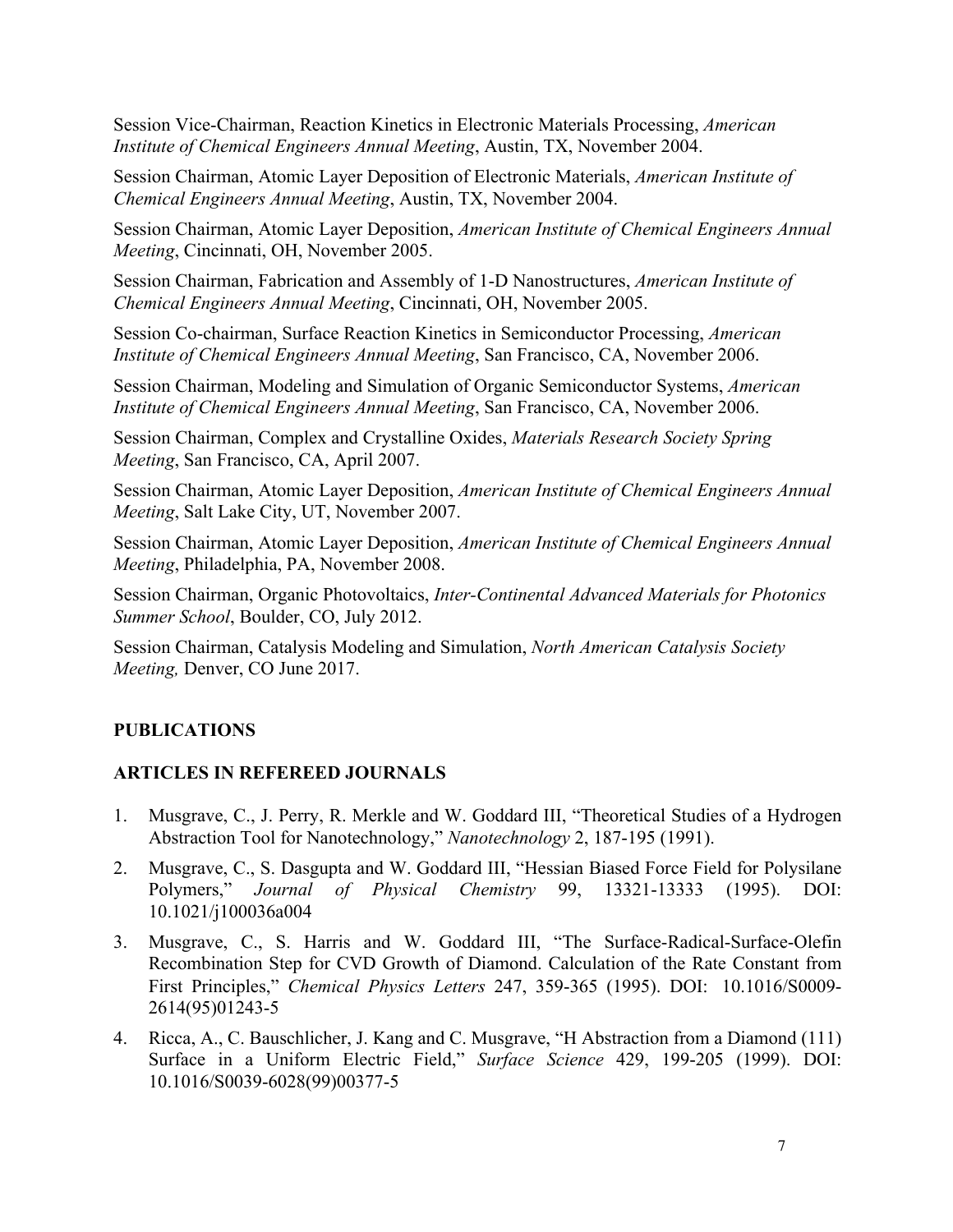- 5. Ricca, A. and C. Musgrave, "Theoretical Study of the Cl-Passivated Si (111) Surface," *Surface Science* 430, 116-125 (1999). DOI: 10.1016/S0039-6028(99)00407-0
- 6. Wang, G., C. Mui, C. Musgrave and S. Bent, "Cycloaddition of Cyclopentadiene and Dicyclopentadiene on Si  $(100)$ -2×1: Comparison of Monomer and Dimer Adsorption," *Journal of Physical Chemistry B* 102, 6803-6808 (1999). DOI: 10.1021/jp991528x
- 7. Widjaja, Y., M. Mysinger and C. Musgrave, "An Ab Initio Study of Adsorption and Decomposition of NH3 on Si (100)-2×1," *Journal of Physical Chemistry B* 104, 2527-2533 (2000). DOI: 10.1021/jp9936998
- 8. Mui, C., S. Bent and C. Musgrave, "A Theoretical Study of the Structure and Thermochemistry of 1,3-butadience on the Ge/Si (100)-2×1 Surface," *Journal of Physical Chemistry A* 104, 2457-2462 (2000). DOI: 10.1021/jp991797n
- 9. Kang, J. and C. Musgrave, "A Theoretical Study of the Chemical Vapor Deposition of (100) Diamond: An Explanation for the Slow Growth of the (100) Surface," *Journal of Chemical Physics* 113, 7582 (2000). DOI: 10.1063/1.1311976
- 10. Widjaja, Y. and C. Musgrave, "A DFT Study of Nonlocal Effects on NH3 Adsorption and Dissociation on Si (100)-2×1," *Surface Science* 469, 9-20 (2000). DOI: 10.1016/S0039- 6028(00)00810-4
- 11. Senosiain, J., J. Han, C. Musgrave, and D. Golden, "Use of Quantum Methods for a Consistent Approach to Combustion Modeling: Hydrocarbon Bond Dissociation Energies," *Faraday Discussions* 119 (2001). DOI: 10.1039/B103011F
- 12. Senosiain, J., C. Musgrave, and D. Golden, "Use of Quantum Methods with Transition State Theory; Application to the H-Atom Metathesis Reactions," *Journal Physical Chemistry A* 105, 1669-1675 (2001). DOI: 10.1021/jp002424l
- 13. Wang, G., C. Mui, C. Musgrave, and S. Bent, "Effect of a Methyl-Protecting Group on the Adsorption of Pyrrolidine on Si (100)-2×1," *Journal Physical Chemistry B* 105, 3295-3299 (2001). DOI: 10.1021/jp004298r
- 14. Mui, C., G. Wang, S. Bent, and C. Musgrave, "Reactions of Methylamines at the Si(100)-2×1 Surface," *Journal of Chemical Physics* 114, 10170-10180 (2001). DOI: 10.1063/1.1370056
- 15. Kang, J. and C. Musgrave, "The Effect of an STM Electric Field on the Chemical Vapor Deposition of (100) Diamond," *Nanotechnology* 12, 258 (2001).
- 16. Widjaja, Y., and C. Musgrave, "An Ab Initio Study of the Initial Growth Mechanism of Silicon Nitride on Si (100)-2×1 Using NH3," *Physical Review B* 64, 205303-205312 (2001). DOI: 10.1021/jp9936998
- 17. Hall, M., C. Mui, and C. Musgrave, "DFT Study of the Adsorption of Chlorosilanes on the Si (100) Surface," *Journal of Physical Chemistry B* 105, 12068-12075 (2001). DOI: 10.1021/jp0118874
- 18. Kang, J. and C. Musgrave, "A Theoretical Study of the Chemical Vapor Deposition of (100) Silicon from Silane," *Physical Review B* 64, 245330-245340 (2001). DOI: 10.1103/PhysRevB.64.245330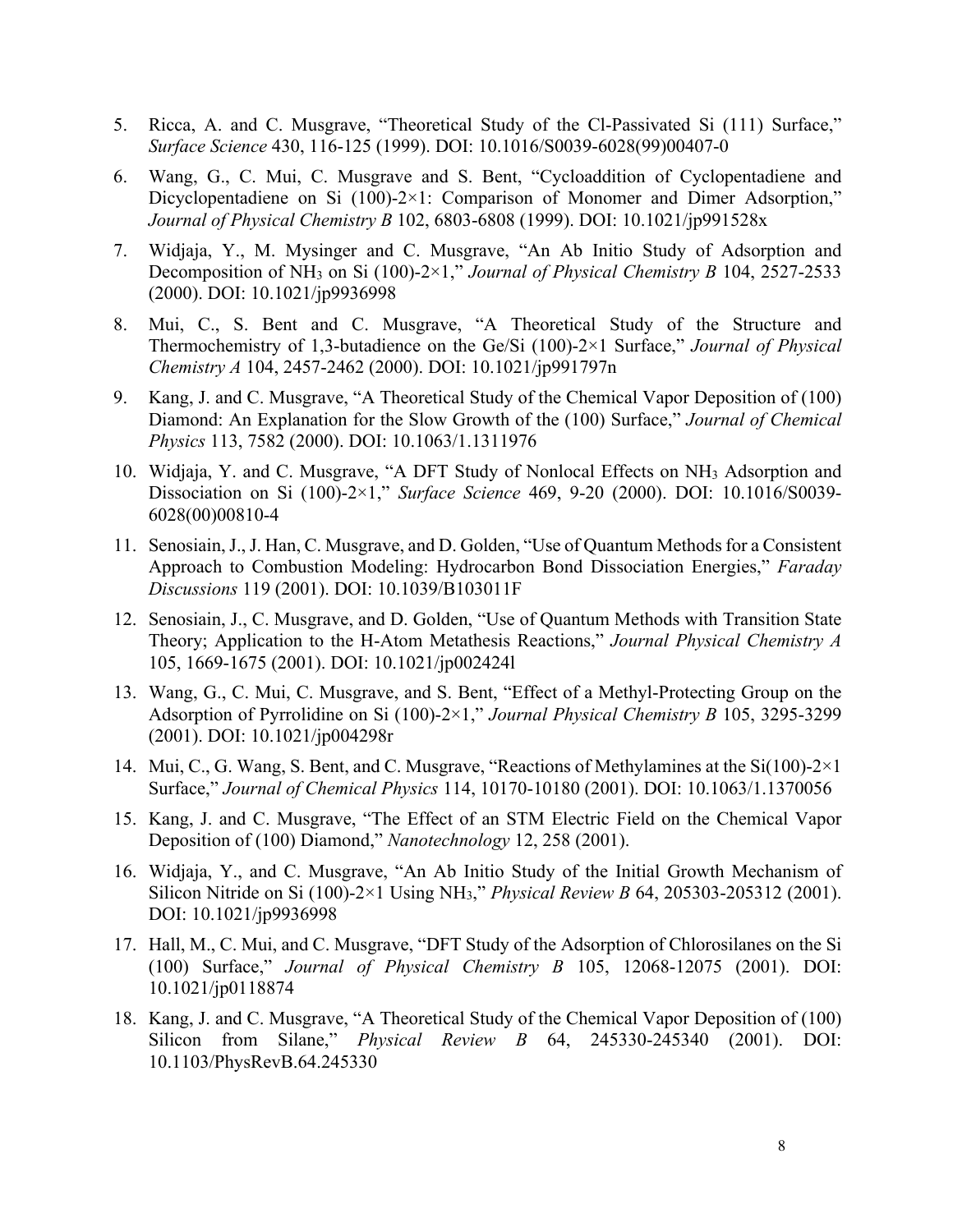- 19. Wang, G., C. Mui, C. Musgrave, and S. Bent, "Example of a Thermodynamically Controlled Reaction on a Semiconductor Surface: Acetone on Ge (100)-2×1," *Journal of Physical Chemistry B* 105, 12559-12565 (2001). DOI: 10.1021/jp013058o
- 20. Lee, S., C. Musgrave, P. Zhao, and J. Stebbins, "Topological Disorder and Reactivity of Borosilicate Glasses: Quantum Chemical Calculations and 12O and 11B NMR Study," *Journal of Physical Chemistry B* 105, 12583-12595 (2001). DOI: 10.1021/jp012119f
- 21. Kang, J. and C. Musgrave, "Prediction of Transition State Barriers and Enthalpies of Reaction by a New Hybrid Density-Functional Approximation," *Journal of Chemical Physics* 115, 11040-11051 (2001). DOI: 10.1063/1.1415079
- 22. Kang, J. and C. Musgrave, "The Mechanism of HF/H2O Chemical Etching of SiO2," *Journal of Chemical Physics* 116, 275-280 (2002). DOI: 10.1063/1.1420729
- 23. Kang, J. and C. Musgrave, "The Mechanism of Atomic Layer Deposition of  $SiO<sub>2</sub>$  on the Silicon (100)-2×1 Surface Using SiCl4 and H2O as Precursors," *Journal of Applied Physics* 91, 3408-3414 (2002). DOI: 10.1063/1.1436294
- 24. Widjaja, Y. and C. Musgrave, "A DFT Study of Atomic Nitrogen on the  $Si(100)-(2\times1)$ Surface," *Journal Physical Chemistry B* 106, 2643-2648 (2002). DOI: 10.1021/jp013335r
- 25. Widjaja, Y. and C. Musgrave, "Atomistic Mechanism of the Initial Oxidation of the Clean Si (100)-2×1 Surface by  $O_2$  and  $SiO_2$  Decomposition," *Journal of Chemical Physics* 116, 5774-5780 (2002). DOI: 10.1063/1.1456036
- 26. Mui, C., J. Han, G. Wang, C. Musgrave, and S. Bent, "Proton Transfer Reactions on Semiconductor Surfaces," *Journal of the American Chemical Society* 124, 4027-4038 (2002). DOI: 10.1021/ja0171512
- 27. Widjaja, Y. and C. Musgrave, "Quantum Chemical Study of the Mechanism of Aluminum Oxide Atomic Layer Deposition," *Applied Physics Letters* 80, 3304-3306 (2002). DOI: 10.1063/1.1473237
- 28. Kang, J. and C. Musgrave, "A Quantum Chemical Study of the Self-Directed Growth Mechanism of Styrene and Propylene Molecular Nanowires on the Silicon (100)  $2\times1$ Surface," *Journal of Chemical Physics* 116, 9907-9913 (2002). DOI: 10.1063/1.1476005
- 29. Widjaja, Y. and C. Musgrave, "Quantum Chemical Study of the Elementary Reactions in Zirconium Oxide Atomic Layer Deposition," *Applied Physics Letters* 81, 304-306 (2002). DOI: 10.1063/1.1490415
- 30. Wang, G., C. Mui, C. Musgrave, and S. Bent, "Competition and Selectivity of Organic Reactions on Semiconductor Surfaces: Reaction of Unsaturated Ketones on Si (100)-2×1 and Ge (100)-2×1," *Journal of the American Chemical Society* 124, 8990-9904 (2002). DOI: 10.1021/ja026330w
- 31. Widjaja, Y. and C. Musgrave, "Atomic Layer Deposition of Hafnium Oxide: A Detailed Reaction Mechanism from First Principles," *Journal of Chemical Physics* 117, 1931-1934 (2002). DOI: 10.1063/1.1495847
- 32. Filler, M., C. Mui, G. Wang, C. Musgrave, and S. Bent, "Competition and Selectivity in the Reaction of Nitriles on Ge (100)-2×1," *Journal of the American Chemical Society* 125, 4928- 4936 (2003). DOI: 10.1021/ja027887e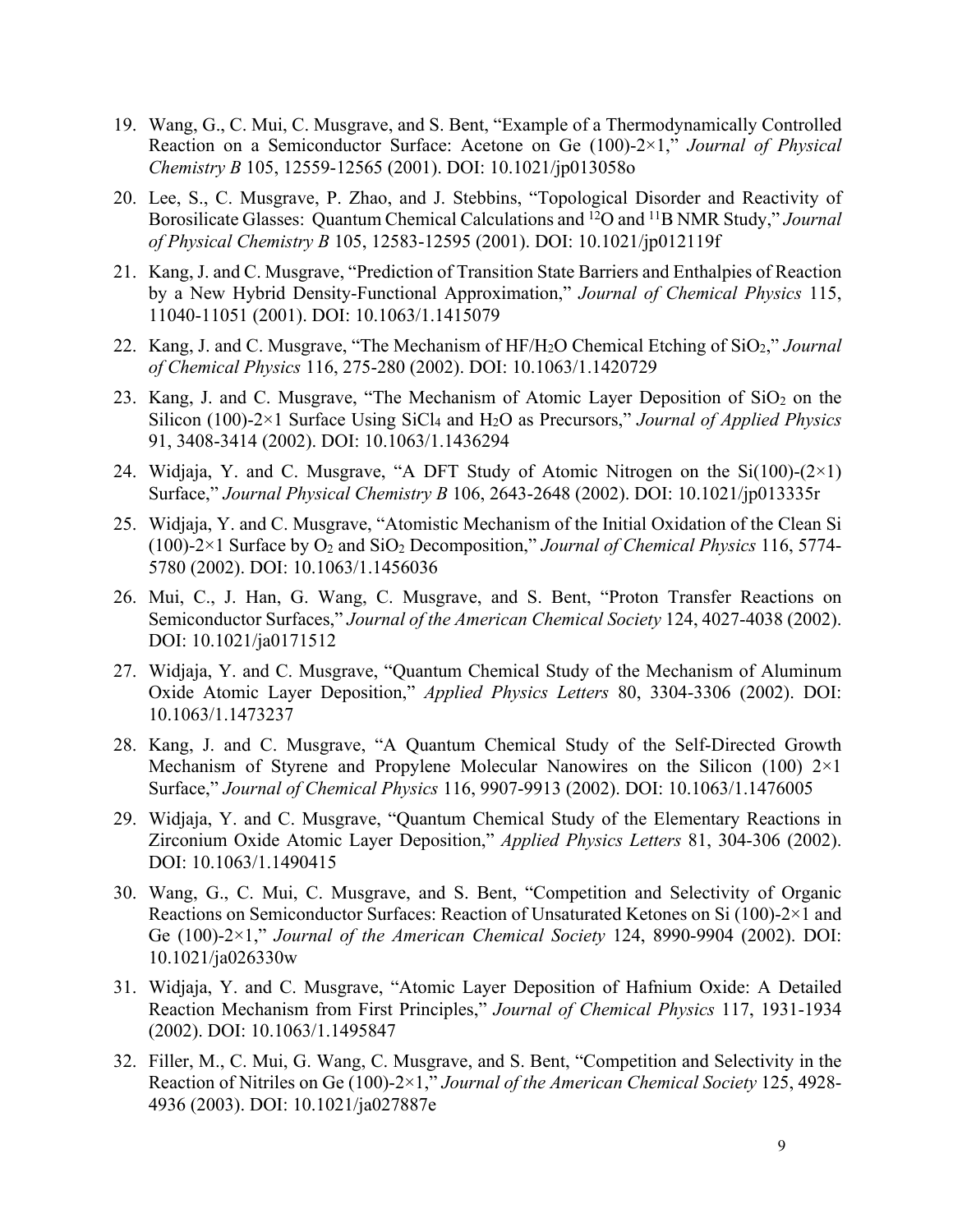- 33. Wang, G., C. Mui, J. Tannaci, M. Filler, C. Musgrave and S. Bent; "Reactions of Cyclic Aliphatic and Aromatic Amines on Ge (100)-2x1 and Si (100)-2×1," *Journal of Physical Chemistry B* 107, 4983-4996 (2003). DOI: 10.1021/jp026864j
- 34. Song, S., D. Golden, R. Hansen, C. Bowman, J. Senosiain, C. Musgrave, and G. Friedrichs, "A Shock Tube Study of the Reaction  $NH_2 + CH_4 \rightarrow NH_3 + CH_3$  and Comparison with Transition State Theory," *International Journal of Chemical Kinetics* 35, 304-309 (2003). DOI: 10.1002/kin.10131
- 35. Akis, R., D. Ferry, C. Musgrave, "Kinetic Lattice Monte Carlo Simulations of Processes on the Silicon (100) Surface," *Physica E-Low Dimensional Systems and Nanostructures* 19, 183- 187 (2003). DOI: 10.1016/S1386-9477(03)00331-X
- 36. Senosiain, J., C. Musgrave and D. Golden, "Temperature and Pressure Dependence of the Reaction of OH and CO: Master Equation Modeling on a High-Level Potential Energy Surface," *International Journal of Chemical Kinetics* 35, 464-474 (2003). DOI: 10.1002/kin.10144
- 37. Widjaja, Y., J. Han and C. Musgrave, "Quantum Chemical Study of Zirconium Oxide Deposition on the Si (100)-2×1 Surface," *Journal of Physical Chemistry B* 107, 9319-9324 (2003). DOI: 10.1021/jp030257u
- 38. Mui, C., M. Filler, S. Bent, and C. Musgrave, "Reactions of Nitriles at Semiconductor Surfaces," *Journal of Physical Chemistry B* 107, 12256-12267 (2003). DOI: 10.1021/jp034864t
- 39. Widjaja, Y. and C. Musgrave, "Indirect Adsorbate-Adsorbate Interactions Mediated Through the Surface Electronic Structure of the Si (100)-(2×1) Surface," *Journal of Chemical Physics* 120, 1555-1559 (2004). DOI: 10.1063/1.1631932
- 40. Han, J., G. Gao, Y. Widjaja, E. Garfunkel, and C. Musgrave, "A Quantum Chemical Study of ZrO2 Atomic Layer Deposition Growth Reactions on the SiO2 Surface," *Surface Science* 550, 199-212 (2004). DOI: 10.1016/j.susc.2003.12.030
- 41. Xu, Y. and C. Musgrave, "A DFT Study of the Al<sub>2</sub>O<sub>3</sub> Atomic Layer Deposition on SAMs: Effect of SAM Termination," *Chemistry of Materials,* 16, 646-653 (2004). DOI: 10.1021/cm035009p
- 42. Pomerantz, A., J. Han, and C. Musgrave, "Calculating Cumulene/Poly-yne Isomerization Energies*,*" *Journal of Physical Chemistry A,* 108, 4030-4035 (2004). DOI: 10.1021/jp0372744
- 43. Heyman, A. and C. Musgrave, "A Quantum Chemical Study of Atomic Layer Deposition of Al2O3 Using AlCl3 and H2O as Precursors," *Journal of Physical Chemistry B*, 108, 5718-5725 (2004). DOI**:** 10.1021/jp049762x
- 44. Mui, C., Y. Widjaja, J. Kang, and C. Musgrave, "Surface Reaction Mechanisms for Atomic Layer Deposition of Silicon Nitride," *Surface Science,* 557, 159-170, (2004). DOI: 10.1016/j.susc.2004.03.029
- 45. Mui, C., S. Bent and C. Musgrave, "A Density Functional Theory Study on the Effect of Ge Alloying on Hydrogen Desorption from SiGe Alloy Surfaces," *Journal of Physical Chemistry B*, 108, 6336-6350 (2004). DOI**:** 10.1021/jp037948a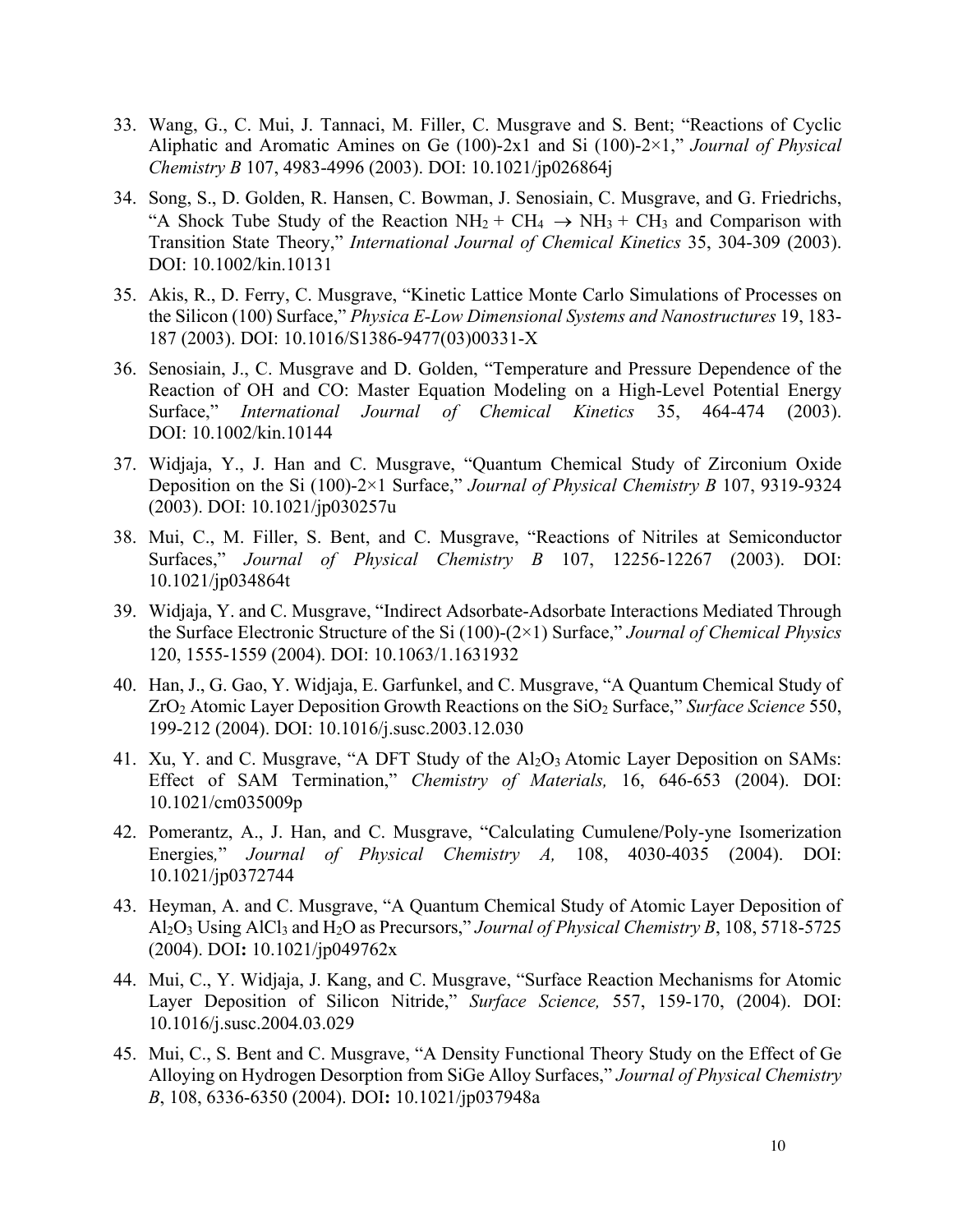- 46. Mui, C. and C. Musgrave, "Atomic Layer Deposition of HfO<sub>2</sub> Using Alkoxides as Precursors," *Journal of Physical Chemistry B*, 108, 15150-15164 (2004). DOI: 10.1021/jp037507r
- 47. Mui, C., S. Bent and C. Musgrave, "A Quantum Chemistry Based Statistical Mechanical Model of Hydrogen Desorption from Si  $(100)$ -2×1, Ge $(100)$ -2×1, and SiGe Alloy Surfaces," *Journal of Physical Chemistry B*, 108, 18243-18253, (2004). DOI: 10.1021/jp0379493
- 48. Mui, C. and C. Musgrave, "Initial Oxidation and Hydroxylation of the Ge (100)-2×1 Surface by Water and Hydrogen Peroxide," *Langmuir*, 20, 7604-7609 (2004). DOI: 10.1021/la0498410
- 49. Yoon, T., C. Musgrave, S. Johnson and G. Brown, Jr., "Adsorption of Organic Matter at Mineral/Water Interfaces: I. ATR-FTIR Spectroscopic and Quantum Chemical Study of Oxalate Adsorbed at the Boehmite ( $\gamma$ -AlOOH)/Water and Corundum ( $\alpha$ -Al<sub>2</sub>O<sub>3</sub>)/Water Interfaces," *Geochimica et Cosmochimica Acta,* 68, 4505-4518 (2004). DOI: 10.1016/j.gca.2004.04.025
- 50. Centoni, S., B. Sadigh, G. Gilmer, T. de la Rubia and C. Musgrave, "First-Principles Calculation of Free Si (100) Surface Impurity Enrichment," *Applied Physics Letters,* 87, 232101-1-3 (2005). DOI: 10.1063/1.2138811
- 51. Huang, K., J. Han, A. Cole, C. Musgrave and R. Waymouth, "Homolysis of Weak Ti-O Bonds: Experimental and Theoretical Studies of Titanium Oxygen Bonds Derived from Stable Nitroxyl Radicals," *Journal of the American Chemical Society*, 127, 3807-3816 (2005). DOI: 10.1021/ja044512f
- 52. Centoni, S., B. Sadigh, G. Gilmer, T. Lenosky, T. de la Rubia and C. Musgrave, "First-Principles Calculation of Intrinsic Defect Formation Volumes in Silicon," *Physical Review B,*  72, 195206-1-9 (2005). DOI: 10.1103/PhysRevB.72.195206
- 53. Xu, Y. and C. Musgrave, "Atomic Layer Deposition of Hafnium Nitrides Using Ammonia and Alkylamide Precursors," *Chemical Physics Letters,* 407, 272-275 (2005). DOI: 10.1016/j.cplett.2005.03.084
- 54. Mui, C. and C. Musgrave, "Initial Nitridization of the Ge (100) 2×1 Surface by Ammonia," *Langmuir,* 21, 5230-5232 (2005). DOI: 10.1021/la0470840
- 55. Xu, Y. and C. Musgrave, "Atomic Layer Deposition of HfO<sub>2</sub> on Nitridized Si Surfaces," *Applied Physics Letters*, 86, 192110-192113 (2005). DOI: 10.1063/1.1922080
- 56. Xu, Y. and C. Musgrave, "A Chemical Mechanism for Nitrogen Incorporation into HfO<sub>2</sub> ALD Films Using Ammonia and Alkylamides as Precursors," *Surface Science, 591, L280-L285*  (2005). DOI: 10.1016/j.susc.2005.06.032
- 57. Kelly, M., J. Han, C. Musgrave and G. Parsons, "In-Situ Infrared Spectroscopy and Density Functional Theory Modeling of Hafnium Alkylamine Adsorption on Si-OH and Si-H Surfaces," *Chemistry of Materials,* 17, 5305-5314 (2005). DOI: 10.1021/cm051064h
- 58. Solares, S., S. Dasgupta, Y. Kim, C. Musgrave, P. Schultz, and W. Goddard, "Density Functional Theory Study of the Geometry, Energetics and Reconstruction Process of Si (111) Surfaces," *Langmuir,* 21, 12404-12414 (2005). DOI: 10.1021/la052029s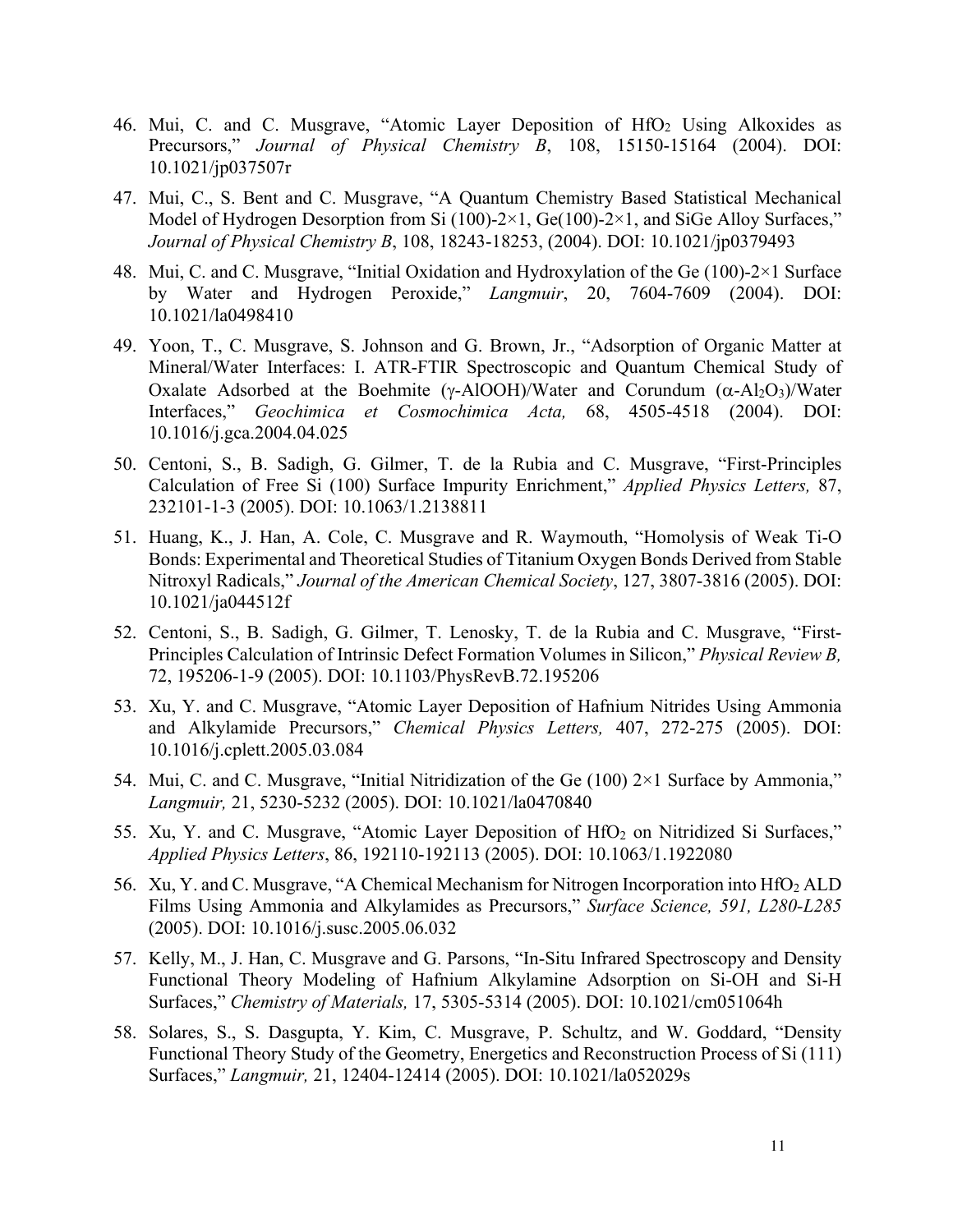- 59. Pornprasertsuk, R., P. Ramanarayanan, C. Musgrave and F. Prinz, "Predicting Ionic Conductivity of Solid Oxide Fuel Cell Electrolytes from First Principles," *Journal of Applied Physics,* 98, 1-8 (2005). DOI: 10.1063/1.2135889
- 60. Mukhopadhyay, A. and C. Musgrave, "Non-Growth Ligand Exchange Reactions in Atomic Layer Deposition of HfO<sub>2</sub>," *Chemical Physics Letters*, 421, 215-220 (2006). DOI: 10.1016/j.cplett.2006.01.057
- 61. Mukhopadhyay, A., J. Sanz and C. Musgrave, "First-Principles Calculations of Structural and Electronic Properties of Monoclinic Hafnia Surfaces," *Physical Review B*, 73, 115330-115337 (2006). DOI: 10.1103/PhysRevB.73.115330
- 62. Huang, K., J. Han, C. Musgrave, and R. Waymouth, "Density Functional Theory Calculations on Ti-TEMPO Complexes: Influence of Ancillary Ligation on the Strength of the Ti-O bond," *Organometallics,* 25, 3317-3323 (2006). DOI: 10.1021/om060148c
- 63. Mukhopadhyay, A., J. Sanz and C. Musgrave, "First-Principles Investigation of Hydroxylated Monoclinic HfO2 Surfaces," *Chemistry of Materials,* 18, 3397-3403 (2006). DOI: 10.1021/cm060679r
- 64. Paul, A. and C. Musgrave, "A Detailed Theoretical Study of the Mechanism and Energetics of Methane to Methanol Conversion by Cis-Platin and Catalytica," *Organometallics*, 26, 793- 809 (2007). DOI: 10.1021/om060465j
- 65. Huang, K., J. Han, C. Musgrave, and E. Fujita, "Carbon Dioxide Reduction by Pincer Rhodium n<sup>2</sup>-Dihydrogen Complexes: Hydrogen Binding Modes and Mechanistic Studies by Density Functional Theory Calculations," *Organometallics,* 26, 508-513, (2007). DOI: 10.1021/om060797o
- 66. Filler, M., C. Musgrave and S. Bent, "Carbon-Oxygen Coupling in the Reaction of Formaldehyde on Ge (100)−2×1," *Journal of Physical Chemistry C*, 111, 1739-1746 (2007). DOI: 10.1021/jp064820v
- 67. Zhang, G. and C. Musgrave, "Comparison of DFT Methods for Molecular Orbital Eigenvalue Calculations," *Journal of Physical Chemistry A*, 111, 1554-1561 (2007). DOI: 10.1021/jp061633o
- 68. Ardalan, P., N. Davani and C. Musgrave, "The Attachment of Alanine and Arginine to the Ge (100)-2x1 Surface," *Journal of Physical Chemistry C*, 111, 3692-3699 (2007). DOI: 10.1021/jp0647131
- 69. Mukhopadhyay, A. and C. Musgrave, "The Role of Ammonia in the Atomic Layer Deposition of Tungsten Nitride," *Applied Physics Letters,* 90, 173120-173122 (2007). DOI: 10.1063/1.2721118
- 70. Mukhopadhyay, A., J. Sanz and C. Musgrave, "First-Principles Investigation of the Structure, Energetics and Electronic Properties of Ru/HfO2 Interfaces," *Journal of Physical Chemistry C,* 111, 9203-9210 (2007). DOI: 10.1021/jp0684325
- 71. Paul, A., and C. Musgrave, "Catalyzed Dehydrogenation of Ammonia-Borane by Iridium Dihydrogen Pincer Complex Differs from Ethane Dehydrogenation," *Angewandte Chemie International Edition,* 46, 8153-8156 (2007). DOI: 10.1002/anie.200702886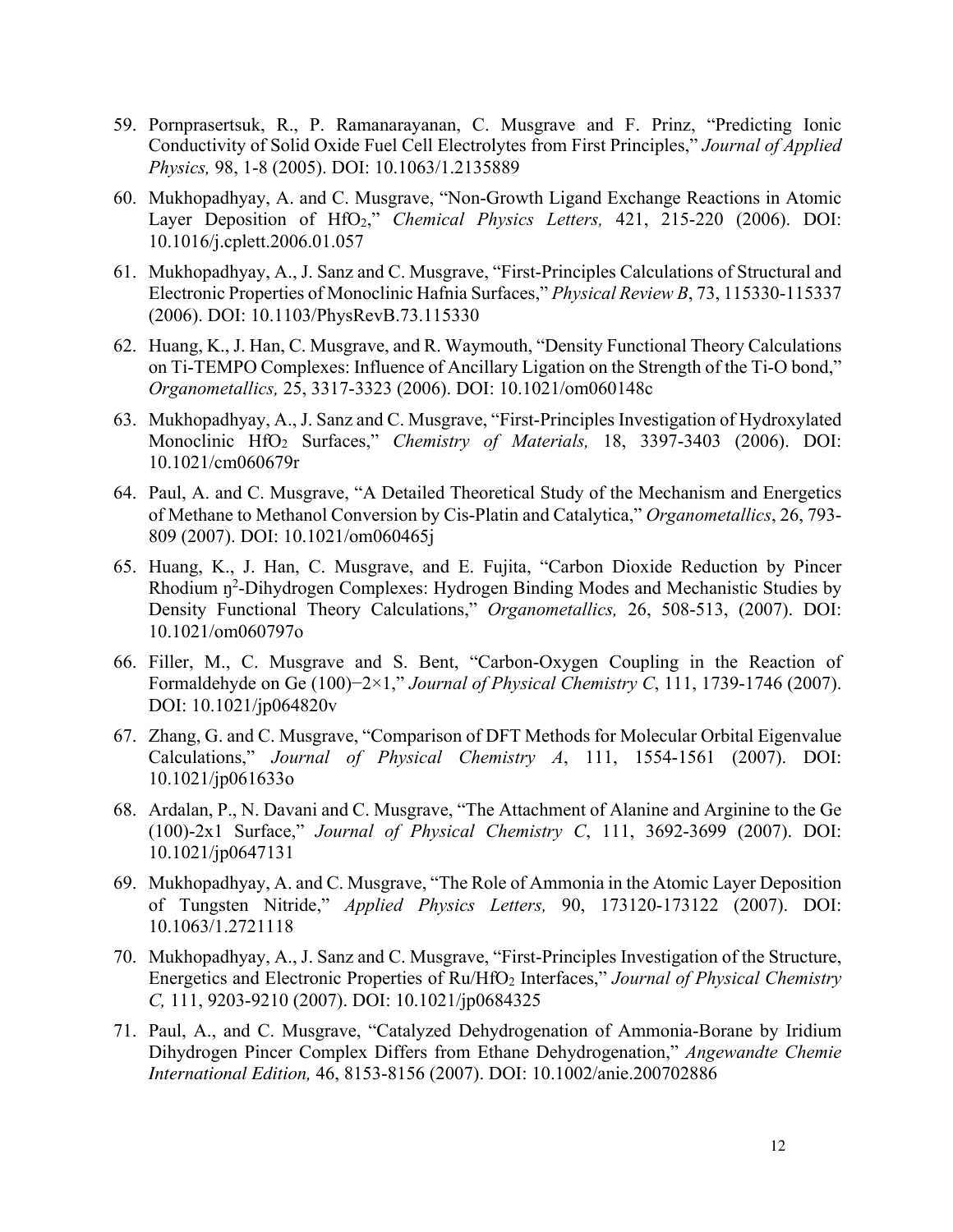- 72. Ha, Y, T. Yoon, Y. Wang, C. Musgrave and G. Brown, "Adsorption of Organic Matter at Mineral/Water Interfaces: 7. ATR-FTIR and Quantum Chemical Study of Lactate Interactions with Hematite Nanoparticles," *Langmuir*, 24, 6683-6692 (2008). DOI: 10.1021/la800122v
- 73. Flory, C., C. Musgrave and Z. Zhang, "Quantum Dot Properties in the Multiband Envelope-Function Approximation Using Boundary Conditions Based Upon First-Principles Quantum Calculations," *Physical Review B,* 77, 205312-205324 (2008) and *Virtual Journal of Nanoscale Science and Technology*, 17, (2008). DOI: 10.1103/PhysRevB.77.205312
- 74. Mukhopadhyay, A., C. Musgrave and J. Sanz, "Atomic Layer Deposition of Hafnium Oxide from Hafnium Chloride and Water," *Journal of the American Chemical Society*, 130 11996- 12006 (2008). DOI: 10.1021/ja801616u
- 75. Zimmerman, P., A. Paul, Z. Zhang and C. Musgrave, "Oligomerization and Autocatalysis of NH2BH2 with Ammonia-Borane," *Inorganic Chemistry*, 48, 1069-1081 (2009). DOI: 10.1021/ic801731s
- 76. Ardalan, P., C. Musgrave and S. Bent, "Formation of Alkanethiolate Self-Assembled Monolayers at Halide-Terminated Ge Surfaces," *Langmuir*, 25, 2013-2025 (2009). DOI: 10.1021/la803468e
- 77. Zimmerman, P., A. Paul, Z. Zhang, and C. Musgrave, "The Role of Free N-Heterocyclic Carbene in the Catalytic Dehydrogenation of Ammonia-Borane in the Ni NHC System," *Angewandte Chemie International Edition*, 48, 2201-2205 (2009). DOI: 10.1002/anie.200803211
- 78. Zimmerman, P., A. Paul, and C. Musgrave, "Catalytic Dehydrogenation of Ammonia Borane at Ni Monocarbene and Dicarbene Catalysts," *Inorganic Chemistry*, 48, 5418-5433 (2009). DOI: 10.1021/ic900417z
- 79. Zimmerman, P., J. Toulouse, Z. Zhang, C. Musgrave and C. Umrigar, "Excited States of Methylene from Quantum Monte Carlo," *Journal of Chemical Physics*, 131, 124103 (2009). DOI: 10.1063/1.3220671
- 80. Mukhopadhyay, A., J. Fernandez. Sanz and C. Musgrave, "Effect of Interface Structure on the Ru on HfO2 Work Function," *Journal of Materials Science*, (2010). DOI: 10.1007/s10853- 010-4274-1
- 81. Ardalan, P., Y. Sun, P. Pianetta, C. Musgrave, and S. Bent, "Reaction Mechanism, Bonding and Thermal Stability of 1-Alkanethiols Self-Assembled on Halogenated Ge Surfaces," *Langmuir*, 26 (11) 8419-8429 (2010). DOI: 10.1021/la904864c
- 82. Zimmerman, P., Z. Zhang, and C. Musgrave, "Generation of Multiple Triplet Excitons in Pentacene by Singlet Fission Through Doubly-Excited Dark States," *Nature Chemistry, 2,*  648-652 (2010). *Nature Chemistry Highlighted Article.* DOI: 10.1038/NCHEM.694
- 83. Zimmerman, P., Z. Zhang, and C. Musgrave, "Simultaneous Two Hydrogen Transfer as a Mechanism for Efficient CO<sub>2</sub> Reduction," *Inorganic Chemistry*, 49, 8724-8728 (2010). DOI: 10.1021/ic100454z
- 84. Pelz, K., C. Musgrave, J. Falconer and J. Medlin, "Effects of Water and Formic Acid Adsorption on the Electronic Structure of Anatase TiO<sub>2</sub>(101)," *Journal of Physical Chemistry C*, 115 (6), 2738-2749 (2011). DOI: 10.1021/jp109014a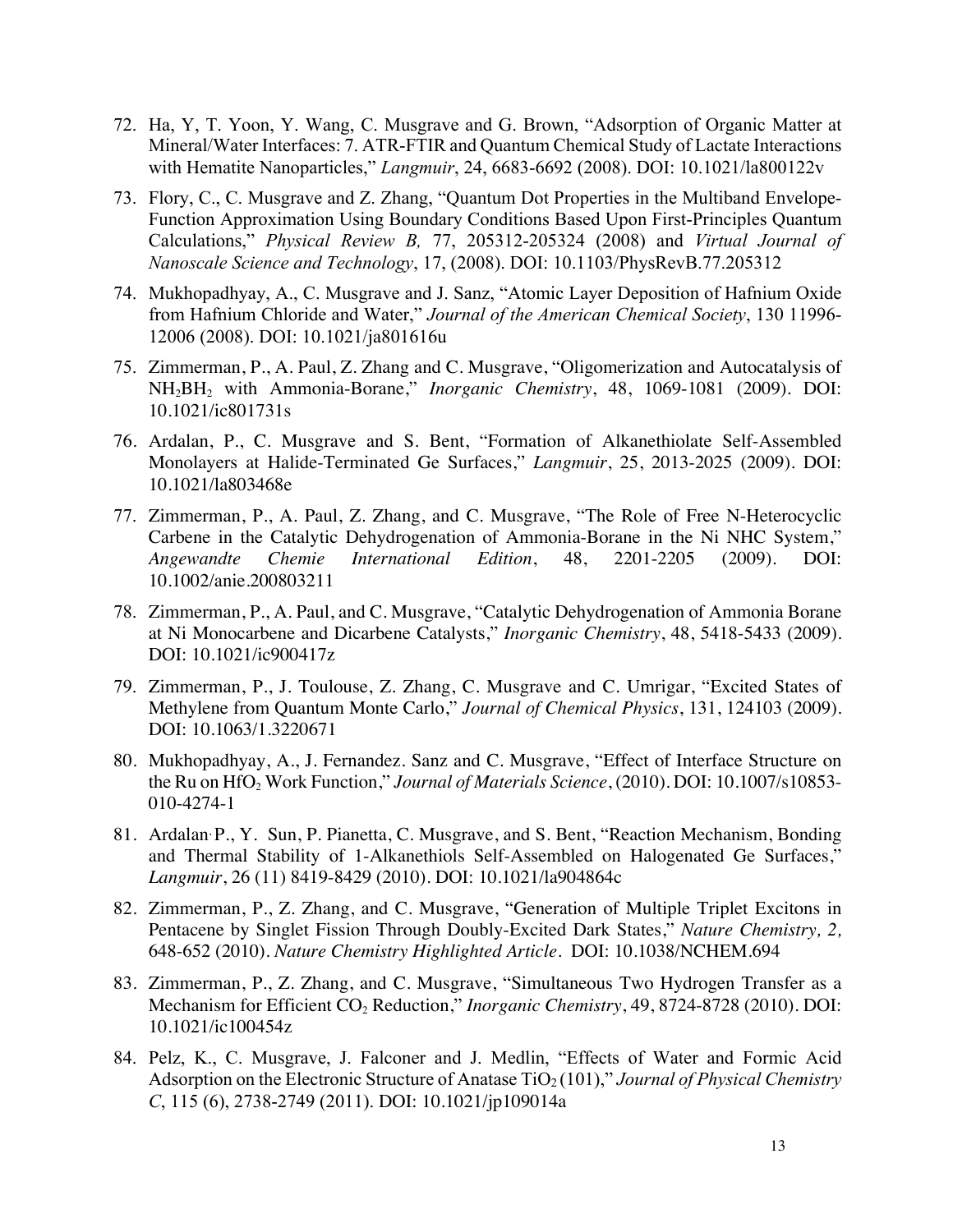- 85. Zimmerman, P., Z. Zhang and C. Musgrave, "Dynamic Mechanisms for Ammonia Borane Thermolysis in Solvent: Deviation from Gas Phase Minimum Energy Pathway," *Journal of Physical Chemistry Letters*, 2, 276-281 (2011). DOI: 10.1021/jz101629d
- 86. Ardalan, P., G. Dupont and C. Musgrave, "Reactions of Amino Acids on the Si (100)-2x1 Surface," *Journal of Physical Chemistry C*, 115, 7477-7486 (2011). DOI: 10.1021/jp1114702
- 87. Somani, S., A. Mukhopadhyay and C. Musgrave, "Atomic Layer Deposition of Tantalum Nitride Using a Novel Precursor," *Journal of Physical Chemistry C,* 115, 11507-11513 (2011). DOI: 10.1021/jp1059374
- 88. Muhich, C., Y. Zhou, A. Holder, A. Weimer and C. Musgrave, "The Effect of Surface Deposited Pt on the Photactivity of TiO2," *Journal of Physical Chemistry C, 116, 10138- 10149 (2012).* DOI: 10.1021/jp301862m
- 89. Zhou, Y., C. Muhich, B. Neltner, A. Weimer and C. Musgrave, "Growth of Pt Particles on the Anatase TiO2 (101) Surface," *Journal of Physical Chemistry C,* 116(22), 12114-12123 (2012). DOI: 10.1021/jp302273m
- 90. Lim, C., A. Holder and C. Musgrave, "Mechanism of Homogeneous Reduction of  $CO<sub>2</sub>$  by Pyridine: Proton Relay in Aqueous Solvent and Aromatic Stabilization," *Journal of the American Chemical Society*, 135 (10), 142-154 (2013). DOI: 10.1021/ja3064809
- 91. Zimmerman, P., C. Musgrave and M. Head-Gordon, "A Correlated View of Singlet Fission," *Accounts of Chemical Research,* 46(6) 1339-1347 (2013). DOI: 10.1021/ar3001734
- 92. Muhich, C., J. Westcott, T. Morris, A. Weimer, and C. Musgrave, "The Effect of N and B Doping on Graphene and the Adsorption and Migration Behavior of Pt Atoms," *Journal of Physical Chemistry C,* 117 (20), 10523-10535 (2013). DOI: 10.1021/jp401665r
- 93. Muhich, C., B. Evanko, K. Weston, P. Lichty, X. Liang, J. Martinek, C. Musgrave, and A. Weimer, "Efficient Generation of  $H_2$  by Splitting Water with an Isothermal Redox Cycle," *Science,* 341 (6145) 540-542 (2013). DOI: 10.1126/science.1239454
- 94. Holder, A., K. Osborn, C. Lobb, and C. Musgrave, "Bulk and Surface Tunneling Hydrogen Defects in Alumina," *Physical Review Letters,* 111 (6), 065901-065905 (2013). DOI: 10.1103/PhysRevLett.111.065901
- 95. Lim, C., A. Holder, J. Hynes and C. Musgrave, "Roles of the Lewis Acid and Base in the Chemical Reduction of CO<sub>2</sub> Catalyzed by Frustrated Lewis Pairs," *Inorganic Chemistry*, 52 (17), 10062-10066 (2013). DOI: 10.1021/ic4013729
- 96. Ford, D., L. Nielsen, S. Zuend, C. Musgrave and E. Jacobsen, "Mechanistic Basis for High Stereoselectivity and Broad Substrate Scope in the (salen)Co(III)-Catalyzed Hydrolytic Kinetic Resolution," *Journal of the American Chemical Society*, 135 (41), 15595-15608 (2013). DOI: 10.1021/ja408027p
- 97. Khalil, M.S., M.J.A. Stoutimore, S. Gladchenko, A.M. Holder, C.B. Musgrave, A.C. Kozen, G. Rubloff, Y.Q. Liu, R.G. Gordon, J.H. Yum, S.K. Banerjee, C.J. Lobb, and K.D. Osborn, "Evidence for Hydrogen Two-Level Systems in Atomic Layer Deposition Oxides," *Applied Physics Letters*, 103, 162601-162604 (2013). DOI:10.1063/1.4826253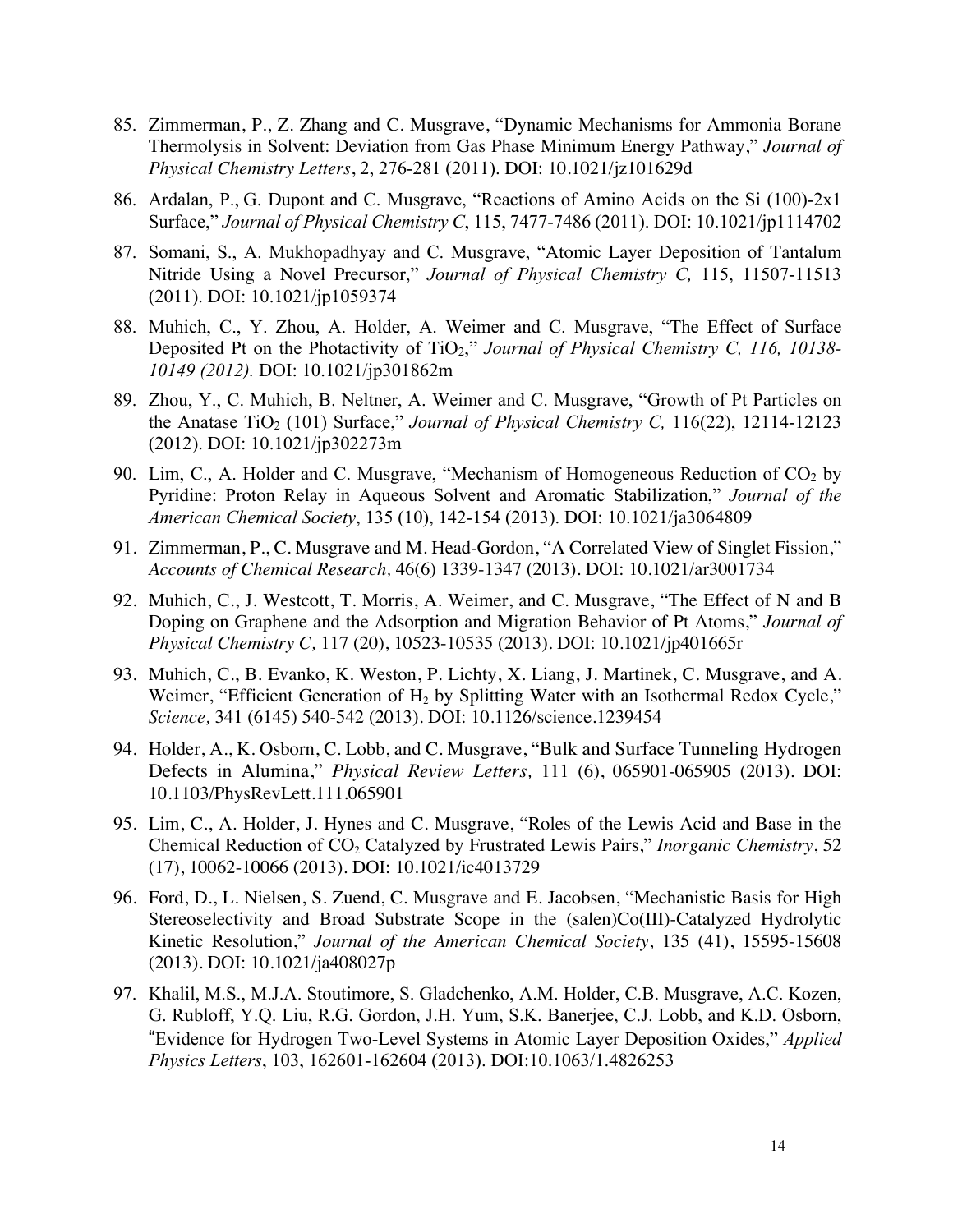- 98. Deml, A., V. Stevanovic , C. Muhich, R. O'Hayre and C. Musgrave, "Band Gap and Oxide Enthalpy of Formation as Accurate Descriptors of Oxygen Vacancy Formation Energetics," *Energy and Environmental Science,* 7 (6), 1996-2004 (2014). DOI:10.1039/C3EE43874K
- 99. Aguirre Soto, A., C. Lim, A. Hwang, C. Musgrave and J. Stansbury, "Visible-Light Organic Photocatalysis for Latent Radical-Initiated Polymerization via 2e−/1H+ Transfers: Initiation with Parallels to Photosynthesis," *Journal of the American Chemical Society,* 136 (20), 7418- 7427 (2014). DOI: 10.1021/ja502441d
- 100. Lim, C., A. Holder, J. Hynes and C. Musgrave, "Reduction of CO<sub>2</sub> to Methanol Catalyzed by a Biomimetic Organo-hydride Produced from Pyridine," *Journal of the American Chemical Society,* 136 (45), 16081-16095 (2014)*.* DOI: 10.1021/ja510131a
- 101.Deml, A., V. Stevanovic , M. Sanders, A. Holder, R. O'Hayre and C. Musgrave, "Tunable energetics of oxygen vacancy formation in the complex perovskite oxide Sr*x*La1-*x*Mn*y*Al1-*y*O3 (SLMA)," *Chemistry of Materials,* 26 (22), 6595-6602 (2014). DOI: 10.1021/cm5033755
- 102.Muhich, C., J. Westcott III, T. Fuerst, B. Erhardt, A. Weimer and C. Musgrave, "Increasing Photocatalytic Activity of Anatase TiO<sub>2</sub> Through Non-Metal Doping," *Journal of Physical Chemistry C,* 118 (47), 27415-27427 (2014). DOI: 10.1021/jp508882m
- 103.Muhich, C.L., K.C. Weston, D. Arifin, A.H. McDaniel, C.B. Musgrave, A.W. Weimer. "Extracting Kinetic Information from Complex Gas-solid Reaction Data," *Industrial and Engineering Chemistry Research,* 54 (16), 4113-4122 (2015). DOI: 10.1021/ie503894f
- 104.Deml, A.M., A.M. Holder, R.P. O'Hayre, C.B. Musgrave and V. Stevanovic, "Intrinsic Material Properties Dictating Oxygen Vacancy Formation Energetics in Metal Oxides," *Journal of Physical Chemistry Letters*, 6 (10), 1948-1953 (2015). DOI: 10.1021/acs.jpclett.5b00710
- 105.Guan, L., M. Li, X. Li, L. Feng, F. Teng, B Liu and C. Musgrave, "Electronic and Dielectric Properties of Ruddlesden-Popper Type and Magnéli Type SrTiO3," *Computational Materials Science*, 96 Part A, 223-228, (2015). DOI: 10.1016/j.commatsci.2014.09.026
- 106.Young, M.J., A. M. Holder, S.M. George, and C.B. Musgrave, "Charge Storage in Cation Incorporated a-MnO2," *Chemistry of Materials*, 27 (4), 1172-1180 (2015). DOI: 10.1021/cm503544e
- 107. Young, M.J., C.B. Musgrave and S.M. George, "Growth and Characterization of  $Al_2O_3$ Atomic Layer Deposition Films on sp<sup>2</sup>-Graphitic Carbon Substrates Using NO2/Trimethylaluminum Pretreatment," *ACS Applied Materials and Interfaces*, 7 (22), 12030-12037 (2015). DOI: 10.1021/acsami.5b02167
- 108.Muhich, C.L., J. Qiu, A.M. Holder, Y.C. Wu, A.W. Weimer, W.D. Wei, L. McElwee-White, and C.B. Musgrave, "Solvent Control of Surface Plasmon Mediated Chemical Deposition of Au Nanoparticles from Alkylgold Phosphine Complexes," *ACS Applied Materials and Interfaces*, 7 (24), 13384-13394 (2015). DOI: 10.1021/acsami.5b01918
- 109.Tebbe, J., T. Fuerst, and C.B. Musgrave, "Mechanism of hydrofluoric acid formation in ethylene carbonate electrolytes with fluorine salt additives," *Journal of Power Sources,* 297 427-435 (2015). DOI: 10.1016/j.jpowsour.2015.07.104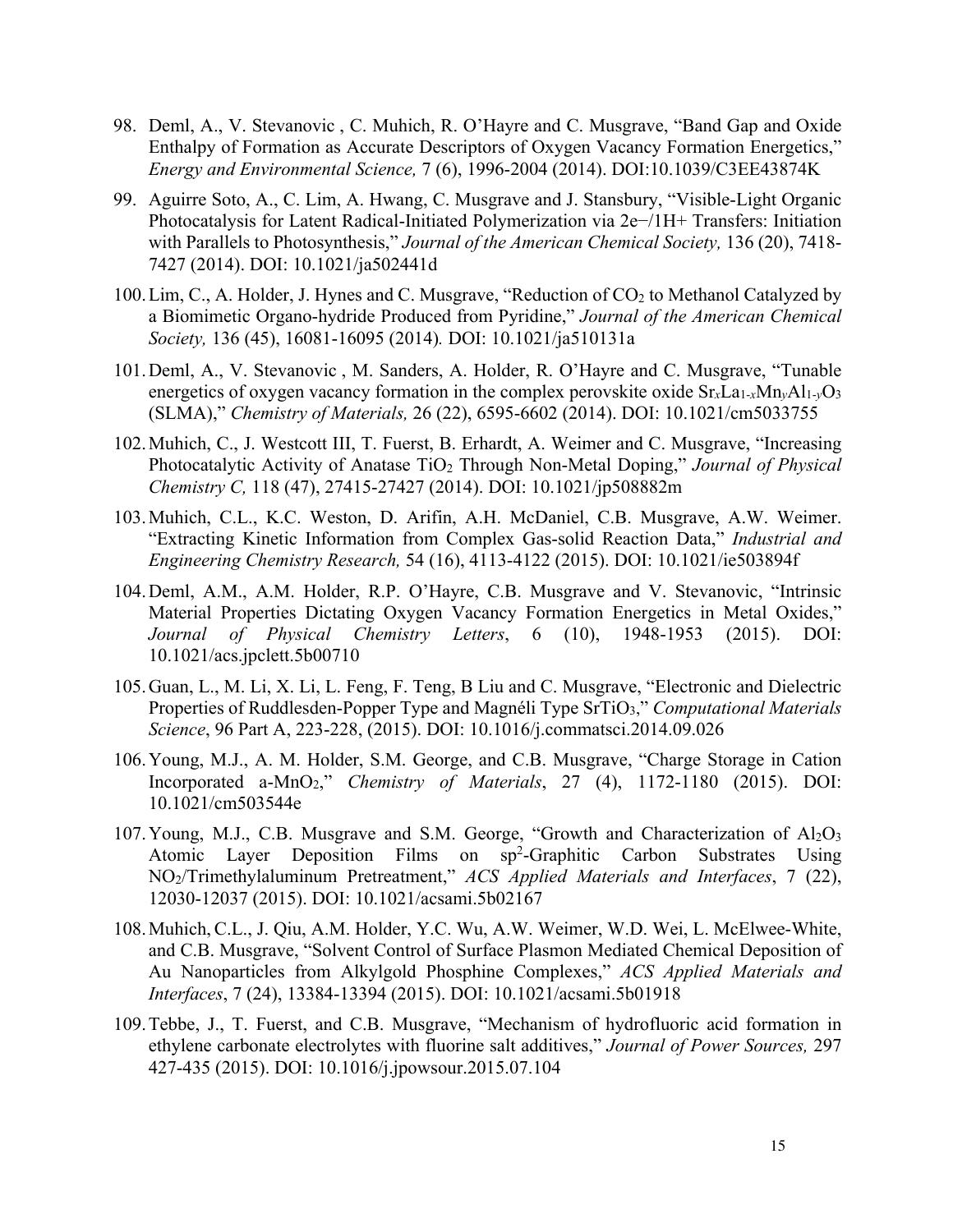- 110.Young, M.J., M. Neuber, A.C. Cavanagh, H. Sun, C.B. Musgrave, and S.M. George, "Sodium Charge Storage in Thin Films of  $MnO<sub>2</sub>$  Derived by Electrochemical Oxidation of MnO Atomic Layer Deposition Films**,**" *Journal of the Electrochemical Society*, 162 (14), A2753=A2761 (2015). DOI: 10.1149/2.0671514jes
- 111. Tebbe, J., A.M. Holder, and C.B. Musgrave, "Mechanisms of LiCoO<sub>2</sub> Cathode Degradation by Reaction with HF and Protection by Thin Oxide Coatings," *ACS Applied Materials and Interfaces,* 7 (43). 24265-24278 (2015). DOI: 10.1021/acsami.5b07887
- 112.Lim, C.H., A.M. Holder, J.T. Hynes, and C.B. Musgrave, "Renewable Organo Hydrides for Catalytic Reduction of CO<sub>2</sub> to Fuels," *Journal of Physical Chemistry Letters*, 6 (24), 5078-5092 (2015). DOI: 10.1021/acs.jpclett.5b01827
- 113.Muhich, C.L., B. Ehrhart, V. Witte, S.L. Miller, E. Coker, C.B. Musgrave, A.W. Weimer, "Predicting the Solar Thermochemical Water Splitting Ability and Reaction Mechanism of Metal Oxides: A Case Study of the Hercynite Family of Water Splitting Cycles," *Energy and Environmental Science*, 8, 3687-3699 (2015). DOI: 10.1039/C5EE01979F
- 114.Muhich, C.L., V. Poole-Aston, R.M. Trottier, A.W. Weimer and C.B. Musgrave, "A First Principles Analysis of Cation Diffusion in Mixed Metal Ferrite Spinels," *Chemistry of Materials*, 28 (1), 214-226, (2016). DOI: 10.1021/acs.chemmater.5b03911
- 115.Muhich, C.L., B. Erhardt, I. Al Shankiti, B.J. Ward, C.B. Musgrave and A. W. Weimer, "A Review and Perspective of Efficient Hydrogen Generation Via Solar Thermal Water Splitting," *WIREs Energy and Environment*, 5 (3), 261-287 (2016). DOI: 10.1002/wene.174
- 116.Theriot, J.C., C.H. Lim, H. Yang, M.D. Ryan, C.B. Musgrave, and G.M. Miyake, "Organocatalyzed Atom Transfer Radical Polymerization Driven by Visible Light," *Science*, 352 (6289), 1082-1086 (2016). DOI: 10.1126/science.aaf3935
- 117.Bartel, C.J., C.L. Muhich, A.W. Weimer and C.B. Musgrave, "Aluminum Nitride Hydrolysis Enabled by Hydroxyl-Mediated Surface Proton Hopping," *ACS Applied Materials and Interfaces*, 8 (28), 18550-18559 (2016). DOI: 10.1021/acsami.6b04375
- 118.Young, M.J., C.D. Hare, A.S. Cavanagh, C.B. Musgrave and S.M. George, "Rapid Growth of Crystalline  $Mn_5O_8$  by Self-Limited Multilayer Deposition using  $Mn(EtCp)_2$  and  $O_3$ ," *ACS Applied Materials and Interfaces*, 8 (28), 18560-18569 (2016). DOI: 10.1021/acsami.6b04529
- 119.Pearson, R., C.H. Lim, B. McCarthy, C.B. Musgrave, and G.M. Miyake, "Organocatalyzed Atom Transfer Radical Polymerization Using N-Aryl Phenoxazines as Photoredox Catalysts," *Journal of the American Chemical Society*, 138 (35), 11399-11407 (2016). DOI: 10.1021/jacs.6b08068
- 120.Young, M.J., H.-D. Schnabel, A.M. Holder, S.M. George, and C.B. Musgrave, "Band Diagram and Rate Analysis of Thin Film Spinel LiMn<sub>2</sub>O<sub>4</sub> Formed by Electrochemical Conversion of ALD-Grown MnO," *Advanced Functional Materials*, 26, 7895-7907 (2016). DOI:10.1002/adfm.201602773
- 121.Tebbe, J., T.F. Fuerst, and C.B. Musgrave, "Degradation of Ethylene Carbonate Electrolytes of Lithium Ion Batteries via Ring Opening Activated by LiCoO2 Cathode Surface and Electrolyte Species," *ACS Applied Materials and Interfaces*, 8 (40), 26664-26674 (2016). DOI: 10.1021/acsami.6b06157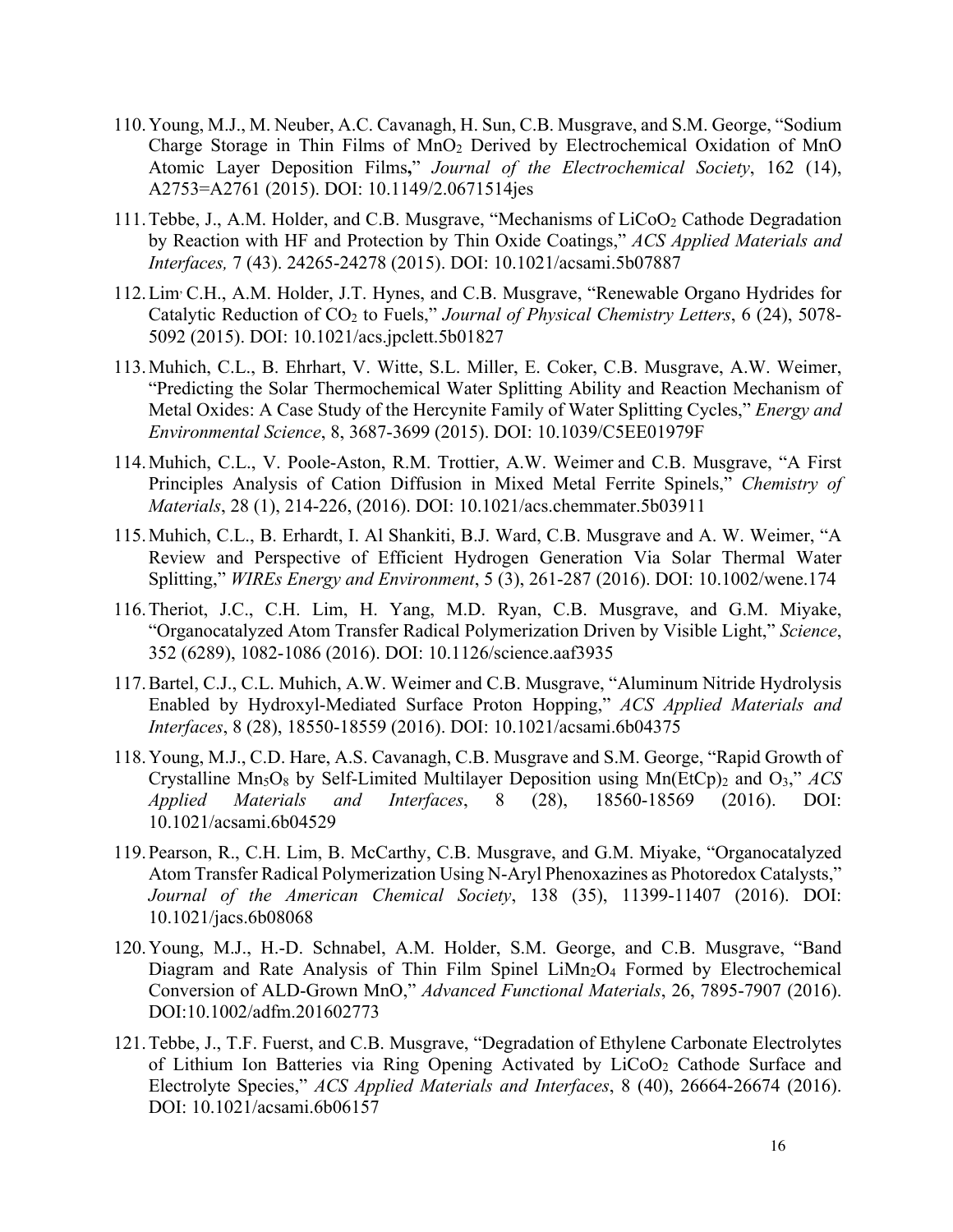- 122.Lim, C.-H, M.D. Ryan, B.G. McCarthy, J.C. Theriot, S.M. Sartor, N.H. Damrauer, C.B. Musgrave, and G.M. Miyake, "Intramolecular Charge Transfer and Ion Pairing in N, N-Diaryl Dihydrophenazine Photoredox Catalysts for Efficient Organocatalyzed Atom Transfer Radical Polymerization," *Journal of the American Chemical Society*, 139 (1), 348-355 (2017). DOI: 10.1021/jacs.6b11022
- 123.Alghannam, A., C.L. Muhich, and C.B. Musgrave, "Adatom Surface Diffusion of Catalytic Metals on the Anatase TiO<sub>2</sub> (101) Surface," *Physical Chemistry Chemical Physics*, 19 (6), 4541-4552 (2017). DOI: 10.1039/C6CP08789B
- 124.Ryan, M.D., J.C. Theriot, C.-H Lim, H. Yang, A.C. Lockwood, N.G. Garrison, S.R. Lincoln, C.B. Musgrave, and G.M. Miyake, "Solvent Effects on the Intramolecular Charge Transfer Character of N,N**-**Diaryl Dihydrophenazine Catalysts for Organocatalyzed Atom Transfer Radical Polymerization," *Journal of Polymer Science*-*Part A: Polymer Chemistry*, 55 (18), 3017-3027 (2017). DOI: 10.1002/pola.28574
- 125.Lim, C.H., A.M. Holder, J.T. Hynes, and C.B. Musgrave, "Dihyropteridine/Pteridine as a  $2H^+/2e^-$  Redox Mediator for the Reduction of  $CO<sub>2</sub>$  to Methanol: A Computational Study," *Journal of Physical Chemistry B*, 121 (16), 4158-4167 (2017). DOI: 10.1021/acs.jpcb.7b01224
- 126.Ellis, L.D., R.M. Trottier, C.B. Musgrave, D.K. Schwartz, and J.W. Medlin, "Controlling the Surface Reactivity of Titania via Electronic Tuning of Self-Assembled Monolayers," *ACS Catalysis*, 7 (12), 8351-8357 (2017). DOI: 10.1021/acscatal.7b02789
- 127.Alherz, A., C-H. Lim, J. T. Hynes, and C.B. Musgrave, "Predicting Hydride Donor Strength Via Quantum Chemical Calculations of Hydride Transfer Activation Free Energy," *Journal of Physical Chemistry B,* 122 (3), 1278-1288 (2018). DOI: 10.1021/acs.jpcb.7b12093
- 128.Hoskins, A., A. Coffey, C. Musgrave and A.W. Weimer, "Nanostructured Mullite Oxidation Resistant Coatings for SiC Developed via Atomic Layer Deposition," *J. Amer. Ceram. Soc.*, 101 (6) 2493-2505 (2018). DOI: 10.1111/jace.15408
- 129.Ilic, S. A. Alherz, C.B. Musgrave, K.D. Glusac, "Thermodynamic and Kinetic Hydricities of Metal-Free Hydrides," *Chemical Society Reviews*, 47, 2809-2836 (2018). DOI: 10.1039/C7CS00171A
- 130.Love, D., K. M. Kim, J. Goodrich, B. Fairbanks, B. Worrell, M. Stoykovich, C.B. Musgrave, C.N. Bowman, "Amine Induced Retardation of the Radical-Mediated Thiol-Ene Reaction via the Formation of Metastable Disulfide Radical Anions," *Journal of Organic Chemistry*, 83 (5), 2912-2919 (2018). DOI: 10.1021/acs.joc.8b00143
- 131.Stevanovic, V., R. Trottier, C. Musgrave, F. Therrien, A. Holder and P. Graf, "Efficient Assessment of Kinetics of Polymorph Transformations," *Physical Review Materials,* 2 (3), 033802 (2018). DOI: 10.1103/PhysRevMaterials.2.033802
- 132.Talley, K., S.M. Millican, A.M. Holder, C.B. Musgrave, J. Mangum, G. Brennecka, S. Siol, A. Zakutayev, "Understanding the Aluminum-Scandium Nitride Heterostructural Alloy System Through Computation and Combinatorial Synthesis," *Physical Review Materials,* 2 (6), 063802 (2018). DOI: 10.1103/PhysRevMaterials.2.063802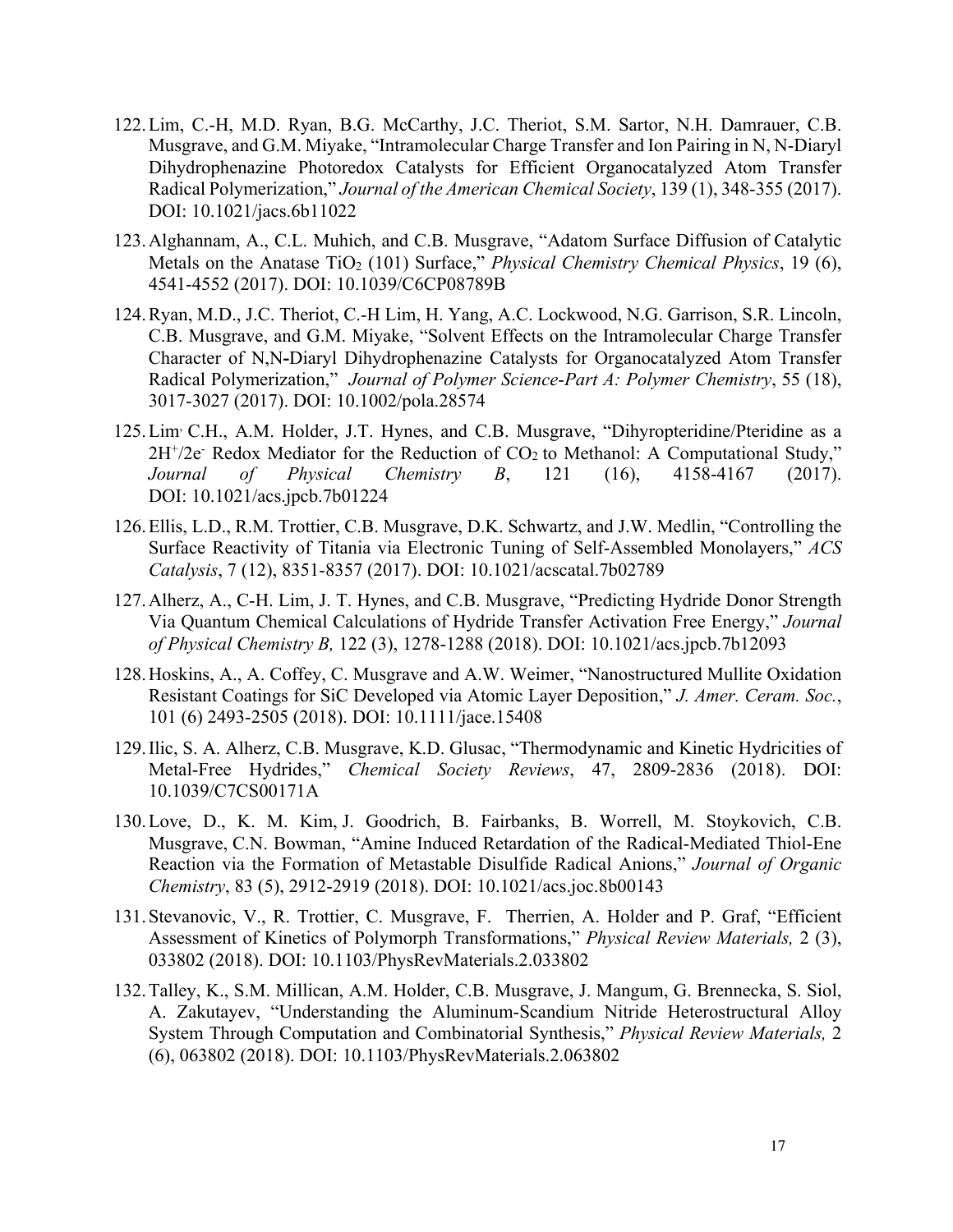- 133.Worrell, B., M. McBride, G. Lyon, L. Cox, C. Wang, S. Mavilla, C-H. Lim, H. Coley, C. Musgrave, Y. Ding and C. Bowman, "Bistable and Photoswitchable States of Matter," *Nature Communications*, 9, (2018). DOI: 10.1038/s41467-018-05300-7
- 134.Worrell, B., S. Mavilla, C. Wang, C-H. Lim, M. McBride, C. Musgrave, R. Shoemaker and C. Bowman, "A User's Guide to the Thiol-Thioester Exchange in Organic Media: Scope, Limitations, and Applications in Material Science," *Polymer Chemistry*, 9, 4523-4534 (2018). DOI: 10.1039/C8PY01031E
- 135.Young, M., A. Holder, C. Musgrave, "The Unified Electrochemical Band Diagram Framework: Understanding the Driving Forces for Materials Electrochemistry," *Advanced Functional Materials*, 28, 1803439 (2018). DOI: 10.1002/adfm.201803439
- 136.Alherz, A., P. Lehman, Y. Kuo, C-H. Lim, A. Holder, J. Hynes, J. Cha and C. Musgrave, "Renewable Hydride Donors for the Catalytic Reduction of  $CO<sub>2</sub>$ : A Thermodynamic and Kinetic Study", *Journal Physical Chemistry B*., (2018). DOI: 10.1021/acs.jpcb.8b08536
- 137.Bartel, C.J., S.L. Millican, A.M. Deml, J.R. Rumptz, W. Tumas, A.W. Weimer, S. Lany, V. Stevanovic, C. B. Musgrave, and A.M. Holder, "Machine Learning The Gibbs Energy of Inorganic Crystalline Solids," *Nature Communications*, 9 (2018). DOI: 10.1038/s41467-018- 06682-4
- 138.Mavila, S., B. Worrell, H. Culver, T. Goldman, C. Wang, C-H Lim, D. Domaille, S. Pattanayak, M. McBride, C. Musgrave and C. Bowman, "Dynamic and Responsive DNA-Like Polymers," *Journal of the American Chemical Society* 140, 13594-135-98 (2018). DOI: 10.1021/jacs.8b09105
- 139.Lim, C., S. Ilic, A. Alherz, B. Worrell, S. Bacon, J. Hynes, K. Glusac and C. Musgrave, "Benzimidazoles as Metal-Free and Renewable Hydrides for CO<sub>2</sub> Reduction to Formate," *Journal of the American Chemical Society*, 141 (1), 272-280 (2019). DOI: 10.1021/jacs.8b09653
- 140.Illac, S., A. Alherz, C. Musgrave and K. Glusac, "Importance of Proton-Coupled Electron Transfer in Cathodic Regeneration of Organic Hydrides," *Chemical Communications*, 55 (39), 5583-5586 (2019). DOI: 10.1039/C9CC00928K
- 141.Love, D., K. Kim, D. Domaille, B. Fairbanks, O. Williams, C. Musgrave, and C. Bowman, "Catalyst-free, aza-Michael Polymerization of Hydrazides: Polymerizability, Kinetics, and Mechanism," *Polymer Engineering*, 10, 5790-5804 (2019). DOI: 10.1039/C9PY01199D
- 142.Bartel, C., V. Stevanovic, C. Musgrave, A. Holder, "The role of decomposition reactions in assessing first-principles predictions of solid stability," *npj Computational Materials,* 5 (1), 4 (2019). DOI: 10.1038/s41524-018-0143-2
- 143.Bartel, C.J., C. Sutton, B.R. Goldsmith, R. Ouyang, C.B. Musgrave, L.M. Ghiringhelli, M. Scheffler, "New Tolerance Factor to Predict Perovskite Oxide and Halide Stability," *Science Advances,* 5 (2) eaav0693 (2019). DOI: 10.1126.aav0693
- 144.Kim, K. N. Singstock, K. Childress, J. Sinha, A. Salazar, S. Whitfield, A. Holder, J. Stansbury and C. Musgrave, "Rational Design of Efficient Amine Redox Initiators for Amine-Peroxide Redox Polymerization", *Journal of the American Chemical Society*, 141 (15) 6279-6291 (2019). DOI: 10.1021/jacs.8b13679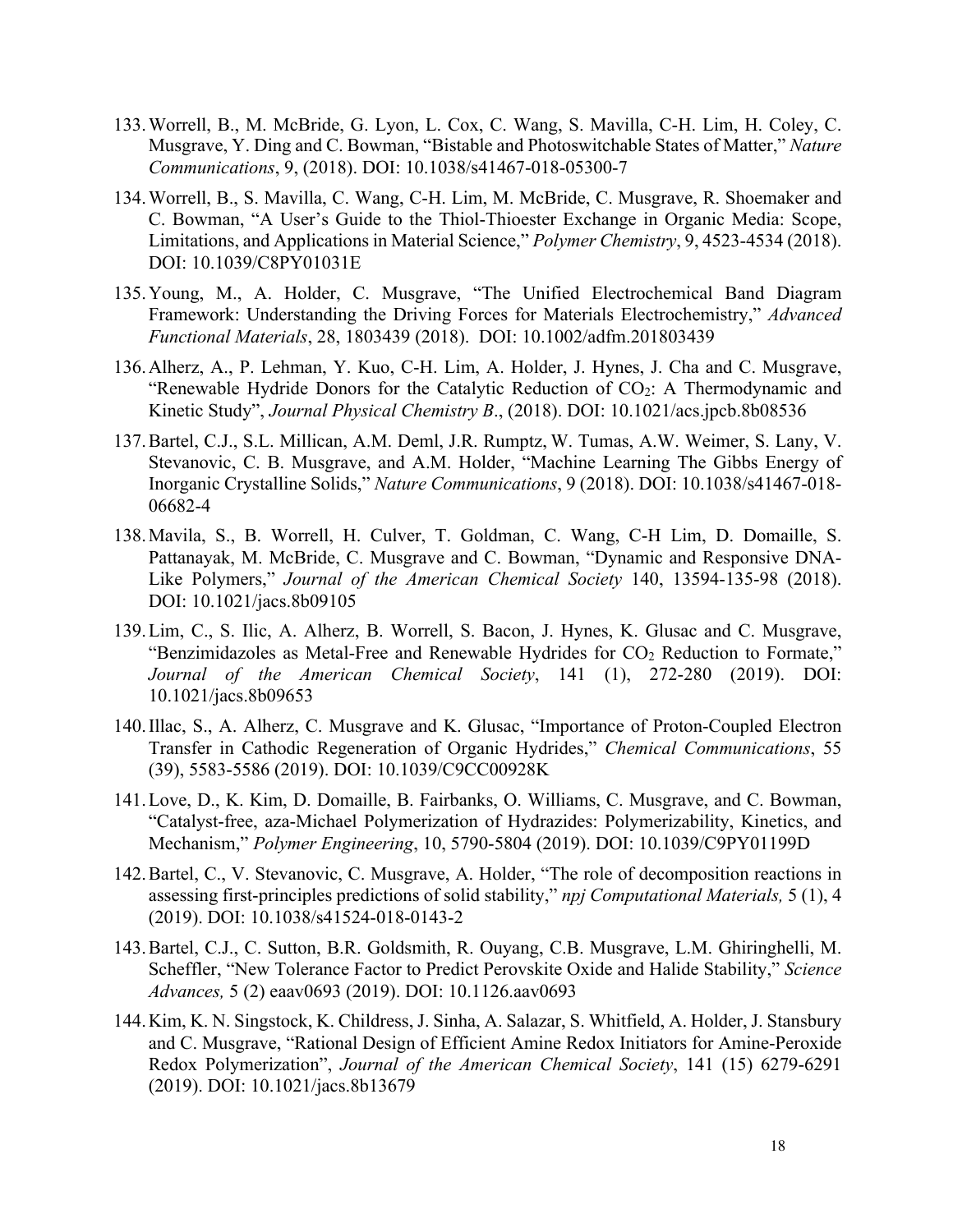- 145.Bartel, C., J. Rumptz, A. Holder, A. Weimer and C. Musgrave, "High-throughput Equilibrium Analysis of Active Materials for Solar Thermochemical Ammonia Synthesis," *ACS Applied Materials and Interfaces*, 11 (28) 24850-24858 (2019). DOI: 10.1021/acsami.9b01242.
- 146.O'Toole, R., C. Bartel, M. Kodasa, A. Horrella, S. Ricote, N. Sullivan, R. Hall, C. Musgrave and A. Weimer, "Particle Atomic Layer Deposition of Alumina for Sintering Yttria-stabilized Cubic Zirconia," *Journal of the American Ceramic Society*, 102 (5) 2282-2293 (2019). DOI: doi.org/10.1111/jace.16091
- 147.Childress, K., K. Kim, D. Glugla, C. Musgrave, C. Bowman and J. Stansbury, Independent Control of Singlet Oxygen and Radical Generation via Irradiation of a Two-Colored Photosensitive Molecule," Macromolecules, 52, 4968-4978 (2019). DOI: 10.1021/acs.macromol.9b00424
- 148.Hoskins, A., T. Gossett, C. Musgrave and A. Weimer, "The Effect of Ultrathin ALD Films on the Oxidation Kinetics of SiC in High-Temperature Steam," *Chemical Engineering Science,* 201, 230-236 (2019). DOI: 10.1016/j.ces.2019.02.044
- 149.Hoskins, A., S. Millican, C. Czernik, I. Alshakiti, J. Netter, T. Wendelin, C. Musgrave and A. Weimer, "Continuous on-sun solar thermochemical hydrogen production via an isothermal redox cycle," *Applied Energy*, 249, 368-376 (2019). DOI: doi.org/10.1016/j.apenergy.2019.04.169
- 150.Jenkins, A., C. Musgrave and J. Medlin, "Enhancing Au/TiO2 Catalyst Thermostability and Coking Resistance with Alkyl Phosphonic-Acid Self-Assembled Monolayers," *ACS Applied Materials and Interfaces*, 11, 41289-41296 (2019). DOI: 10.1021/acsami.9b13170
- 151.Hoskins, A., T. Gossett, S. Millican, Y. Gao, X. Liang, C. Musgrave and W. Weimer, "Non-Uniform Growth of Ultra-thin ALD Films on Lithium Metal Oxide Materials," *ACS Applied Nano Materials*, 2, 6989-6997 (2019). DOI: 10.1021/acsanm.9b01490
- 152.Myren, T., A. Alherz, T. Stinson, C. Huntzinger, B. Lama, C. Musgrave, and O. Luca, "Metalloradical Intermediates in Electrocatalytic Reduction of CO<sub>2</sub> to CO: Mn versus Re bis-N-heterocyclic Carbene Pincer Catalysts," *Dalton Transactions*, 49, 2053-2057 (2020). DOI: 10.1039/C9DT04691G
- 153.Han, Y., R. Trottier, S. Siol, B. Matthews, M. Young, C. Musgrave, S. Lany, J. Tate, Q. Zhang, A. Holder, A. Zakutayev, "Templated Growth of Metastable Polymorphs on Amorphous Substrates with Seed Layers," Phys. Rev. Applied, 13 (1), 014012 (2020). DOI: 10.1103/PhysRevApplied.13.014012
- 154.Clary, J., S. Van Norman, H. Funke, C. Majlinger, D. Su, E. Stach, J. Falconer, C. Musgrave and A. Weimer, "Highly Dispersed Co Metal Deposited via Thermal Cp/H2 Particle Atomic Layer Deposition," Nanotechnology, 31 (17) (2019). DOI: 10.1088/1361-6528/ab68e1
- 155.Myren, T., A. Alherz, T. Stinson, C. Huntzinger, B. Lama, C. Musgrave, and O. Luca, "Mnbased Molecular Catalysts for the Catalytic Disproportionation of  $CO<sub>2</sub>$  into CO and  $CO<sub>3</sub><sup>2</sup>$ ." *ACS Catalysis*, *ACS Catalysis*, 10, 1961-1968 (2020). DOI: 10.1021/acscatal.9b04773
- 156.Bartel, C., C. Sutton, B. Goldsmith, J. Clary, A. Holder, and C. Musgrave, "Inorganic Halide Double Perovskites with Optoelectronic Properties Modulated by Sublattice Mixing," *Journal of the American Chemical Society*, 142 (11), 5135-5145 (2020). DOI: 10.1021/jacs.9b12440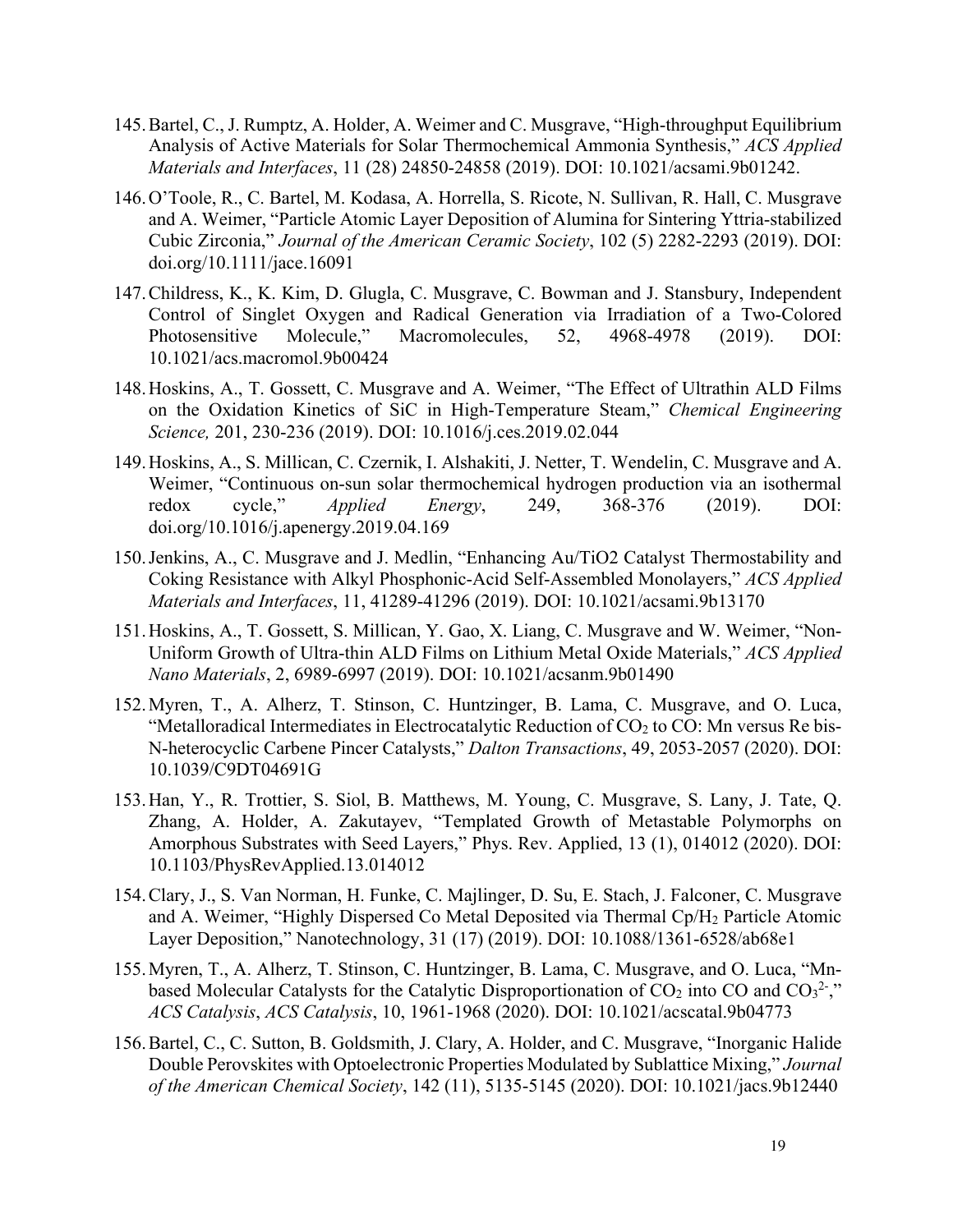- 157.O'Toole, P. Buur, C. Gump, C. Musgrave and A. Weimer, "Solid-state Sintering of Coreshell Ceramic Powders Fabricated by Particle Atomic Layer Deposition," *Journal of the American Ceramic Society*, In press, February 2020. DOI: 10.1111/jace.17079
- 158.Bull, S., W. McNeary, C. Adkins, T. Champ, C. A. Hill, R. C. O'Brien, C. B. Musgrave, and A. W. Weimer, "Atomic Layer Deposition of Tungsten Nitride Films as Protective Barriers to Hydrogen," *Applied Surface Science*, 507, 145019 (2020). DOI: 10.1016/j.apsusc.2019.145019
- 159.Han, Y., S. Miller, J. Liu, S. Bauers, S. Siol, S. Lany, M. Al-Jassim, Q. Zhang, A. C. Musgrave, Holder, A. Zakutayev, "Wurtzite Materials in Alloys of Rocksalt Compounds" *J. of Materials Research*, 35 (8), 972-980 (2020). DOI: 10.1557/jmr.2019.402
- 160.Trottier, R., S. Miller, A. Holder and C. Musgrave, "DFT Study of Oxygen Vacancy Diffusion in the Iron Aluminate Spinel Hercynite," *ACS Applied Materials & Interfaces*, 12 (21) 23831- 23843 (2020). DOI: 10.1021/acsami.0c02819
- 161.Singstock, N., C. Bartel, A. Holder, and C. Musgrave, "Accelerated Discovery of Redox Mediating Materials for the Efficient Production of Sulfuric Acid by Chemical Looping," *Advanced Energy Materials*, 2000685 (2020). DOI: 10.1002/aenm.202000685
- 162.Millican, S., I. Androshchuk, R. Trottier, H. Idriss, C.B. Musgrave, and A.W. Weimer, "Oxidation Kinetics of Hercynite Alloys for Solar Thermochemical Fuel Production," *Solar Energy*, 401, 126015 (2020). DOI: 10.1016/j.cej.2020.126015
- 163.Kim, K., J. Sinha, P. K. Shah, A. M. Salazar, S. N. Whitfield, S. M. Sartor, K. Childress, E. R. Wendt, C. B. Musgrave, J.W. Stansbury, "Chemically Extended Radical Photopolymerization Beyond Temporal Irradiation Limitations: Free Radical Dark Curing," *Macromolecules*, 53 (13), 5034 (2020). DOI: 10.1021/acs.macromol.0c01023
- 164.Ortiz-Rodriguez, C., J. Perryman, N. Singstock, F. Hyler, S. Jones, A. Holder, C. Musgrave and J. Velázquez, "Evaluating the effect of chalcogen composition on electrochemical hydrogen evolution reactivity in Chevrel-Phase Chalcogenides," *ACS Applied Materials and Interfaces*, 12 (32), 35995 (2020). DOI: DOI: 10.1021/acsami.0c07207
- 165.Lilova, K., J. Perryman, N. Singstock, M. Abramchuk, N. Singstock, T. Subramani, A. Lam, R. Yoo, J. Ortiz-Rodriguez, C. Musgrave, A. Navrotsky and J. Velazquez, "Unraveling the Thermodynamic Stability of Binary and Ternary Chevrel Phase Sulfides," 32 (16), 7044 (2020). DOI: 10.1021/acs.chemmater.0c02648
- 166.Trottier, R., S. Millican, C. and Musgrave, "A Simple Approach to Bound Diffusion Barriers for Solid State Reactions," 16 (9), 5912 (2020). DOI: 10.1021/acs.jctc.0c00552
- 167.Clary, J., A. Holder, C. Musgrave, "Computationally Predicted High-Throughput Free-Energy Phase Diagrams for the Discovery of Solid-State Hydrogen Storage Reactions," *ACS Materials and Interfaces*, 12 (43) 48553 (2020). DOI: 10.1021/acsami.0c13298
- 168.Musgrave III, C., K. Kang, N. Singstock, J. Stansbury, and C. Musgrave, "Rational Design of Efficient Peroxide Initiators for Amine-peroxide Redox Polymerization", *Macromolecules*, 53 (22) 9736 (2020). DOI: 10.1021/acs.macromol.0c02069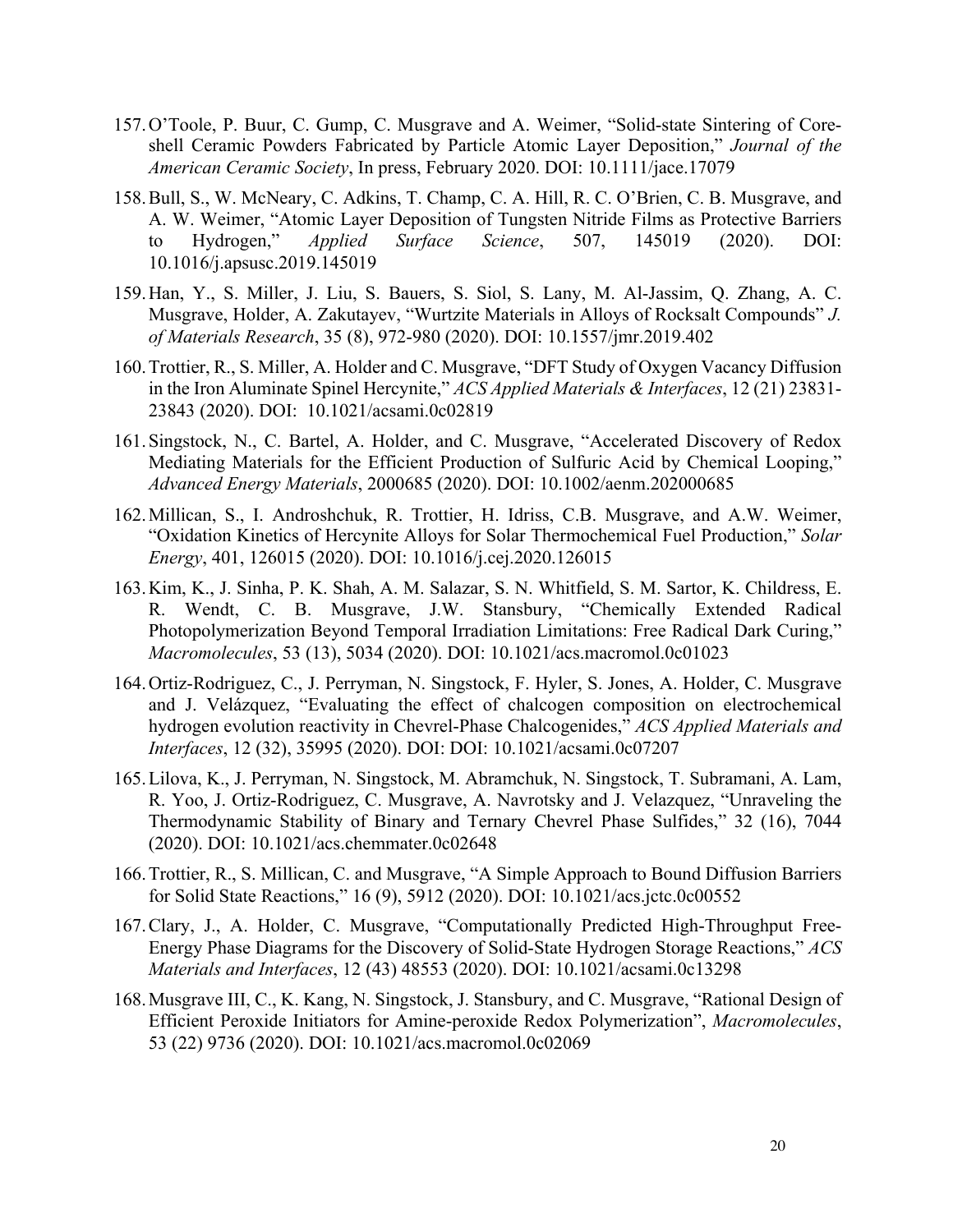- 169.Weerasooriya, R., J. Gesiorski, A. Alherz, S. Ilic, G. Har-genrader, C. Musgrave, and K. Glusac, "Kinetics of Hydride Transfer from Metal-Free Hydride Donors to CO<sub>2</sub>", *J. Phys. Chem Lett*., 12, 2306 (2021). DOI: 10.1016/j.apsusc.2019.145019
- 170.Huang, S., K. Kim, G. Musgrave, J. Stansbury, C. Musgrave, and C. Bowman, "Determining Michael Acceptor Reactivity from Kinetic, Mechanistic, and Computational Analysis for the Base-catalyzed Thiol-Michael Reaction", *Polymer Chemistry*, 12, 3619 (2021). DOI: 10.1039/D1PY00363A
- 171.Singstock, N., J. Ortiz-Rodríquez, J. Perryman, C. Sutton, J. Velázquez, and C. Musgrave, "Machine Learning Guided Synthesis of Multinary Chevrel Phase Chalcogenides", *Journal of the American Chemical Society,* 143 (24), 9113 (2021). DOI: 10.1021/jacs.1c02971
- 172.Bull, S., T. Champ, S. Raj, R. O'Brien, C. Musgrave, A. Weimer, "Atomic layer deposited boron nitride nanoscale films act as high temperature hydrogen barriers," *Applied Surface Science*, 565, 150428 (2021). DOI: 10.1016/j.apsusc.2021.150428
- 173.Alkhater, M., A. Alherz, C. Musgrave, "Diazaphospholenes as Reducing Agents: A Thermodynamic and Electrochemical DFT Study", *Physical Chemistry Chemical Physics*, (2021). DOI: 10.1039/D1CP02193A
- 174.Kim, K., J. Sinha, C. Musgrave and J. Stansbury, "Rational Design of a Visible Light Absorbing Photo-base Generator", *Macromolecules*, 54 (17) 7702-7715 (2021). DOI: 10.1021/acs.macromol.1c00761
- 175.Kim, K., A. Mascarenas, C. Musgrave, J. Stansbury, "Relocation and reinforcement of the adhesive/composite interface with spontaneous amine-peroxide interfacial polymerization," *Dental Materials*, 37 (12) 1865-1872 (2021). DOI: 10.1016/j.dental.2021.09.017
- 176.Park, J., Z. Bare, R. Morelock, M. Rodriguez, A. Ambrosini, C. Musgrave, A. McDaniel, E. Coker, "Computationally Accelerated Discovery and Experimental Demonstration of Gd<sub>0.5</sub>La<sub>0.5</sub>Co<sub>0.5</sub>Fe<sub>0.5</sub>O<sub>3</sub> for Solar Thermochemical Hydrogen Production," *Frontiers in Energy*, 9 675 (2021). DOI: 10.3389/feng.2021.750600
- 177. Alsunni, Y., A. Alherz, Z. Bare, C. Musgrave, "Electrocatalytic Reduction of  $CO<sub>2</sub>$  to CO over Ag(110) and Cu(211) Modeled by Grand-Canonical Density Functional Theory," *Journal of Physical Chemistry C*, 125 (43) 23773-23783 (2021). DOI: 10.1021/acs.jpcc.1c07484
- 178.Jenkins, A. C. Musgrave, and J. Medlin, "Breaking linear scaling relationships via ligand adsorbate hydrogen bonding," *Journal of Physical Chemistry C, 125 (43) 23791-23802*  (2021). DOI: 10.1021/acs.jpcc.1c07550
- 179.Calvinho, K., K. Yap, A. Alherz, A. Laursen, S. Hwang, Z. Bare, C. Musgrave\*, G. Dismukes\*, "Surface Hydrides on Fe<sub>2</sub>P Electrocatalyst Reduce CO<sub>2</sub> at Low Overpotential: Steering Selectivity to Ethylene Glycol," *Journal of the American Chemical Society*, 143 (50) 21275-21285 (2021). DOI: 10.1111/jace.18310
- 180.O'Toole, R.J., C. Hill, P. J. Buur, C. J. Bartel, C. J. Gump, C. B. Musgrave and A. W. Weimer, "Hydrolysis protection and sintering of aluminum nitride powders with yttria nanofilms," Submitted, *Journal of the American Ceramics Society*, In Press, 2022. DOI: 10.1111/jace.18310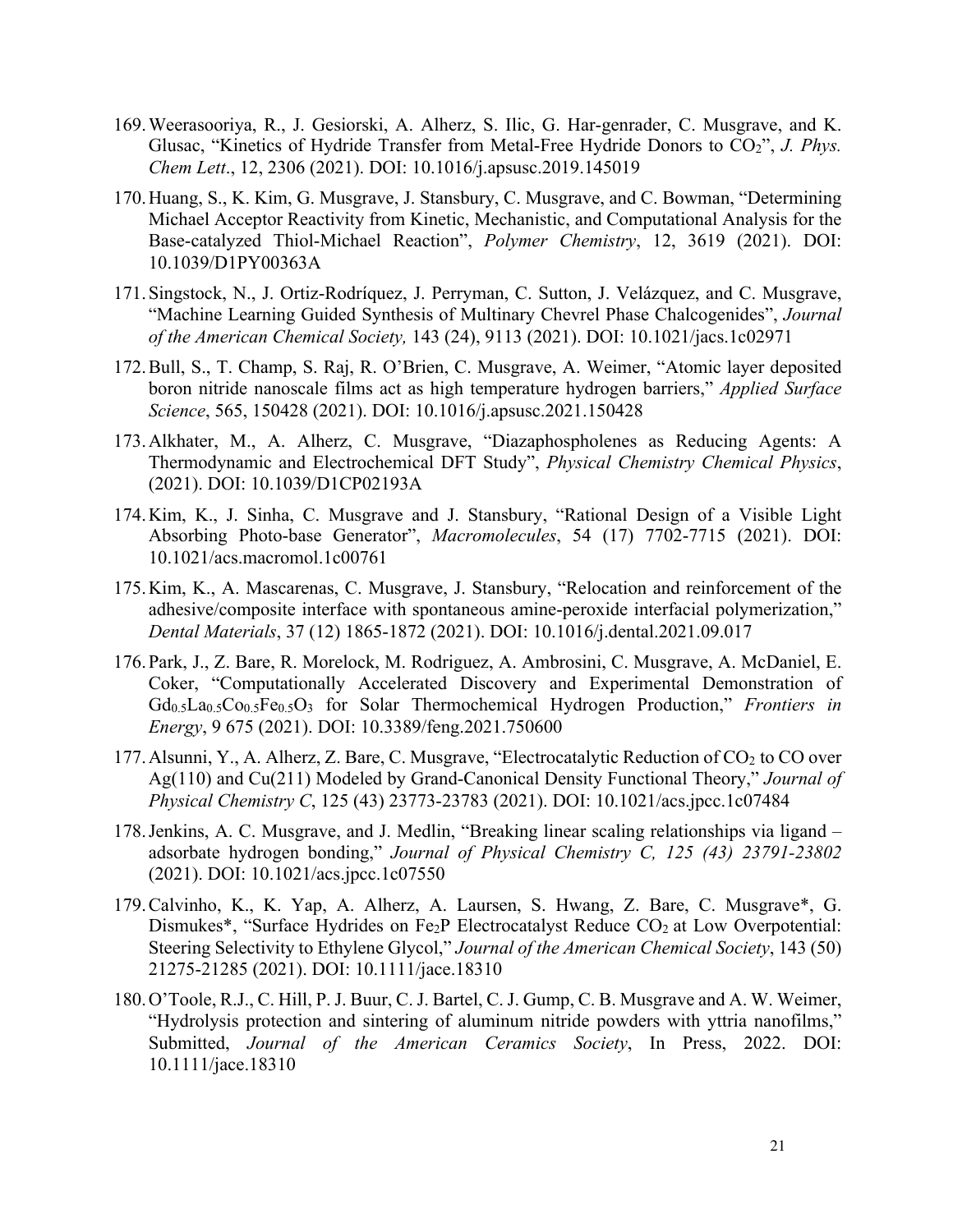- 181.Millican, S., A. Deml, M. Papac, R. O'Hayre, A. Holder, C. Musgrave and V. Stevanovic, "Predicting Point Defect Concentrations in Complex, Disordered Compounds," *Chemistry of Materials*, 34 (2) 510-518 (2022). DOI: 10.1021/acs.chemmater.0c04765
- 182.Millican, S., J. Clary, A. Holder, C. Musgrave, S. Lany, "Redox Defect Thermochemistry of FeAl2O4 Hercynite in Water-splitting from First Principles Methods," *Chemistry of Materials*, 34 (2) 519-528 (2022).
- 183.Bull, S., T. Champ, S. Raj, A. Weimer, and C. Musgrave, "Refractory Nitrides are Predicted to be Successful High Temperature Hydrogen Permeation Barriers using ab initio Screening," Accepted, January 2022.
- 184.Petersen, H., A. Alherz, T. Stinson, C. Huntzinger, C. Musgrave and O. Luca, "Predictive three-parameter correlation between pKa, reduction potential and free energy of  $CO<sub>2</sub>$ -binding: a case study of imidazolium-based salts as molecular candidates for  $CO_2$  capture," *iScience*, Accepted, January 2022.
- 185.Bare, Z.J.L, R. Morelock, C.B. Musgrave, "A Computational Framework to Accelerate the Discovery of Perovskites for Solar Thermochemical Hydrogen Production; Identification of Gd Perovskite Oxide Redox Mediators," *Advanced Functional Materials*, Accepted, January 2022.

#### **ARTICLES UNDER REVIEW**

- 186.Millican, S. J. Clary, C. Bartel, A. Holder, and C. Musgrave, "Alloying Behavior in Alkalineearth Chalcogenides," *npj Computational Materials*, In revision, October 2021.
- 187.O'Toole, R., B. Yoon, S. Ghose, A. Weimer, R. Raj, C. Musgrave, "Fash Induced Electronic Conductivity in Cubic Zirconia; Experiment and Theory," *Acta Meterialla*, Submitted, July 2021.
- 188.Morelock, R., Z. J. L. Bare and C. B. Musgrave, "Bond Valence Parameterization for the Accurate Description of DFT Energetics in ABO3 Perovskite Oxides," *Journal of Chemical Theory and Computation*, Submitted, November 2021.
- 189.Brimley, P., A. Hussain, A. Alherz, Z. Bare, Y. Alsunni, W. Smith, and C. Musgrave, "The Effect of the Applied Potential on the Electrochemical Reduction of  $CO<sub>2</sub>$  to CO over MN<sub>4</sub>C Electrocatalysts Using Grand-Canonical Density Functional Theory," *Journal of the American Chemical Society*, Submitted, November 2021.
- 190.Trottier, R., Z. Bare, C. Musgrave, "Determination of Rate Limiting Steps for Solar Thermochemical Water Splitting Materials", *ACS Materials and Interfaces*, Submitted, December 2021.

#### **ARTICLES IN PREPARATION**

191.Bare, Z., R. Morelock, S. Millican, and C. Musgrave, "A Bond Valence Approach with Optimized Anion/Anion Interactions for the Accurate Prediction of Perovskite Oxides," To be submitted, November 2021.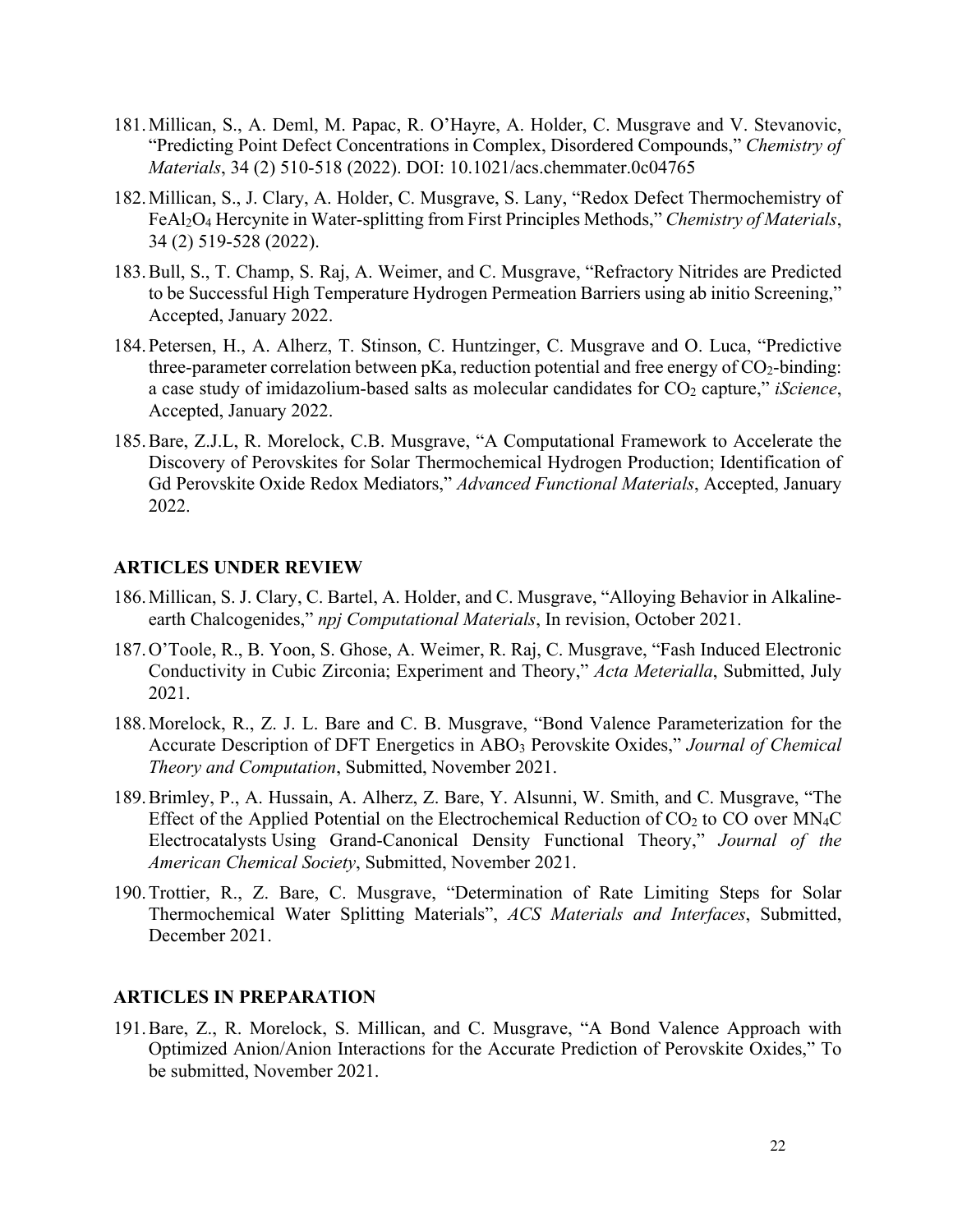- 192.Morelock, R.J., J. Tran, Z. J. L. Bare, J. A. Trindell, A. H. McDaniel, A. W. Weimer, and C. B. Musgrave, "Computational Discovery and Experimental Confirmation of Gd<sub>0.5</sub>La0.<sub>5</sub>Mn<sub>0.5</sub>N<sub>i0.5</sub>O<sub>3</sub> for Solar Thermochemical Hydrogen Production at Low Steam-to-Hydrogen Ratios," To be submitted, November, 2021.
- 193.Singstock, R.R., and C. B. Musgrave, "Mechanism for Electrocatalytic Nitrogen Reduction on the Bio-Inspired Chevrel Phase  $Fe<sub>2</sub>Mo<sub>6</sub>S<sub>8</sub>$ ," To be submitted, November 2021.
- 194.Alherz, A., K. Calvinho, S. Hwang, A. Laursen, Z. Bare, C. Musgrave, G. Dismukes, "A Theoretical and Experimental Study of the Ni2P Surface Under Electrochemical Conditions," *Journal of the American Chemical Society*, To be submitted, December 2021.
- 195.J. Clary, A. Holder, C. Musgrave, D. Vigil-Fowler, "High fidelity and Grand Canonical Prediction of the ORR on PGM-free Electrocatalyst," To be submitted, December 2021.
- 196.Clary, J., Z. Bare, A. Holder, C. Musgrave, "Fe Nanoparticles Supported on Metastable LiH for the Low Temperature Synthesis of Ammonia," To be submitted, January 2021.

#### **INVITED NON-PEER REVIEWED ARTICLES**

- 1. Musgrave, C., Stanford University, Lux Capital Nanotechnology Report, 2001.
- 2. Musgrave, C., Stanford University, Lux Capital Nanotechnology Report, 2004.
- 3. Musgrave, C. and R. Gordon, "Precursors for Atomic Layer Deposition of High-K Dielectrics," FutureFab International, 18, January 2005.

#### **ARTICLES IN CONFERENCE PROCEEDINGS**

- 1. Zubkov, V., J. Senosiain, S. Aronowitz, V. Sukharev, and C. Musgrave, "Boron Diffusion Mechanism in Silicon Oxide Using Ab Initio Methods," *Materials Research Society Symposium* 610, B3.11.1 (2000).
- 2. Zubkov, V., J. Han, G. Sun, C. Musgrave and S. Aronowitz, "Modeling Copper Diffusion in Silicon Oxide, Nitride and Carbide", *Materials Research Society Symposium*, 716, B8.4.1 (2002).
- 3. Gao, G., J. Han, Y. Widjaja, E. Garfunkel, and C. Musgrave, "Quantum Chemical Study of ZrO2 Atomic Layer Deposition on the SiO2 Surface," *Invited Paper*, *Electrochemical Society International Symposium: Chemical Vapor Deposition XVI and EUROCVD 14* 2003-08, 1-14 (2003).
- 4. Ardalan, P., C. Musgrave and S. Bent, "Effects of Surface Functionalization on Titanium Dioxide Atomic Layer Deposition on Ge Surfaces," *Electrochemical Society Transactions*, 25 (4), 131 (2009).
- 5. Yoon, B., Y. Lee, A. Derk, C. Musgrave and S. George, "Molecular Layer Deposition of Conductive Hybrid Organic-Inorganic Thin Film Polymers using Diethylzinc and Hydroquinone," *Electrochemical Society Transactions*, 33 (27), 191-195 (2011).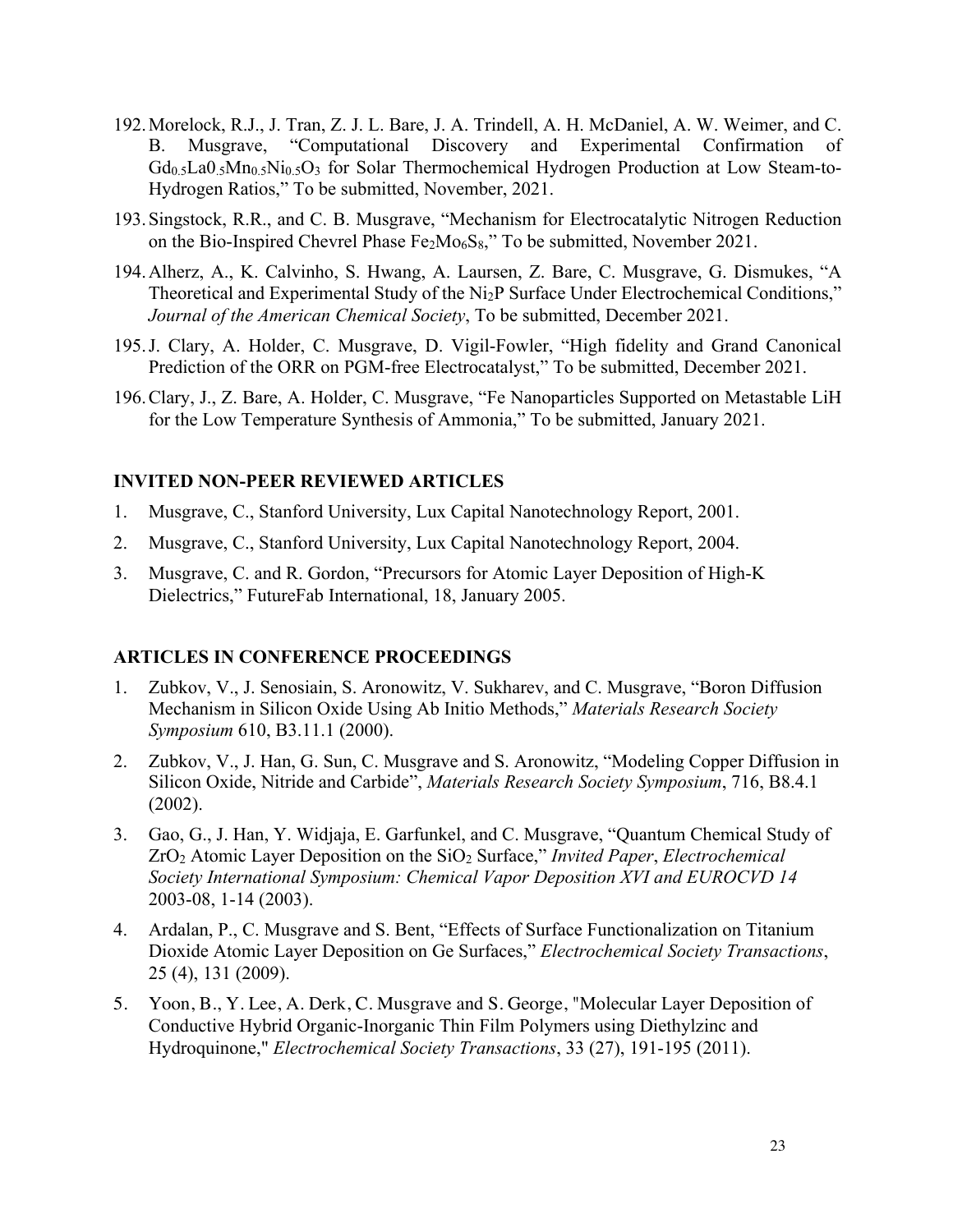- 6. Kim, K., N. Singstock, K. Childress, C. Musgrave, and J. Stansbury, "Computational Analysis of Amine Activators in Amine-Peroxide Redox Polymerization," Dental Materials, 34, e117-e118 (2018).
- 7. Kim, K., J. Sinha, A. Salazar, C. Musgrave, and J. Stansbury, "Dark-curing Photoinitiators that Extend the Cure Depth in Composite Materials," Dental Materials, 35, e45-e46 (2019).

### **BOOK CHAPTER**

1. Musgrave, C., "Theoretical Modeling of ALD Processes", *Atomic Layer Deposition of Nanostructured Materials*, Editors: N. Pinna and M. Knez, Wiley-VCH Verlag & Co. KGaA, Boschstr. 12, 69469 Weinheim, Germany, 2012.

#### **INVITED CONFERENCE PRESENTATIONS**

- 1. Goddard, W., K. Lim, M. Belmares, X. Chen, J. Hu, C. Musgrave, F. Faglioni, J. Perry and D. Lu, "Simulation and Design of Materials – Applications to Polymers, Ceramics, Semiconductors, and Catalysis," *American Chemical Society National Meeting,* Los Angeles, March 1993.
- 2. Goddard, W., C. Musgrave, J. Gerdy and J. Perry, "Electronic and Optical Properties for Nanostructures, Monolayers, Superlattices and Clusters," *American Chemical Society National Meeting,* Chicago, IL, August 1993.
- 3. Musgrave, C., "Atomic Scale Properties and Engineering of Novel Interfaces: Theory and Simulation," *American Physical Society*, San Jose, CA, March 1995.
- 4. Musgrave, C., "Manipulation of Reactivity of Surfaces Using STM for Growing Nanostructures," *Foresight Conference on Nanotechnology*, Palo Alto, CA, November 1995.
- 5. Musgrave, C., "The Adsorption and Decomposition of Phosphine on Si(100) 2x1," *Telluride Workshop on Semiconductor Surface Chemistry*, Telluride, CO, August 1998.
- 6. Musgrave, C., "Chlorine on Si(111): Non-local Effects on Si-Cl Vibrational Frequencies," *Telluride Workshop on Semiconductor Surface Chemistry*, Telluride, CO, August 1998.
- 7. Musgrave, C., "Determining Rate Constants for Surface Reactions for Semiconductor Processing," *SemiconWest 99*, San Francisco, CA, July 1999.
- 8. Musgrave, C., "Theoretical Study of Reactions of Ammonia and Phosphine On Si(100) 2x1: Non-local Effects," *American Chemical Society*, San Francisco, CA, March 2000.
- 9. D. Golden, J. Senosiain, C. Musgrave, "Use of Ab Initio Quantum Mechanics to Estimate Rate Constants," *Harold Johnson Festschrift, American Chemical Society*, San Francisco, CA, March 2000.
- 10. D. Golden, J. Senosiain, C. Musgrave, "Use of Ab Initio Quantum Methods to Estimate Rate Constants," *Gas Kinetics Conference*, Cambridge, England, July 2000.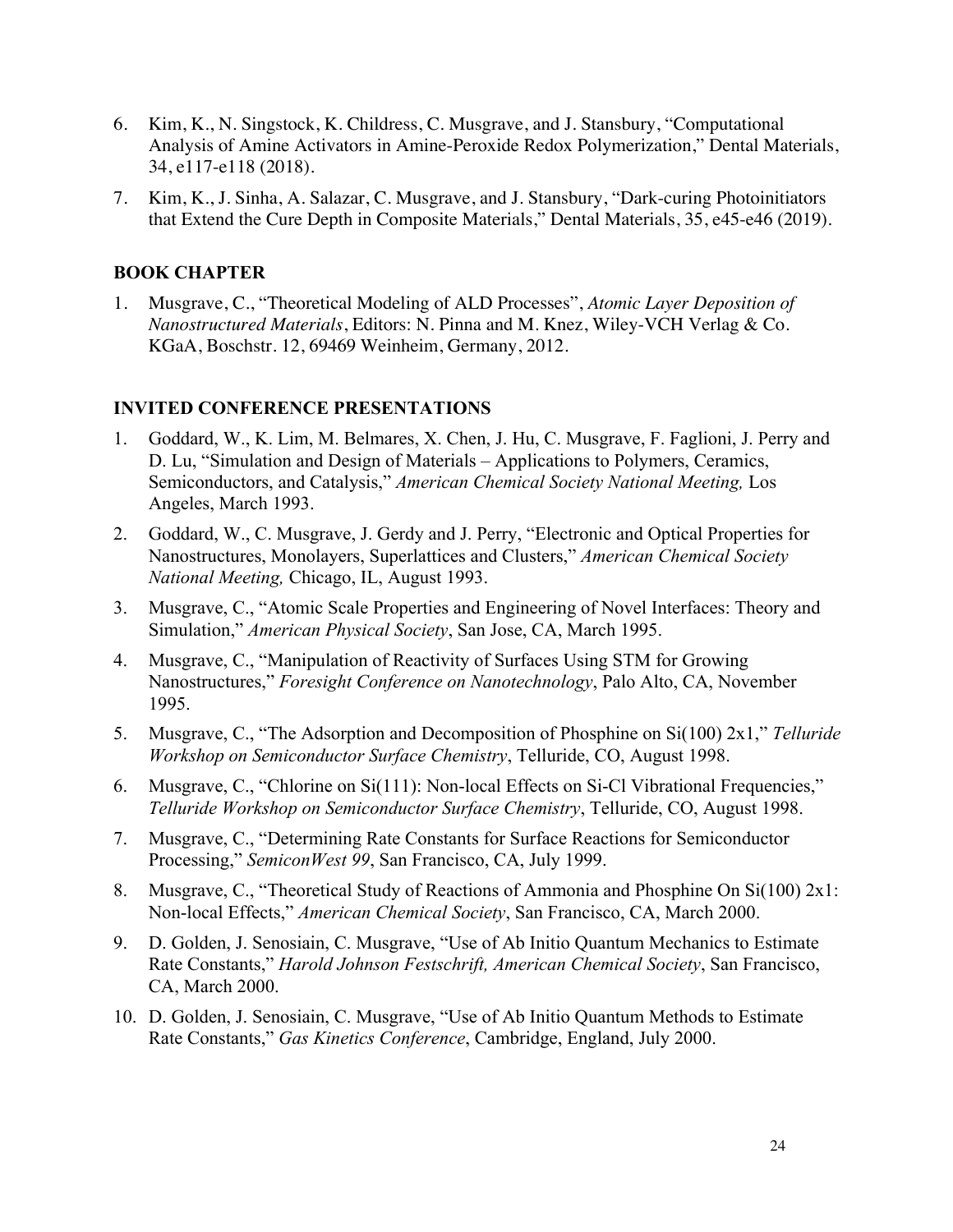- 11. D. Golden, J. Senosiain, C. Musgrave, "Use of Quantum Methods for a Consistent Approach to Combustion Modeling: Hydrocarbon Bond Dissociation Energies," *Faraday Discussions*, Leeds University, Leeds, England, July 2001.
- 12. Senosiain, J., C. Musgrave, D. M. Golden, "Reaction of OH and O  $(3-P<sub>J</sub>)$  with  $H<sub>2</sub>O<sub>2</sub>$ : A Comparative Study," *National Institute of Standards and Technology International Symposium on Kinetics*, Washington, D.C., July 2001.
- 13. Musgrave, C., "Quantum Chemical Studies of Semiconductor Processing," *Center for Integrated Systems Annual Advisory Council Meeting*, Stanford University, Stanford, CA, October 2001.
- 14. Musgrave, C., "Atomic Layer Deposition of High-K Dielectrics," *Semiconductor Research Corporation Engineering Research Center for Environmentally Benign Semiconductor Processing Teleconference*, January 2002.
- 15. Musgrave, C., "Selective Atomic Layer Deposition of High-K Dielectrics," *Semiconductor Research Corporation Engineering Research Center for Environmentally Benign Semiconductor Processing*, University of Arizona, Tucson, AZ, February 2002.
- 16. Musgrave, C., "Prediction of Schottky Barriers and Contact Resistance of Copper Barrier Layer Interfaces," *Semiconductor Research Corporation Review*, University of Illinois, Urbana, IL, March 2002.
- 17. Musgrave, C., "Quantum Chemistry of the Manipulation of Surface Reactions for Nanotechnology," *American Physical Society*, Cleveland, OH, March 2002.
- 18. Musgrave, C., "Quantum Chemistry of the Manipulation of Surface Reactions for Nanotechnology," *American Conference of Theoretical Chemistry*, Seven Springs, PA, July 2002.
- 19. Musgrave, C., "Quantum Chemical Simulations of Atomic Layer Deposition of High-K Gate Dielectrics," *Telluride Workshop on Semiconductor Surface Chemistry*, Telluride, CO, August 2002.
- 20. Musgrave, C., "Germanium Based Integrated Circuits: Atomic Layer Deposition of High-K Dielectrics on Ge," *Semiconductor Research Corporation Engineering Research Center for Environmentally Benign Semiconductor Processing Teleconference*, October 2002.
- 21. Musgrave, C., "Simulations of High-K Dielectric Growth by Atomic Layer Deposition," *Plenary Session: American Physical Society*, Austin, TX, March 2003.
- 22. Musgrave, C., "Computational Prototyping of Nanostructure Fabrication," *American Chemical Society*, New Orleans, LA, March 2003.
- 23. Musgrave, C., J. Han, "ALD of High-K Gate Materials on Si, Ge and SiGe Alloy Materials for 3-D Microelectronics," MARCO Materials, Structures and Devices Center Teleconference, Massachusetts Institute of Technology, Cambridge, MA, April 2003.
- 24. Musgrave, C., J. Han, Y. Widjaja, "Atomistic Simulations of Atomic Layer Deposition of High-K Dielectrics," American Vacuum Society; Thin Films User Group, Santa Clara, CA, April 2003.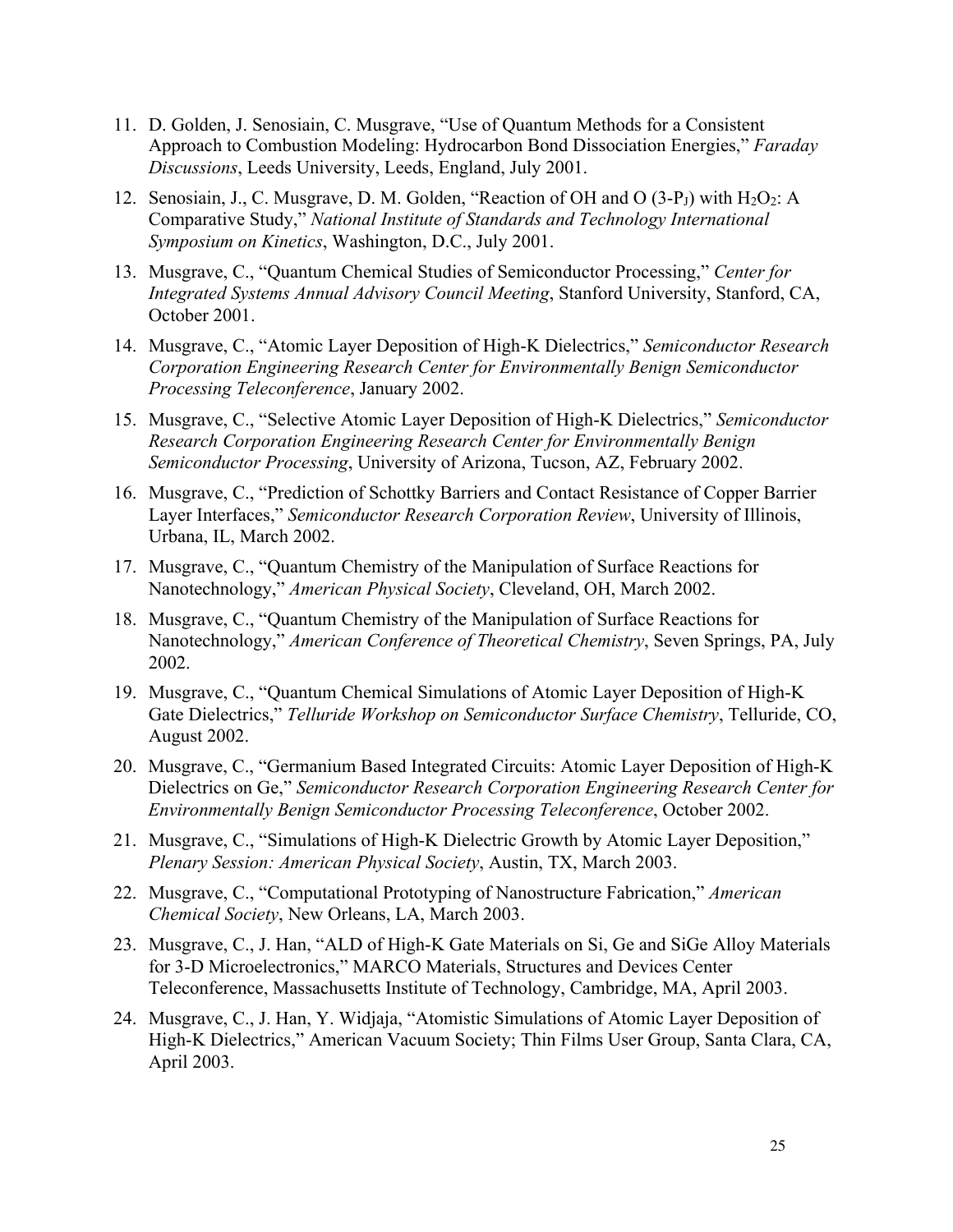- *25.* Musgrave, C., "ALD of High-K Dielectrics," Plenary Talk; *The Annual Electrochemical Society Meeting, Chemical Vapor Deposition XVI/EUROCVD XIV*, Paris, France, April 2003.
- 26. Musgrave, C., "DFT Simulations of ALD of High-K Thin Films Using Metal Chlorides, Metal Alkyamides, and Alkoxides," Initiative for Nanoscale Materials Processes, Stanford University, Stanford, CA, July 2003.
- 27. Musgrave, C., "Chemical Mechanisms of Atomic Layer Deposition of Electronic Materials," *Gordon Research Conference on the Chemistry of Electronic Materials*, New London, CT, July 2003.
- 28. Musgrave, C., "Ab Initio Studies of ALD Surface Reactions," *The Third American Vacuum Society Topical Conference on Atomic Layer Deposition*, San Jose, CA, August 2003.
- 29. Musgrave, C., "Quantum Chemistry as a Tool for Computational Prototyping of Semiconductor Processes," *Annual Review NSF/SRC Engineering Research Center for Environmentally Benign Semiconductor Manufacturing*, Stanford, CA, August 2003.
- 30. Musgrave, C., "Ab Initio Simulations of Atomic Layer Deposition of Metal Oxides," *American Chemical Society*, New York, NY, September 2003.
- 31. Musgrave, C., "Theoretical Predictions of the Chemistry of Atomic Layer Deposition," *NSF Nanoscience Young Scientist Exchange Program,* Massachusetts Institute of Technology, Cambridge, MA, September 2003.
- 32. Musgrave, C., "DFT Simulations as Engineering Tools for the Computational Prototyping of Nanostructure Fabrication," *Workshop on Silicon Nanoelectronics and Beyond*, *National Science Foundation National Nanotechnology Initiative,* Portland, OR, October 2003.
- 33. Musgrave, C., "Modeling and Simulation of Atomic Layer Deposition Chemistry and Kinetics," *Materials Research Society Advanced Metallization Conference*, Montreal, Canada, October 2003.
- 34. Musgrave, C., "The Emergence of Nanoscale Technology in Electrical and Chemical Systems", *The Third Annual Nanotechnology Forum*, Palm Springs, CA, February 2004.
- 35. Musgrave, C., "The Surface Chemistry of Atomic Layer Deposition," *2nd Annual UC Surface Science and Applications Symposium,* University of California at San Diego, San Diego, CA, February 2004.
- 36. Musgrave, C., "Chemistry of Atomic Layer Deposition of High-K Dielectrics: Effect of Substrates and Precursor Selection" *Semiconductor Research Corporation Engineering Research Center for Environmentally Benign Semiconductor Processing Teleconference*, March 2004.
- 37. Hosack, H., W. Joyner, M. Lundstrom, C. Musgrave, M. Giles, G. Klimeck, V. Varadan, "Mulitiscale, Multiphenomena Modeling and Simulation," Nanoelectronics and Beyond, NSF-SRC Workshop, Washington, D.C., December 2004.
- 38. Musgrave, C., "Chemical Mechanisms of the ALD of High-K Dielectrics," *The Fifth American Vacuum Society Topical Conference on Atomic Layer Deposition*, San Jose, CA, August 2005.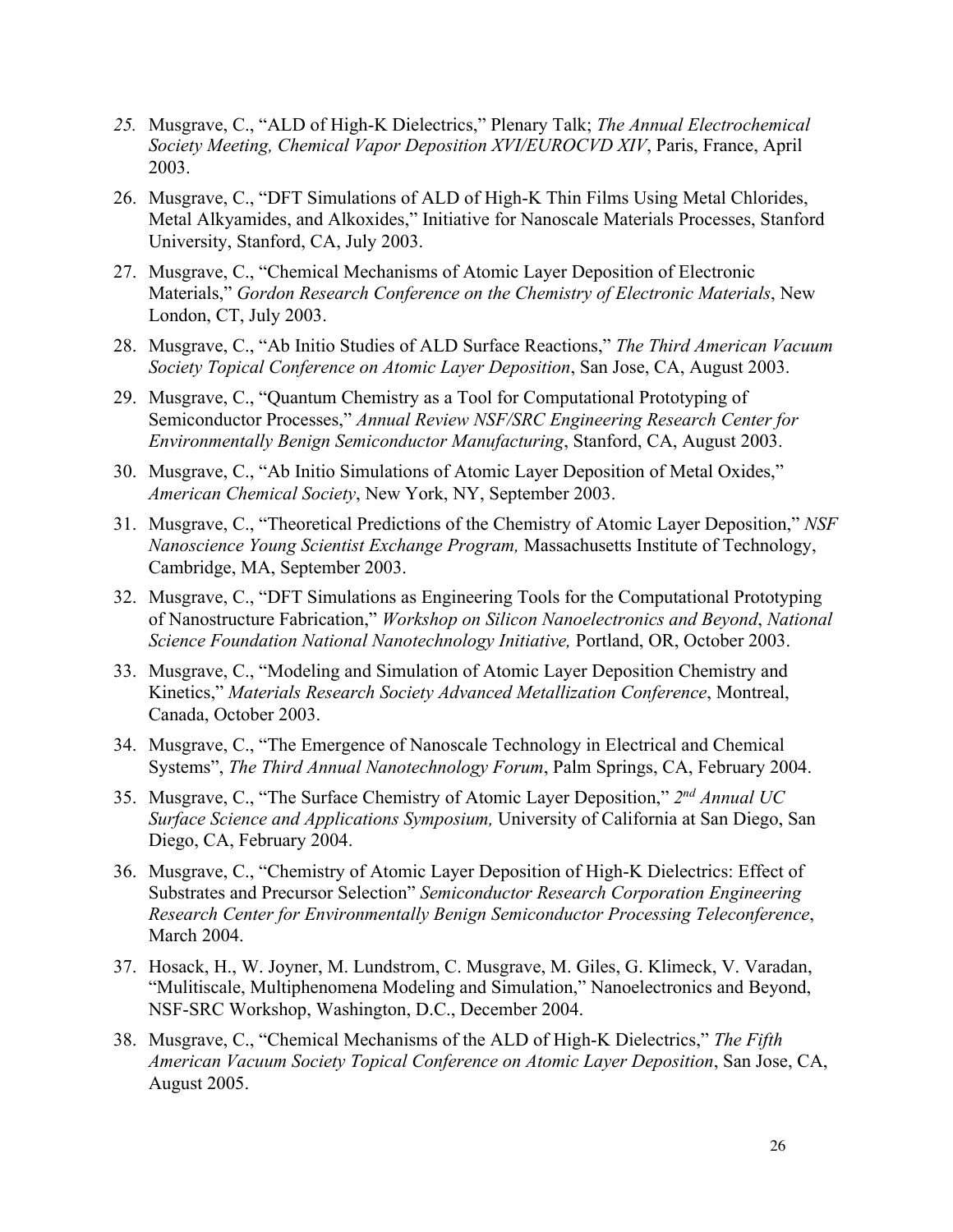- 39. Mukhopadhyay, A., Sanz J., and Musgrave, C., "HfO2 Dielectric Surfaces and Interfaces," *Semiconductor Research Corporation Engineering Research Center for Environmentally Benign Semiconductor Processing Teleconference*, September 2006.
- 40. Mukhopadhyay, A., Paul, A. and Musgrave, C., "Quantum Simulations of Complex Chemical Processes; Atomic Layer Deposition and Catalysis," *American Chemical Society Spring Meeting,* Chicago, IL, March 2007.
- 41. Mukhopadhyay, A., Sanz, J. and Musgrave, C., "Quantum Molecular Dynamics Simulations of the Atomic Layer Deposition of High-K Dielectrics," *Materials Research Society Spring Meeting,* San Francisco, CA, April 2007.
- 42. Mukhopadhyay, A., Han, J. and Musgrave, C., "Quantum Simulations of Atomic Layer Deposition of HfO2," *American Vacuum Society Annual Atomic Layer Deposition Meeting,*  San Diego, CA June 2007.
- 43. Paul, A., Nielsen, L., Jacobsen, E., and Musgrave, C., "Molecular Design of Homogeneous Catalysts for Methane to Methanol Conversion, Enantioselective Epoxide Ring Opening and Other Valuable Transformations," *American Chemical Society National Meeting,* Boston, MA, August 2007.
- 44. Mukhopadhyay, A., Sanz, J. and Musgrave, C., "Quantum Simulations of Atomic Layer Deposition of HfO2," *American Chemical Society National Meeting,* Boston, MA, August 2007.
- 45. Mukhopadhyay, A., Sanz, J. and Musgrave, C., "Molecular Dynamics Simulations of HfO<sub>2</sub> Atomic Layer Deposition," *American Vacuum Society Annual Meeting,* Seattle, WA 2007.
- 46. Mukhopadhyay, A., Zhang, Z. and Musgrave, C., "Simulations of HfO<sub>2</sub> Interfaces with Ge and GaAs," *Fall Materials Research Society Meeting,* Boston, MA, December 2007.
- 47. Musgrave, C., "Theoretical and Spectroscopic Studies of the Organic Functionalization of Semiconductor Surfaces," *American Chemical Society National Meeting,* New Orleans, LA, April, 2008.
- 48. Paul, A., Zimmerman, P. and C. Musgrave, "A Quantum Chemical Study of Ammonia Borane Dehydrogenation by Organometallic Complexes," *Indian Association of Cultivation of Science,* Kolkata, India, January 2009.
- 49. Holder, A., and C. Musgrave, "Quantum Chemical Simulations of OH Rotors as Two-Level Systems in Atomic Layer Deposited Al2O3 Qubit Dielectrics," *Coherent Superconducting Qubit Meeting*, San Diego, CA, April, 2010.
- 50. Musgrave, C., "Quantum Simulations: Staying One Step Ahead of Chemical Intuition," *Symposium in Honor of Roy Gordon*, Harvard University, Cambridge, MA, May, 2010.
- 51. Musgrave, C., "Quantum Mechanical Simulations of Atomic Layer Deposition," Plenary Talk; *The American Vacuum Society 10<sup>th</sup> International Conference on Atomic Layer Deposition,* Seoul, South Korea, June 2010.
- 52. Ryland, S., A. Derk and C. Musgrave, "Atomic and Molecular Layer Deposition; Insights from Theory," *The American Vacuum Society International Meeting*, Albuquerque, NM, October 2010.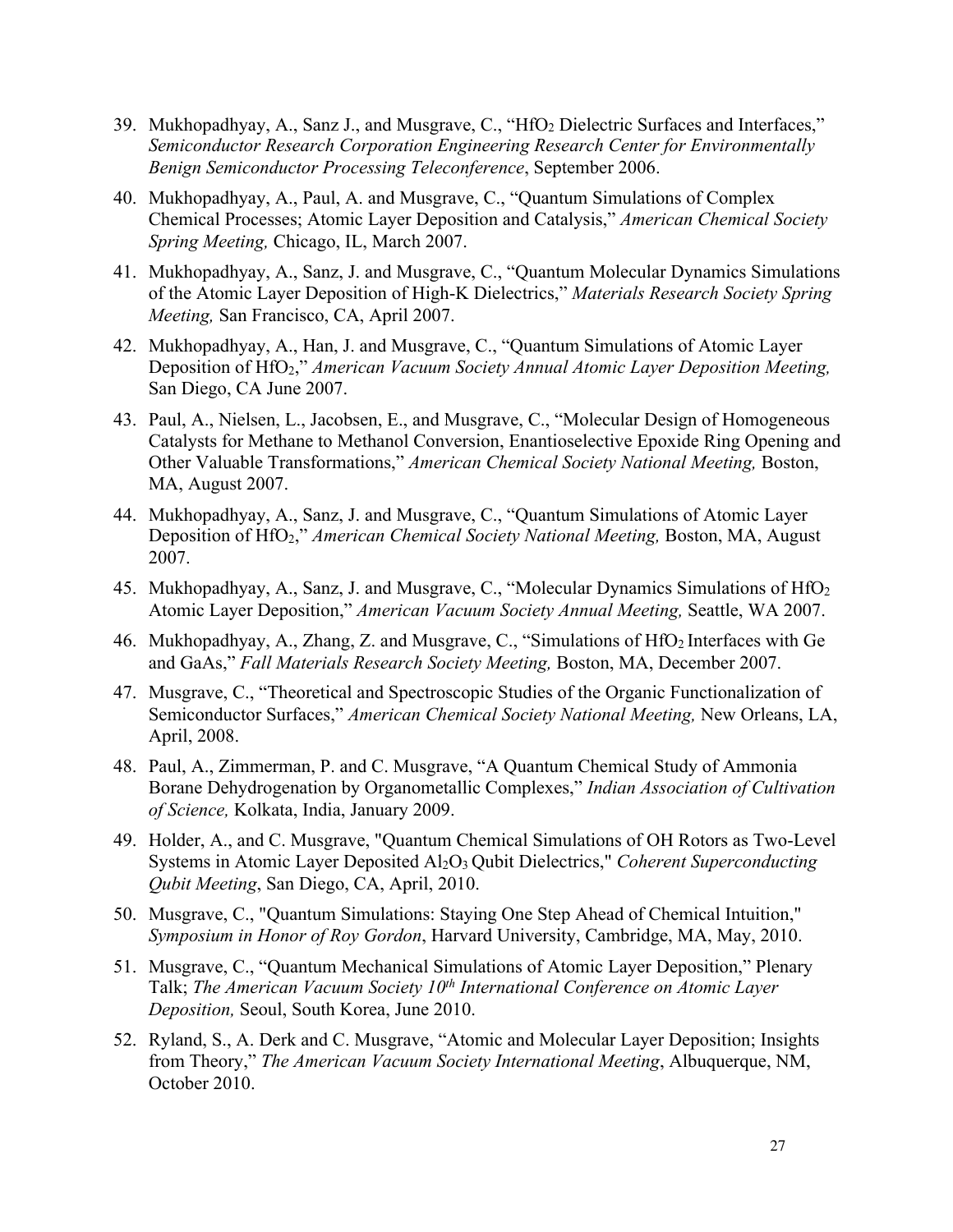- 53. Musgrave, C., "Nanostructures for Energy Capture and Conversion", The Renewable and Sustainable Energy Institute Annual Meeting, University of Colorado, Boulder, CO April 2011.
- 54. Musgrave, C., A. Holder, P. Zimmerman and Z. Zhang, "Carrier Multiplication by Singlet Fission in Conjugated Molecular Organic Materials," Singlet Fission Workshop, Golden, CO, May 2011.
- 55. Musgrave, C., "Guiding Principles For The Catalytic Reduction Of CO<sub>2</sub> From Theory," American Chemical Society Fall National Meeting, Denver, CO, August 2011.
- 56. Musgrave, C., "Singlet Fission in Organic Photovoltaics," American Physical Society March National Meeting, Boston, MA, February 2012.
- 57. Musgrave, C., "Chemical Mechanisms of Atomic Layer Deposition from First Principles Calculations," American Chemical Society Spring National Meeting, San Diego, CA, March 2012.
- 58. Musgrave, C., C. Lim, A. Holder, C. Bowman, "Design and Implementation of Novel Photoinitiators," Industry University Collaborative Research Center, St. Paul, MN, April 2012.
- 59. Musgrave, C., and A. Holder, "Singlet Fission Through Multiexcitonic Dark States in Conjugated Molecular Organic Materials," Singlet Fission Workshop, Lyons, CO, June 2012.
- 60. Musgrave, C., "Photoexcitation: Exciting Molecules," *Inter-Continental Advanced Materials for Photonics Summer School*, Boulder, CO, July 2012.
- 61. Musgrave, C., "Excited States: How to Properly Describe Excited States," *Inter-Continental Advanced Materials for Photonics Summer School*, Boulder, CO, July 2012.
- 62. Musgrave, C., "Excited State Processes: Conical Intersections, Conversions, Couplings, Crossings, etc.," *Inter-Continental Advanced Materials for Photonics Summer School*, Boulder, CO, July 2012.
- 63. Musgrave, C., "Exciton Multiplication: The Mechanism of Singlet Fission in OPV," *Inter-Continental Advanced Materials for Photonics Summer School*, Boulder, CO, July 2012.
- 64. Lim, C., A. Holder and C. Musgrave, "*The Mechanism of Homogeneous Catalytic Reduction of CO2 by Pyridine*', Centre Europeen de Cacul Atomique et Moleculaire CO2 Workshop, University of Bremen, Bremen Germany, October 2012.
- 65. Musgrave, C., "Mechanism of Li-ion Transport and Capacity Fading in  $LiCoO<sub>2</sub>$  cathodes via HF attack and the protective role of an alumina coating," American Chemical Society Spring National Meeting, New Orleans, LA, April 2013.
- 66. Musgrave, C., "Quantum Chemical Simulations of Chemical Mechanisms for Atomic Layer Deposition," American Chemical Society Fall National Meeting, Indianapolis, IN, September 2013.
- 67. Lim, C.H., A.M. Holder, C.B. Musgrave and J.T. Hynes, "Reduction of  $CO<sub>2</sub>$  to Methanol by an Organic Hydride via Hydride Transfer/Proton Transfer (HTPT) Steps," PCET 2014: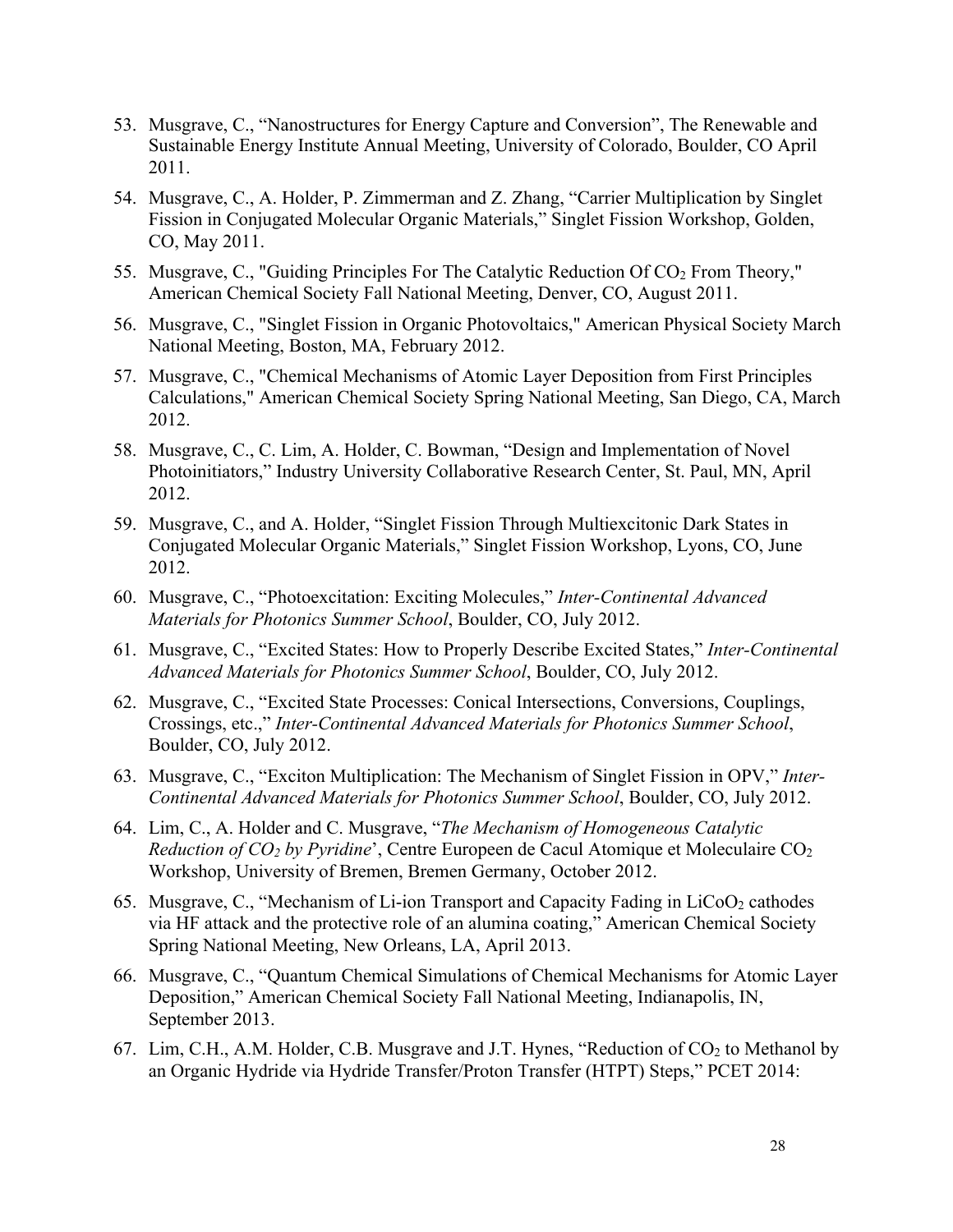Second International Conference on Proton-Coupled Electron Transfer, Uppsala, Sweden, June 2014.

- 68. Deml, A. M., V. Stevanovic, R. O'Hayre and C. B. Musgrave, "First principles insights into redox processes in oxides: An investigation of oxygen vacancy formation energetics," 2014 Electrochemistry Workshop, Monterey Bay, CA, 8 July 2014.
- 69. Musgrave, C., C. Lim, A. Holder, and J. Hynes, "Role of Pyridine as a Biomimetic Organohydride for Homogeneous Reduction of CO<sub>2</sub> to Methanol," American Chemical Society Fall National Meeting, San Francisco, August 2014.
- 70. Muhich, C.L., A.W. Weimer and C.B. Musgrave, "Rapid Computational Screening and Prototyping of Solar Thermal Water Splitting Materials," *Department of Energy Fuel Cells Technology Office*, Webinar, December 2014.
- 71. Musgrave, C.B., C.L. Lim, Y.C. Kuo, A.M. Holder, and J.T. Hynes, "Reduction of CO<sub>2</sub> to Methanol Catalyzed by Biomemetic Organo Hydrides," AFOSR CO<sub>2</sub> MURI Review, Invited External Speaker, San Diego, January 2015.
- 72. Lim, C.L., Y.C. Kuo, A.M. Holder, C.B. Musgrave, and J.T. Hynes, "Catalytic Mechanisms for Reducing CO2 by Organo Hydride Catalysts," Third Biennial CO2 Workshop, Princeton University, Princeton, N.J., March 2015.
- 73. Hynes, J.T., C.B. Musgrave, C.L. Lim, and A.M. Holder, "Reduction of  $CO<sub>2</sub>$  to methanol by an organic hydride via hydride transfer/proton transfer steps," *American Chemical Society Spring National Meeting*, Denver, March 2015.
- 74. Muhich, C., B. Ehrhardt, I. Al Shankiti, B. Ward, C. Musgrave and A. Weimer, "Needed Research Focus for Achieving Cost-Effective and Reliable Solar-Thermal Water Splitting," *The 227th Electrochemical Society Meeting*, Chicago, May 2015.
- 75. Muhich, C., B. Ehrhardt, I. Al Shankiti, B. Ward, C. Musgrave and A. Weimer, "Near-Isothermal Doped-hercynite Redox Cycle for Solar-thermal Water Splitting," *The 227th Electrochemical Society Meeting*, Chicago, May 2015.
- 76. Musgrave, C., C. Lim, and A. Holder, Hynes, J., and Y. Kuo, "Experimental and theoretical examination of the catalytic reduction of  $CO<sub>2</sub>$  by renewable organo hydrides based on heterocyclic aromatic amines," *American Chemical Society Fall National Meeting*, Boston, August 2015.
- 77. Weimer, A., V. Aston, C. Muhich, and C. Musgrave "Hybrid chemical looping hydrogen process using mixed metal oxides," *American Chemical Society Fall National Meeting*, Boston, August 2015.
- 78. Musgrave, C., C. Lim, Tong, C. Bowman "Ab Initio Design of Novel Polymerization Photoinitiators," Polymerization Fundamentals Meeting, Boulder, CO September 2015.
- 79. Musgrave, C., C. Lim, and A. Holder, Hynes, J., "The Catalytic Reduction of  $CO<sub>2</sub>$  by Renewable Organo Hydrides Based on Heterocyclic Aromatic Amines," *American Chemical Society Spring National Meeting*, San Diego, April 2016.
- 80. Lim, C., J. Theriot, G. Miyake and C. Musgrave, "Ab Initio Design of Organic Catalysts And Photocatalysts," American Chemical Society Spring National Meeting, San Diego, CA, March, 2016.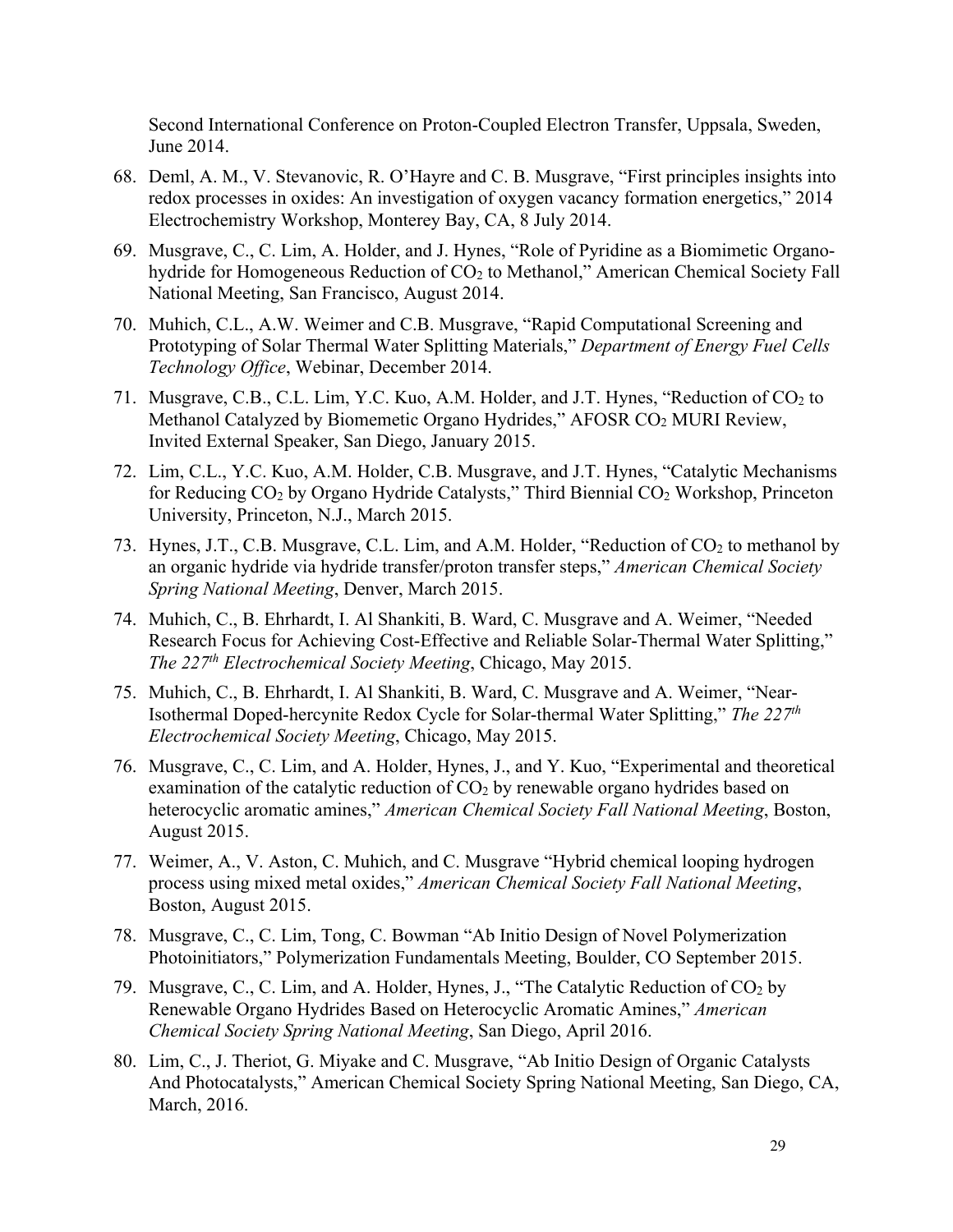- 81. Young, M., A. Holder, S. George, and C. Musgrave "Band-Diagram Framework for Materials Development in Cation Intercalation Charge Storage," *American Chemical Society Spring National Meeting*, San Francisco, CA, April, 2017.
- 82. Trottier, R., S. Miller, C. Bartel, A. Holder, A. Weimer and C. Musgrave, "Rapid Computational Screening of Materials for Water Splitting Using Ab Initio and Machine Learned Models: Thermodynamic and Kinetics of Solar Thermal H2 Generation," *The 231st Electrochemical Society Meeting*, New Orleans, May 2017.
- 83. Young, M., A. Holder, C. Musgrave, "Unified Band Diagram Framework for the Development of Cation Intercalation Materials for Next Generation Batteries," The 231st Electrochemical Society Meeting, New Orleans, May 2017.
- 84. Millican, S., R. Trottier, C. Bartel, A.W. Weimer and C.B. Musgrave, "Incorporating Spin Disorder, Phase and High Temperature Free Energy into Rapid Computational Screening of Redox Materials for Water Splitting," Invited Keynote Talk, *The 21st International Conference in Solid State Ionics*, Padova, Italy, June 2017.
- 85. Musgrave, C., and C-H. Lim "Quantum Chemical Design of Organic Catalysts and Photocatalyst," *Telluride Solar Solutions Workshop*, Telluride, CO, June 2017.
- 86. Musgrave, C., S. Millican, Ryan Trottier, Aaron Holder and C. Bartell, "Ab Initio and Machine Learned Modeling and Design of New Materials," *Telluride Workshop on Computational Materials Chemistry*, Telluride, CO, August 2017.
- 87. Hynes, J, C. Lim, A. Holder and C. Musgrave, "Reduction of CO<sub>2</sub> to Methanol by an Organic Hydride via Hydride Transfer/Proton Transfer (HTPT) Steps," *Japanese Society of Molecular Science,* Sendai, Japan, September 2017.
- 88. Musgrave, C., C. Bartel, S. Miller and A. Holder, "A Machined Learned Model for the Prediction of the Free Energies of Materials and its Applications to Chemical Reactions involving Solids," *American Chemical Society Spring National Meeting*, New Orleans, LA, April 2018.
- 89. Musgrave, C., C. Bartel, C. Sutton, B. Goldsmith, A. Holder, "Discovery of New Halide Double Perovskite Photovolatic Materials Using Machine Learning and Electronic Structure Theory," *American Chemical Society Spring National Meeting*, Orlando, FL, March, 2019.
- 90. Musgrave, C., A. Holder, and M. Young, "Unified Electrochemical Band Diagram Framework: Understanding the Driving Forces of Material Electrochemistry," *American Chemical Society Spring National Meeting*, Orlando, FL, April 2019.
- 91. Musgrave, C., S. Millican, Ryan Trottier, Aaron Holder and C. Bartel, "Ab Initio and Machine Learned Modeling, Design and Discovery of Water Splitting Materials," *Materials Research Society Spring National Meeting*, Phoenix, AZ, March 2019.
- 92. Musgrave, C., S. Millican, and Aaron Holder, "Combined Ab Initio and Machine Learning Approaches to Discover Materials for Hydrogen Generation," *The 236th Electrochemical Society Meeting*, Atlanta, GA, October 2019.
- 93. Musgrave, C., A. Alherz, N. Singstock, Y. Alsunni, P. Brimley, T. Whittaker, "Accurate Modeling of Electrochemical Reactions Using Grand Canonical Density Functional Theory," *American Chemical Society National Meeting*, San Diego, CA, March 2022.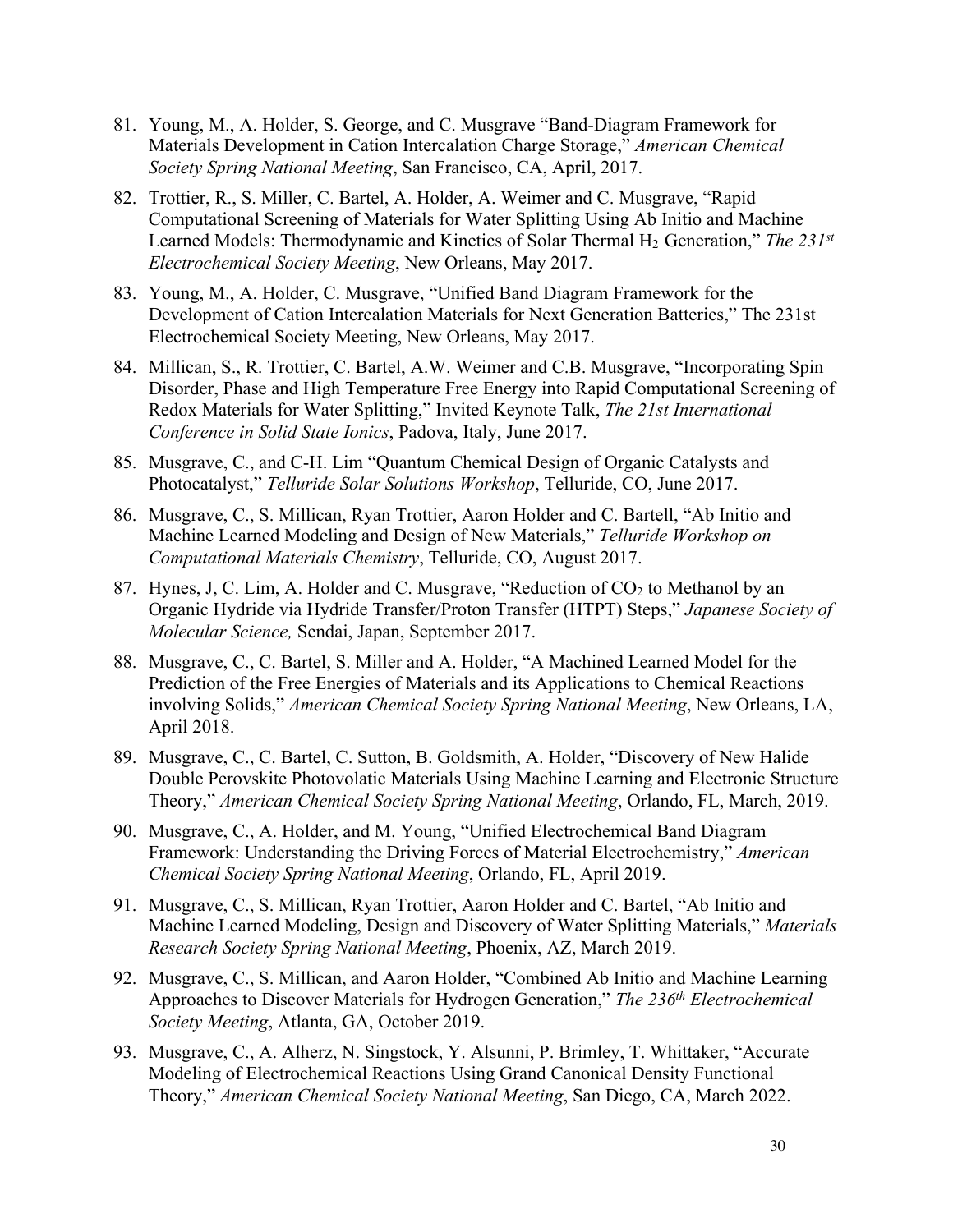### **DEPARTMENT SEMINARS**

- 1. Musgrave, C., "Ab Initio Simulations for Film Growth and Polymer Force Fields," *Department of Chemical Engineering Colloquium*, Stanford, CA, April 1994.
- 2. Musgrave, C., "Development of Molecular Mechanics Potentials and Simulations of Diamond Chemical Vapor Deposition and Nanotechnology," *Department of Materials Science Colloquium*, North Carolina State University, Raleigh, NC, October 1994.
- 3. Musgrave, C., "Ab Initio Studies of the Manipulation of Reactivity of Surfaces Using STM for Growing Nanostructures and Diamond Chemical Vapor Deposition," Oak Ridge National Laboratory, Oak Ridge, TN, October 1995.
- 4. Musgrave, C., "Quantum Chemistry of In Situ Doping of Si CVD," *Department of Materials Science and Engineering Colloquium*, Stanford University, Stanford, CA, November 1996.
- 5. Musgrave, C., "The Adsorption and Decomposition of Phosphine on Si(100)," NASA Moffett Field, Mountain View, CA, March 1997.
- 6. Musgrave, C., "Ab Initio Simulations of Semiconductor Processing Chemistry," *Department of Chemical Engineering Colloquium*, Stanford, CA, March 1999.
- 7. Musgrave, C., "Cluster Simulations of Silicon Surface Chemistry: Is Charge Transfer a Non-local Effect?," Lawrence Livermore National Laboratory, Livermore, CA, May 1999.
- 8. Musgrave, C., "Prediction of Chemical Mechanisms for Semiconductor Processing," *Department of Chemical Engineering Colloquium*, University of Illinois, Urbana, IL, February 2000.
- 9. Widjaja, Y., and C. Musgrave, "Silicon Nitride Deposition Using Ammonia," *Department of Chemical Engineering,* Stanford University, Stanford, CA, October 2000.
- 10. Senosiain, J., C. Musgrave, D. M. Golden, "Reaction of OH and O  $(3-P<sub>J</sub>)$  with  $H<sub>2</sub>O<sub>2</sub>$ : A Comparative Study," *National Institute of Standards and Technology International Symposium on Kinetics*, Washington, D.C., July 2001.
- 11. Musgrave, C., "The Chemical Mechanisms of High-K Gate Stack Film Deposition," Lawrence Livermore National Laboratory, Livermore, CA, January 2002.
- 12. Musgrave, C., "Quantum Chemical Studies of Semiconductor Processing," *Department of Chemical Engineering Colloquium*, University of Florida, March 2002.
- 13. Musgrave, C., "Quantum Chemical Predictions of the Chemical Mechanisms of High-K Gate Stack Film Deposition," *Department of Materials Science and Engineering Colloquium*, Stanford University, Stanford, CA, April 2002.
- 14. Musgrave, C., "The Chemical Mechanisms of High-K Gate Stack Film Deposition," *Department of Chemical Engineering Colloquium*, University of California, Santa Barbara, CA, May 2002.
- 15. Prinz, F., C. Musgrave, "Low Temperature Solid Oxide Fuel Cells," *Department of Mechanical Engineering Colloquium*, New Jersey Institute of Technology, Newark, NJ, September 2002.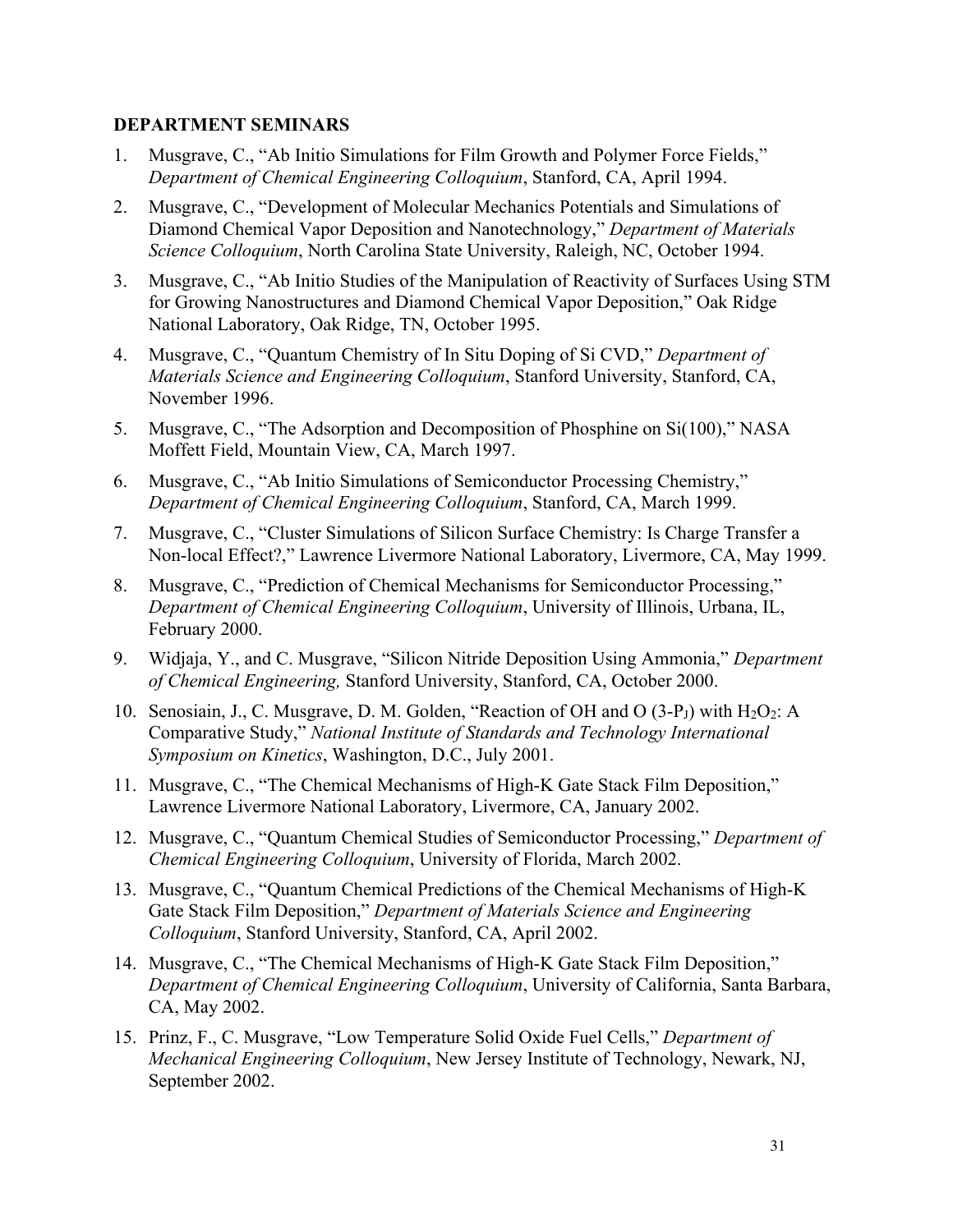- 16. Musgrave, C., "A Chemically Accurate DFT Method and Quantum Chemical Predictions of the Chemical Mechanisms of High-K Gate Stack Film Deposition," Sandia National Laboratory, Sandia, NM, September 2002.
- 17. Musgrave, C., "A Chemically Accurate DFT Method and Quantum Chemical Predictions of the Chemical Mechanisms of High-K Gate Stack Film Deposition," *Department of Chemistry Physical Chemistry Seminar*, Colorado State University, Fort Collins, CO, September 2002.
- 18. Musgrave, C., "A Chemically Accurate DFT Method and Quantum Chemical Predictions of the Chemical Mechanisms of High-K Gate Stack Film Deposition," *Department of Chemical Engineering Colloquium*, Massachusetts Institute of Technology, Cambridge, MA, September 2002.
- 19. Musgrave, C., "A Chemically Accurate DFT Method and Quantum Chemical Predictions of the Chemical Mechanisms of High-K Gate Stack Film Deposition," *Department of Chemical Engineering Colloquium*, Cornell University, Ithaca, NY, September 2002.
- 20. Musgrave, C., "A Chemically Accurate DFT Method and Quantum Chemical Predictions of the Chemical Mechanisms of High-K Gate Stack Film Deposition," *Department of Chemical Engineering Colloquium*, Princeton University, Princeton, NJ, September 2002.
- 21. Musgrave, C., "A Chemically Accurate DFT Method and Quantum Chemical Predictions of the Chemical Mechanisms of High-K Gate Stack Film Deposition," *Surface Science Seminar, Department of Chemistry*, Rutgers University, Piscataway, NJ, September 2002.
- 22. Musgrave, C., "A Chemically Accurate DFT Method and Quantum Chemical Predictions of the Chemical Mechanisms of High-K Gate Stack Film Deposition," *Department of Chemical Engineering Colloquium and MRSEC Seminar*, University of Wisconsin, Madison, WI, September 2002.
- 23. Musgrave, C., "Atomistic Simulations of Surface Chemical Reactions for Growing High-K Gate Stacks," *Department of Chemistry Physical Chemistry Seminar*, University of Colorado, Boulder, CO, September 2002.
- 24. Musgrave, C., "Atomistic Simulations of Surface Chemical Reactions for Growing High-K Gate Stacks," *Department of Chemical Engineering Colloquium*, University of Minnesota, Minneapolis, MN, September 2002.
- 25. Musgrave, C., "Atomistic Simulations of Surface Chemical Reactions for Growing High-K Gate Stacks," *Special Seminar, Department of Chemistry*, Harvard University, Cambridge, MA, September 2002.
- 26. Musgrave, C., "Atomistic Simulations of Surface Chemical Reactions for Growing High-K Gate Stacks," *Department of Chemical Engineering Colloquium*," Yale University, New Haven, CT, September 2002.
- 27. Musgrave, C., "Atomistic Simulations of Surface Chemical Reactions for Growing High-K Gate Stacks," *Department of Chemical Engineering Colloquium*, University of Texas, Austin, TX, September 2002.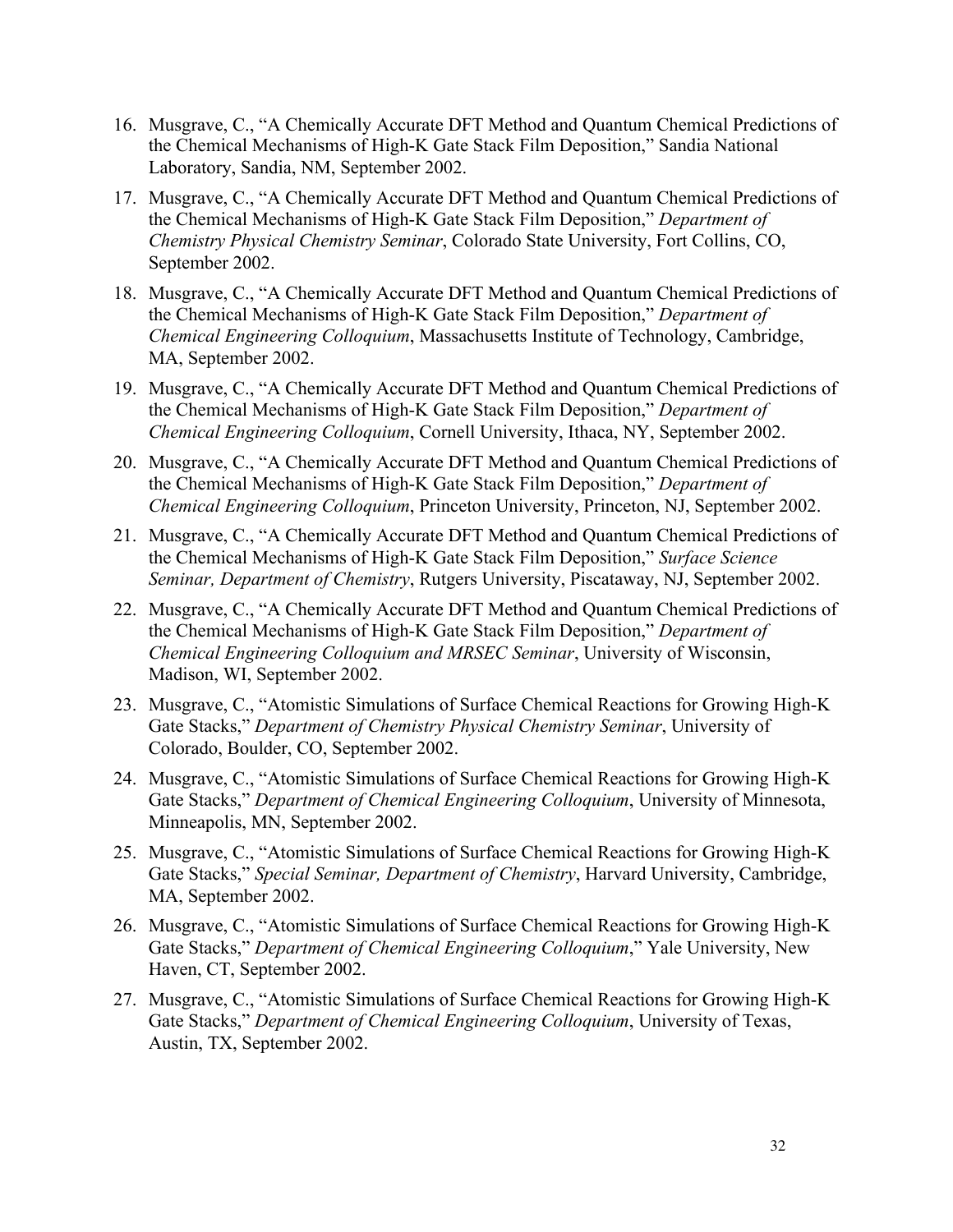- 28. Musgrave, C., "Atomistic Simulations of Surface Chemical Reactions for Growing High-K Gate Stacks," *Department of Chemical Engineering Colloquium*, California Institute of Technology, Pasadena, CA, October 2002.
- 29. Musgrave, C., "A Chemically Accurate DFT Method and Quantum Chemical Predictions of the Chemical Mechanisms of High-K Gate Stack Film Deposition," *Department of Chemical Engineering Colloquium*, University of California, San Diego, San Diego, CA, October 2002.
- 30. Prinz, F., C. Musgrave, "Low Temperature Solid Oxide Fuel Cells," *Department of Mechanical Engineering Colloquium*, Ohio State University, Columbus, OH, October 2002.
- 31. Musgrave, C., "Quantum Chemical Simulations of Atomic Layer Deposition," *Physical Chemistry Seminar, Stanford University*, Stanford, CA, October 2002.
- 32. Musgrave, C., "Quantum Simulations of Fabricating Nanostructures," Materials Research Laboratory, California Institute of Technology, Pasadena, CA, November 2002.
- 33. Musgrave, C., "Atomic Layer Deposition of Advanced Dielectrics," *Department of Chemical Engineering Colloquium*, Stanford, CA, February 2003.
- 34. Musgrave, C., "Atomic Layer Deposition of Electronic Materials," *Department of Chemical Engineering Colloquium*, University of Illinois, Urbana, IL, September 2003.
- 35. Musgrave, C., "Chemical Mechanisms for ALD and CVD of Silicon Nitride," *Torrex Corporation,* Livermore, CA, December 2003.
- 36. Musgrave, C., "Atomic Layer Deposition of Dielectric Materials," *Chemical Division Colloquia,* Naval Research Laboratory, Washington, DC, December 2003.
- 37. Musgrave, C., "Quantum Simulations of Atomic Layer Deposition for Advanced Microelectronics," *Department of Chemical Engineering Colloquium*, North Carolina State University, Raleigh, NC, January 2004.
- 38. Musgrave, C., "Atomic Layer Deposition of Novel Materials for Future Nanoelectronics," *Department of Chemical Engineering Colloquium*, University of Florida, March 2004.
- 39. Musgrave, C., "Quantum Simulations of High-K ALD," Condensed Matter Physics Seminar, Department of Physics, Harvard University, Cambridge, MA, October 2004.
- 40. Musgrave, C., "The Surface Chemistry of Metal Oxides and Metal Nitrides," Special Seminar, Department of Chemistry and Chemical Biology, Harvard University, Cambridge, MA, December 2004.
- 41. Musgrave, C., "Chemical Mechanisms of Atomic Layer Deposition of Metal Oxides and Metal Nitrides," *Department of Chemical Engineering Seminar*, University of Rhode Island, Kingston, RI, December 2004.
- 42. Musgrave, C., "The Chemistry of Atomic Layer Deposition of Metal Oxides and Metal Nitrides," *Department of Chemistry and Chemical Biology Special Seminar*, Harvard University, Cambridge, MA, December 2004.
- 43. Musgrave, C., "Computational Prototyping of Atomic Layer Deposition for Advanced Materials and Nanotechnology," *Department of Chemical Engineering Colloquium*, University of California, Irvine, CA, March 2005.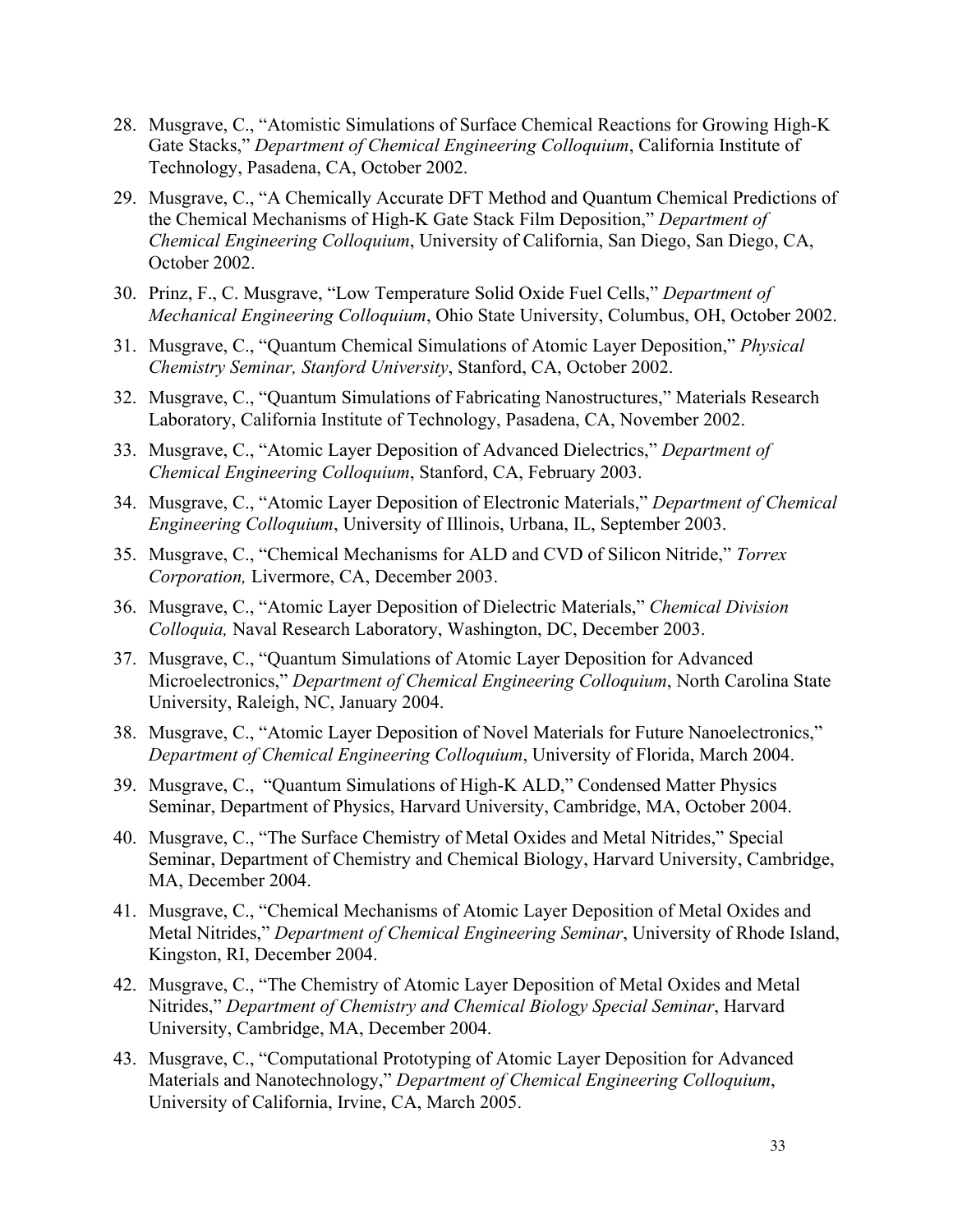- 44. Musgrave, C., "Quantum Chemical Simulations of Atomic Layer Deposition of Advanced Materials," *Department of Chemical Engineering Colloquium*, University of California, Los Angeles, CA, March 2005.
- 45. Musgrave, C., "Applications of Atomic Layer Deposition in Nanotechnology," *Stanford-Seoul National University Joint Symposium*, Stanford University, Stanford, CA, June 2005.
- 46. Musgrave, C., "Quantum Chemical Studies of Atomic Layer Deposition and Molecular Electronics," *Department of Chemistry Seminar*, University of Seville, Seville, Spain, July 2005.
- 47. Musgrave, C., "Quantum Simulations as an Engineering Tool for Computational Prototyping of Molecular Processes; Atomic Layer Deposition, Fuel Cell Catalysts, Solar Cell Dyes and Molecular Electronics," *Department of Chemistry Chemical Physics Seminar*, University of Delaware, Newark, DE, September 2005.
- 48. Musgrave, C., "Theoretical Surface Chemistry: Organic Functionalization of Surfaces and Atomic Layer Deposition of Advanced Materials," *Surface Science Seminar*, Departments of Chemistry and Physics, Rutgers University, Piscataway, September 2005.
- 49. Musgrave, C., "Atomistic Simulations of Atomic Layer Deposition," *Department of Chemistry Seminar*, Centre National De La Recherche Scientifique, Toulouse, France, January 2006.
- 50. Musgrave, C., "Quantum Chemical Simulations as a Tool for Computational Prototyping of Molecular Processes," *Department of Chemical Engineering Seminar*, Brigham Young University, Provo UT, January 2006.
- 51. Musgrave, C., "Quantum Simulations of High-K Deposition and Interfaces," *Department of Chemical Engineering Seminar*, University of New Mexico, Albuquerque NM, September 2006.
- 52. Musgrave, C., "Molecular Design of Homogeneous Catalysts for Methane to Methanol Conversion, Enantioselective Epoxide Ring Opening and Other Valuable Transformations," *Department of Chemical Engineering Colloquium*, Stanford University, Stanford, CA, December, 2006.
- 53. Musgrave, C., "Quantum Simulations for Computational Prototyping of Molecular Processes; Atomic Layer Deposition and Methane to Methanol Catalysis," *Department of Chemical Engineering Colloquium*, University of Colorado, Boulder, CO, February, 2007.
- 54. Musgrave, C., "Molecular Design of Homogeneous Catalysts," *Department of Chemical Engineering Colloquium*, Colorado School of Mines, Golden, CO, January 2008.
- 55. Musgrave, C., "Computational Prototyping of Chemically Reacting Systems Using Quantum Chemical Simulations: Atomic Layer Deposition and Homogeneous Catalysis," *Department of Chemical Engineering Colloquium*, University of Colorado, Boulder, CO, January 2009.
- 56. Paul, A., P. Zimmerman, and C. Musgrave, "Quantum Chemical Study of Pathways for Ammonia-Borane Dehydrogenation by Homogeneous Catalysts," Peking University, Beijing, China, March, 2009.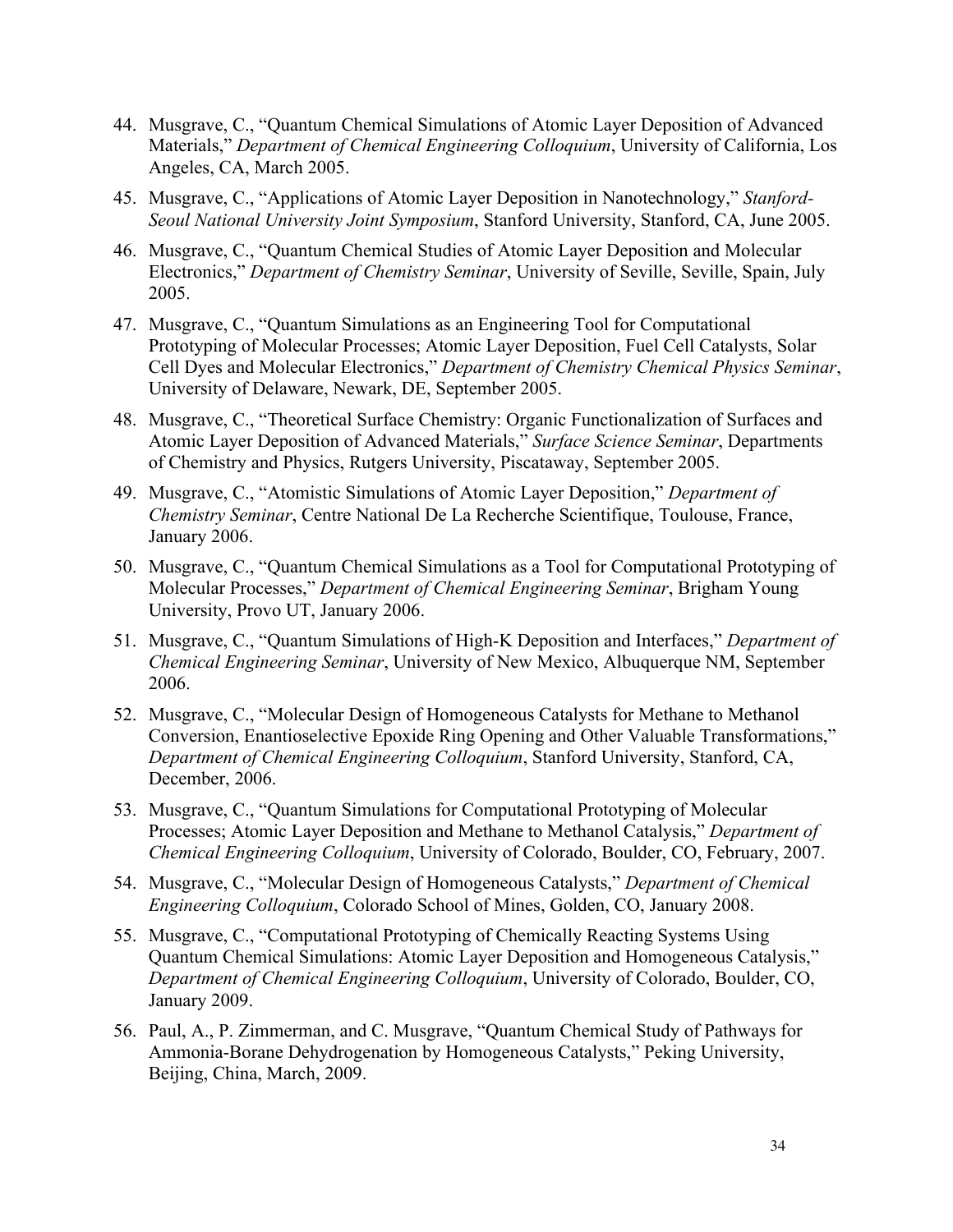- 57. Paul, A., P. Zimmerman, and C. Musgrave, "Concerted Pathways of Ammonia-Borane Dehydrogenation: A Rare Case of Tandem Catalysis?," Institute of Theoretical and Computational Chemistry, Nanjing University, Nanjing, China, March 2009.
- 58. Paul, A., P. Zimmerman, C. Musgrave, "A Computational Perspective of Chemical Hydrogen Storage," Fudan University, Shanghai, China, March 2009.
- 59. Zimmerman, P., Paul, A. and Musgrave, C., "Quantum Simulations of Ammonia Borane Dehydrogenation Catalysts for Hydrogen Storage," *Chemical Physics Seminar,* Department of Chemistry, University of Colorado, Boulder, CO, April 2009.
- 60. Musgrave, C., P. Zimmerman and Z. Zhang, "Singlet Fission in Conjugated Molecular Organic Materials: Polyacenes, Graphene and Carbon Nanotubes," Department Seminar, Korean Advanced Institute of Science and Technology, Daejeon, South Korea, June 2010.
- 61. Musgrave, C., A. Holder, P. Zimmerman and Z. Zhang, "Singlet Fission in Conjugated Molecular Organic Materials," Physical Chemistry Seminar, Department of Chemistry, Colorado State University, April 2011.
- 62. Musgrave, C., A. Holder, P. Zimmerman and Z. Zhang, "Singlet Fission in Organic Photovoltaic Materials Mediated by Dark Multiexcitonic States," National Renewable Energy Laboratory, Golden, CO, May 2011.
- 63. Musgrave, C., "Quantum Simulations for Energy Applications: Carrier Multiplication in Organic Photovoltaics and Catalytic Reduction of CO<sub>2</sub>," Department Seminar, Department of Chemical Engineering, Brigham Young University, September 2011.
- 64. Musgrave, C., "Quantum Simulations of Catalytic, Photochemical and Photovoltaic Processes," Department Seminar, Department of Chemical Engineering, University of Pittsburg, February 2014.
- 65. Musgrave, C., "The Catalytic Reduction of  $CO<sub>2</sub>$  to Methanol," Department Seminar, Department of Chemistry, Tulane University, March 2014.
- 66. Musgrave, C., "Materials for Energy Conversion," Seminar, Department of Chemical and Biological Engineering, University of Colorado Boulder, March 2014.
- 67. Holder, A., K. Osborn, C. Lobb, and C. Musgrave, "Role of Defects in Metal Oxides for Applications in Quantum Computing and Charge Storage", *National Renewable Energy Laboratory,* Golden, CO, October, 2014.
- 68. Musgrave, C., "Organic Catalysts and Photocatalysts," Department Seminar, Department of Chemistry, Brigham Young University, November 2015.
- 69. Lim, C.H., A.M. Holder, J.T. Hynes, and C.B. Musgrave, "Renewable Organo Hydrides for Catalytic Reduction of CO<sub>2</sub> to Fuels," National Renewable Energy Laboratory, Golden, CO, February, 2016.
- 70. Musgrave, C., "Organic Photocatalysts for Photopolymerizations Powerful Photoredox Reducing Agents Driven by Visible Light," *Department of Chemistry and Center for Photochemical Sciences, Bowling Green State University*, Bowling Green, OH, September 2016.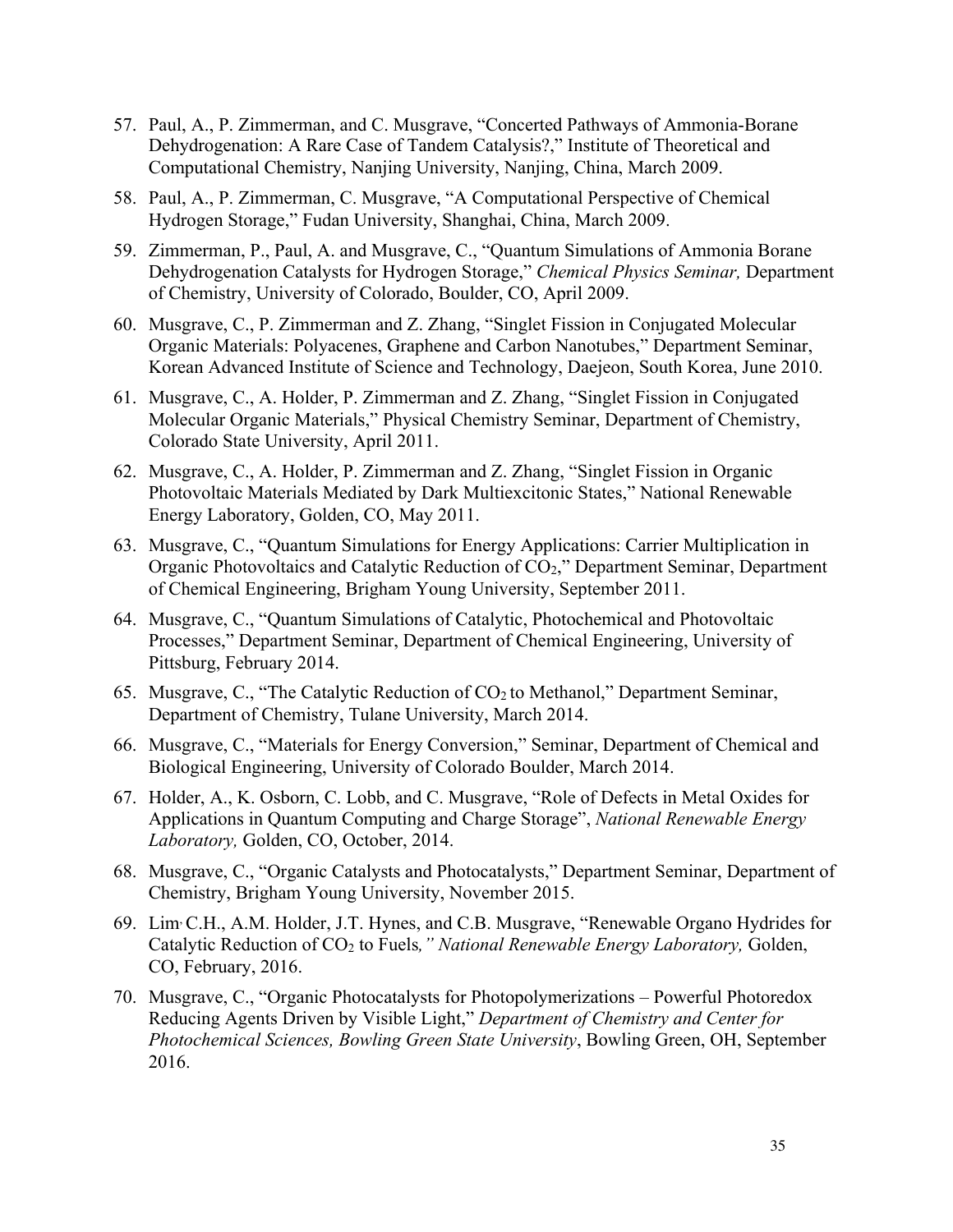- 71. Musgrave, C., "Organic Photocatalysts Powerful Photoredox Reducing Agents Driven by Visible Light," *Department of Chemical Engineering, University of California, Riverside*, October 2016.
- 72. Musgrave, C., "Organic Catalysts and Photocatalysts Powerful and Renewable Reducing Agents," *Department of Chemical Engineering, Yale University, New Haven, CT*, November 2016.
- 73. Musgrave, C., "Ab Initio Design of Organic Photoredox Catalysts for Atom Transfer Radical Polymerization," *Department of Chemical Engineering, University of Wisconsin, Madison, WI*, March 2017.
- 74. Musgrave, C., "Ab Initio and Machine Learned Design of Molecular and Solid Catalysts," *Department of Chemical Engineering, University of New Mexico, Albuquerque, NM*, April 2018.
- 75. Musgrave, C., "Marrying Machine Learning and Ab Initio Methods to Design Molecular and Solid Catalysts," *Department of Chemical Engineering, Massachusetts Institute of Technology, Cambridge, MA,* April 2018.
- 76. Musgrave, C., "Computational Design of Organic Catalysts and Photocatalysis," *Department of Chemical Engineering, University of Oklahoma, OK*, September 2018.
- 77. Musgrave, C., "Machine Learning and Ab Initio Methods to Discover and Design Novel Materials and Catalysts," Department of Chemical Engineering, *Georgia Institute of Technology, Atlanta, GA*, October 2018.
- 78. Musgrave, C., "Computational Design of Organic Catalysts and Photocatalysis for ATRP and CO2 Reduction," Department of Chemistry, *King Abdullah University of Science and Technology,* Thuwai, Saudi Arabia, October 2018.
- 79. Musgrave, C., "Machine Learning and Ab Initio Methods to Discover and Design Novel Materials and Catalysts," *Department of Chemical Engineering, University of Massachusetts, Amherst, MA*, December 2018.
- 80. Musgrave, C., "Computational Design of Organic Catalysts and Photocatalysis," *The Ohio State University*, Columbus, OH, January 2019.
- 81. Musgrave, C., "Ab Initio and Machine Learned Modeling for the Design and Discovery of New Materials for Energy Applications," *Air Force Research Laboratories*, Dayton, OH, January 2019.
- 82. Musgrave, C., "Accelerating the Discovery of New Materials for Energy Applications Using Ab Initio and Machine Learned Modeling," *Department of Chemical and Biomolecular Engineering, New York University*, New York, NY, November 2019.
- 83. Musgrave, C., "Ab Initio and Machine Learned Modeling for Accelerated Discovery of Catalysts and Materials," *Department of Chemical Engineering, University of South Florida,* Tampa, FL, December 2019.
- 84. Musgrave, C., "Accelerated Discovery of New Materials for Energy Applications using Quantum Simulations in Partnership with Machine Learning," *Materials Science and Engineering, University of Wyoming,* Laramie, WY, April 2020.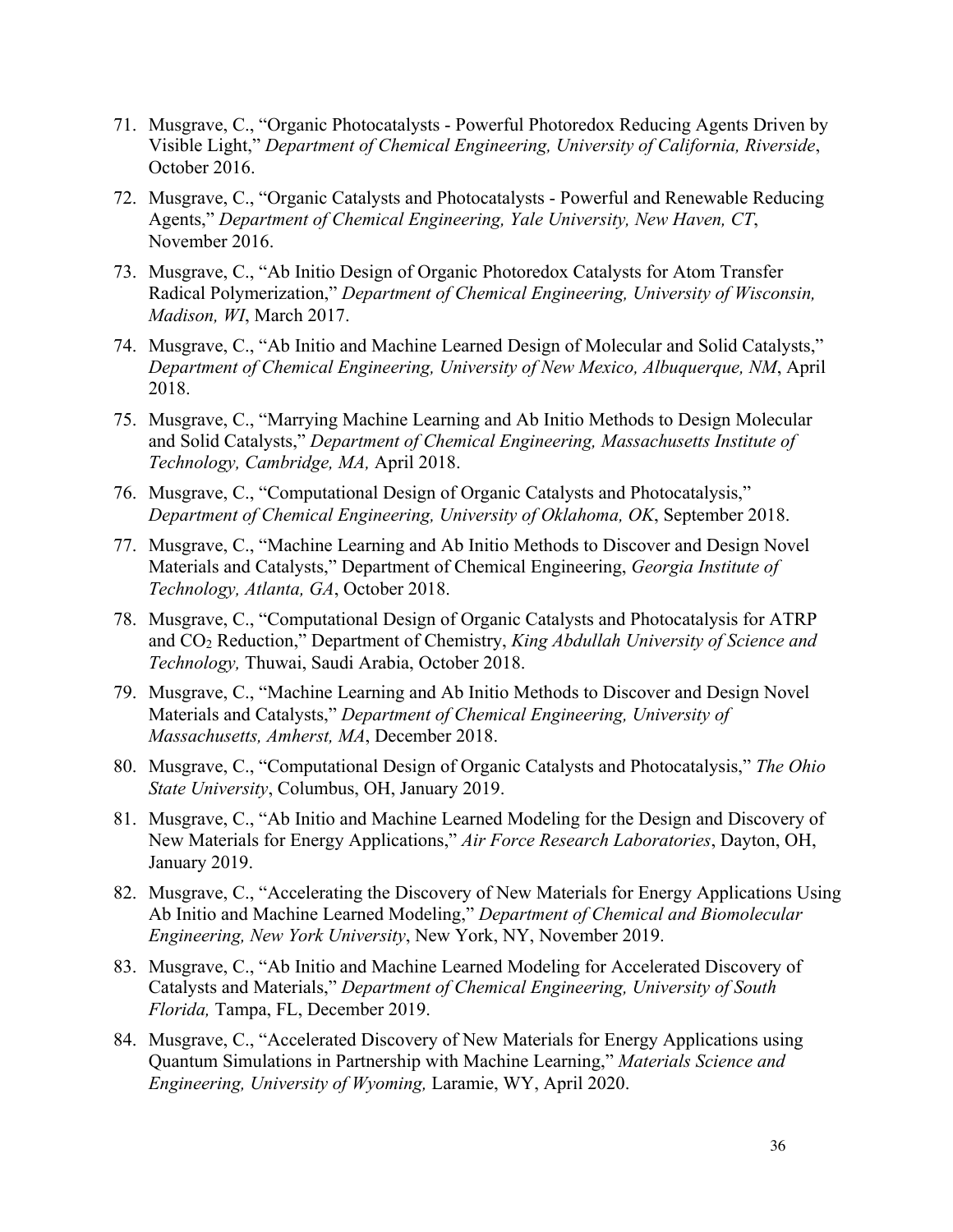85. Musgrave, C., "Accelerated Discovery of New Materials for Energy Applications using Quantum Simulations and Machine Learning," *Materials Science and Engineering, University of Colorado,* Boulder, CO, November 2020.

### **INVITED INDUSTRY SEMINARS**

- 1. Musgrave, C., "Ab Initio Simulations of Phosphine Adsorption on Silicon (100) 2x1," Xerox Palo Alto Research Center, Palo Alto, CA, May 1997.
- 2. Musgrave, C., "Cluster Simulations of Surface Reactions for Semiconductor Processing," LSI Logic, Santa Clara, CA, September 1999.
- 3. Musgrave, C., "The Atomic Layer Deposition of  $ZrO<sub>2</sub>$  and  $HfO<sub>2</sub>$  High-K Dielectrics," Novellus, Santa Clara, CA, June 2002.
- 4. Musgrave, C., "Quantum Chemical Simulations of Nitridization and Oxidation of Silicon," Intel Corp., Santa Clara, CA, September 2002.
- 5. Musgrave, C., "Atomic Layer Deposition of ZrO<sub>2</sub> and HfO<sub>2</sub> High-K Dielectrics," Motorola, Inc. Austin, TX, September 2002.
- 6. Musgrave, C., "Density Functional Theory Study of Atomic Layer Deposition of High-K Dielectrics for Future MOSFETs," Intel Corp., Santa Clara, CA, December 2002.
- 7. Musgrave, C., "Simulation of ALD of High-K Thin Films Using Metal Chlorides and Metal Alkyamides," Applied Materials Corporation, Santa Clara, CA, May 2003.
- 8. Musgrave, C., "Computational Prototyping of High-K Dielectric Deposition by ALD Using Density Functional Theory Simulations," Novelus Corporation, Santa Clara, CA, July 2003.
- 9. Musgrave, C., "ALD for Deposition of Nanostructured Electronic Materials," *Nanosys Corporation*, Menlo Park, CA, December 2003.
- 10. Musgrave, C., "Chemical Mechanisms for ALD and CVD of Silicon Nitride," *Torrex Corporation,* Livermore, CA, December 2003.
- 11. Musgrave, C., "Surface Functionalization for Atomic Layer Deposition," Cabot Corporation, Billerica, MA, May 2004.
- 12. Musgrave, C., "New Materials for Integrated Circuits," KLA-Tencor Corporation, Milpitas, CA, September 2004.
- 13. Musgrave, C., "Chemical Mechanisms of Atomic Layer Deposition," Aixstron-Genus, Sunnyvale, CA, September 2005.
- 14. Musgrave, C., "Quantum Molecular Dynamics Simulations of HfO<sub>2</sub> Atomic Layer Deposition for High-K Gate Applications," Intel, Santa Clara, CA, March 2007.
- 15. Musgrave, C., "Quantum Simulations of Electronic Materials Processing for Microelectronics Fabrication," Applied Materials Corporation, Santa Clara, CA, October 2011.
- 16. Musgrave, C., "Guidelines for Computationally Accelerated Discovery of Materials," Applied Materials Corporation, Santa Clara, CA, November 2016.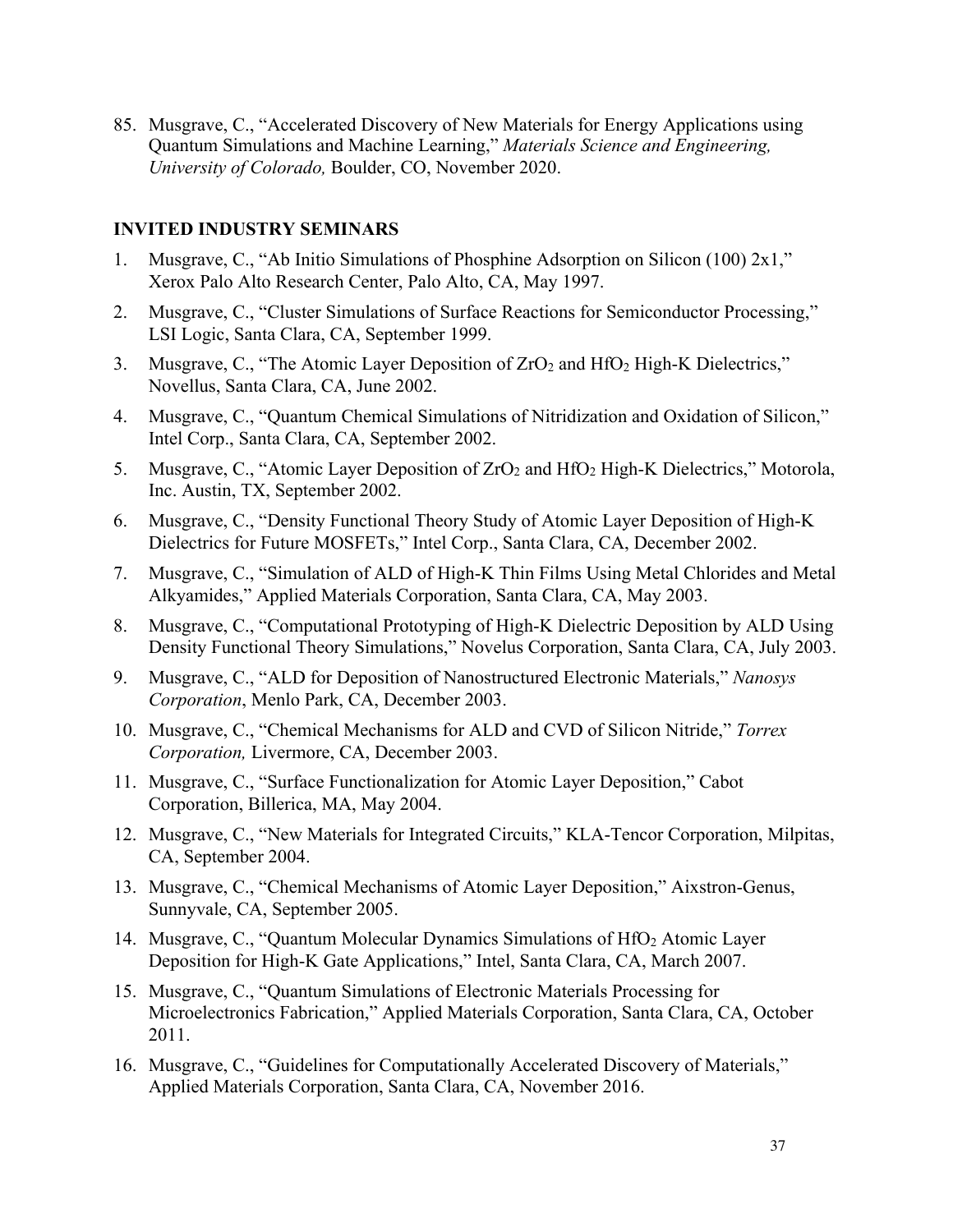### **CONFERENCE PRESENTATIONS**

- 1. Musgrave, C., "Development of Molecular Mechanics Potentials from First Principles: The Si(111)-7x7 Reconstruction," *West Coast Theoretical Chemistry Conference*, Salt Lake City, UT, May 1990.
- 2. Musgrave, C., "Molecular Mechanics Simulations of the Dimer Adatom Stacking Fault (2n+1) x (2n+1) Reconstructions of (111) Silicon," *American Conference of Theoretical Chemistry*, San Diego, CA, June 1990.
- 3. Musgrave, C., "A Hydrogen Abstraction Tool for Nanotechnology," *Foresight Conference on Nanotechnology*, Palo Alto, CA, November 1991.
- 4. Musgrave, C., "Ab Initio Simulations of the Chemical Vapor Deposition of Diamond," *West Coast Theoretical Chemistry Conference*, Mountain View, CA, May 1992.
- 5. Musgrave, C., and M. Mysinger, "First Principles Study of Phosphine Adsorption and Decomposition on Si(100)-2x1," *American Institute of Chemical Engineers Annual Meeting*, Miami, FL, November 1998.
- 6. Musgrave, C., "Adhesion, Dynamics and Degradation of PFPE Hard Disk Lubricants," Center on Polymer Interfaces and Macromolecular Assemblies (CPIMA) Forum, Department of Chemical Engineering, Stanford University, Stanford, CA, August 1999.
- 7. Ricca, A., and C. Musgrave, "Modeling Silicon Surface Chemistry with Clusters: Chlorine on the Si(100)-2x1 and (111) Surfaces," *American Institute of Chemical Engineers Annual Meeting*, Miami, FL, November 1998.
- 8. Mysinger, M., A. Ricca, and C. Musgrave, "A Quantum Chemical Study of the Chemistry of Silicon Surfaces: Cl, Phosphine and Ammonia on Silicon," *American Institute of Chemical Engineers Annual Meeting*, Miami, FL, November 1998.
- 9. Senosiain, J., D. Golden, and C. Musgrave, "Use of Ab Initio Quantum Mechanics To Estimate Rate Constants," US-German Environmental Chamber Workshop, University of California, Riverside, CA, October 1999.
- 10. Mui, C., S. Bent, and C. Musgrave, "Theoretical Approach for Predicting  $Si_{x-1}Ge_x$  Surface Chemistry," *American Institute of Chemical Engineers Annual Meeting*, Dallas, TX, November 1999.
- 11. Kang, J., and C. Musgrave, "The KMLYP Density Functional Approximation: A New Method for Accurate Prediction of Activation Barriers and Enthalpies of Reaction," *AVS 48th International Symposium*, Boston, MA, October 2000.
- 12. J. Kang, and C. Musgrave, "A New Method for the Accurate Prediction of Activation Barriers and Enthalpies of Reaction, American Institute of Chemical Engineering," Los Angeles, CA, November 2000.
- 13. Senosiain, J., D. Golden, J. Kang, and C. Musgrave, "Use of Ab Initio Quantum Methods and Transition State Theory to Estimate Rate Constants for Computational Prototyping," *American Institute of Chemical Engineers Annual Meeting*, Los Angeles, CA, November 2000.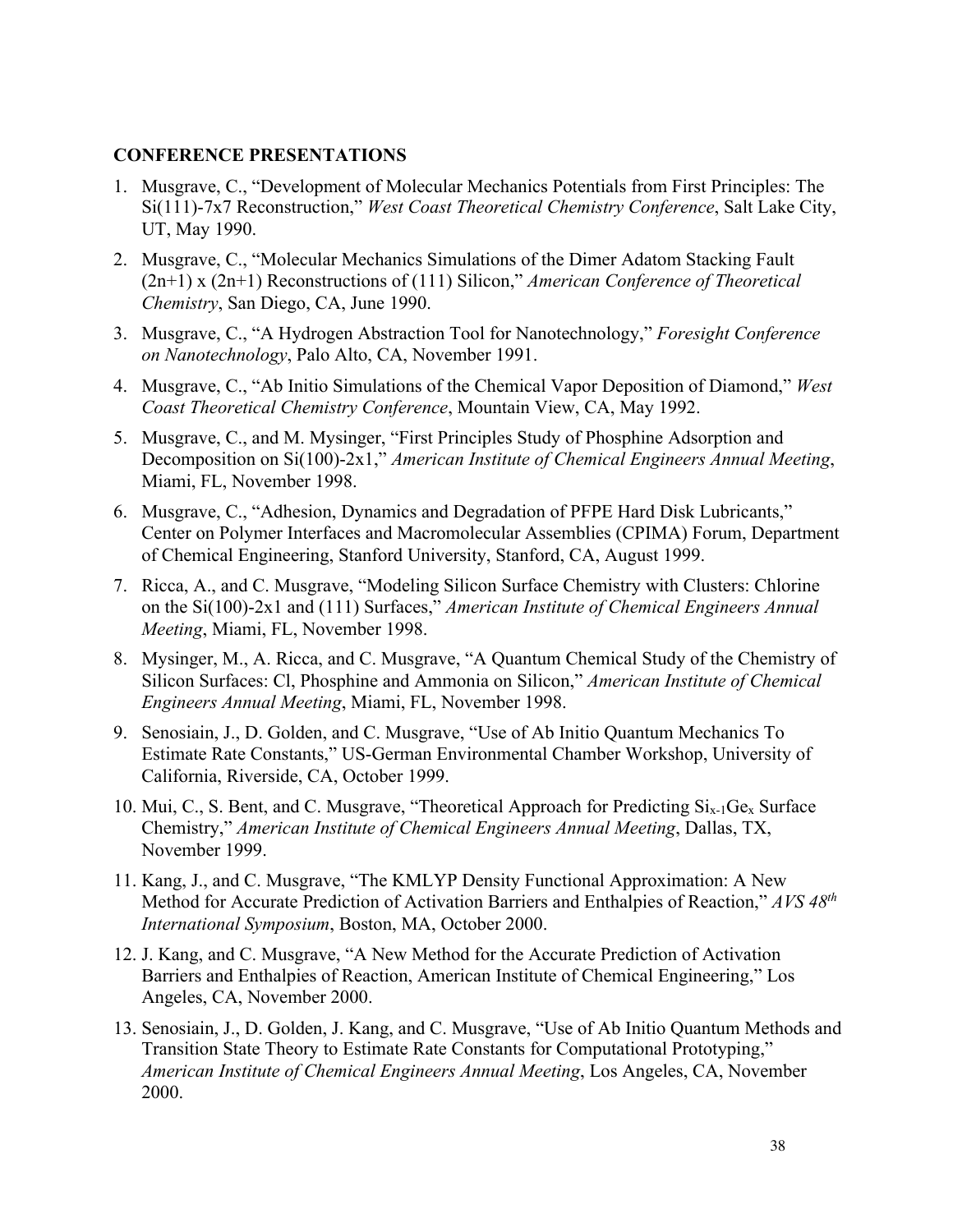- 14. Kang, J. and C. Musgrave, "A Theoretical Study of the Chemical Vapor Deposition of (100) Diamond: An Explanation for the Slow Growth of the (100) Surface," *American Institute of Chemical Engineers Annual Meeting*, Los Angeles, CA, November 2000.
- 15. Mui, C., S. Bent, and C. Musgrave, "Theoretical Predictions for SiGe Heteroepitaxy," *American Institute of Chemical Engineers Annual Meeting*, Los Angeles, CA, November 2000.
- 16. Widjaja, Y. and C. Musgrave, "Quantum Chemical Study of Silicon Nitride Deposition Using Ammonia," *American Institute of Chemical Engineers Annual Meeting*, Los Angeles, CA, November 2000.
- 17. Kang, J. and C. Musgrave, "The KMLYP Hybrid DFT Method: A Chemically Accurate Method for Understanding Reactivity," *American Institute of Chemical Engineers Annual Meeting*, Los Angeles, CA, November 2000.
- 18. Widjaja, Y. and C. Musgrave, "An Ab Initio Study of the Initial Oxidation of the Silicon (100)-2x1 Surface," *American Vacuum Society Annual Meeting*, San Francisco, CA, October 2001.
- 19. Widjaja, Y. and C. Musgrave, "An Ab Initio Study of the Initial Oxidation of Si(100)-(2x1)," *American Institute of Chemical Engineers Annual Meeting*, Reno, NV, November 2001.
- 20. Musgrave, C. and J. Kang, "A Theoretical Study Of The Chemical Vapor Deposition Of (100) Silicon From Silane," *American Institute of Chemical Engineers Annual Meeting*, Reno, NV, November 2001.
- 21. Musgrave, C. and Y. Widjaja, "Quantum Chemical Study of Zirconium Oxide Atomic Layer Deposition: Gas Phase and Surface Reactions," *American Institute of Chemical Engineers Annual Meeting*, Reno, NV, November 2001.
- 22. Musgrave, C. and J. Kang, "Nanometer Scale Manipulation of Surface Reaction Kinetics by STM Electric Fields: A Density Functional Theory Study," *American Institute of Chemical Engineers Annual Meeting*, Reno, NV, November 2001.
- 23. C. Musgrave, "Teaching Quantum Chemical Simulations in Chemical Engineering," *American Institute of Chemical Engineers Annual Meeting*, Reno, NV, November 2001.
- 24. Kang, J. and C. Musgrave, "Prediction of Accurate Reaction Barriers and Enthalpies of Reaction by a New Hybrid DFT Method," Poster Presentation, *American Institute of Chemical Engineers Annual Meeting*, Reno, NV, November 2001.
- 25. Senosiain, J., D. Golden, and C. Musgrave, "Tunneling Effects in Bimolecular Chemical Reactions," Poster Presentation, *American Institute of Chemical Engineers Annual Meeting*, Reno, NV, November 2001.
- 26. Prinz, P. and C. Musgrave, "Low Temperature Solid Oxide Fuel Cells," *2002 Office of Naval Research: Materials Review*, Woods Hole, MA, May 2002.
- 27. Widjaja, Y. and C. Musgrave, "Quantum Simulations of Growth of High-K Gate Stacks," *American Institute of Chemical Engineers Annual Meeting*, Indianapolis, IN, November 2002.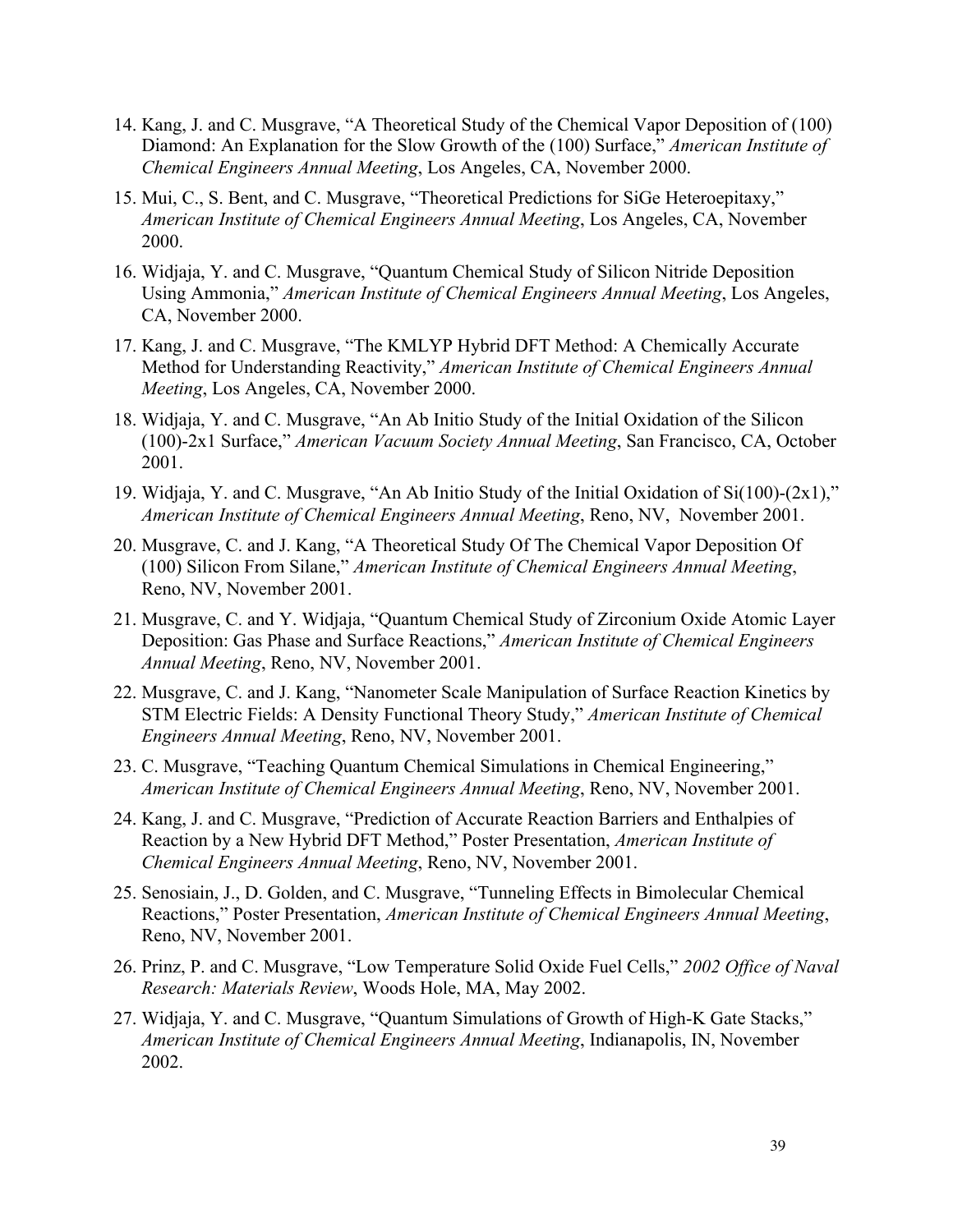- 28. Mui, C., C. Musgrave, and S. Bent, "Hydrogen Desorption from (100) 2x1 Silicon, Germanium and SiGe Alloy Surfaces," *American Institute of Chemical Engineers Annual Meeting*, Indianapolis, IN, November 2002.
- 29. Mui, C. and C. Musgrave, and S. Bent, "Organic Functionalization of Silicon and Germanium Surfaces," *American Institute of Chemical Engineers Annual Meeting*, Indianapolis, IN, November 2002.
- 30. Senosiain, J., J. Kang, D. Golden, and C. Musgrave, "A Critical Analysis of Quantum Chemical Methods for the Prediction of Kinetics and Thermochemical Properties," *American Institute of Chemical Engineers Annual Meeting*, Indianapolis, IN, November 2002.
- 31. Musgrave, C. and J. Han, "ALD of High-K Gate Materials on Si, Ge and SiGe Alloy Materials for 3-D Microelectronics," MARCO Materials, Structures and Devices Center Teleconference, Massachusetts Institute of Technology, Cambridge, MA, April 2003.
- 32. Musgrave, C., Y. Widjaja, and J. Han, "Atomistic Simulations of Surface Chemical Reactions for Growing High-K Gate Stacks," Materials Research Society Spring Meeting, San Francisco, CA, April 2003.
- 33. Musgrave, C., "Quantum Chemical Simulations for Nanoelectronics: Materials by Design," *NSF Nanoscience Young Scientist Exchange Program,* Tokyo University, Tokyo, Japan, November 2003.
- 34. Xu, Y., and C. Musgrave, "Quantum Simulation of Thin Film Growth for 3D Microelectronic Devices," *American Institute of Chemical Engineers Annual Meeting*, San Francisco, CA, November 2003.
- 35. Musgrave, C., "ALD of High-K Dielectrics with Alkylamide Precursors," *MARCO Materials Structures and Devices Center Review,* Massachusetts Institute of Technology, Cambridge, MA, April 2004.
- 36. Han, J., M. Kelly, C. Musgrave and G. Parsons, "DFT Study of the Initial ALD Reactions of Hf(N(CH3)2)4 on the Si-H Surface: Chemical Mechanism and Vibrational Spectra," *The Fourth American Vacuum Society Topical Conference on Atomic Layer Deposition*, Helsinki, Finland, August 2004.
- 37. Han, J. and C. Musgrave, "Quantum Chemical Simulations of ALD of HfO<sub>2</sub> Using Hafnium Alkylamide Precursors," *The Fourth American Vacuum Society Topical Conference on Atomic Layer Deposition*, Helsinki, Finland, August 2004.
- 38. Han, J., S. Wang, R. Gordon and C. Musgrave, "Kinetics of HfO2 ALD Using Hf Chloride and Hf Alkylamide and Water as Precursors," *American Institute of Chemical Engineers Annual Meeting*, Austin, TX, November 2004.
- 39. Mui, C. and C. Musgrave, "A Comparison of the Surface chemistry of Si and Ge: H Desorption, Oxidation, Nitridation and Organic Functionalization," *American Institute of Chemical Engineers Annual Meeting*, Austin, TX, November 2004.
- 40. Han, J., M. Kelly, G. Parsons and C. Musgrave, "DFT Study of the Initial ALD Reactions of  $Hf(N(CH_3)_2)_4$  on the SiO<sub>2</sub> and Si-H Surfaces: Mechanism, Kinetics, Vibrational Spectra and Interface Structure," *American Institute of Chemical Engineers Annual Meeting*, Austin, TX, November 2004.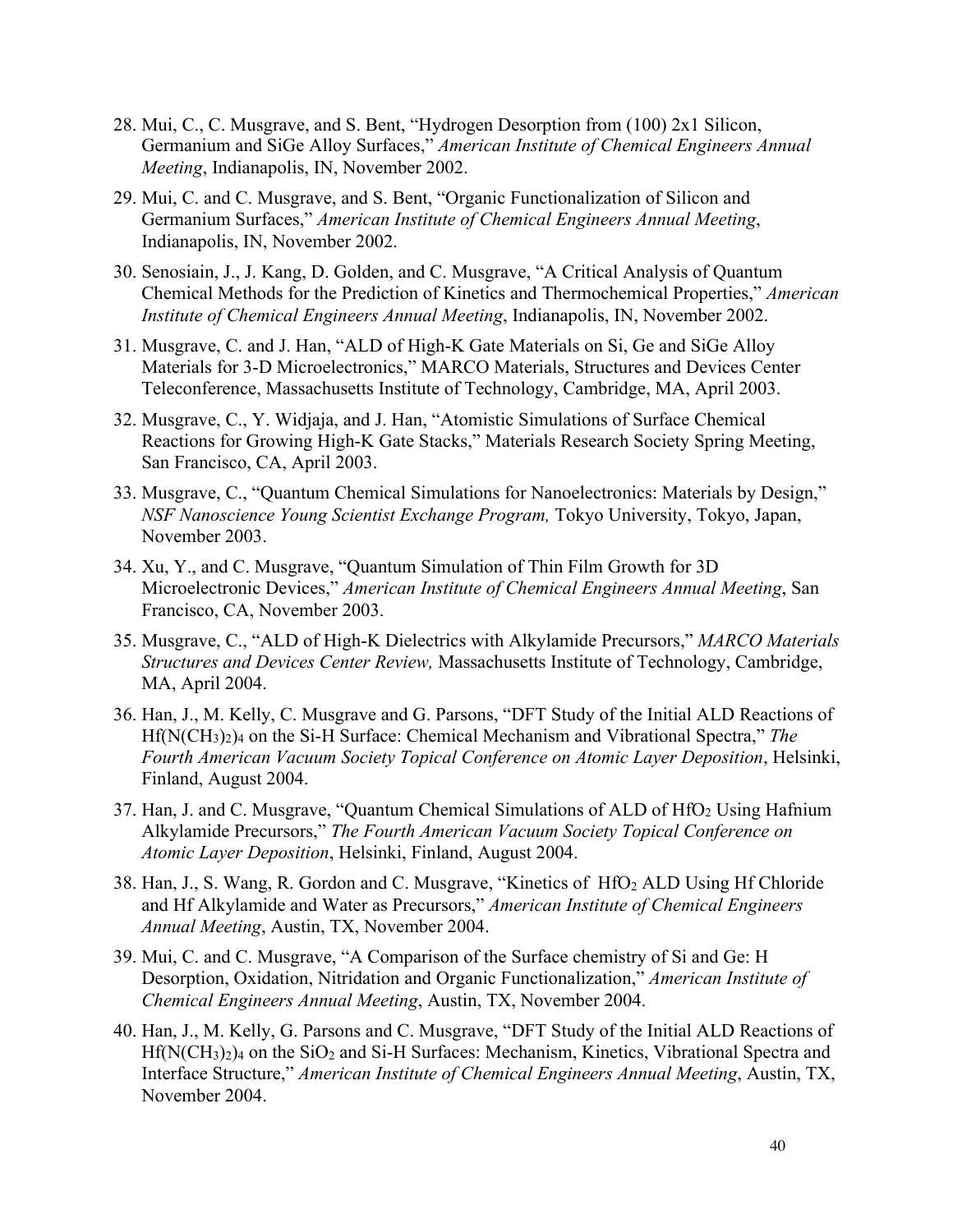- 41. Xu, Y. and C. Musgrave, "ALD of High-K Dielectrics on Nitrided Si and Ge Surfaces," *American Institute of Chemical Engineers Annual Meeting*, Austin, TX, November 2004.
- 42. Mui, C., Y. Widjaja, J. Kang and C. Musgrave, "Surface Reaction Mechanisms for CVD and ALD of Silicon Nitride," *American Institute of Chemical Engineers Annual Meeting*, Austin, TX, November 2004.
- 43. Musgrave, C., "Teaching Quantum Chemical Simulations to Chemical Engineers," *American Institute of Chemical Engineers Annual Meeting*, Austin, TX, November 2004.
- 44. Han, J., M. Kelly, G. Parsons and C. Musgrave, "DFT Study of the Initial ALD Reactions of Hf(N(CH<sub>3</sub>)<sub>2</sub>)<sub>4</sub> on the Si-H Surface: Chemical Mechanism and Vibrational Spectra," *American Vacuum Society Annual Meeting*, Anaheim, CA, November 2004.
- 45. Han, J., M. Kelly, G. Parsons and C. Musgrave, "DFT Study of the Initial ALD Reactions of  $Hf(N(CH_3)_2)_4$  on the SiO<sub>2</sub> and Si-H Surfaces: Mechanism, Kinetics, Vibrational Spectra and Interface Structure," *American Vacuum Society Annual Meeting*, Anaheim, CA, November 2004.
- 46. Dupont, G. and C. Musgrave, "Electronic Coupling of Organics to Semiconductors Through Quantum Resonance," *American Physical Society March Meeting*, Los Angeles, CA, March 2005.
- 47. Han, J. and C. Musgrave, "Density Functional Theory Simulations of Atomic Layer Deposition of HfO2," *American Physical Society March Meeting*, Los Angeles, CA, March 2005.
- 48. Dupont, G. and C. Musgrave, "DFT Study of Amino Acids on Si Surface for Hybrid Organic-Semiconductor and Protein-Semiconductor Structures," *American Physical Society March Meeting*, Los Angeles, CA, March 2005.
- 49. Mui, C. Y. Xu, and C. Musgrave, "DFT Simulations of the Growth of Thin Films on Si and Ge," *American Physical Society March Meeting*, Los Angeles, CA, March 2005.
- 50. Dupont, G. and C. Musgrave, "Organic Functionalization of Semiconductors Using Amino Acids: Quantum Resonance Coupling and Electron Transport Effects," *American Vacuum Society Annual Meeting*, Boston, MA, November 2005.
- 51. Mukhopadhyay, A., J. Han and C. Musgrave, "Chemical Mechanisms of Contamination in Atomic Layer Deposition of HfO2," *American Institute of Chemical Engineers Annual Meeting*, Cincinnati, OH, November 2005.
- 52. Dupont, G. and and C. Musgrave, "Organic Functionalization of Semiconductors Using Amino Acids: Quantum Resonance Coupling," *American Institute of Chemical Engineers Annual Meeting*, Cincinnati, OH, November 2005.
- 53. Mukhopadhyay, A., J. Sanz and C. Musgrave, "Quantum Simulations of Atomic Layer Deposition of HfO2," *The Electrochemical Society Annual Meeting*, Denver, CO, May 2006.
- 54. Mukhopadhyay, A., J. Sanz and C. Musgrave, "Ab Initio Phase Diagrams for Water Adsorbed on Monoclinic HfO2," *American Institute of Chemical Engineers Annual Meeting*, San Francisco, CA, November 2006.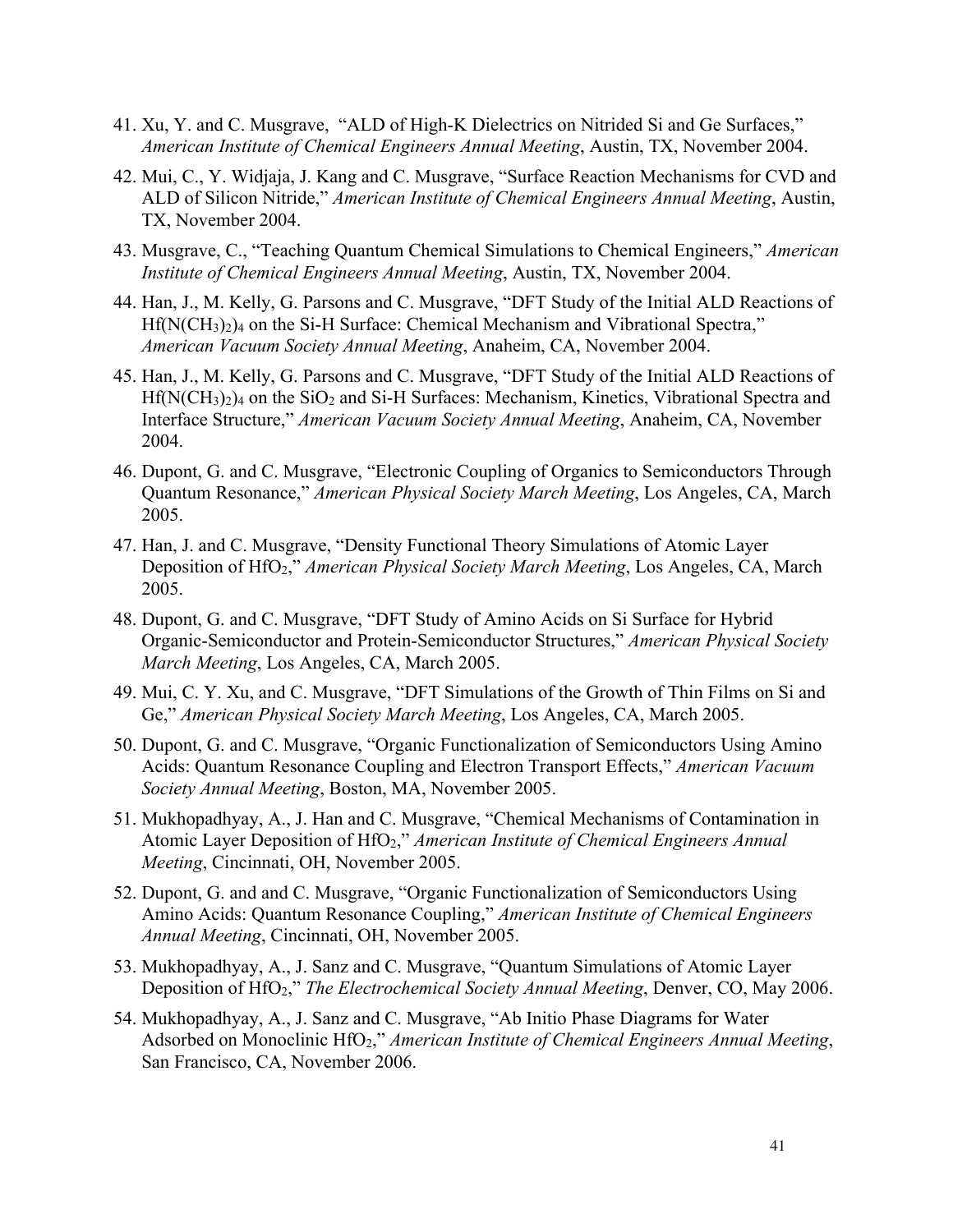- 55. Dupont, G., P. Ardalan, and C. Musgrave, "Reactions of Amino Acids on Si and Ge Surfaces", *American Institute of Chemical Engineers Annual Meeting*, San Francisco, CA, November 2006.
- 56. Mukhopadhyay, A., J. Sanz and C. Musgrave, "The Electronic Structure of Metals on High-K Dielectrics; Metal Induced Gap States for the Ru and RuO<sub>2</sub> on HfO<sub>2</sub> Interfaces," *American Institute of Chemical Engineers Annual Meeting*, San Francisco, CA, November 2006.
- 57. Mukhopadhyay, A., J. Sanz and C. Musgrave, "Quantum Molecular Dynamics Simulations of the ALD of HfO2," *American Institute of Chemical Engineers Annual Meeting*, San Francisco, CA, November 2006.
- 58. Xu, Y., A. Mukhopadhyay and C. Musgrave, "Prediction of Reaction Kinetics in ALD of Metal Oxides and Nitrides," *American Institute of Chemical Engineers Annual Meeting*, San Francisco, CA, November 2006.
- 59. Paul, A. and C. Musgrave, "A Detailed Theoretical Study of the Mechanism and Energetics of Methane to Methanol Conversion by Cis-Platin and Catalytica," *American Institute of Chemical Engineers Annual Meeting*, San Francisco, CA, November 2006.
- 60. Han, J., K. Huang, R. Waymouth, A. Paul and C. Musgrave, "Ab Initio Molecular Design of Catalysts for Ethylene and Styrene Polymerization and Methane to Methanol Conversion," *American Institute of Chemical Engineers Annual Meeting*, San Francisco, CA, November 2006.
- 61. Widjaja, Y., C. Mui, A. Mukhopadhyay and C. Musgrave, "The Role of Dative Bonding in the Reactivity of Semiconductor and Metal Oxide Surfaces," *American Institute of Chemical Engineers Annual Meeting*, San Francisco, CA, November 2006.
- 62. C. Musgrave, "Ab Initio Simulations of Surface Chemistry for Thin Film Growth of Electronic Materials," *American Institute of Chemical Engineers Annual Meeting*, San Francisco, CA, November 2006.
- 63. Zhang, G. and C. Musgrave, "Accurate Prediction of Electron Transport across Organic-Semiconductor Junctions," *American Institute of Chemical Engineers Annual Meeting*, San Francisco, CA, November 2006.
- 64. Zimmerman, P., A. Paul, Z. Zhang and C. Musgrave, "First Principles Description of Dark Multi-Exciton States Involved in MEG of Carbon Nanotubes," American Chemical Society Spring National Meeting, San Francisco, CA, March 2010.
- 65. Musgrave, C., A. Holder, P. Zimmerman and Z. Zhang, "Singlet Fission in Conjugated Molecular Organic Materials for High Efficiency Organic Photovoltaics," Center for Revolutionary Solar Photoconversion Annual Meeting, Colorado State University, Fort Collins, CO, September 2010.
- 66. Holder, A., and C. Musgrave, "Quantum Chemical Simulations of Two-Level Systems in Atomic Layer Deposited Al<sub>2</sub>O<sub>3</sub> Coherent Superconducting Phase Qubit Dielectrics," *Coherent Superconducting Qubit Meeting*, San Diego, CA, January, 2011.
- 67. Musgrave, C., C. Lim and A. Holder, "Aromatic Stabilization as a Design Principle for Electro- and Photo-electrochemical 1 e<sup>-</sup> Reduction Catalysts," American Chemical Society Spring National Meeting, New Orleans, LA, April, 2013.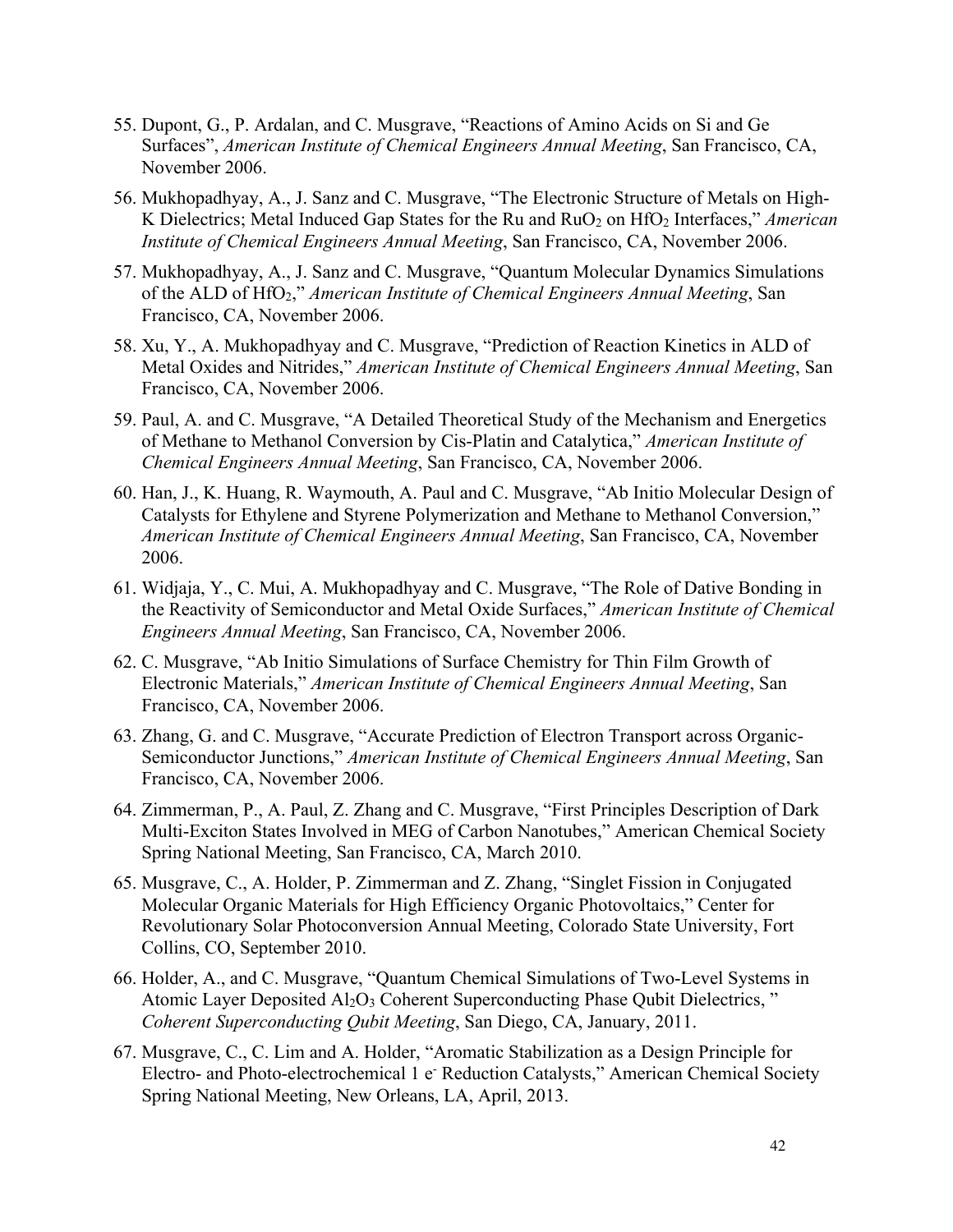- 68. Lim, C., C. Musgrave and A. Holder, "Mechanistic Studies of the Catalytic Reduction of CO2 to Methanol," *American Institute of Chemical Engineers Annual Meeting*, San Francisco, CA, November, 2013.
- 69. Musgrave, C., A. Holder, and P. Zimmerman "The Mechanism of Singlet Fission in Pentacene Organic Photovoltaics," *American Institute of Chemical Engineers Annual Meeting*, San Francisco, CA, November, 2013.
- 70. Musgrave, C., C. Lim, T. Gong, A. Holder, and C. Bowman "The Ab Initio Design of Efficient Photoinitiators," *American Institute of Chemical Engineers Annual Meeting*, San Francisco, CA, November, 2013.
- 71. Muhich, Christopher L., Jinjing Qiu, Aaron Holder, Yung-Chien Wu, Alan W. Weimer, Wei Wei, Lisa McElwee-White and Charles B. Musgrave "Solvent Control of Surface Plasmon Mediated Chemical Deposition of Au Nanoparticles from Alkylgold Phosphine Complexes," *American Institute of Chemical Engineers Annual Meeting*, Salt Lake City, UT, November, 2015.
- 72. Musgrave, C., C. Lim, A. Holder, J. Hynes, "Dihydropteridine/Pteridine As a 2H+/2e- Redox Mediator for the Catalytic Reduction of CO<sub>2</sub> to Methanol Via Hydride-Proton Transfer," *American Institute of Chemical Engineers Annual Meeting*, Salt Lake City, UT, November, 2015.
- 73. Musgrave, C., C. Lim, A. Holder, J. Hynes, "Reduction of CO<sub>2</sub> to Methanol Catalyzed By a Biomimetic Organo-Hydride Produced from Pyridine," *American Institute of Chemical Engineers Annual Meeting*, Salt Lake City, UT, November, 2015.
- 74. Lim, C., J. Theriot, G. Miyake and C. Musgrave, "Organic Photocatalysts For Atom Transfer Radical Polymerization Driven By Visible Light," *American Chemical Society Spring Meeting*, San Diego, CA, March, 2016.
- 75. Musgrave, C., C. Lim, J. Theriot, G. Miyake, H. Yang and M. Ryan, "Organocatalyzed Atom Transfer Radical Polymerization Driven By Visible Light," *American Institute of Chemical Engineers Annual Meeting*, San Francisco, CA, November, 2016.
- 76. Musgrave, C., C. Lim, J. Theriot, and G. Miyake, H. Yang and M. Ryan, "Organic Photocatalysts for Atom Transfer Radical Polymerization Driven By Visible Light," *American Institute of Chemical Engineers Annual Meeting*, San Francisco, CA, November, 2016.
- 77. Musgrave, C., C. Lim, G. Miyake, and J. Theriot, "Ab Initio Design of Organic Catalysts and Photocatalysts," *American Institute of Chemical Engineers Annual Meeting*, San Francisco, CA, November, 2016.
- 78. Musgrave, C., C. Lim, J. Theriot, and G. Miyake, H. Yang and M. Ryan, "Design of photoredox catalysts for efficient organocatalyzed atom transfer radical polymerization," *American Chemical Society Spring Meeting*, San Francisco, CA, April, 2017.

## **STUDENT AND POSTDOC PRESENTATIONS**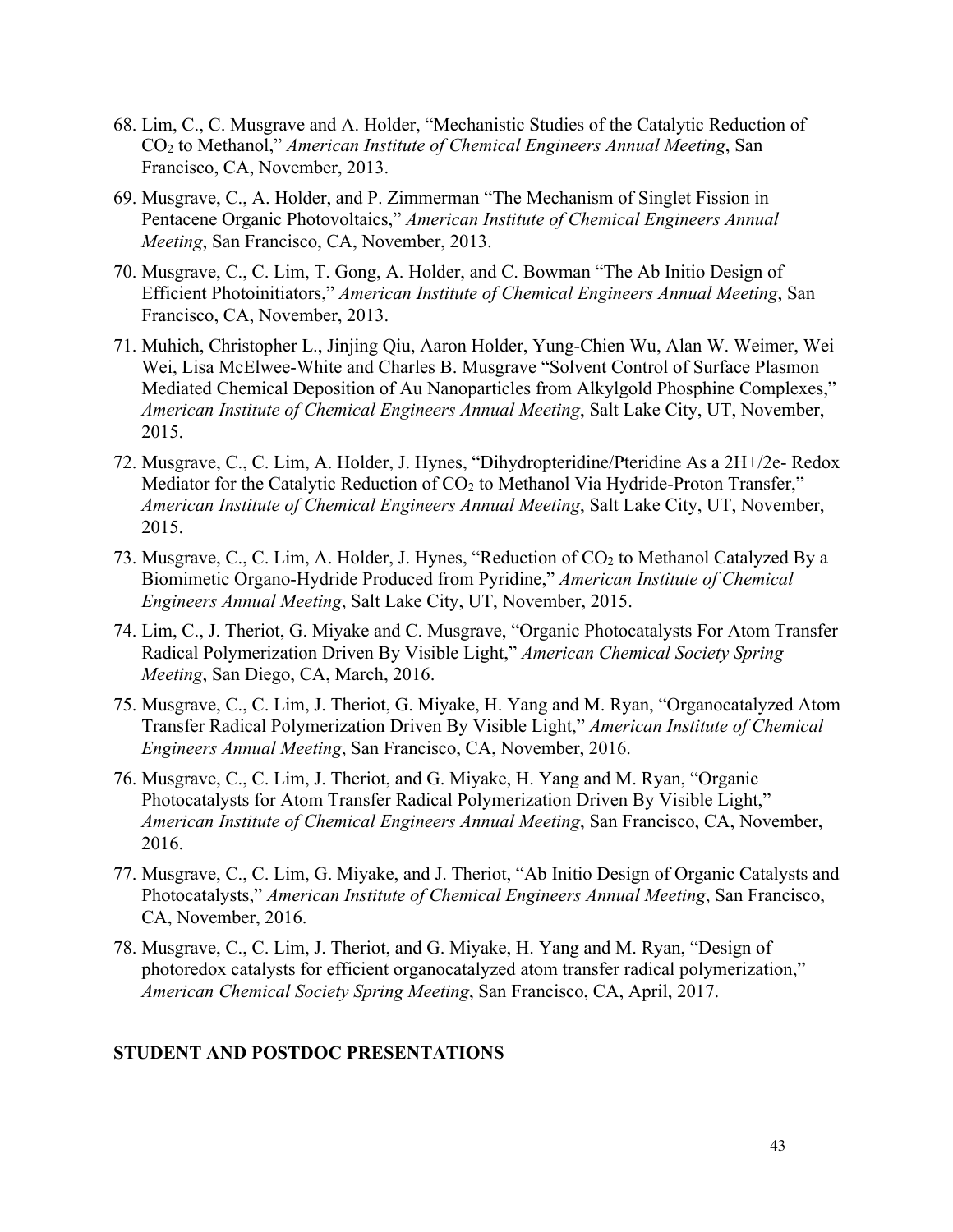- 1. Mysinger, M. and C. Musgrave, "Modeling Silicon Surface Chemistry from First Principles: The Effect of Cluster Size and Constraints, Plus a Comparison to Periodic DFT," *American Institute of Chemical Engineers Annual Meeting*, Miami, FL, November 1998.
- 2. Mui, C., S. Bent and C. Musgrave, "Theoretical Studies of Cycloaddition Reactions on Semiconductor Alloy Surfaces," *Chemical Reactions at Surfaces, Gordon Research Conference*, March 1999.
- 3. Wang, G., C. Mui, C. Musgrave and S. Bent, "Cycloaddition of Cyclopentadiene and Dicyclopentadiene on Si(100)-2x1: Comparison of Monomer and Dimer Adsorption," *Physical Electronics Conference*, June 1999.
- 4. Widjaja, Y., and C. Musgrave, "Ab Initio Study of Adsorption and Decomposition of NH3 on Si(100)-(2x1)," *AVS 46th International Symposium*, Seattle, WA, October 1999.
- 5. Kang, J., and C. Musgrave, "The Effect of STM Electric Fields on H Desorption and Chemical Vapor Deposition of (100) Diamond," *AVS 46th International Symposium*, Seattle, WA, October 1999.
- 6. Mysinger, M. and C. Musgrave, "The Potential Energy Surfaces and Vibrational Spectra of Phosphine Adsorption and Decomposition on Si(100)-2x1," *American Institute of Chemical Engineers Annual Meeting*, Dallas, TX, November 1999.
- 7. Mui, C., G. Wang, S. Bent, and C. Musgrave, "Cycloaddition of Cyclopentadiene and Dicyclopentadiene on Si(100)-2x1: Comparison of Monomer and Dimer Adsorption," *American Institute of Chemical Engineers Annual Meeting*, Dallas, TX, November 1999.
- 8. Widjaja, Y., M. Mysinger, and C. Musgrave, "The Adsorption and Decomposition of NH3 on Si(100)-(2x1) for Silicon Nitride Growth," *1st International AVS Conference on Microelectronics and Interfaces*, February 2000.
- 9. Mui, C., S. Bent and C. Musgrave; "Organic Nanostructures on SiGe Surfaces," *1st International AVS Conference on Microelectronics and Interfaces*, Santa Clara CA, February 2000.
- 10. Mysinger, M. and C. Musgrave, "Potential Energy Surfaces And Vibrational Spectra of Phosphine Adsorption and Decomposition on Si(100)-2x1," *American Chemical Society*, San Francisco, CA, March 2000.
- 11. Senosiain, J., C. Musgrave and D. Golden, "Theoretical Study of Hydrogen Abstraction from Ethane by Small Radicals," *American Chemical Society*, San Francisco, CA, March 2000.
- 12. Widjaja, Y., M. Mysinger and C. Musgrave, "Ab Initio Study of Adsorption and Decomposition of NH3 on Si(100)-(2x1)," *American Chemical Society*, San Francisco, CA, March 2000.
- 13. Centoni, S., T. Lenosky, B. Sadigh, T. Diaz de la Rubia, C. Musgrave, "First-Principles Calculations of Arsenic Diffusion Mechanisms in Silicon", Cosires 2000 5th International Conference on Computer Simulation of Radiation Effects in Solids, University Park, PA, July 2000.
- 14. Centoni, S., T. Lenosky, B. Sadigh, T. Diaz de la Rubia, C. Musgrave, "First-Principles Calculation of Arsenic Diffusion Mechanisms in Silicon", *Materials Research Society*, San Francisco, CA, 24 April 2000.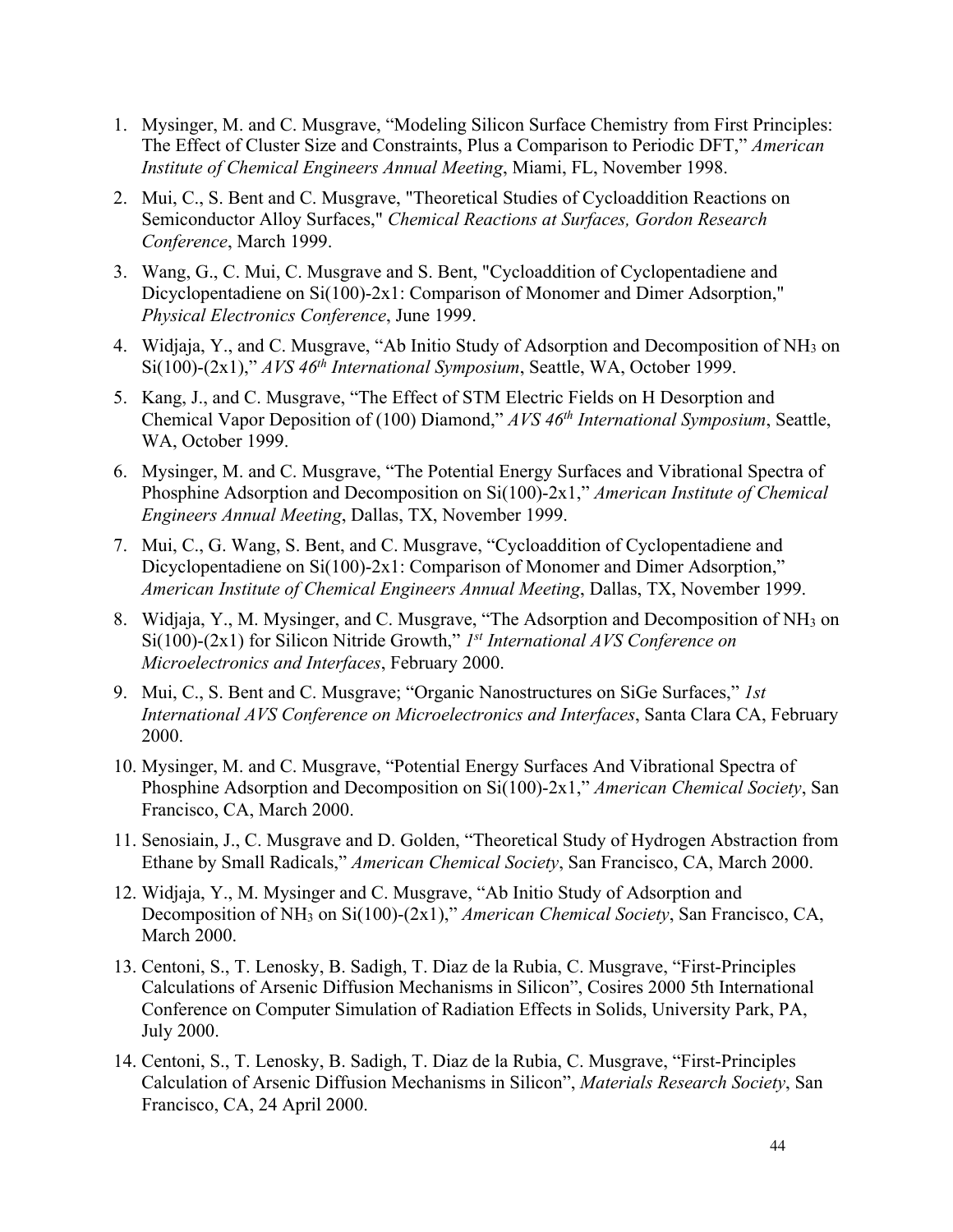- 15. Wang, G., C. Mui, C. Musgrave and S. Bent, "Reaction of Pyrrole and Pyrrole Derivatives on Si(100) 2x1," *AVS 48th International Symposium*, Boston, MA, October 2000.
- 16. Widjaja, Y. and C. Musgrave, "Quantum Chemical Study of Silicon Nitride Deposition Using Ammonia," *AVS 48th International Symposium*, Boston, MA, October 2000.
- 17. Mui, C., S. Bent and C. Musgrave, "Theoretical Predictions for SiGe Heteroepitaxy," *AVS 48th International Symposium*, Boston, MA, October 2000.
- 18. Wang, G., C. Mui, C. Musgrave and S. Bent, "Reaction of Pyrrole and Pyrrole Derivatives on Si(100)-2x1," *American Institute of Chemical Engineers Annual Meeting*, Los Angeles, CA, November 2000.
- 19. Mui, C., G. Wang, S. Bent and C. Musgrave, "Si(100) Surface Modification for Environmentally-Benign Selective Atomic Layer Deposition (ALD)," *Annual Retreat NSF/SRC Engineering Research Center for Environmentally Benign Semiconductor Manufacturing*, Stanford CA, August 2001.
- 20. Kang, J. and C. Musgrave, "First Principles Calculations of  $SiO<sub>2</sub>$  Atomic Layer Deposition and Molecular Nanowires on (100) Silicon," Lawrence Livermore National Laboratory October 2001.
- 21. Senosiain, J. and C. Musgrave, "Thermal Decomposition Mechanisms of (Ba, Sr)TiO<sub>3</sub> Film precursors," *American Vacuum Society Annual Meeting*, San Francisco, CA, October 2001.
- 22. Widjaja, Y. and C. Musgrave, Quantum Chemical Study of Zirconium Oxide Atomic Layer Deposition," *American Vacuum Society Annual Meeting*, San Francisco, CA, October 2001.
- 23. Wang, G., C. Mui, C. Musgrave and S. Bent, "Probing the Selectivity of Multifunctional Compounds on Semiconductor Surfaces: Pyrrole and its Derivatives on Si and Ge (100)- 2x1," *American Vacuum Society Annual Meeting*, San Francisco, CA, October 2001.
- 24. Mui, C., G. Wang, C. Musgrave and S. Bent, "Are Silicon and Germanium Surfaces Chemically Similar? Reactions of Amines," *American Vacuum Society Annual Meeting*, San Francisco, CA, October 2001.
- 25. Kang, J. and C. Musgrave, "A Theoretical Study of The Chemical Vapor Deposition of (100) Silicon From Silane," *American Vacuum Society Annual Meeting*, San Francisco, CA, October 2001.
- 26. Wang, G., C. Mui, C. Musgrave and S. Bent, "Competition and Selectivity of Organic Reactions on Semiconductor Surfaces," *16th Annual William S. Johnson Symposium in Organic Chemistry*, Stanford University, CA, October 2001.
- 27. Wang, G., C. Mui, C. Musgrave and S. Bent, "Probing the Reactivity of Amines on Si(100)- 2x1 and Ge(100)-2x1 Surfaces," *American Institute of Chemical Engineers Annual Meeting*, Reno, NV, November 2001.
- 28. Musgrave, C. and Y. Widjaja, "A DFT Study of the Initial Growth Mechanism of Silicon Nitride on Si(100)-(2x1) Using Ammonia and Atomic Nitrogen," *American Institute of Chemical Engineers Annual Meeting*, Reno, NV, November 2001.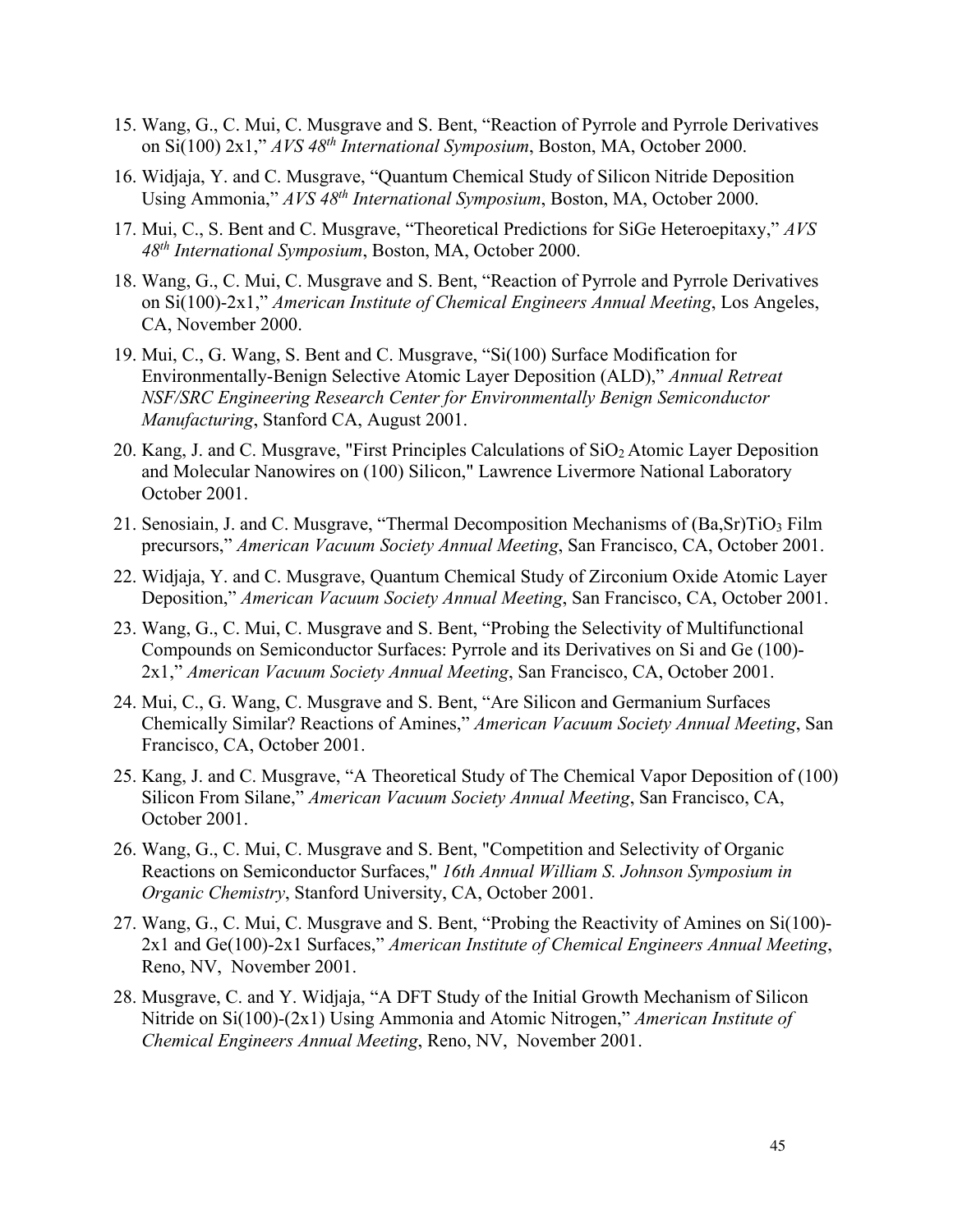- 29. Widjaja, Y. and C. Musgrave, Quantum Chemical Study of Zirconium Oxide Atomic Layer Deposition on the Si(100)-(2x1) Surface," *American Institute of Chemical Engineers Annual Meeting*, Reno, NV, November 2001.
- 30. Wang, G., C. Mui, C. Musgrave and S. Bent*,* "Competition and Selectivity of Organic Reactions on Semiconductor Surfaces," *5th Annual Flory Conference in Macromolecular and Physical Chemistry*, Stanford, CA, February 2002.
- 31. Senosiain, J. and C. Musgrave, "Atomic Layer Deposition of High-K Gate Dielectrics on Germanium," *Nano and Bio-Nanoscience Research Meeting*, *Northern California Chapter of the AVS,* Stanford University, June 2002.
- 32. Chen, R., Y. Widjaja, G. Gao and C. Musgrave, "Atomic Layer Deposition of High-K Gate Dielectrics," *Nano and Bio-Nanoscience Research Meeting*, *Northern California Chapter of the AVS,* Stanford University, June 2002.
- 33. Filler, M., C. Mui, G. Wang, C. Musgrave and S. Bent, "Gaining Molecular and Atomic Level Control of Semiconductor Interfaces through Organic Functionalization," *Nano and Bio-Nanoscience Research Meeting*, *Northern California Chapter of the AVS,* Stanford University, June 2002.
- 34. Mui, C., S. Bent and C. Musgrave," Organic Chemistry at Semiconductor Surfaces Studied by FTIR and DFT," IBM Storage Division, San Jose, CA July 2002.
- 35. Mui, C., S. Bent and C. Musgrave," Organic Chemistry at Semiconductor Surfaces Studied by FTIR and DFT," SRI International, Menlo Park CA, December 2002.
- 36. Senosiain, J., D. Golden and C. Musgrave, "Modeling the kinetics of OH+CO: A Stochastic Approach," Sandia National Laboratory, Livermore, CA, August 2002.
- 37. Chen, R., C. Mui, S. Bent and C. Musgrave, "Area Selective Atomic Layer Deposition (ALD) of High-K Dielectrics," *Annual Retreat NSF/SRC Engineering Research Center for Environmentally Benign Semiconductor Manufacturing*, Stanford CA, August 2002.
- 38. Kawakami, B., C. Musgrave, M. Reinhard, and P. Roberts, "Enzyme Reaction Modeling of Hazardous Pollutant Transformation: Structural Basis of Biodegradability," *Biomedical Computation at Stanford Conference*, Stanford University, Stanford, CA, October 2002.
- 39. Filler, M., C. Mui, C. Musgrave and S. Bent, "Modifying the Semiconductor Interface with Organonitriles," *49th Annual Meeting of the American Vacuum Society*, Denver, CO, November 2002.
- 40. Chen, R., J. Han, C. Mui, S. Bent and C. Musgrave, "Area Selective ALD of High-K Dielectrics," *Annual Retreat NSF/SRC Engineering Research Center for Environmentally Benign Semiconductor Manufacturing*, Tucson AZ, February 2003.
- 41. Bent, S., Chen, R., C. Mui and C. Musgrave, "A Theoretical Investigation of Area Selective Atomic Layer Deposition of High-K Dielectrics," *Annual Retreat NSF/SRC Engineering Research Center for Environmentally Benign Semiconductor Manufacturing*, Tucson AZ, February 2003.
- 42. Chen, R., J. Han, C. Mui, S. Bent, and C. Musgrave, "An Experimental and Theoretical Investigation of Selective Area ALD of High-K Dielectrics," Flory Conference, Stanford, CA, February 2003.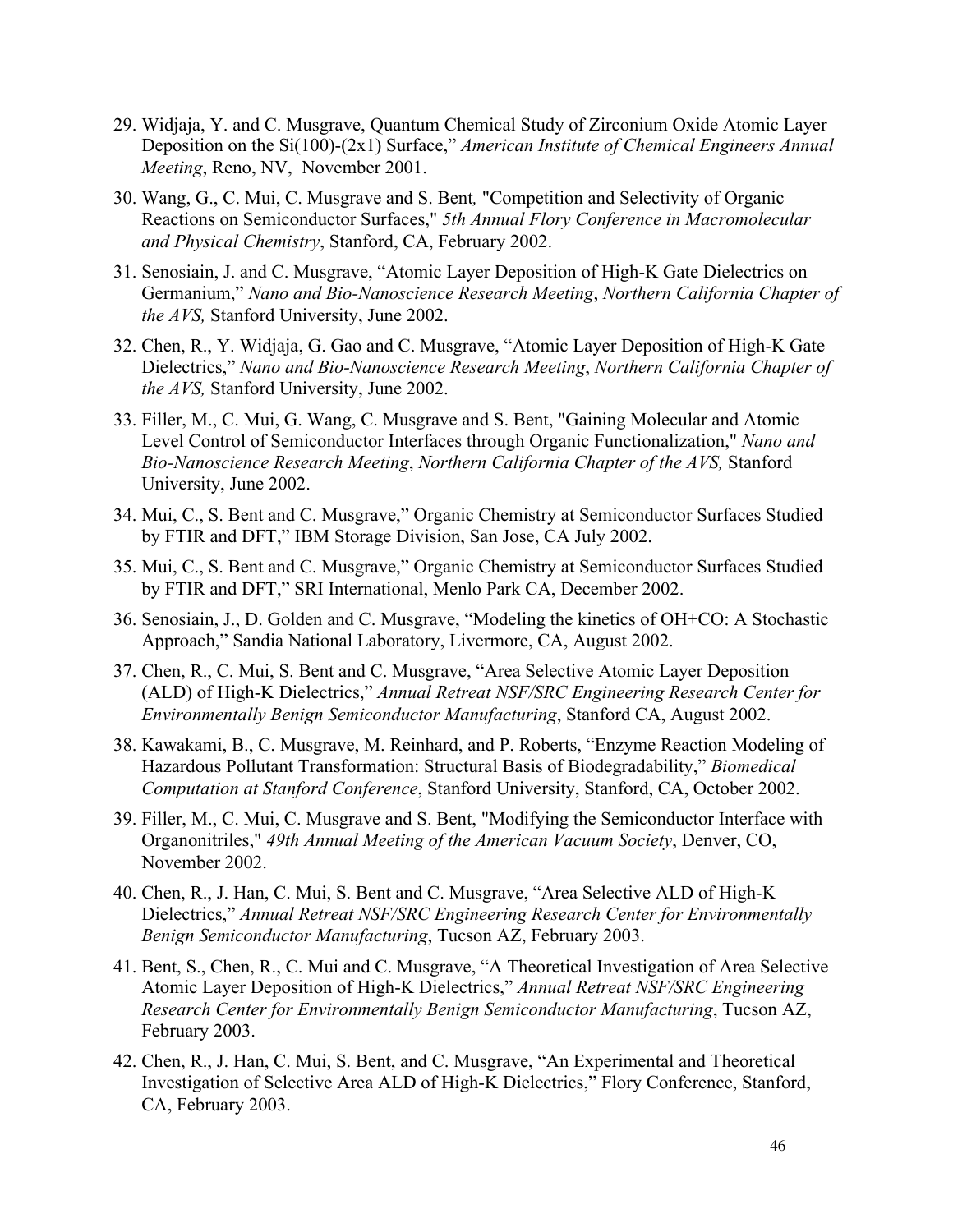- 43. Han, J., Y. Widjaja, R. Chen, S. Bent, R. Gordon, G. Gao and C. Musgrave, "A DFT Study of Atomic-Layer Deposition for  $ZrO<sub>2</sub>$  and  $HfO<sub>2</sub>$ ," Flory Conference, Stanford, CA, February 2003.
- 44. Huang, K., J. Han, Y. Widjaja, C. Musgrave, and R. Waymouth, "The Role of the Oxidation State of Titanium and Solvent Effects in Ethylene/Styrene Copolymerization: A DFT Theoretical Study," Flory Conference on Novel Electronic Materials, Stanford, CA, February 2003.
- 45. R. Pornprasertsuk, C. Musgrave and F. Prinz, "DFT Simulations of Oxygen Transport Through ZrO2 for Low-T Solid Oxide Fuel Cells," Flory Conference, Stanford, CA, February 2003.
- 46. Xu, Y. and C. Musgrave, "Quantum Simulation of Thin Film Growth for 3-D Microelectronics," Flory Conference on Novel Electronic Materials, Stanford, CA, February 2003.
- 47. Mui, C., S. Bent and C. Musgrave, "A Theoretical Study on Hydrogen Desorption from SiGe Alloy Surfaces," Flory Conference, Stanford, CA, February 2003.
- 48. Mui, C., S. Bent and C. Musgrave. "Organic Chemistry at Semiconductor Surfaces Studied by FTIR and DFT," Lam Research Corporation, Fremont CA, May 2003.
- 49. Han, J., S. Wang, R. Gordon and C. Musgrave, "Kinetics and Thermodynamics of Atomic Layer Deposition of High-k Dielectrics using Alternative Metallorganic Precursors," *Nano and Bio-Nanoscience Research Meeting*, *Northern California Chapter of the AVS,* Lawrence Berkeley National Laboratory, Berkeley, CA, June 2003.
- 50. Xu, Y. and C. Musgrave, "Quantum simulation of Thin Film Growth for 3-D Microelectronic Device," *Nano and Bio-Nanoscience Research Meeting*, *Northern California Chapter of the AVS,* Lawrence Berkeley National Laboratory, Berkeley, CA, June 2003.
- 51. Heyman, A. and C. Musgrave, "Density Functional Theory Calculations of Atomic Layer Deposition of Al<sub>2</sub>O<sub>3</sub> from AlCl<sub>3</sub> and H<sub>2</sub>O Precursors," *Nano and Bio-Nanoscience Research Meeting*, *Northern California Chapter of the AVS,* Lawrence Berkeley National Laboratory, Berkeley, CA, June 2003.
- 52. Mui, C., J. Han and C. Musgrave, "Quantum Chemical Studies of Atomic Layer Deposition of Hafnium Oxide," *Nano and Bio-Nanoscience Research Meeting*, *Northern California Chapter of the AVS,* Lawrence Berkeley National Laboratory, Berkeley, CA, June 2003.
- 53. Chen, R., H. Kim, C. Musgrave, P. McIntyre and S. Bent, "Surface Modification for Area-Selective Atomic Layer Deposition," *Nano and Bio-Nanoscience Research Meeting*, *Northern California Chapter of the AVS,* Lawrence Berkeley National Laboratory, Berkeley, CA, June 2003.
- 54. Mui, C., S. Bent and C. Musgrave. "Organic Chemistry at Semiconductor Surfaces Studied by FTIR and DFT," Hitachi Global Storage Technologies, San Jose CA, June 2003.
- 55. Mui, C. and C. Musgrave, "Quantum Chemical Studies of Atomic Layer Deposition of Hafnium Oxide," Novellus Systems Incorporated, San Jose CA, June 2003.
- 56. Mui, C. and C. Musgrave, "Quantum Chemical Studies of ALD of Hafnium Oxide Using Alkoxide Precursors," Applied Materials Corporation, San Jose CA, July 2003.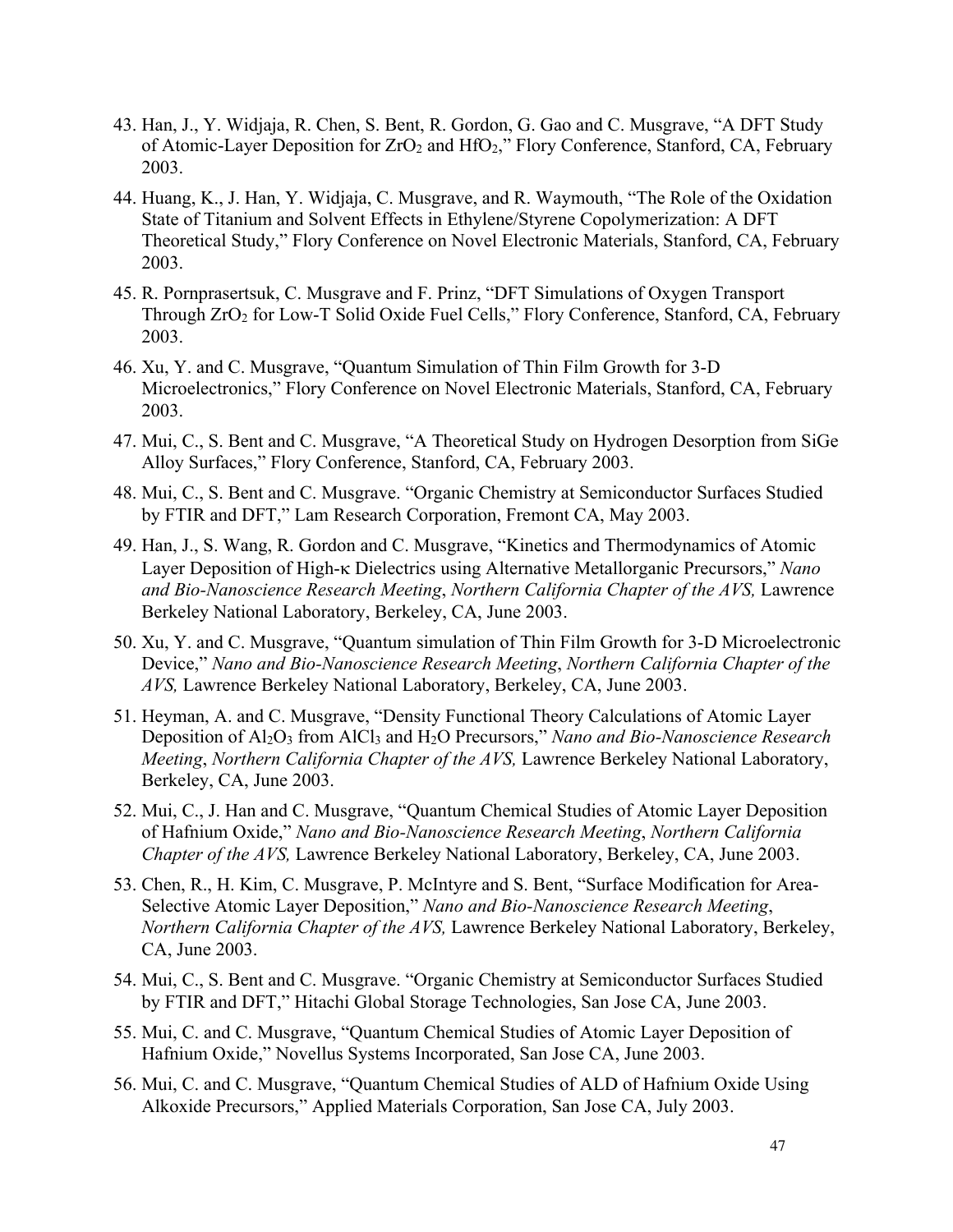- 57. Mui, C. and C. Musgrave, "Atomic Layer Deposition of Hafnium Oxide Using Alkoxide Precursors," Intel Corporation, San Jose CA, July 2003.
- 58. Han, J., S. Wang, R. Gordon, and C. Musgrave, "Atomic Layer Deposition of High-k Dielectrics using Alternative Metallorganic Precursors," *Initiative for Nanoscale Materials Processing Metal Gate-Metal Workfunction Meeting,* Stanford University, Stanford, CA, August 2003.
- 59. Xu, Y. and C. Musgrave, "ALD of Metals and Metal Oxides on Organics for Organic and Molecular 3D Electronics," *Nano and Bio-Nanoscience Research Meeting*, *Initiative for Nanoscale Materials Processing Metal Gate-Metal Workfunction Meeting,* Stanford University, Stanford, CA, August 2003.
- 60. Heyman, A. and C. Musgrave, "DFT Study of ALD of  $Al_2O_3$  from  $AlCl_3$  and  $H_2O$ Precursors," *Initiative for Nanoscale Materials Processing Metal Gate-Metal Workfunction Meeting,* Stanford University, Stanford, CA, August 2003.
- 61. Mui, C., J. Han and C. Musgrave, "Atomic Layer Deposition of Hafnium Oxide Using Alkoxides," *Initiative for Nanoscale Materials Processing Metal Gate-Metal Workfunction Meeting,* Stanford University, Stanford, CA, August 2003.
- 62. Heyman, A. and C. Musgrave, "Density Functional Theory Calculations of Atomic Layer Deposition of Al2O3 from AlCl3 and H2O Precursors," *American Institute of Chemical Engineers Annual Meeting*, San Francisco, CA, November 2003.
- 63. Chen, R., H. Kim, C. Musgrave, P. McIntyre and S. Bent, "Surface Modification for Area-Selective Atomic Layer Deposition," *American Institute of Chemical Engineers Annual Meeting*, San Francisco, CA, November 2003.
- 64. Han, J., S. Wang, R. Gordon, and C. Musgrave, "Kinetics and Thermodynamics of Atomic Layer Deposition of High-k Dielectrics Using Alternative Metallorganic Precursors," *American Institute of Chemical Engineers Annual Meeting*, San Francisco, CA, November 2003.
- 65. Pornprasertsuk, R., J. Cheng, Y. Sata, F. Prinz and C. Musgrave, "Quantum Simulation Studies of Oxygen Ion Diffusion in Solid Oxide Fuel Cell Electrolytes," *American Institute of Chemical Engineers Annual Meeting*, San Francisco, CA, November 2003.
- 66. Walther, J. and C. Musgrave, "Quantum Chemical/Molecular Mechanical Study of the Reaction Mechanism of Peptide Bond Hydrolysis as Catalyzed by Chymotrypsin," *American Institute of Chemical Engineers Annual Meeting*, San Francisco, CA, November 2003.
- 67. Huang, K., J. Han, Y. Widjaja, C. Musgrave and R. Waymouth, "The Role of the Oxidation State of Titanium and Solvent Effects in Ethylene/Styrene Copolymerization: A DFT Theoretical Study," *American Institute of Chemical Engineers Annual Meeting*, San Francisco, CA, November 2003.
- 68. Xu, Y. and C. Musgrave, "Quantum Simulations of Thin Film Growth for 3-D Microelectronic Devices," *American Institute of Chemical Engineers Annual Meeting*, San Francisco, CA, November 2003.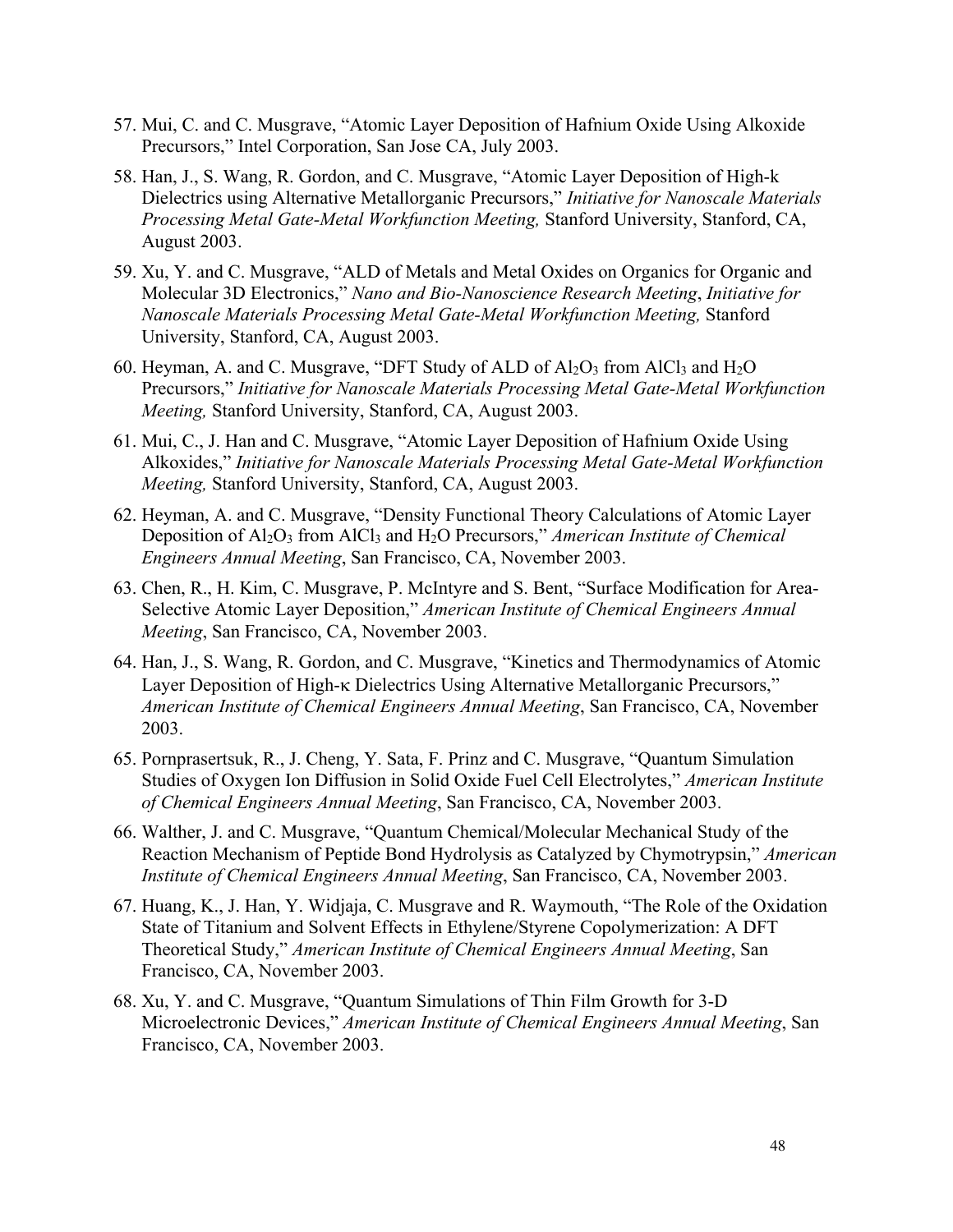- 69. Han, J. and C. Musgrave, "Atomic Layer Deposition of High- Dielectrics using Alternative Metallorganic Precursors," *Initiative for Nanoscale Materials Processing Annual Review*, Stanford University, Stanford, CA, November 2003.
- 70. Mui, C., Y. Xu and C. Musgrave, "Atomic Layer Deposition on Silicon, Germanium and Self-Assembled Monolayers," *Initiative for Nanoscale Materials Processing Annual Review*, Stanford University, Stanford, CA, November 2003.
- 71. Han, J., K. Huang, R. Waymouth and C. Musgrave, "Quantum Chemical Studies of HfO2 Atomic Layer Deposition and Titanium-TEMPO Polymerization Catalysis," Exxon Mobil Corporation, Alexandria, VA, January 2004.
- 72. Han, J., K. Huang, R. Waymouth and C. Musgrave, "DFT Studies of the Metallorganic Chemistry of Titanium-TEMPO Polymerization Catalysis and HfO2 Atomic Layer Deposition," Rohm and Haas Corporation, Spring House, PA, January 2004.
- 73. Han, J., K. Huang, R. Waymouth and C. Musgrave, "A DFT Investigation of HfO2 Atomic Layer Deposition and Titanium-TEMPO Polymerization Catalysis," Exxon Mobil Corporation, Houston, TX, February 2004.
- 74. Han, J. and C. Musgrave, "ALD of High-k Dielectrics with Alkylamide Precursors," Initiative for Nanoscale Materials Processing *Nanoscale Materials Characterization Workshop*, Stanford University, Stanford, CA, February 2004.
- 75. Han, J., K. Huang, R. Waymouth and C. Musgrave, "DFT Simulations of ALD of HfO2," Intel Corporation, Santa Clara, CA, February 2004.
- 76. Xu, Y. and C. Musgrave, "ALD on Self-Assembled Monolayers for 3-D Microelectronic Devices and Molecular Electronics," Initiative for Nanoscale Materials Processing *Nanoscale Materials Characterization Workshop*, Stanford University, Stanford, CA, February 2004.
- 77. Han, J., K. Huang, R. Waymouth and C. Musgrave, "DFT Simulations of ALD of HfO<sub>2</sub> and Titanium-TEMPO Polymerization Catalysis," Exxon Mobile Corporation, Fairfax, VA, March 2004.
- 78. Xu, Y. and C. Musgrave, "ALD on Self-Assembled Monolayers for Area Selective ALD," *Initiative for Nanoscale Materials Annual Review*, Stanford, CA, May 2004.
- 79. Han, J. and C. Musgrave, "ALD of High-k Dielectrics Using Metalorganic Precursors," *Initiative for Nanoscale Materials Annual Review*, Stanford, CA, May 2004.
- 80. Xu, Y. and C. Musgrave, "ALD of HfN for Metal Gate Electrodes on High-K Dielectrics," Initiative for Nanoscale Materials Processing *Nanoscale Materials Characterization Workshop*, Stanford University, Stanford, CA, September 2004.
- 81. Xu, Y. and C. Musgrave, "Incorporation of Nitrogen into HfO2 High-K Dielectrics Grown by ALD," Initiative for Nanoscale Materials Processing *Nanoscale Materials Characterization Workshop*, Stanford University, Stanford, CA, September 2004.
- 82. Kelly, M., J. Han, G. Parsons and C. Musgrave, "Infrared Analysis of HfO<sub>2</sub> ALD from Hafnium Diethyl-Amide on SiO<sub>2</sub> and Si-H Surfaces" *American Vacuum Society Annual Meeting*, Anaheim, CA, October 2004.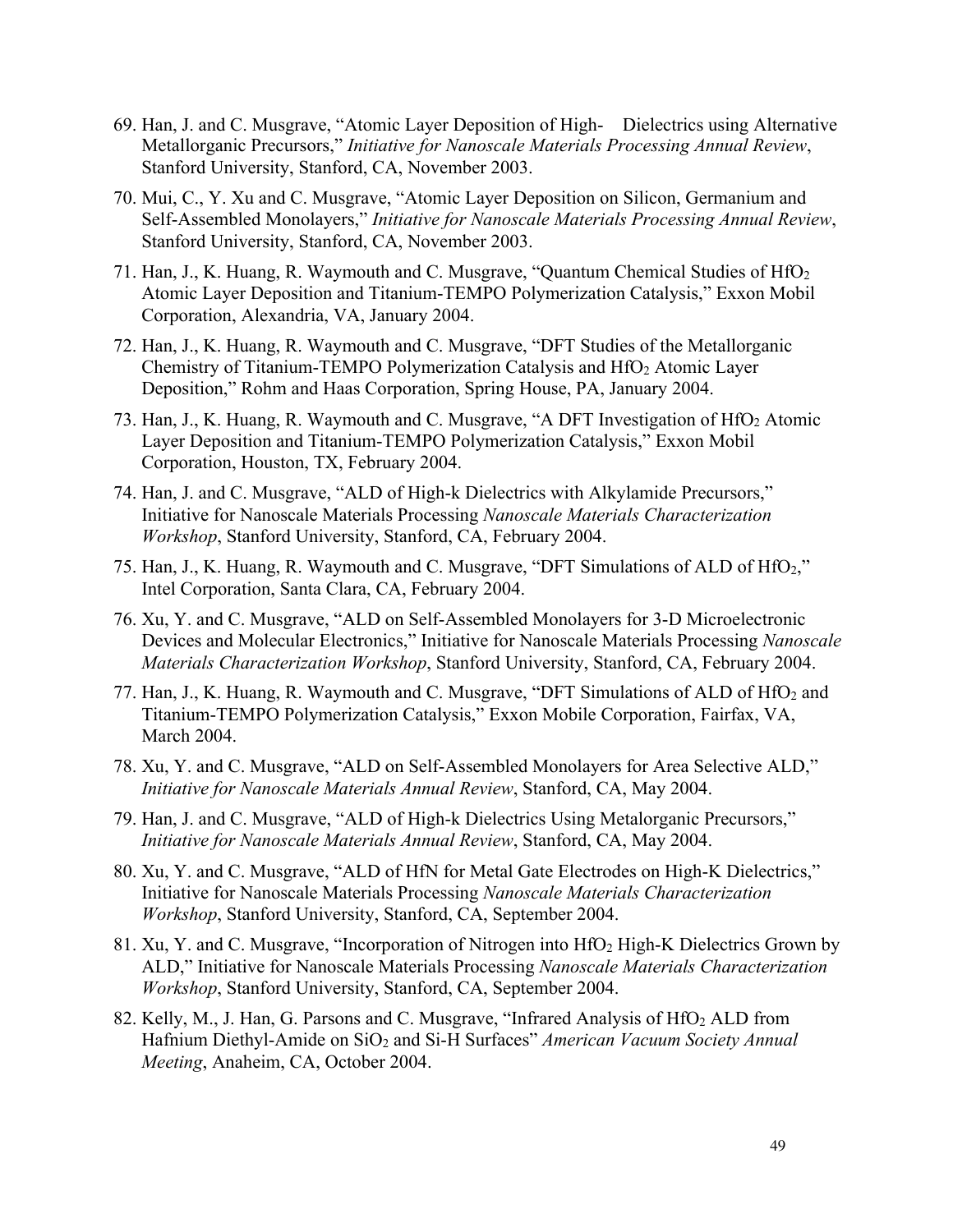- 83. Xu, Y. and C. Musgrave, "The Initial ALD of HfO<sub>2</sub> on Nitrided Si and Ge Surfaces," *American Vacuum Society Annual Meeting*, Anaheim, CA, November 2004.
- 84. Xu, Y. and C. Musgrave, "Atomic Layer Deposition of High-K Materials on Nitrided Silicon Surfaces," *Materials Research Society Spring Meeting*, San Francisco, CA, March 2005.
- 85. Xu, Y., J. Han, C. Mui and C. Musgrave, "Atomic Layer Deposition of High-K Materials on Nitrided Silicon Surfaces," *Initiative for Nanoscale Materials Processing*, Stanford University, Stanford, CA, May 2005.
- 86. Xu, Y. and C. Musgrave, "Area-Selective Atomic Layer Deposition of Hafnium Oxides and Nitrides on Self-Assembled Monolayers," *Nano and Bio-Nanoscience Research Meeting*, *Northern California Chapter of the AVS,* Lawrence Berkeley National Laboratory, Berkeley, CA, June 2005.
- 87. Zhang, G., and C. Musgrave, "Accurate I-V Prediction Across Contact-Channel Junctions in Nanoelectronics," *Nano and Bio-Nanoscience Research Meeting*, *Northern California Chapter of the AVS,* Lawrence Berkeley National Laboratory, Berkeley, CA, June 2005.
- 88. Xu, Y. and C. Musgrave, "Atomic Layer Deposition of Hafnium Nitrides on Nitrided Silicon Surfaces," *American Vacuum Society Atomic Layer Deposition Topical Conference*, San Jose, CA, August 2005.
- 89. Mukhopadhyay, A., J. Han and C. Musgrave, "Chemical Mechanisms of Contamination in Atomic Layer Deposition of HfO2," *American Vacuum Society Atomic Layer Deposition Topical Conference*, San Jose, CA, August 2005.
- 90. Xu, Y., and C. Musgrave, "DFT Investigation of the Initiation of  $HfO<sub>2</sub> ALD$  on  $H-Si(100)$ -2x1and Nitrided Si Surfaces," *American Vacuum Society Annual Meeting*, Boston, MA, November 2005.
- 91. Zhang, G., and C. Musgrave, "Accurate Prediction of Electronic Transport Across Contact-Channel Junctions in Nanoelectronics," *Initiative for Nanoscale Materials and Processing Review,* Stanford University, Stanford CA, November 2005.
- 92. Mukhopadhyay, A., J. Sanz and C. Musgrave, "Cluster and Periodic Simulations of Atomic Layer Deposition of HfO2," *Initiative for Nanoscale Materials and Processing Review,* Stanford University, Stanford CA, November 2005.
- 93. Xu, Y. and C. Musgrave, "Initiation of HfO2 ALD on H-Si(100)-2x1and Nitrided Si Surfaces," *Initiative for Nanoscale Materials and Processing Review,* Stanford University, Stanford CA, November 2005.
- 94. Mukhopadhyay, A., J. Sanz and Musgrave, C., "HfO<sub>2</sub> Deposition, Surfaces and Interfaces," *Special Seminar, Department of Electrical Engineering*, *Stanford University,* Stanford, CA September 2006.
- 95. Huang, K.W., D. Grills, J. Han, C. Musgrave and E Fujita, "Selective Decarbonylation of Aldehydes By A Pincer Rhodium(I) Complex: The Role Of Steric And Electronic Effects," *American Chemical Society Spring National Meeting*, Chicago, IL, March 2007.
- 96. Ardalan, P., Y. Sun, P. Pianetta, C. Musgrave and S. Bent, "Formation and Stability of 1- Alkanethiolate Self-Assembled Monolayers on Halide-Terminated Ge Surfaces," *Gordon Research Conference, Surface Chemistry*, Ventura, CA, February 2009.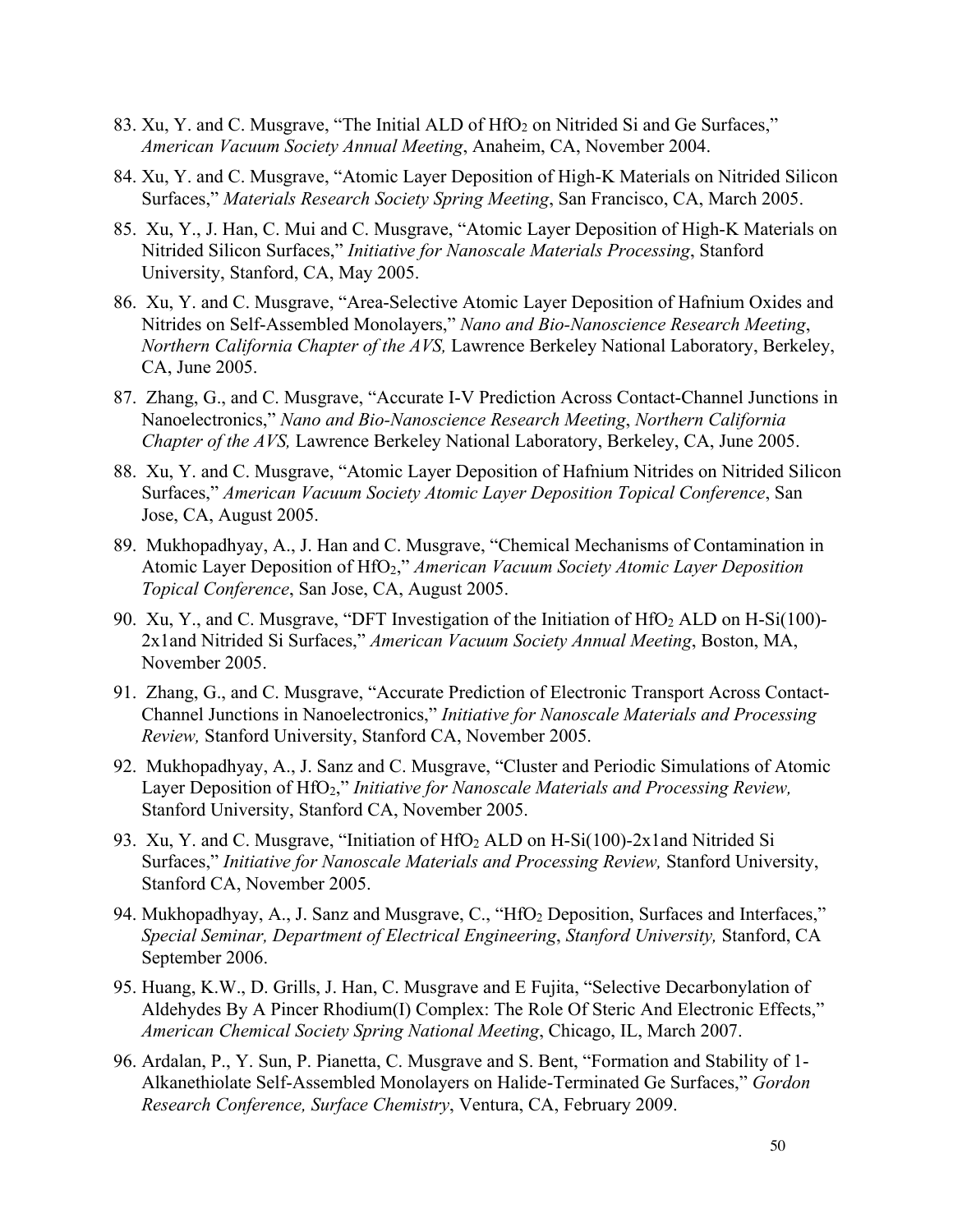- 97. Zimmerman, P., Z. Zhang, and C. Musgrave, "Theoretical Study Of Ammonia-Borane Dehydrogenation Pathways: Homogeneous Catalysis And Aminoborane Oligomerization," *American Chemical Society Spring National Meeting*, Salt Lake City, UT, March 2009.
- 98. Zhang, Z., and C. Musgrave, "Electro-Chemical Hydrogenation of And Hydrogen Evolution On Carbon Nanaotube," *American Chemical Society Spring National Meeting*, Salt Lake City, UT, March 2009.
- 99. Zimmerman, P., Z. Zhang, J. Toulouse, C. Musgrave and C. Umrigar, "Excited States of the Acenes from Quantum Monte Carlo," *American Chemical Society Spring National Meeting*, San Francisco, CA, March 2010.
- 100. Zimmerman, P., Z. Zhang, and C. Musgrave, "Quantum Monte Carlo Study of  $C_2$  and C3," *American Chemical Society Spring National Meeting*, San Francisco, CA, March 2010.
- 101. Zimmerman, P., Z. Zhang, and C. Musgrave, "First Principles Description of Two Hydrogen Transfer for CO2 Reduction," *American Chemical Society Spring National Meeting*, San Francisco, CA, March 2010.
- 102. Zimmerman, P., Z. Zhang, and C. Musgrave, "Ab Initio Mechanism for Singlet Fission in Acene Solar Cells Through Dark States," *American Chemical Society Spring National Meeting*, San Francisco, CA, March 2010.
- 103. Zimmerman, P., Z. Zhang, and C. Musgrave, "Ab Initio Mechanism for Singlet Fission in Acene Solar Cells Through Dark States," *American Chemical Society Spring National Meeting*, San Francisco, CA, March 2010.
- 104. Z. Zhang, Zimmerman, P., and C. Musgrave, "Singlet Fission In Pentacene Through Multiple Exciton Quantum States," *American Physical Society Spring National Meeting*, Portland, OR, March 2010.
- 105. Kozen, A., X. Chen, L. Henn-Lecordier, M. Khalil, M. Stoutimore, A. Holder, C. Musgrave and G. Rubloff, "Atomic Layer Deposition as a Fabrication Method for Josephson Junction Materials," *Coherent Superconducting Qubit Meeting*, San Diego, CA, April 2010.

106. Zhang, Z., P. Zimmerman and C. Musgrave, "Ab Initio Study of Multiple Exciton Generation (MEG) in Quantum Dots," *American Chemical Society Spring National Meeting*, Boston, MA, August 2010.

107. Zimmerman, P., Z. Zhang and C. Musgrave, "Importance of Solvent and Dynamics on the Dehydrogenation of Ammonia Borane," *American Chemical Society Spring National Meeting*, Boston, MA, August 2010.

108. Lim, C., R. Bianco, P. Hay, J. Hynes and C. Musgrave, "Ab Initio Study of a Lewis Acid as an Effective Homogeneous Catalyst for the Reduction of  $CO<sub>2</sub>$  To CH<sub>3</sub>OH By Ammonia Borane," *American Chemical Society Fall National Meeting*, Denver, CO, August 2011.

109. Ryland, S., A. Holder, and C. Musgrave, "Azide Plus Alkyne Click Reaction: Correctly Predicting the Barrier of the Huisgen 1,3 Dipolar Cycloaddition Reaction," *American Chemical Society Fall National Meeting*, Denver, CO, August 2011.

110. Ryland, S., A. Holder, and C. Musgrave, "Theoretical Investigation of Conductive Polymers Deposited by Molecular Layer Deposition for Organic Photovoltaics," *American Chemical Society Fall National Meeting*, Denver, CO, August 2011.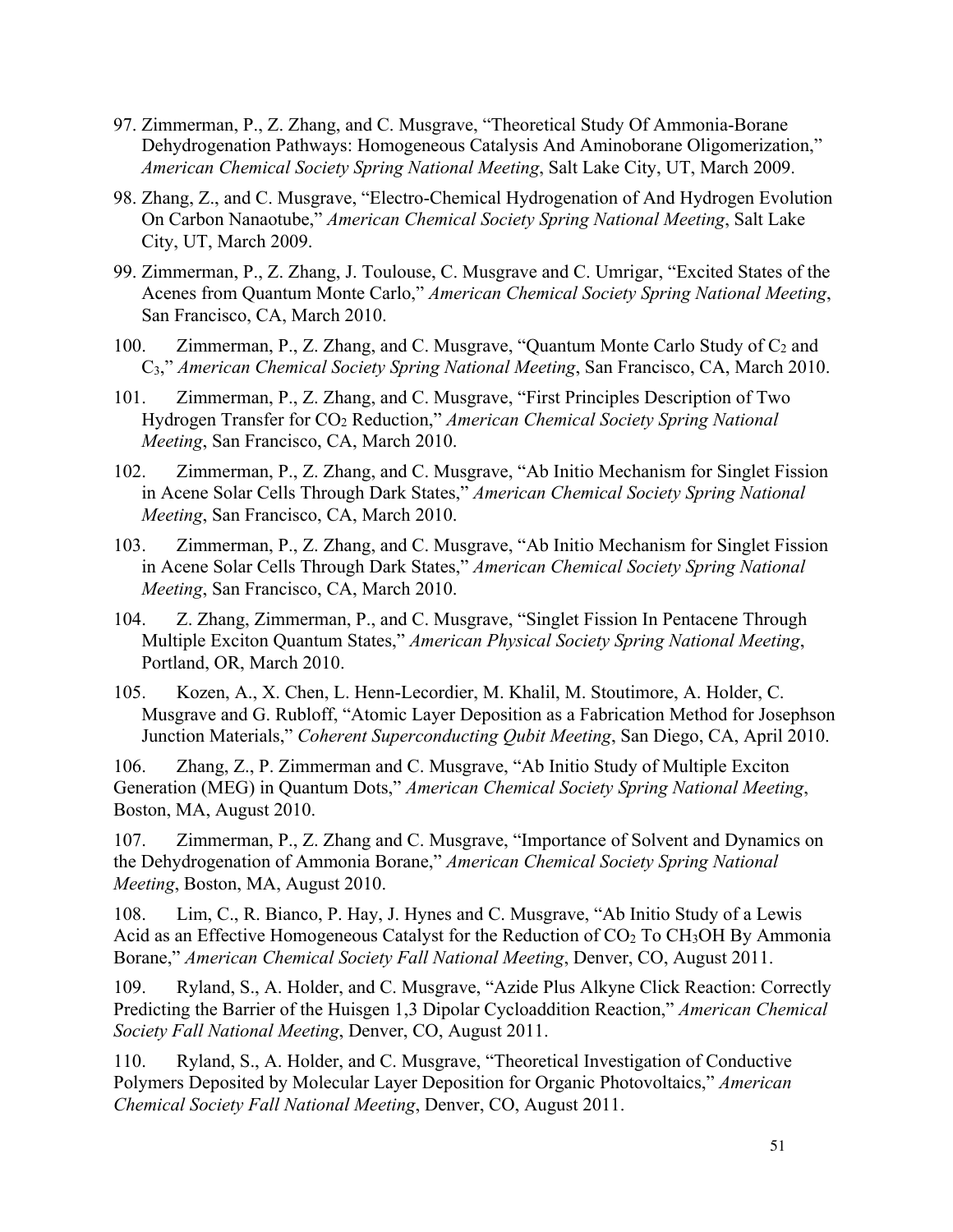111. Muhich, C., C. Musgrave, and A. Weimer, "Theoretical Studies of Solar Thermal Water Splitting by Mixed Metal Ferrites," *American Chemical Society Fall National Meeting*, Denver, CO, August 2011.

112. Muhich, C., C. Musgrave, and A. Weimer, "Theoretical Studies of Ion Transport and Surface Reactions in Solar Thermal Water Splitting by Mixed Metal Ferrites," *American Chemical Society Fall National Meeting*, Denver, CO, August 2011.

113. Zhou, Y., C. Muhich, C. Musgrave, and A. Weimer, "A First-Principles Study of Pt Clusters on Anatase TiO2 (101) Surfaces," *American Institute of Chemical Engineers National Meeting*, Minneapolis, MN, October 2011.

114. Muhich, C., Y. Zhou, C. Musgrave, and A. Weimer, "Theoretical Study of Pt Clusters on Anatase TiO<sub>2</sub> (101) Surface and the Effect on Photoactivity," *American Institute of Chemical Engineers National Meeting*, Minneapolis, MN, October 2011.

115. Muhich, C., C. Musgrave, and A. Weimer, "Theoretical Studies of Ion Transport In Solar Thermal Water Splitting by Mixed Metal Ferrites In Traditional and Hercynite Cycles," *American Institute of Chemical Engineers National Meeting*, Minneapolis, MN, October 2011.

116. Zhou, Y., C. Muhich, C. Musgrave, and A. Weimer, "The Enhancement Effect of Pt Clusters on the TiO2 Photoactivity In Solution," *American Institute of Chemical Engineers National Meeting*, Minneapolis, MN, October 2011.

117. Muhich, C., C. Musgrave, and A. Weimer, "Nickel Ferrites in the Hercynite Water Splitting Cycle," *American Institute of Chemical Engineers National Meeting*, Minneapolis, MN, October 2011.

118. Muhich, C., B. Evanko, C. Musgrave, and A. Weimer, "Green Hydrogen Production Using a Ferrite-Based Hercynite Solar Thermal Water Splitting Cycle," *World Renewable Energy Forum*, Denver, CO, May 2012.

119. Muhlich, C., Y. Zhou, A. Holder, A. Weimer, and C. Musgrave, "Understanding the Effect of Surface Deposited Pt on the Photoactivity of TiO2", *American Institute of Chemical Engineers National Meeting*, Pittsburgh, PA, October 2012.

120. Muhlich, C., Y. Zhou, A. Holder, A. Weimer, and C. Musgrave, "The Role of Pt on the Photoactivity of TiO2", *American Institute of Chemical Engineers National Meeting*, Pittsburgh, PA, October 2012.

121. Musgrave, C., C. Lim and A. Holder, "Mechanism of Homogeneous reduction of CO<sub>2</sub> by Pryidine: Proton Relay in Aqueous Solvent and Aromatic Stabilization," *American Chemical Society Spring National Meeting*, New Orleans, LA, April 2013.

122. Muhich, C., Y. Zhou, D. King, A. Weimer, and C. Musgrave, "Pt Cluster Deposition on TiO2 Particles via ALD for Improved Photocatalytic Performance", *Partec – International Congress on Particle Technology*, Nuremberg, Germany, April 2013.

123. Deml, A., V. Stevanovic, J. Tong, C. Musgrave, and R. P. O'Hayre, "*Ab initio* Thermodynamics of Nonstoichiometric Oxides for Solar Thermochemical Fuel Production," *19th International Conference on Solid State Ionics*, Kyoto, Japan, June 2013.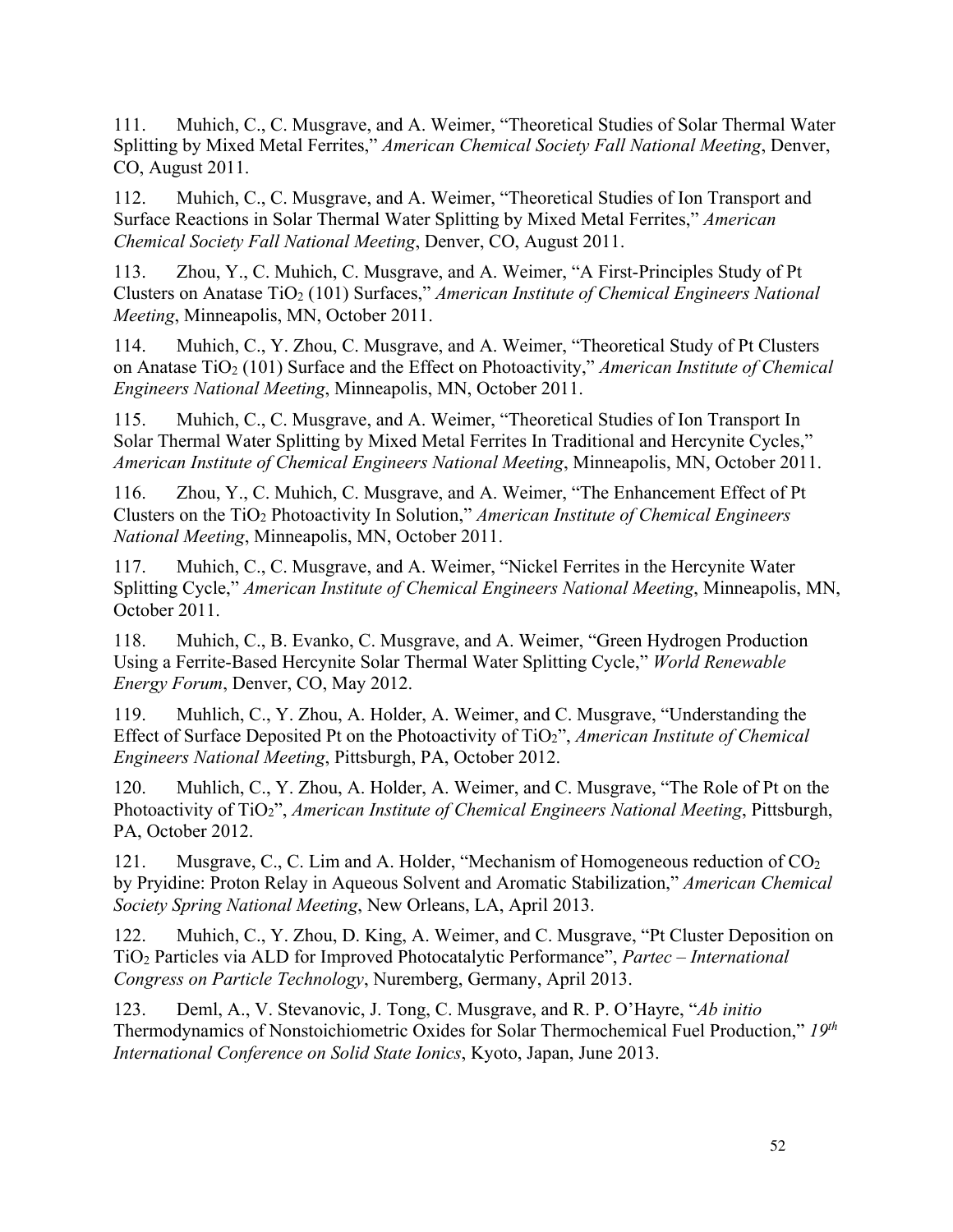124. Lim, C., A. Holder, and C. Musgrave, "Homogeneous Reduction of Formic Acid by Pyridine: A Ley Step in CO2 Reduction to CH3OH," *American Chemical Society Fall National Meeting*, Indianapolis, September 2013.

125. Lim, C., A. Holder, and C. Musgrave, "Mechanism of Homogeneous Reduction of  $CO<sub>2</sub>$ by Pyridine: Proton Relay in Aqueous Solvent and Aromatic Stabilization," *American Chemical Society Fall National Meeting*, Indianapolis, September 2013.

126. Aguirre Soto, A., C. Lim, A. Hwang, C. Musgrave, and Jeffrey Stansbury, "Visible-Light Photoredox Catalysis for Novel Photo-Mediated Polymer Synthesis," *American Chemical Society Fall National Meeting*, Indianapolis, September 2013.

127. Muhich, C., B. Evanko, K. Weston, P. Lichty, X. Liang, C. Musgrave and A. Weimer, "Isothermal Water Splitting Using the Two-Step Redox Hercynite Cycle," *American Institute of Chemical Engineers Annual Meeting*, San Francisco, CA, November 2013.

128. Muhich, C., B. Evanko, K. Weston, P. Lichty, X. Liang, C. Musgrave and A. Weimer, "Isothermal Water Splitting: A Novel Approach to Efficient  $H_2$  Generation Through Solar Thermal Energy," *American Institute of Chemical Engineers Annual Meeting*, San Francisco, CA, November 2013.

129. Muhich, C., J. Westcott IV, T. Morris, A. Weimer and C. Musgrave, "Fundamentals of N and B Dopants on Graphene and Pt Interactions With Graphene", *American Institute of Chemical Engineers Annual Meeting*, San Francisco, CA, November 2013.

130. Muhich, C., J. Westcott IV, A. Weimer and C. Musgrave, "Increasing Oxygen Reduction on TiO2 Via Non-Precious-Metal Surface Doping," *American Institute of Chemical Engineers Annual Meeting*, San Francisco, CA, November 2013.

131.Johnson, K., Y. Wu, J. Qiu, C. Muhich, C. Musgrave, W. Wei, and L. McElwee-White, "Surface Plasmon Mediated Chemical Deposition on Nanostructured Substrates," *American Chemical Society Spring National Meeting*, Dallas, TX, March 2014.

132. Deml, A.M., V. Stevanovic, R. O'Hayre and C. B. Musgrave, First principles insights into redox processes in oxides: An investigation of oxygen vacancy formation energetics, *2014 Electrochemistry Workshop*, Monterey Bay, CA, July 2014.

133. Young, M.J., H. Dieter-Schnabel, A.M. Holder, A.S. Cavanagh, C.B. Musgrave, S.M. George, "Spinel LiMn2O4 from ALD MnO and its Charge Storage Properties." *Rocky Mountain American Vacuum Society Symposium*, Doubletree Hotel Denver North, Westminster, Colorado, September 2014.

134. Lim, C., A. Holder, and J. Hynes and C. Musgrave, "Roles of the Lewis Acid and Base in the Chemical Reduction of CO<sub>2</sub> Catalyzed by Frustrated Lewis Pairs," *American Chemical Society Fall National Meeting*, San Francisco, August 2014.

135. Young, M.J., H. Dieter-Schnabel, A.M. Holder, A.S. Cavanagh, C. Musgrave, S.M. George, "*Ab initio* Prediction and Experimental Validation of Charge Storage in Spinel LiMn2O4" *Student Annual Research Symposium*, University of Colorado, Boulder, Colorado, October 2014.

136. Muhich, C., K. Weston, B. Ehrhart, V. Witte, D. Arifin, A. McDaniel, E. Coker, C. Musgrave, A. Weimer. "The Chemistry and Thermodynamics of the Herycnite Cycle Solar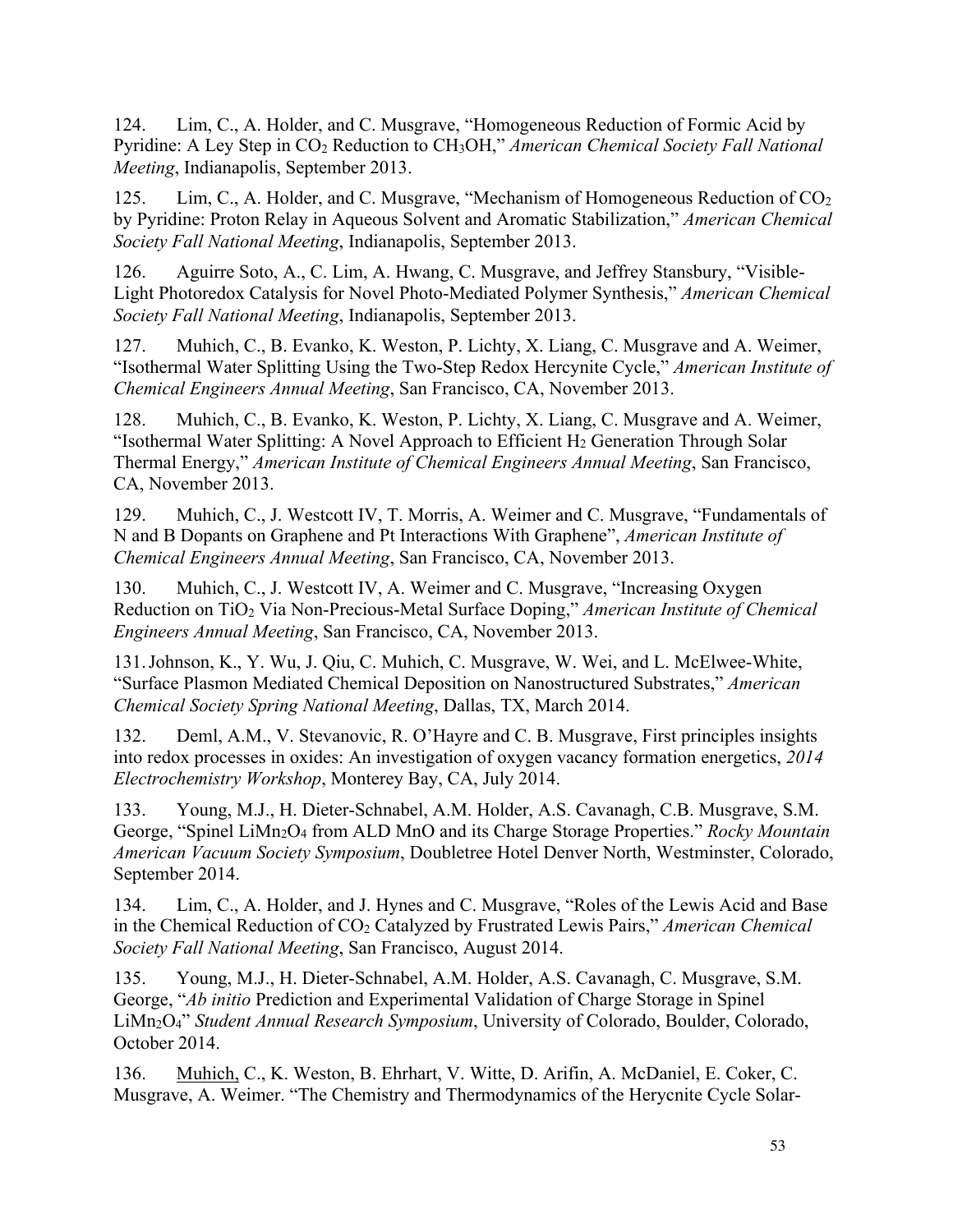thermal Water Splitting Reaction," *American Institute of Chemical Engineers Annual Meeting*, Atlanta, GA., November 2014.

137. Muhich, C., B. Ehrhart, K. Weston, I. Al-Shankiti, D. Arifin, A. McDaniel, C. Musgrave, A. Weimer. "Extracting Kinetic Information from Complex Gas-solid Reaction Data: the Kinetics of Hercynite Materials for Solar Thermal CO2 Splitting" *American Institute of Chemical Engineers Annual Meeting*, Atlanta, GA, November 2014

138. Muhich, C., B. Ehrhart, K. Weston, I. Al-Shankiti, C. Musgrave, A. Weimer, "Understanding the Fundamentals of the Hercynite Cycle and its Operational Behavior Under Pseudo-Isothermal Water Splitting Conditions" *American Institute of Chemical Engineers Annual Meeting*, Atlanta, GA, November 2014

139. Young, M.J., C.D. Hare, A.S. Cavanagh, C.B. Musgrave, S.M. George, "Pseudocapacitive Manganese Oxide Grown by Atomic Layer Deposition," *American Vacuum Society 61st International Symposium & Exhibition*, Baltimore Convention Center, Baltimore, Maryland, November 2014.

140.Young, M., A.M. Holder, C.B. Musgrave and S. George, "Charge Storage in Cation Incorporated α-MnO2," *American Chemical Society Spring National Meeting*, Denver, March 2015.

141. Lim, C.L., Y.C. Kuo, A.M. Holder, C.B. Musgrave, J.T. Hynes, "Dihydropteridine/pteridine as a  $2H^2/2e^-$  Redox Mediator for the Catalytic Reduction of CO<sub>2</sub> to Methanol via Hydride-proton Transfer," *American Chemical Society Spring National Meeting*, Denver, March 2015.

142.Young, M., C.B. Musgrave, A.M. Holder, S. George, and H. Dieter-Schnabel, "Guiding principles for Next-generation Batteries from Theoretical and Experimental Studies of LiMn2O4," *American Chemical Society Spring National Meeting*, Denver, March 2015.

143.Muhich, C.L., Y. Zhou, J. Westcott, A.M. Holder, C.B. Musgrave, and A. W. Weimer, "Investigations of the Role of Surface Metal Catalysis and Near Surface Nonmetal Dopants in the Photocatalytic Activity of TiO2," *American Chemical Society Spring National Meeting*, Denver, March 2015.

144. Deml, A., R. O'Hayre, V. Stevanovic, A.M. Holder, C.B. Musgrave, "Material Descriptor of Oxygen Vacancy Formation Energies in Wide Band Gap Oxides," *American Chemical Society Spring National Meeting*, Denver, March 2015.

145.Muhich, C.L., K. Weston, D. Arifin, B. Ehrhart, V. Witte, A. McDaniel, E. Coker, C. Musgrave, A. Weimer, "Mechanism of the Doped Hercynite Cycle for Solar Thermal Water Splitting," *American Chemical Society Spring National Meeting*, Denver, March 2015.

146. Lim, C.H., C.B. Musgrave, C.L., A.M. Holder, and J.T. Hynes, "Reduction of CO<sub>2</sub> to Methanol Catalyzed by A Biomimetic Organo-Hydride Produced from Pyridine," *American Chemical Society Spring National Meeting*, Denver, March 2015.

147.Muhich, C.L., A.M. Holder, C. Musgrave, W. Wei, L. McElwee-White, and J. Qui, "Solvent Control of Surface Plasmon Mediated Chemical Deposition of Au Nanoparticles from Phosphorus Based Organo-Gold Precursors," *American Chemical Society Spring National Meeting*, Denver, March 2015.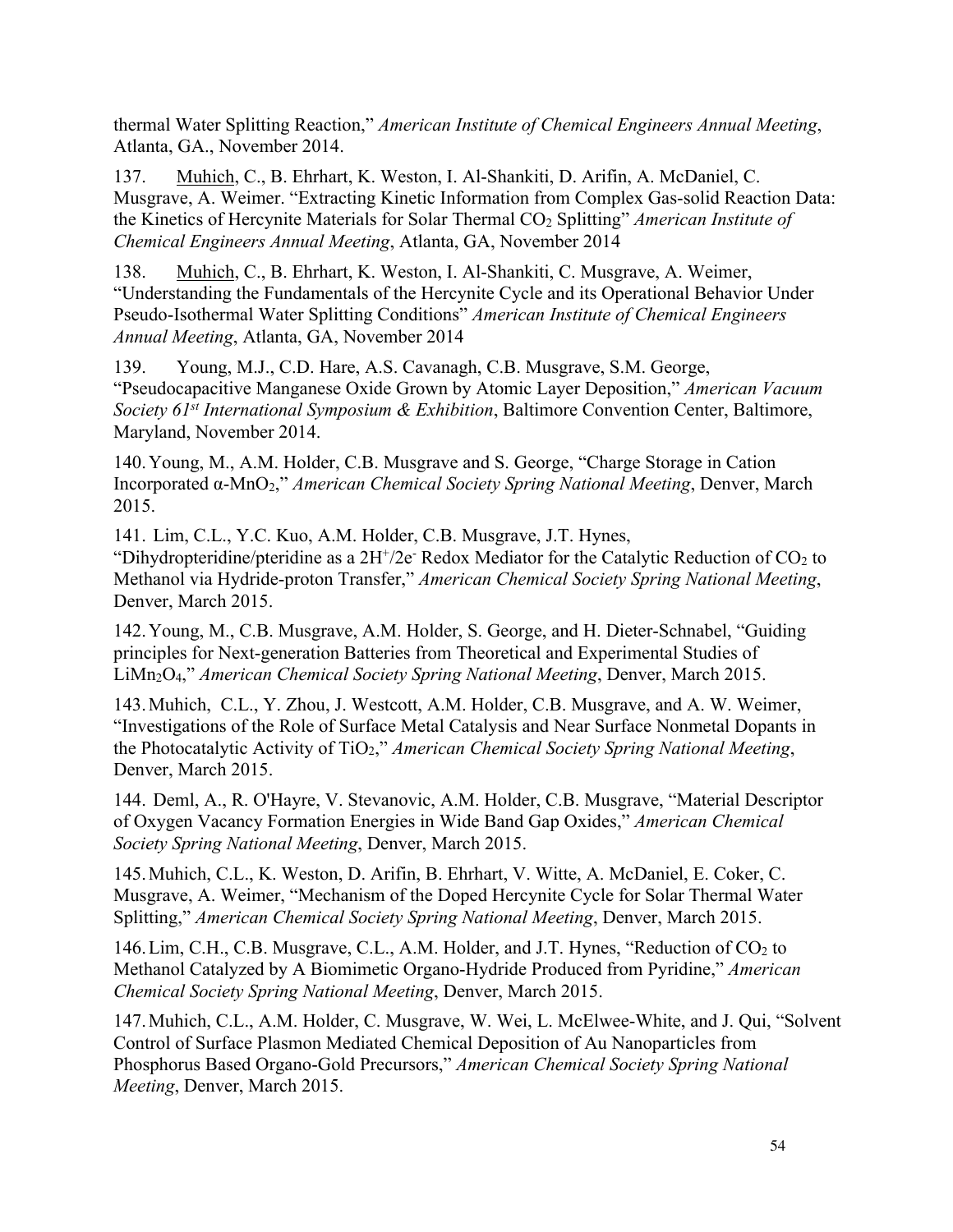148.Kuo, Y.C., C.H. Lim, C.B. Musgrave, A.M. Holder, and J.T. Hynes, "Theoretical Investigation of Thermodynamic and Kinetic Properties of Dihydropyridines in the Catalytic Reduction of CO2 and Various Unsaturated Functional Groups," *American Chemical Society Spring National Meeting*, Denver, March 2015.

149.Muhich, C., B. Ehrhart, I. Alshankiti, B. Ward, C. Musgrave, A. Weimer, "Theoretical Investigation of Thermodynamic and Kinetic Properties of Dihydropyridines in the Catalytic Reduction of CO2 and Various Unsaturated Functional Groups," *The 227th Electrochemical Society Meeting*, Chicago, May 2015.

150.Muhich, C., B. Ehrhart, V. Witte, K. Weston, D. Arifin, A. McDaniel, E. Coker, C. Musgrave, and A. Weimer, "The Mechanism of Transition Metal Aluminates in Solar Thermal Water Splitting Reactions," *The American Society of Mechanical Engineers Power and Energy Conference*, San Diego, June 2015.

151.Muhich, C., K. Weston, D. Arifin, B. Ehrhart, A. McDaniel, C. Musgrave, and A. Weimer, "On the Kinetics of Isothermal and Near Isothermal Solarthermal Gas Splitting using Doped Hercynite Materials," *The American Society of Mechanical Engineers Power and Energy Conference*, San Diego, June 2015.

152.Muhich, C., B. Ehrhart, S. Miller, V. Witte, B. Ward, C. Musgrave, A. Weimer "Active and Flowable Doped-Hercynite Materials for Solarthermal Redox Processing to Split Water," *American Institute of Chemical Engineers Annual Meeting*, Salt Lake City, November 2015.

153.Young, M., M. Neuber, C. Hare, H-D Schabel, C. Musgrave and S. George "Thin Film Manganese Oxide Electrodes for Batteries and Supercapacitors as Grown by Atomic Layer Deposition," *American Institute of Chemical Engineers Annual Meeting*, Salt Lake City, November 2015.

154.Trottier, R., S. Miller, C. Muhich, C. Musgrave and A. Weimer "Rapid Computational Screening of Metal Oxides for Water Splitting: Kinetics of H2 Production," *American Institute of Chemical Engineers Annual Meeting*, Salt Lake City, November 2015.

155.Young, M., A. Holder, S. George, H-D Schabel and C. Musgrave "Band Diagram Framework for Materials Development in Cation Intercalation Batteries," *American Institute of Chemical Engineers Annual Meeting*, Salt Lake City, November 2015.

156.Miller, S., R. Trottier, C. Muhich, C. Musgrave and A. Weimer "Screening of Metal Oxide Materials for Solar Thermochemical Water Splitting," *American Institute of Chemical Engineers Annual Meeting*, Salt Lake City, November 2015.

157.Muhich, C., S. Miller, R. Trottier, A. Weimer and C. Musgrave "Understanding Adsorption on the Anatase TiO<sub>2</sub> (101) Surface," *American Institute of Chemical Engineers Annual Meeting*, Salt Lake City, November 2015.

158.Young, M., A. Holder, S. George, and C. Musgrave "Cation Incorporation Pseudocapacitance in a-MnO2," *American Institute of Chemical Engineers Annual Meeting*, Salt Lake City, November 2015.

159.Lim, C., J. Theriot, G. Miyake and C. Musgrave, "Organic Photocatalysts for Atom Transfer Radical Polymerization Driven by Visible Light," *American Chemical Society Spring Meeting*, San Diego, CA, March 2016.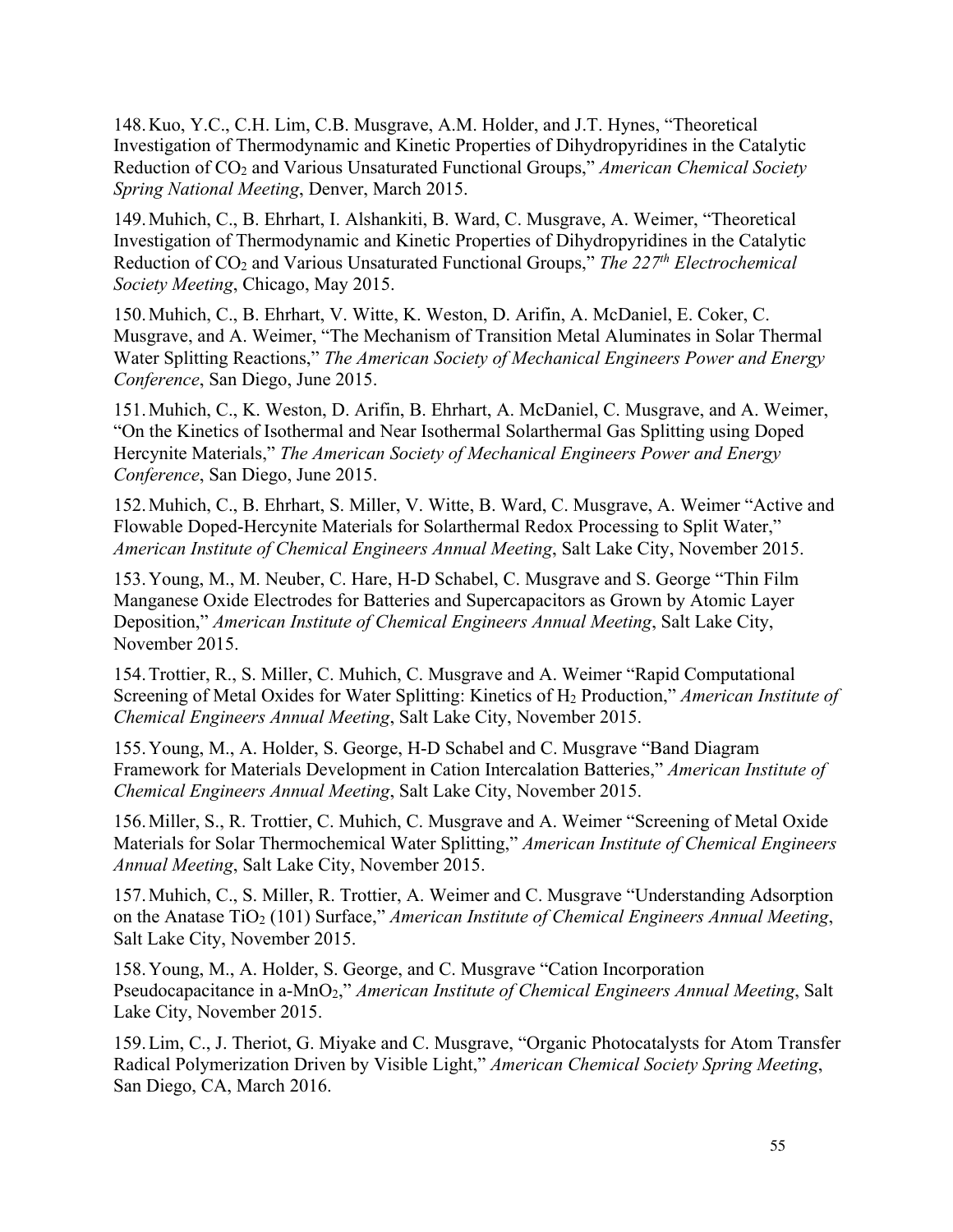160.Holder, A., M. Young, S. George, and C. Musgrave "Band-Diagram Framework for Materials Development in Cation Intercalation Charge Storage," *Electrochemical Society PRiME Meeting*, Honolulu, HI, October 2016.

161.Muhich, C., V. Aston, R. Trottier, A. Weimer and C. Musgrave "A Fundamental Understanding of Cation Transport in Mixed Metal Ferrite Spinels," *American Institute of Chemical Engineers Annual Meeting*, San Francisco, CA, November 2016.

162.Miller, S., R. Trottier, C. Muhich, A. Weimer and C. Musgrave "Understanding Adsorption on the Anatase TiO<sub>2</sub> (101) Surface," *American Institute of Chemical Engineers Annual Meeting*, San Francisco, CA, November 2016.

163.Bartel, C., C. Muhich, A. Weimer and C. Musgrave "Aluminum Nitride Hydrolysis Enabled by Hydroxyl-Mediated Surface Proton Hopping," *American Institute of Chemical Engineers Annual Meeting*, San Francisco, CA, November 2016.

164.Bartel, C. A. Deml, S. Miller, A. Weimer, S. Lany and C. Musgrave, V. Stevanovic, and A. Holder, "High-Throughput Prediction of Finite Temperature Free Energies of Solids," *American Institute of Chemical Engineers Annual Meeting*, San Francisco, CA, November 2016.

165.Clary, J., S. Van Norman, J. Falconer, C. Musgrave and A. Weimer, "Cobalt/Alumina Interactions in ALD Synthesized Catalysts for Fischer-Tropsch Synthesis," *American Institute of Chemical Engineers Annual Meeting*, San Francisco, CA, November 2016.

166.Miller, S., R. Trottier, K. Sun, A. Weimer and C. Musgrave "Evaluating the Effect of Modeling Variables and Experimental Conditions on Material Development for Solar Thermochemical Water Splitting," *American Institute of Chemical Engineers Annual Meeting*, San Francisco, CA, November 2016.

167.Hoskins, A., A. Coffery, C. Musgrave and A. Weimer, "Stabilizing SiC for Solar Thermal Water Splitting Applications," *American Institute of Chemical Engineers Annual Meeting*, San Francisco, CA, November 2016.

168.Bartel, C., A. Deml, S. Miller, J. Rumptz, A. Weimer, S. Lany, C. Musgrave, V. Stevanovic, and A. Holder, "High-Throughput Prediction of Finite Temperature Compound Gibbs Formation Energies", *Materials Research Society Fall Meeting*, Boston, MA, December 2016.

169.Hoskins, A., A. Coffey, C. Musgrave and A. Weimer, "Nano-Structured Ceramic Coatings to Stabilize SiC Against Reaction in High Temperature Steam," 41st *International Conference and Exposition on Advanced Ceramics and Coatings*, Daytona Beach, FL, January 2017.

170.Millican, S., R. Trottier, K. Sun, A. Weimer, and C. Musgrave "Finite Temperature Modeling of Metal Oxides for Solar Thermochemical Water Splitting," *American Chemical Society Spring Meeting,* San Francisco, CA, April 2017.

171.Bartel, C. J., Muhich, C.L., Weimer, A.W., and C.B. Musgrave, "Aluminum Nitride Hydrolysis Enabled by Hydroxyl-mediated Surface Proton Hopping," *American Chemical Society Spring Meeting,* San Francisco, CA, April 2017.

172.Bartel, C. J., Deml, A. M., Miller, S.L., Rumptz, J.R., Weimer, A.W., Lany, S., Musgrave, C. B., Stevanovic, V., Holder, A. M., "Gibbs Energies of Solid Through Materials Informatics" *American Chemical Society Spring Meeting,* San Francisco, CA, April 2017.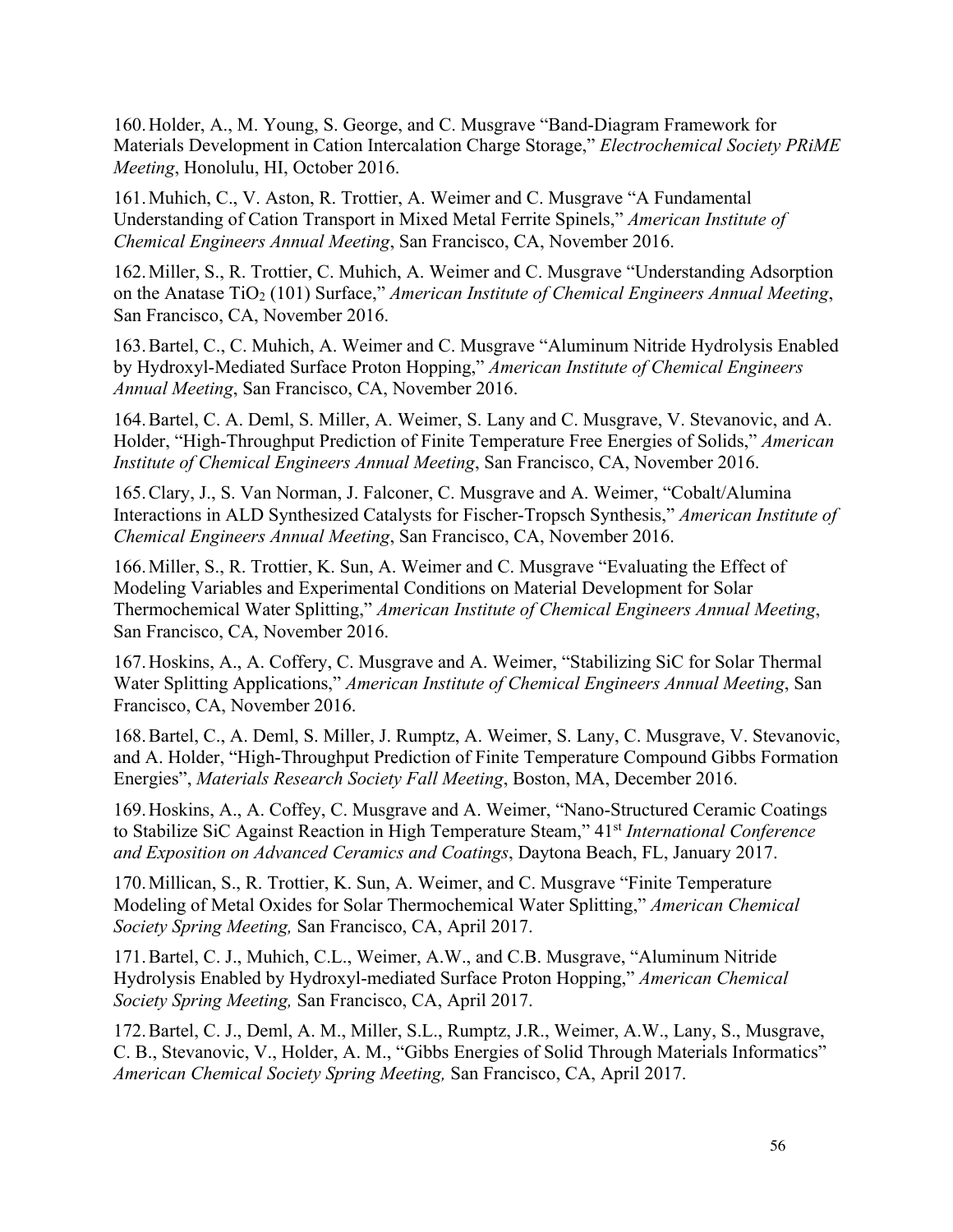173.Millican, S. K. Talley, A. Weimber, C. Musgrave, V. Stevanovic, A. Holder, S. Lany, A. Zakutayev, "Design Principles and Non-Equilibrium Synthesis of Piezoelectric Heterostructural Alloys," *American Chemical Society Spring Meeting,* San Francisco, CA, April 2017.

174.Love, D., K. M. Kim, J. Goodrich, B. Fairbanks, W. Xi, B. Worrell, S. Pattanayak, Mark Stoykovich, C. B. Musgrave, C. N Bowman, "Heterofunctional Thiol-ene Polymerizations for the Synthesis of Sequence-ordered, Biomimetic Polymers," *American Chemical Society Spring Meeting,* Washington D.C., August 2017.

175.Bartel, C., A. M. Deml, S. L. Millican, J. R. Rumptz, W. Tumas, A. W. Weimer, S. Lany, V. Stevanovic, C. B. Musgrave and A. M. Holder, "Machine Learning the Thermochemistry of All Inorganic Crystalline Solids," *American Institute of Chemical Engineers Annual Meeting*, Minneapolis, MN, November 2017.

176. Love, D., B. *D. Fairbanks, K. M. Kim, B. Worrell, W. Xi, J. T. Goodrich, C. B. Musgrave, M. Stoykovich and C. N. Bowman*, "*Hybrid Chain-Growth/Step-Growth Mechanism Observed in Heterofunctional Thiol-Ene Polymerizations*," *American Institute of Chemical Engineers Annual Meeting*, Minneapolis, MN, November 2017.

177.Hoskins, A., A. Coffey, C. B. Musgrave and A. W. Weimer, "Nano-Structured Ceramic ALD Coatings to Stabilize SiC Against Reaction in High Temperature Steam," *American Institute of Chemical Engineers Annual Meeting*, Minneapolis, MN, November 2017.

178.Millican, S. L., K. Talley, A. W. Weimer, A. Zakutayev, C. B. Musgrave, G. Brennecka and A. Holder, "Leveraging Heterostructural Alloying to Design Metastable Nitrides with Improved Piezoelectric Properties," *American Institute of Chemical Engineers Annual Meeting*, Minneapolis, MN, November 2017.

179.Love, D., K.M. Kim, J. Goodrich, B. D. Fairbanks, M. Stoykovich, C. B. Musgrave and C. N. Bowman, "Amine Effects on Radial-Mediated Thiol-Ene Reactions," *American Institute of Chemical Engineers Annual Meeting*, Minneapolis, MN, November 2017.

180.Hoskins, A., A. Coffey, C. B. Musgrave and A. W. Weimer, "Computational Screening of High Temperature Materials for Environmental Barrier Thin Films," *American Institute of Chemical Engineers Annual Meeting*, Minneapolis, MN, November 2017.

181.Hoskins, A., S. L. Millican, C. Czernik, M. Wallace, I. Al-Shankiti1, J. Netter, C. B. Musgrave and A. W. Weimer, "Near-Isothermal on-Sun Demonstration to Split Water," *American Institute of Chemical Engineers Annual Meeting*, Minneapolis, MN, November 2017.

182.Bartel, C. J., R. O'Toole, M. Kodas, S. Ricote, N. P. Sullivan, A. Drake, A. Horrell, R. Hall, C. B. Musgrave and A. W. Weimer, "Atomically Deposited Sintering Aids: Assessing the Effects of Al2O3 Particle ALD on the Sintering and Performance of SOFC Electrolytes," *American Institute of Chemical Engineers Annual Meeting*, Minneapolis, MN, November 2017.

183.Clary, J. M., S. A. Van Norman, Dong Su, E. A. Stach, J. L. Falconer, C. B. Musgrave and A. W. Weimer, "Influence of Alumina Support Crystallinity on ALD-Synthesized Cobalt Catalysts for Fischer-Tropsch Synthesis," *American Institute of Chemical Engineers Annual Meeting*, Minneapolis, MN, November 2017.

184.Millican, S. L., A. Hoskins, C. Czernik, M. Wallace, I. Al-Shankiti, J. Netter, C. B. Musgrave and A. W. Weimer, "On-Sun Demonstration of Hydrogen Production Via Solar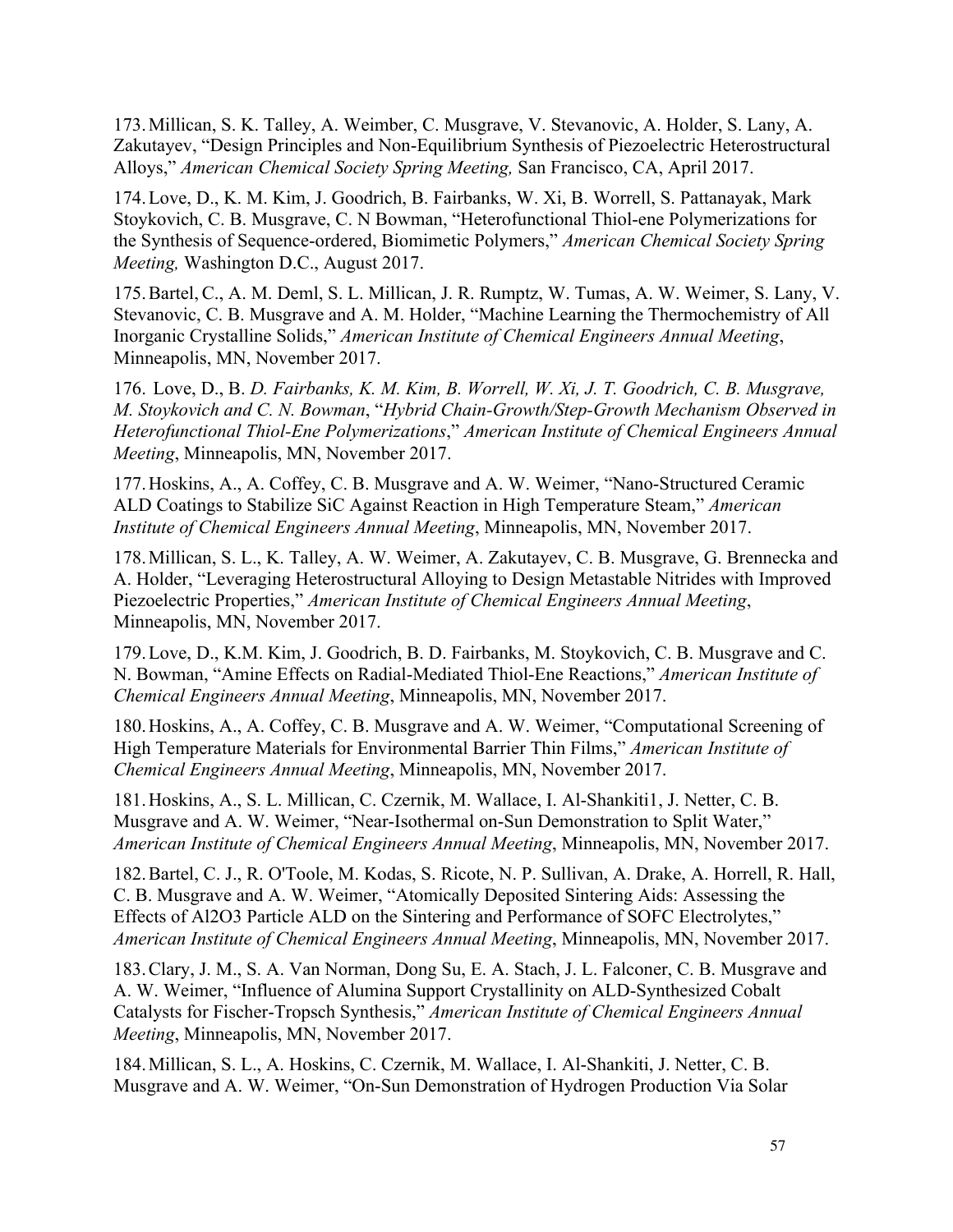Thermochemical Water Splitting," *American Institute of Chemical Engineers Annual Meeting*, Minneapolis, MN, November 2017.

185.Bartel, C. J., R. O'Toole, M. Kodas, S. Ricote, N. P. Sullivan, A. Drake, A. Horrell, R. Hall, C. B. Musgrave and A. W. Weimer, "Effects of Alumina Incorporation by Particle Atomic Layer Deposition on Sintering, Microstructure, and Ionic Conductivity of Yttria-Stabilized Zirconia (8YSZ)," *American Institute of Chemical Engineers Annual Meeting*, Minneapolis, MN, November 2017.

186.Bartel, C. J., J. R. Rumptz, A. M. Holder, A. W. Weimer and C. B. Musgrave, "Screening Binary Redox Pairs for Solar Thermochemical Ammonia Synthesis Using Machine Learned Predictions of Gibbs Formation Energies at Finite Temperatures," *American Institute of Chemical Engineers Annual Meeting*, Minneapolis, MN, November 2017.

187.Clary, J. M., S. A. Van Norman, D. Su, E. A. Stach, J. L. Falconer, C. B. Musgrave and A. W. Weimer, "Novel ALD-Formed Cobalt/Alumina Nanostructures Active for Fischer-Tropsch Synthesis," *American Institute of Chemical Engineers Annual Meeting*, Minneapolis, MN, November 2017.

188.Millican, S. L., K. Sun, I. Androshchuk, A. W. Weimer and C. B. Musgrave, "Assessing the Thermodynamic Viability of Mixed Metal Oxides for Solar Thermochemical Water Splitting," *American Institute of Chemical Engineers Annual Meeting*, Minneapolis, MN, November 2017.

189.Kim, K.; J. Sinha, C. Musgrave, and J. Stansbury, "Designing free-radical redox photoinitiators for practical dark curing", *ACS Spring National Meeting*, New Orleans, LA, March 2018

190.Singstock, N., C. Musgrave, A. Holder, "Efficient and Accurate Catalyst Predictions via Machine Learning," International Conference on Ternary and Multinary Compounds, Boulder, CO, September 2018.

191.Bartel, C., C. Sutton, B. Goldsmith, R. Ouyang, C. Musgrave, L. Ghiringhelli, M. Scheffler, "New Tolerance Factor to Predict the Stability of Perovskite Oxides and Halides", *American Institute of Chemical Engineers Annual Meeting*, Pittsburgh, PA, October 2018.

192.Millican, S., I. Androshchuk, C. Musgrave and A. Weimer, "Computationally Accelerated Discovery and Experimental Demonstration of Materials for Solar Thermochemical Hydrogen Production," *American Institute of Chemical Engineers Annual Meeting*, Pittsburgh, PA, October 2018.

193.Hoskins, T. Gossett, C. Musgrave and A. Weimer, "Nano-Structured Ceramic ALD Coatings to Stabilitze SiC Against Oxidation in High-Temperature Steam Solar Thermal Water Splitting Applications," *American Institute of Chemical Engineers Annual Meeting*, Pittsburgh, PA, October 2018.

194.Millican, S., A Deml, A. Weimer, A. Holder, V. Stevanovic, and C. Musgrave, "Predicting Point Defect Concentrations in Complex, Disordered Oxides," *American Institute of Chemical Engineers Annual Meeting*, Pittsburgh, PA, October 2018.

195.Millican, S., K. Talley, A. Weimer, A. Zakutayev, C. Musgrave, G. Brennecka and A. Holder, "Understanding and Improving the (Al,Sc)N Heterostructural Alloy Through DFT Calculations and Combinatorial Synthesis," *American Institute of Chemical Engineers Annual Meeting*, Pittsburgh, PA, October 2018.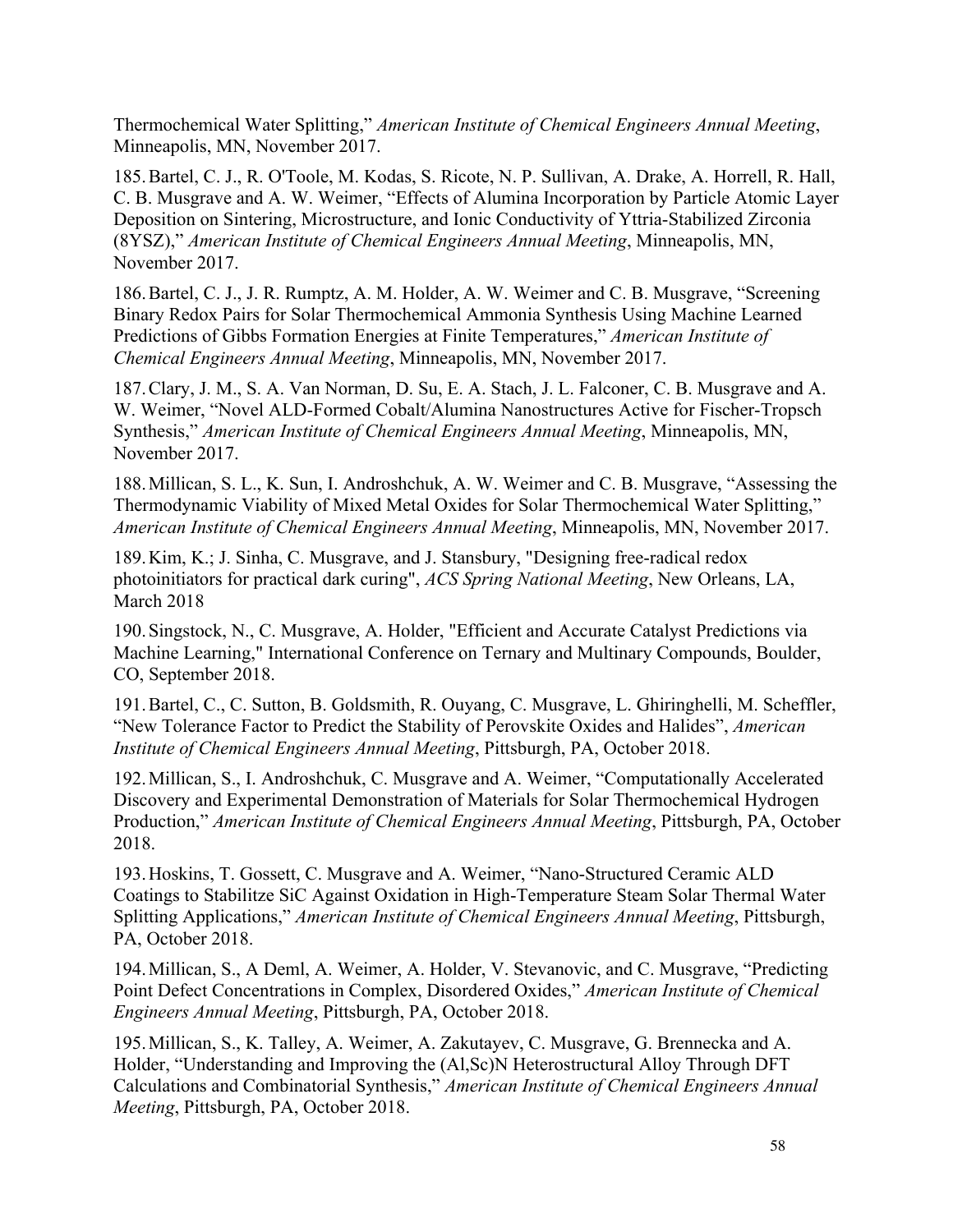196.Kim, K., J. Sinha, K. Childress, C. Musgrave, and J. Stansbury, "A Fresh Look at Redox Initiation: New Possibilities for High Efficiency Photocuring" 2019 CU Dental Research Day, Aurora CO, February 2019.

197.Kim, K., J. Sinha, K. Childress, C. Musgrave, and J. Stansbury, "Chemically Extended Radical Photopolymerization Beyond Temporal Irradiation Limitations: Radical Dark Curing Photoinitiator," *American Chemical Society Spring Meeting*, Orlando, FL, March 2019.

198.Bartel, C., A. Weimer, S. Lany, C. Musgrave, A. Holder, "Decomposition Reactions Dictate the Performance of First-principles Predictions of Solid-stability," *American Chemical Society Spring Meeting*, Orlando, FL, March 2019.

199.Lim, C., J. Hynes, K. Glusac, C. Musgrave, "Benzimidazoles as Recyclable Metal-free Hydrides for CO2 Reduction to Formate," *American Chemical Society Spring Meeting*, Orlando, FL, March 2019.

200.Bartel, C., C. Sutton, B. Goldsmith, A. Holder, C. Musgrave, "Computational Identification of All-inorganic Cesium Chloride Double Perovskite Solar Absorbers," *American Chemical Society Spring Meeting*, Orlando, FL, March 2019.

201.Kim, K. C. Musgrave, and J. Stansbury, "Rational Design of Base Amplifiers for Athermal Radical Shadow Curing", *Fundamentals and Applications of photopolymerization - Industry-University Cooperative Research Center Fall Meeting*, Exton, PA, May 2019.

202.Kim, K. N. Singstock, K. Childress, J. Sinha, A. Salazar, S. Whitfield, A. Holder, J. Stansbury, and C. Musgrave, "Rational Design of Efficient Amine Reductant Initiators for Amine-Peroxide Redox Polymerization", *Fundamentals and Applications of photopolymerization - Industry-University Cooperative Research Center Fall Meeting*, Exton, PA, May 2019.

203.Bull, S. K., W. McNeary, C. Adkins, T. Champ, C. Hill, R. O'Brien, C. Musgrave, and A. Weimer, "Particle Atomic Layer Deposition of Tungsten Nitride Environmental Barrier Coatings from Bis(t-butylimido)bis(dimethylamino)tungsten(VI) and Ammonia." *ALD/ALE 2019* Bellevue, Washington, July 2019.

204.Kim, K. J. Sinha, A. Salazar, G. Gao, S. Whitfield, K. Childress, S. Sartor, P. Shah, E. Wendt, C. Musgrave, and J. Stansbury, "Radical photopolymerization with dark curing: Overcoming intrinsic issue of photopolymerization", *International Conference of Photochemistry*, Boulder, CO, July 2019.

205.Alherz, A., S. Illic, C. Lim, K. Glusac, and C. Musgrave, "Organic Hydrides for the Photoelectrochemical Catalytic Reduction of CO2", *International Conference of Photochemistry*, Boulder, CO, July 2019.

206.Bare, Z., C. Bartel, S. Millican, A. Holder, C. Musgrave, "Ab Initio and Machine Learned Modeling to Screen and Discover Materials for Solar Thermal Water Splitting", *Digital Solar Redox Materials Design Workshop*, Berkeley CA, August 2019.

207.Kim, K. J. Sinha, G. Gao, P. Shah, K. Childress, S. Sartor, A. Salazar, S. Whitfield, E. Wendt, C. Musgrave, and J. Stansbury, "Solvent-Free Radical Photopolymerization with Dark Curing", *Photopolymerization Fundamentals 2019*, Monterey CA, September 2019.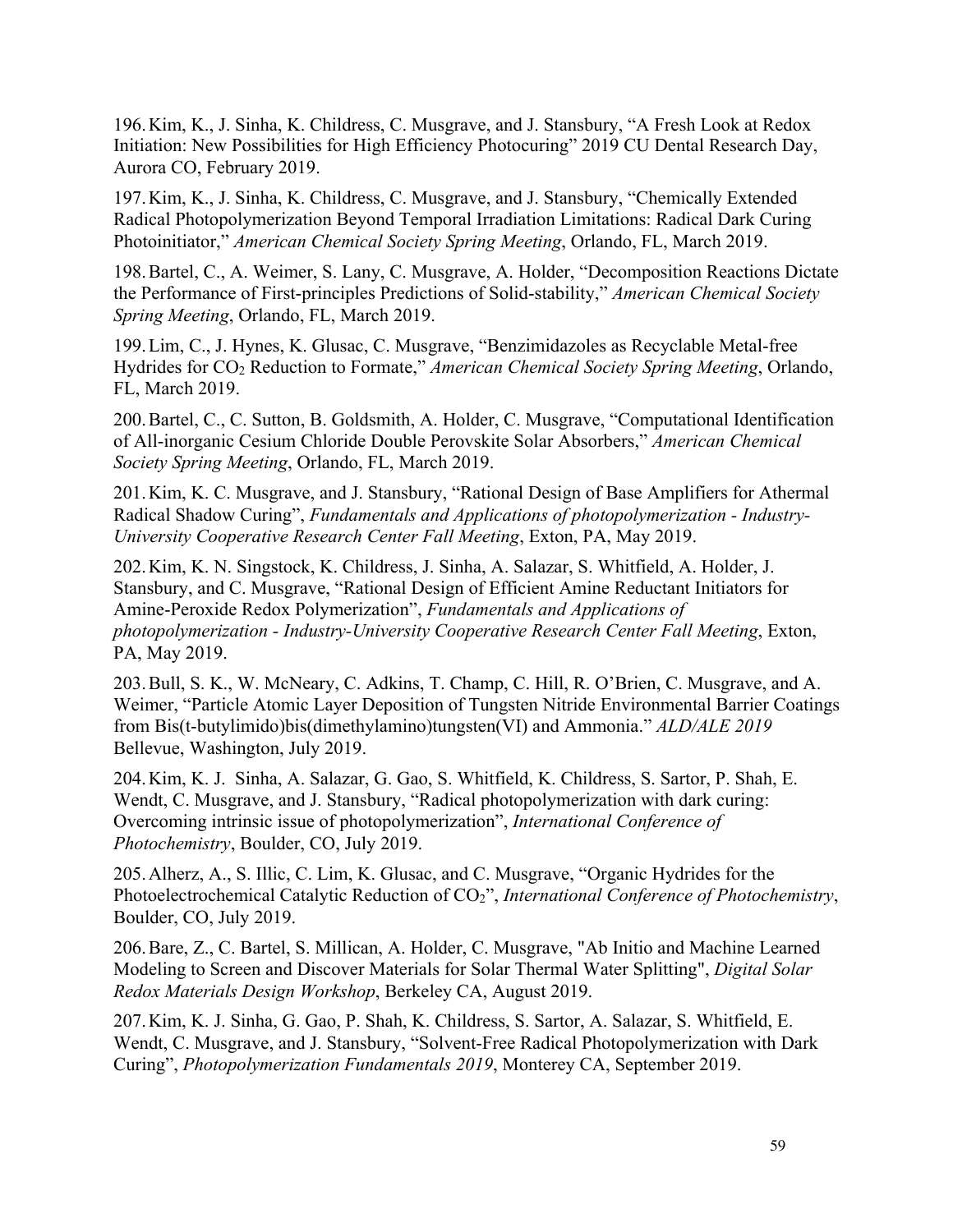208.Kim, K., N. Singstock, K. Childress, J. Sinha, A. Salazar, S. Whitfield, A. Holder, J. Stansbury, and C. Musgrave, "Rational Design of Efficient Amine Reductant Initiators for Amine-Peroxide Redox Polymerization", *Student Annual Research Symposium*, Boulder CO, September 2019.

209.Kim, K., J. Sinha, A. Salazar, C. Musgrave, and J. Stansbury, "Dark-Curing Photoinitiators that Extend the Cure Depths in Composite Materials", *Academy of Dental Materials Annual Meeting 2019*, Jackson Hole WY, October 2019.

210.Jenkins, A., C. Musgrave, and J. Medlin, "Improving Thermal Stability of Supported Metal Catalysts Via Phosphonic Acid Self-Assembled Monolayers," *American Institute of Chemical Engineers Annual Meeting*, Orlando, Florida, November 2019.

211.Bull, S., T. Champ, R. O'Brien, C. Musgrave, and A. Weimer, "Tungsten Nitride ALD Nanofilms for Reducing Hydrogen Diffusion," *American Institute of Chemical Engineers Annual Meeting*, Orlando, Florida, November 2019.

212.Bull, S., T. Champ, R. O'Brien, C. Musgrave, and A. Weimer, "Particle ALD of Tungsten Nitride As a Hydrogen Environmental Barrier Coating for Nuclear Space Propulsion," *American Institute of Chemical Engineers Annual Meeting*, Orlando, Florida, November 2019.

213.Hoskins, A., S. Millican, T. Gossett, Y. Gao, Z. Liang, C. Musgrave, and A. Weimer, "Improved Understanding of the Role of Ultra-Thin ALD Films on Lithium Metal Oxide Cathode Materials," *American Institute of Chemical Engineers Annual Meeting*, Orlando, Florida, November 2019.

214.O'Toole, R., C. Bartel, C. Gump, , C. Musgrave, and A. Weimer, "Particle Atomic Layer Deposition of Yttrium Oxide for Hydrolysis Protection and Sintering of Aluminum Nitride Particles," *American Institute of Chemical Engineers Annual Meeting*, Orlando, Florida, November 2019.

215.Bull, S. K., W. McNeary, C. Adkins, T. Champ, C. Hill, R. O'Brien, C. Musgrave, and A. Weimer, "Atomic Layer Deposition of Ultra-High Temperature Ceramics as Hydrogen Environmental Barrier Coatings for Nuclear Thermal Propulsion." *International Conference and Exposition on Advanced Ceramics and Composites.* Daytona Beach, FL, January 2020.

216.Bull, S. K., W. McNeary, C. Adkins, T. Champ, C. Hill, R. O'Brien, C. Musgrave, and A. Weimer, "Particle Atomic Layer Deposition of Tungsten Nitride as a Hydrogen Environmental Barrier Coating." *International Conference and Exposition on Advanced Ceramics and Composites.* Daytona Beach, FL, January 2020.

217.Kim, K; C. Musgrave, and J. Stansbury, "Utilization of Amine-Peroxide Redox Polymerization (APRP): Progress to Athermal Shadow-curing and More", *Fundamentals and Applications of photopolymerization - Industry-University Cooperative Research Center Spring Meeting*, Iowa City, IA, January 2020.

218.O'Toole, R., C. Hill, P. Buur, C. Bartel, C. Gump, C. Musgrave, and A.Weimer, "Particle Atomic Layer Deposition of Yttrium Oxide for Hydrolysis Protection and Sintering of Aluminum Nitride," *44th International Conference and Exposition on Advanced Ceramics and Composites*, Daytona Beach, Florida, January 2020.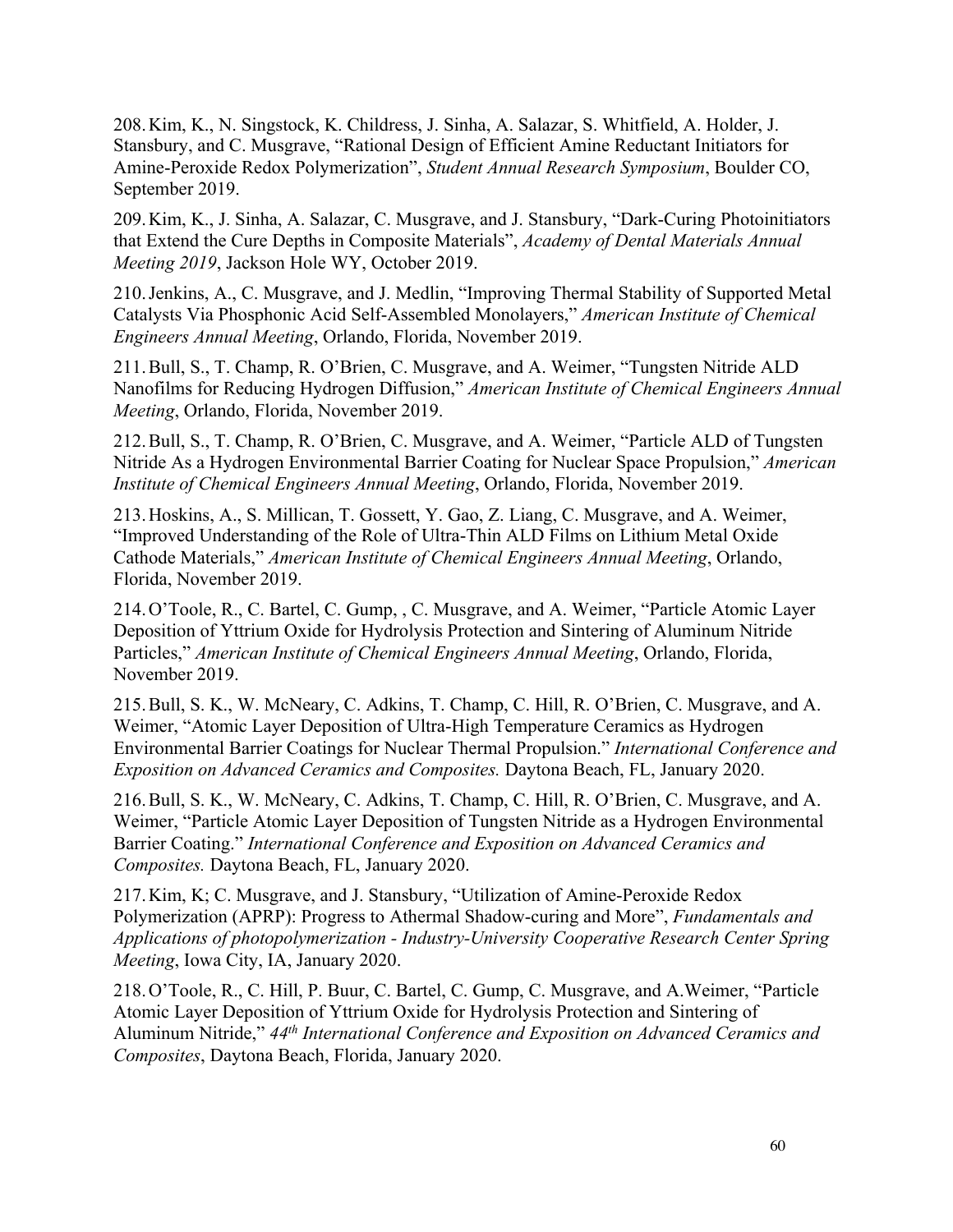219.Bare, Z., R. Morelock, C. Sutton, C. Musgrave, "Structural and Stability Trends in Single (ABO3) Perovskite Oxides from DFT-Optimized Bond Valence Structures," *American Chemical Society National Meeting*, Boston, MA, August 2022.

220.Singstock, N., C. Musgrave, "Machine Learning Guided Synthesis of Multinary Chevrel Phases for Tunable Energy Materials," *American Chemical Society National Meeting*, Boston, MA, August 2022.

221.Bare, Z., R. Morelock, C. Sutton, C. Musgrave, "Structural and Stability Trends in Single (ABO3) Perovskite Oxides from DFT-Optimized Bond Valence Structures," *American Institute of Chemical Engineers Annual Meeting*, Boston, MA, November 2022.

222.Singstock, N., C. Musgrave, "Machine Learning Guided Synthesis of Multinary Chevrel Phases for Tunable Energy Materials," *American Institute of Chemical Engineers Annual Meeting*, Boston, MA, November 2022.

## **Ph.Ds. – GRADUATED**

Jeungku Kang, Materials Science and Engineering, Stanford University, January 2002. Yuniarto Widjaja, Chemical Engineering, Stanford University, March 2002. Scott Centoni, Materials Science and Engineering, Stanford University, November 2002. Collin Mui, with Stacey Bent, Chemical Engineering, Stanford University, December 2002. Juan Senosiain, Materials Science and Engineering, Stanford University, December 2002. Seongjun Park, with Keongjae Cho, Chemical Engineering, Stanford University, March 2003. Joseph Han, Chemical Engineering, Stanford University, June 2004. Ye Xu, Materials Science and Engineering, Stanford University, 2006. Rojana, Pornpratsertsuk, with F. Prinz, Materials Science and Engineering, Stanford University, 2007. Paul Zimmerman, Chemical Engineering, Stanford University, May 2010 Pendar Ardalan, with Stacey Bent, Chemical Engineering, Stanford University, November 2010 Aaron Holder, Chemistry and Physics, University of Colorado, April 2014 Ann Deml, with Ryan O'Hare, Materials Science, Colorado School of Mines, July 2014 Chris Muhich, with A. Weimer, Chemical Engineering, University of Colorado, November 2014 Jonathan Tebbe, Chemical Engineering, University of Colorado, January 2015 Matthias Young, with S. George, Chemical Engineering, University of Colorado, April 2015 Chern-Hooi Lim, Chemical Engineering, University of Colorado, November 2015 Chris Bartel, Chemical Engineering, University of Colorado, October 2018 Amanda Hoskins, Chemical Engineering, University of Colorado, November 2018 Samantha Miller, Chemical Engineering, University of Colorado, April 2019 Ryan Trottier, Chemical Engineering, University of Colorado, April 2020 Jacob Clary, Chemical Engineering, University of Colorado, April 2020 Kang Min Kim, Chemistry, University of Colorado, August 2020 Rebecca O'Toole, Chemical Engineering, Colorado 2021 Sarah Bull, Chemical Engineering, Colorado 2021

# **Ph.Ds. - CURRENT**

Mohammed Alkhater, Chemical Engineering, Colorado, 2022 Zachary Bare, Chemical Engineering, Colorado, 2022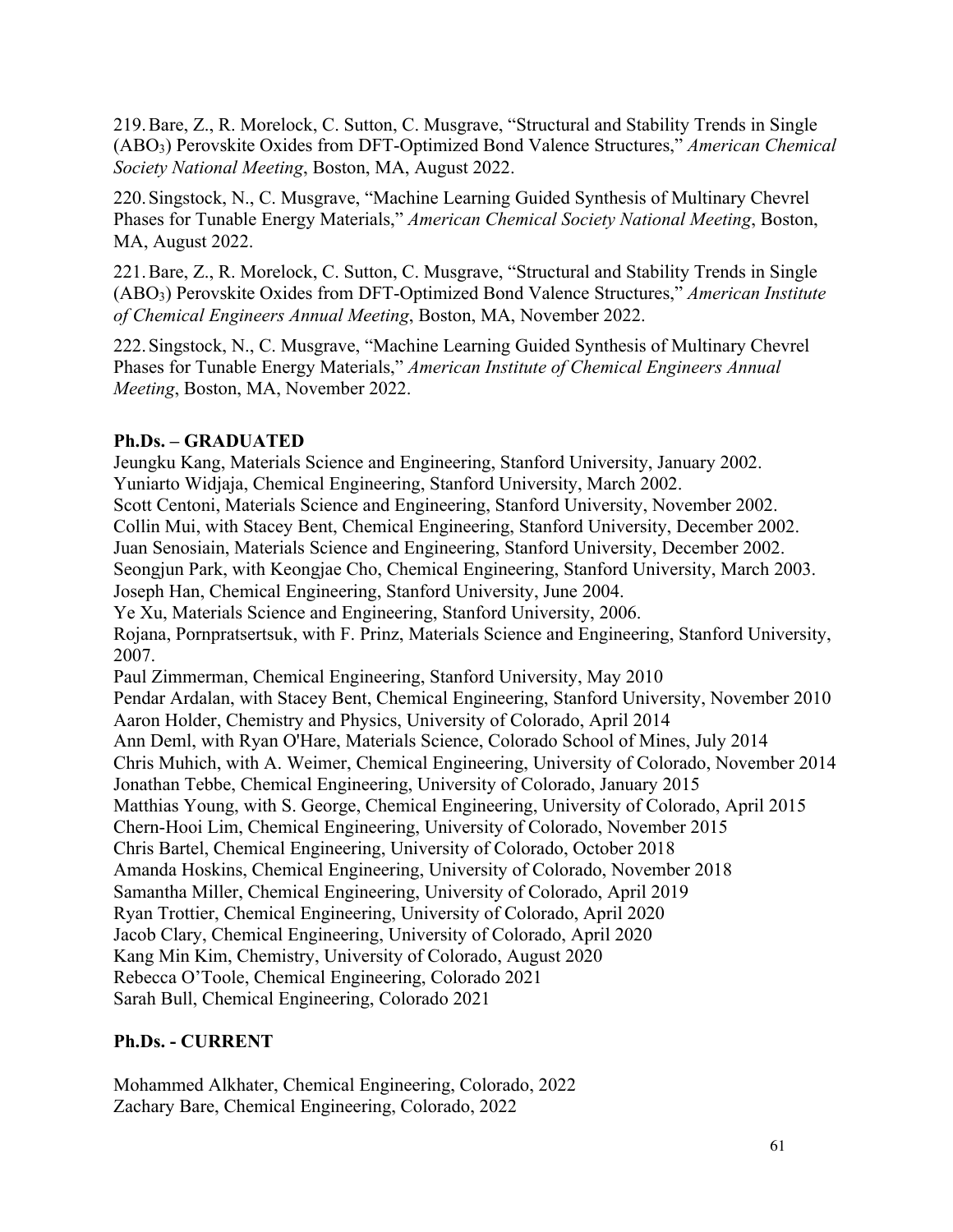Alex Jenkins, Chemical Engineering, Colorado, 2022 Nicholas Singstock, Chemical Engineering, Colorado, 2022 Yu Zhou, Chemistry, University of Colorado, 2022 Aziz Al-Herz, Chemical Engineering, Colorado, 2023 Yousef Al Sunni, Chemical Engineering, Colorado, 2023 Ryan Moorelock, Chemical Engineering, Colorado, 2023 Paige Brimley, Chemical Engineering, Colorado, 2024 Todd Whittaker, Chemical Engineering, 2025 Suxuen Yew, Chemical Engineering, 2025 Ahmed Biby, Materials Science and Engineering, 2026 Cooper Tezak, Chemical Engineering, 2026

#### **MASTERS STUDENTS SUPERVISED**

Michael Mysinger, Chemical Engineering, Stanford University, 2000 Michael Hall, Chemical Engineering, Stanford University, 2000 Guillaume Dupont, Chemical Engineering, Stanford University, 2004 Pierre Maissa, Mechanical Engineering, Stanford University, 2005 Bariz Sudhanshu, Chemical Engineering, Stanford University, 2007 Christopher McCormick, Chemical Engineering, Stanford University, 2006. Chenyu Wang, Materials Science and Engineering, Stanford University, 2007 Abby Tyler, Chemical Engineering, University of Colorado, 2009. Sean Ryland, Chemical Engineering, University of Colorado, 2012 Yu-Ching Kuo, Chemical Engineering, University of Colorado, 2015 Philip Lehman, Chemical Engineering, University of Colorado, 2016 Marie Ambruster, Chemical Engineering, University of Colorado, 2021 Hussain Almajed, Chemical Engineering, University of Colorado, 2021

#### **UNDERGRADUATE RESEARCH and HONORS THESIS SUPERVISED**

Alan Derk, University of Colorado Josh Pacheco, University of Colorado Jay Wescott, University of Colorado Timothy Morris, University of Colorado Aziz Alherz, University of Colorado Treven Hunter, University of Colorado Sam Bacon, University of Colorado Emily Fischer, University of Colorado Thomas Fuerst, University of Colorado Hassam Hasoon, University of Colorado Afnan Alghannam, University of Colorado Phil Siegel, University of Colorado Jay Saunders, University of Colorado Marc Thompson, University of Colorado Matthew Jankoski, University of Colorado Charles Musgrave III, University of Colorado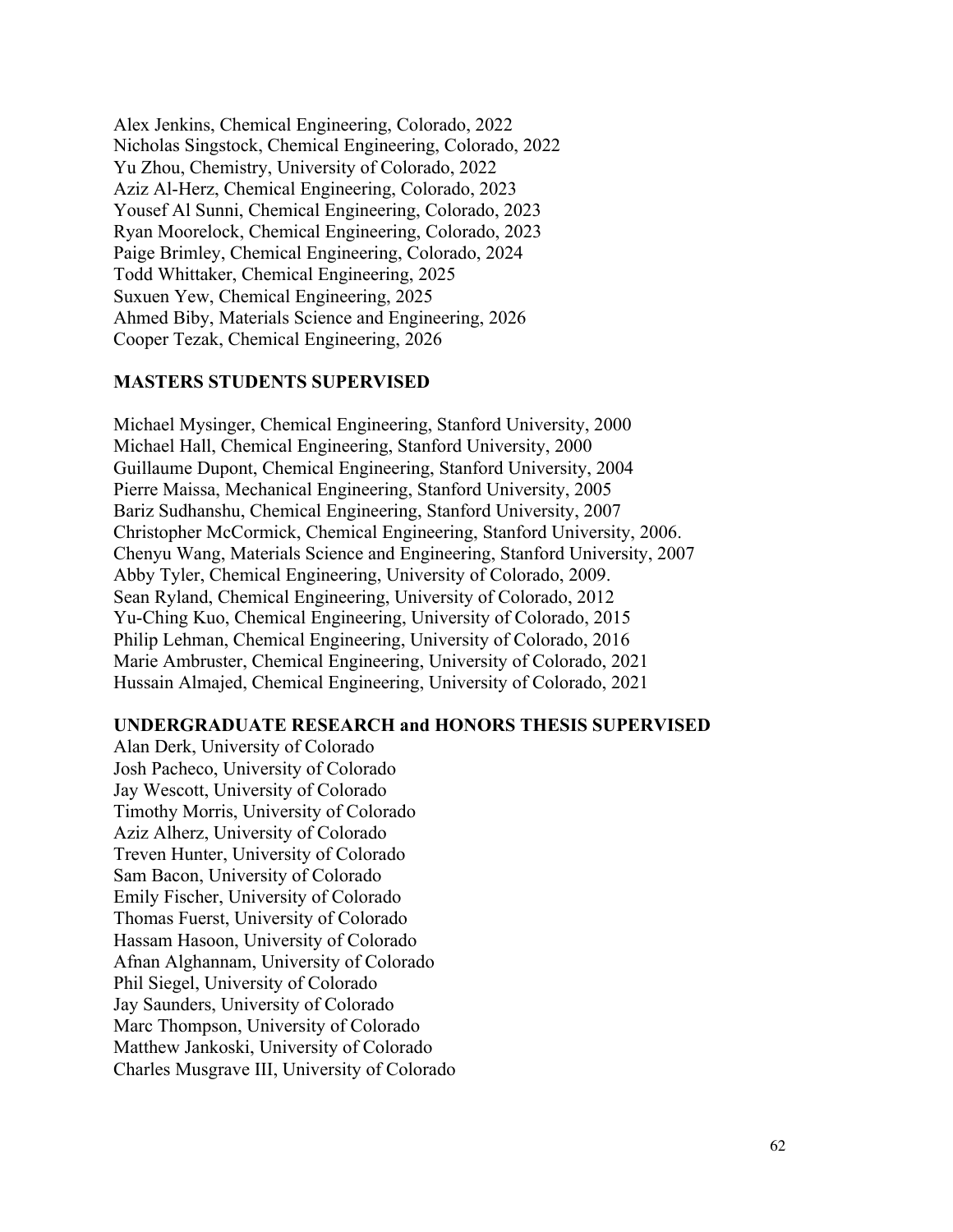### **POSTDOCTORAL FELLOWS SUPERVISED**

Alessandra Ricca, 1997-1998 Collin Mui, 2003-2004 Atashi Mukhopadhyay, 2005-2007 Gang Zhang, 2005-2006 Ankan Paul, 2005-2007 Blanka Magyari-Kope, with Yoshio Nishi, 2006-2007 Christopher Bartel, 2018-2019 Samantha Millican, 2019-

# **COURSES TAUGHT**

### **Stanford University**

Solid-State Thermodynamics (Graduate), Department of Materials Science and Engineering, 1996-2003

Quantum Simulations of Molecules and Materials (Graduate), Department of Chemical Engineering, 2000-2003, 2005-2007

Chemical Separations (Undergraduate), Department of Chemical Engineering, 1997-2007 Statistical Mechanics (Graduate), Department of Chemical Engineering, 2005-2006

# **Harvard University**

Physical Chemistry: Quantum Mechanics (Undergraduate), Department of Chemistry and Chemical Biology, 2004

## **University of Colorado**

Introduction to Quantum Simulations, (Undergraduate and Graduate), Department of Chemical and Biological Engineering, 2008, 2010, 2015

Chemical Engineering Reaction Kinetics, (Undergraduate), Department of Chemical and Biological Engineering, 2009, 2010, 2011

Energy Fundamentals, (Undergraduate), Department of Chemical and Biological Engineering, 2009, 2010, 2011, 2013, 2017

Chemistry for Engineers, (Undergraduate), Department of Chemical and Biological Engineering, 2012, 2013.

Physical Chemistry for Engineers, (Undergraduate), Department of Chemical and Biological Engineering, 2014, 2015, 2016

Chemical Separations, (Undergraduate), Department of Chemical and Biological Engineering, 2019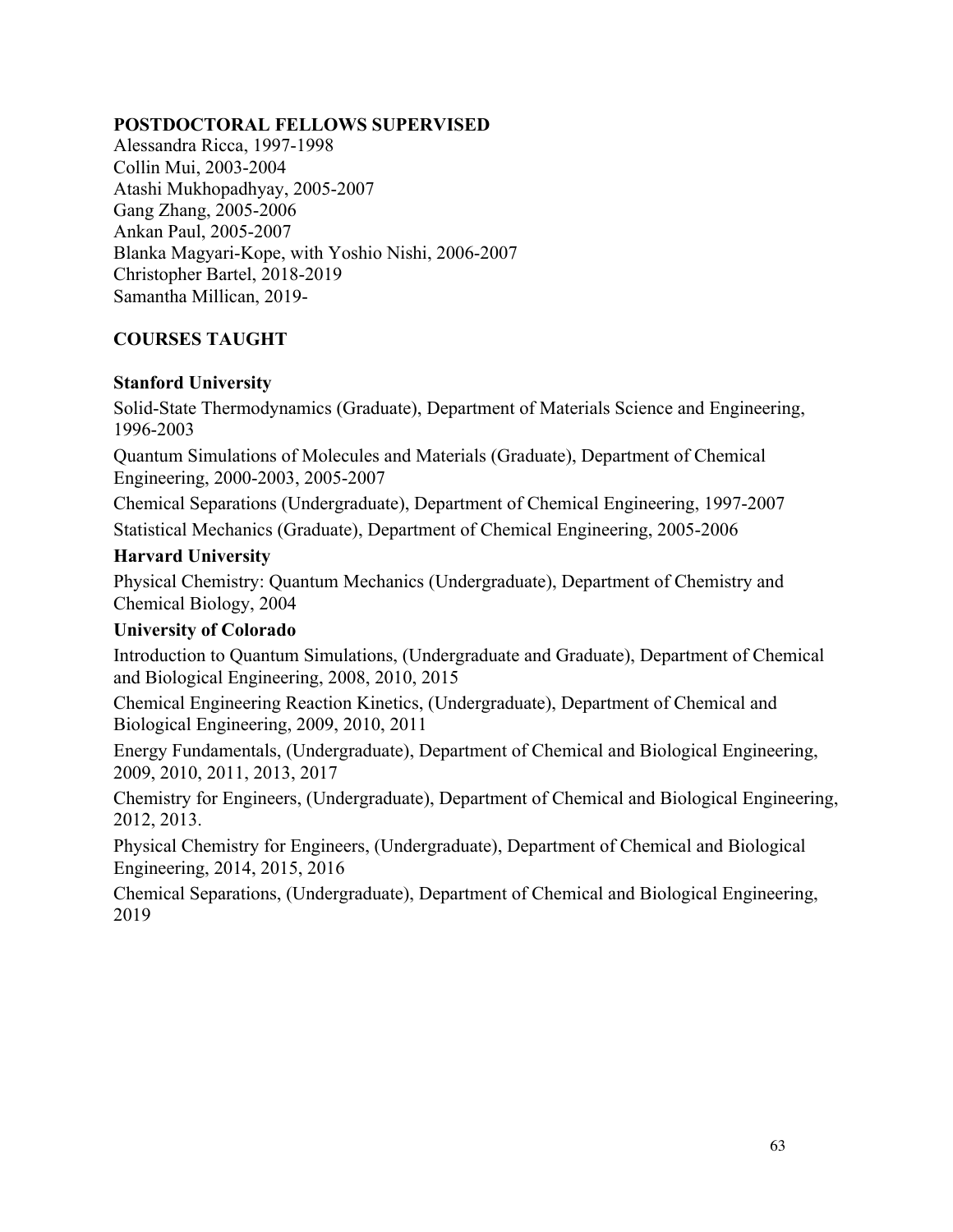## COURSE SURVEYS: INSTRUCTOR RATINGS FOR COURSES TAUGHT

**Stanford and Harvard ratings are on a scale of 1 to 5, with 1 being excellent and 5 being poor. University of Colorado ratings are on a 1 to 6 scale with 6 being best. Percentiles signify percentage of instructors receiving a lower Instructor Rating for the quarter.**

| Course                      | <b>Term</b>   | <b>Enrolled</b> | <b>Responses</b> | <b>Instructor</b>   | <b>School</b>       | $\frac{0}{0}$  |
|-----------------------------|---------------|-----------------|------------------|---------------------|---------------------|----------------|
|                             | <b>Taught</b> |                 |                  | Rating <sup>*</sup> | Rating <sup>*</sup> |                |
| MSE 202 (G Units 3)         | Autumn        | 30              | 29               | 3.00                | 1.86                | $\overline{3}$ |
| Solid State                 | 96-97         |                 |                  |                     |                     |                |
| Thermodynamics              |               |                 |                  |                     |                     |                |
| MSE 202 (G Units 3)         | Autumn        | 37              | 35               | 2.44                | 1.88                | 12             |
| Solid State                 | 97-98         |                 |                  |                     |                     |                |
| Thermodynamics              |               |                 |                  |                     |                     |                |
| ChE 120 (UG Units           | Spring        | 19              | 16               | 2.06                | 1.80                | 26             |
| 3)                          | 97-98         |                 |                  |                     |                     |                |
| <b>Separation Processes</b> |               |                 |                  |                     |                     |                |
| MSE 202 (G Units 3)         | Autumn        | 52              | 45               | 2.44                | 1.86                | 16             |
| Solid State                 | 98-99         |                 |                  |                     |                     |                |
| Thermodynamics              |               |                 |                  |                     |                     |                |
| ChE 120 (UG Units           | Spring        | 13              | 10               | 1.30                | 1.77                | 86             |
| 3)                          | 98-99         |                 |                  |                     |                     |                |
| <b>Separation Processes</b> |               |                 |                  |                     |                     |                |
| MSE 192/202 (G              | Autumn        | 46              | 39               | 1.72                | 1.87                | 48             |
| Units 3)                    | 99-00         |                 |                  |                     |                     |                |
| Solid State                 |               |                 |                  |                     |                     |                |
| Thermodynamics              |               |                 |                  |                     |                     |                |
| ChE 444A (G Units           | Winter        | 18              | 16               | 1.25                | 1.83                | 90             |
| 3)                          | 99-00         |                 |                  |                     |                     |                |
| <b>Quantum Simulations</b>  |               |                 |                  |                     |                     |                |
| Molecules &                 |               |                 |                  |                     |                     |                |
| Materials                   |               |                 |                  |                     |                     |                |
| ChE 130 (UG Units           | Spring        | 18              | 16               | 1.25                | 1.78                | 87             |
| 3)                          | 99-00         |                 |                  |                     |                     |                |
| <b>Separation Processes</b> |               |                 |                  |                     |                     |                |
| MSE 202 (G Units 3)         | Autumn        | 28              | 24               | 1.96                | 1.76                | 27             |
| Solid State                 | $00 - 01$     |                 |                  |                     |                     |                |
| Thermodynamics              |               |                 |                  |                     |                     |                |
| ChE 444A (G Units           | Winter        | 13              | 12               | 1.08                | 1.77                | 96             |
| 3)                          | $00 - 01$     |                 |                  |                     |                     |                |
| <b>Quantum Simulations</b>  |               |                 |                  |                     |                     |                |
| Molecules &                 |               |                 |                  |                     |                     |                |
| Materials                   |               |                 |                  |                     |                     |                |
| ChE 130 (UG Units           | Spring        | 20              | 13               | 1.23                | 1.73                | 90             |
| 3)                          | $00 - 01$     |                 |                  |                     |                     |                |
| <b>Separation Processes</b> |               |                 |                  |                     |                     |                |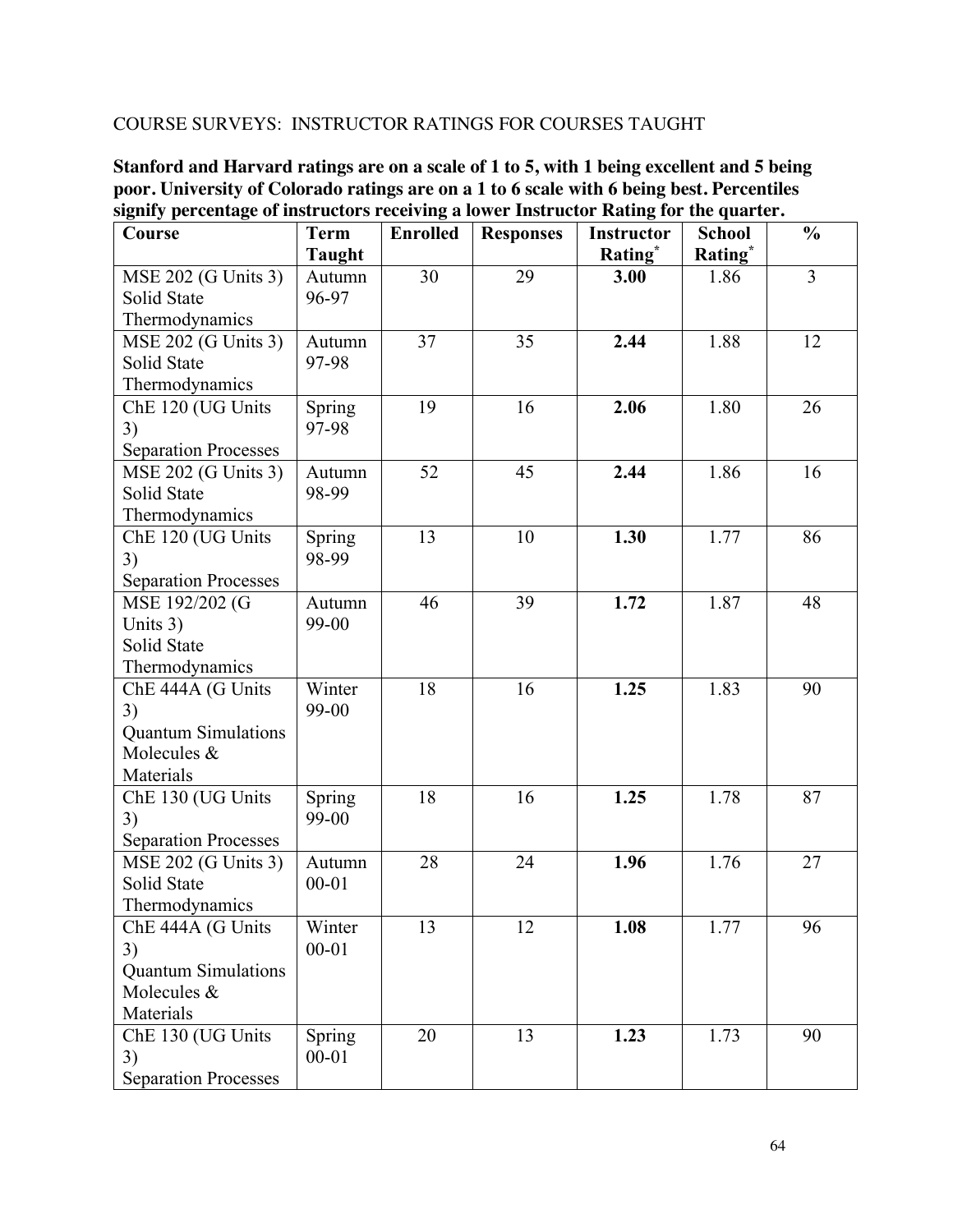| MSE 202 (G Units 3)          | Autumn    | 29 | 28 | 1.93 | 1.75 | 27  |
|------------------------------|-----------|----|----|------|------|-----|
| Solid State                  | $01 - 02$ |    |    |      |      |     |
| Thermodynamics               |           |    |    |      |      |     |
| ChE 444A (G Units            | Winter    | 22 | 21 | 1.00 | 1.73 | 100 |
| 3)                           | $01 - 02$ |    |    |      |      |     |
| <b>Quantum Simulations</b>   |           |    |    |      |      |     |
| Molecules &                  |           |    |    |      |      |     |
| Materials                    |           |    |    |      |      |     |
| ChE 130 (UG Units            | Spring    | 32 | 30 | 1.33 | 1.77 | 78  |
| 3)                           | $01 - 02$ |    |    |      |      |     |
| <b>Separation Processes</b>  |           |    |    |      |      |     |
| MSE 202 (G Units 3)          | Autumn    | 24 | 21 | 2.42 | 1.77 | 19  |
| Solid State                  | $02 - 03$ |    |    |      |      |     |
| Thermodynamics               |           |    |    |      |      |     |
| ChE 444A (G Units            | Winter    | 13 | 12 | 1.25 | 1.65 | 84  |
| 3)                           | $02 - 03$ |    |    |      |      |     |
| <b>Quantum Simulations</b>   |           |    |    |      |      |     |
| Molecules &                  |           |    |    |      |      |     |
| Materials                    |           |    |    |      |      |     |
| ChE 130 (UG Units            | Spring    | 24 | 27 | 1.31 | 1.75 | 76  |
| 3)                           | $02 - 03$ |    |    |      |      |     |
| <b>Separation Processes</b>  |           |    |    |      |      |     |
| ChE 444A (G Units            | Winter    | 25 | 20 | 1.24 | 1.70 | 89  |
| 3)                           | $04 - 05$ |    |    |      |      |     |
| <b>Quantum Simulations</b>   |           |    |    |      |      |     |
| Molecules &                  |           |    |    |      |      |     |
| Materials                    |           |    |    |      |      |     |
| ChE 130 (UG Units            | Spring    | 27 | 25 | 1.48 | 1.72 | 64  |
| 3)                           | $04 - 05$ |    |    |      |      |     |
| <b>Separation Processes</b>  |           |    |    |      |      |     |
| ChE 430 (G Units 3)          | Autumn    | 50 | 50 | 2.3  | N/A  | N/A |
| <b>Statistical Mechanics</b> | $05-06$   |    |    |      |      |     |
| ChE 444A (G Units            | Winter    | 40 | 25 | 1.2  | N/A  | N/A |
| 3)                           | 05-06     |    |    |      |      |     |
| <b>Quantum Simulations</b>   |           |    |    |      |      |     |
| Molecules &                  |           |    |    |      |      |     |
| Materials                    |           |    |    |      |      |     |
| ChE 130 (UG Units            | Spring    | 14 | 13 | 1.2  | N/A  | N/A |
| 3)                           | 05-06     |    |    |      |      |     |
| <b>Separation Processes</b>  |           |    |    |      |      |     |
| ChE 430 (G Units 3)          | Autumn    | 27 | 25 | 1.6  | N/A  | N/A |
| <b>Statistical Mechanics</b> | 06-07     |    |    |      |      |     |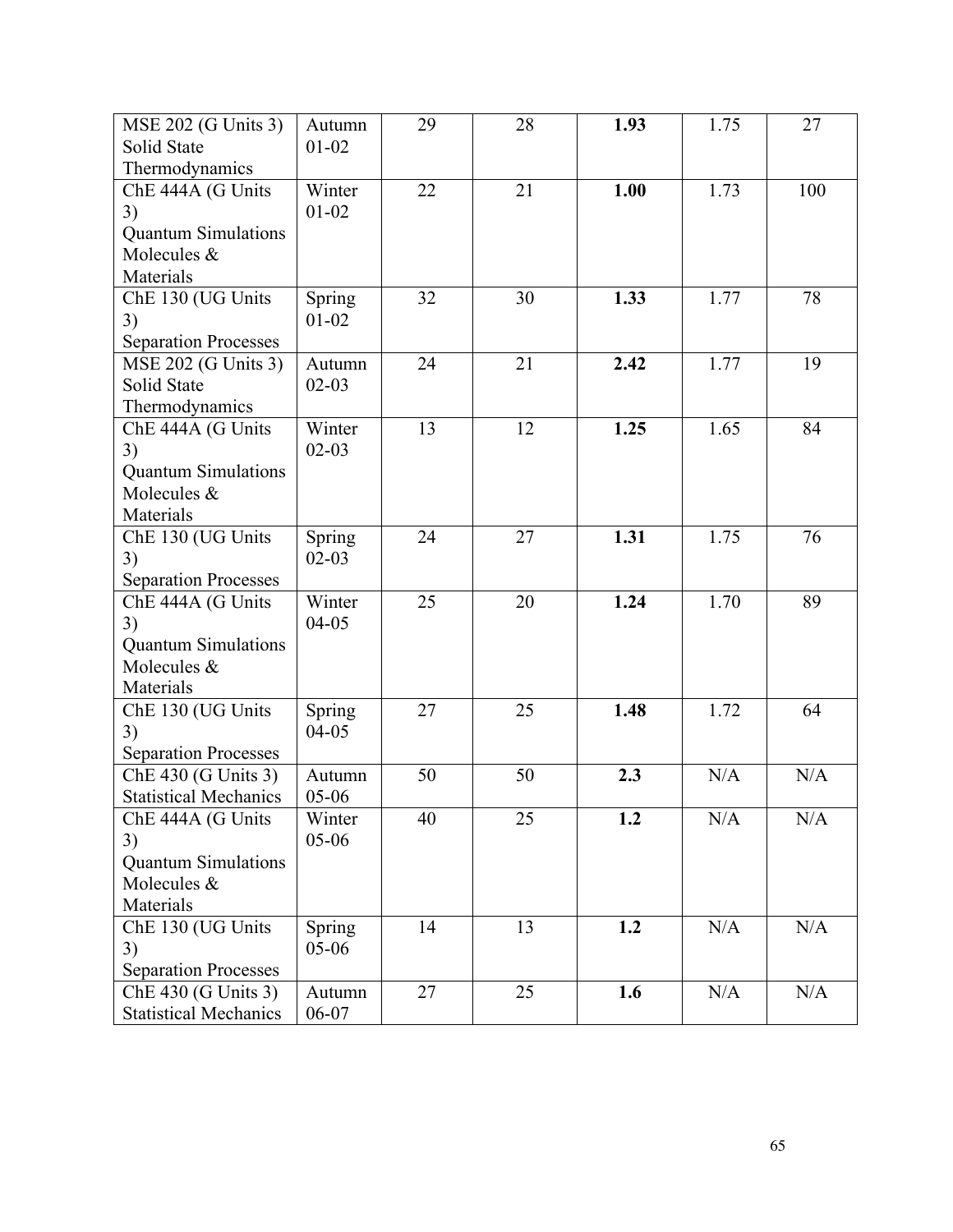# **Course Survey: Instructor Rating for Quantum Chemistry (Harvard University – Converted from 1 to 5 scale, 1 is best)**

| 160 (UG)<br>hemistry_ | ┳<br>rall | . . | JU | 10J |  |
|-----------------------|-----------|-----|----|-----|--|
| l Ouantum Mechanics   | ገ4-ሰና     |     |    |     |  |

# **Course Survey: Instructor Rating for Introduction to Quantum Simulations (University of Colorado – 1 to 6 scale, 6 being best)**

| Course                      | <b>Term</b>   | <b>Enrolled</b> | <b>Responses</b> | <b>Instructor</b> | Course        | $\frac{0}{0}$ |
|-----------------------------|---------------|-----------------|------------------|-------------------|---------------|---------------|
|                             | <b>Taught</b> |                 |                  | Rating*           | <b>Rating</b> |               |
| CHEN 4838/5838              | Fall          | 17              | 14               | 5.9               | 5.6           | 99            |
| (UG/G)                      | 08-09         |                 |                  |                   |               |               |
| <b>Quantum Simulations</b>  |               |                 |                  |                   |               |               |
| <b>CHEN 4330 (UG)</b>       | Spring        | 49              | 44               | 5.3               | 4.7           | 68            |
| Chemical                    | 08-09         |                 |                  |                   |               |               |
| <b>Engineering Kinetics</b> |               |                 |                  |                   |               |               |
| <b>CHEN 4838</b>            | Fall          | 44              | 35               | 5.3               | 5.0           | <b>NA</b>     |
| <b>Energy Fundamentals</b>  | $09-10$       |                 |                  |                   |               |               |
| <b>CHEN 4330 (UG)</b>       | Spring        | 47              | 40               | 5.0               | 4.7           | NA            |
| Chemical                    | $09-10$       |                 |                  |                   |               |               |
| <b>Engineering Kinetics</b> |               |                 |                  |                   |               |               |
| CHEN 4838/5838              | Fall          | 33              | 26               | 5.5               | 5.2           | NA            |
| (UG/G)                      | $10 - 11$     |                 |                  |                   |               |               |
| <b>Ouantum Simulations</b>  |               |                 |                  |                   |               |               |
| <b>CHEN 4838 (UG)</b>       | Fall          | 48              | 36               | 5.3               | 4.9           | <b>NA</b>     |
| <b>Energy Fundamentals</b>  | $10 - 11$     |                 |                  |                   |               |               |
| <b>CHEN 4330 (UG)</b>       | <b>Spring</b> | 58              | 45               | 3.6               | 3.8           | NA            |
| Chemical                    | $10 - 11$     |                 |                  |                   |               |               |
| <b>Engineering Kinetics</b> |               |                 |                  |                   |               |               |
| <b>CHEN</b> 4838 (UG)       | Fall          | 38              | 28               | 5.2               | 5.1           | NA            |
| <b>Energy Fundamentals</b>  | $11 - 12$     |                 |                  |                   |               |               |
|                             |               |                 |                  |                   |               |               |
| Course                      | Quarter       | <b>Enrolled</b> | <b>Responses</b> | <b>Instructor</b> | Course        | Percentil     |
|                             | <b>Taught</b> |                 |                  | Rating*           | <b>Rating</b> | $\mathbf e$   |
|                             |               |                 |                  |                   |               |               |
| <b>CHEN 4330 (UG)</b>       | Spring        | 41              | 18               | 5.7               | 5.3           | <b>NA</b>     |
| Chemical                    | $11 - 12$     |                 |                  |                   |               |               |
| <b>Engineering Kinetics</b> |               |                 |                  |                   |               |               |
| <b>CHEN 1211 (UG)</b>       | Fall          | 441             | 182              | 3.8               | 3.9           | <b>NA</b>     |
| Gen. Chemistry for          | $12 - 13$     |                 |                  |                   |               |               |
| Engineers                   |               |                 |                  |                   |               |               |
| <b>CHEN 4838 (UG)</b>       | Spring        | 39              | 33               | 5.9               | 5.6           | <b>NA</b>     |
| <b>Energy Fundamentals</b>  | $12 - 13$     |                 |                  |                   |               |               |
| <b>CHEN 1211 (UG)</b>       | Fall          | 308             | 163              | 3.8               | 3.9           | NA            |
| Gen. Chemistry for          | $13 - 14$     |                 |                  |                   |               |               |
| Engineers                   |               |                 |                  |                   |               |               |